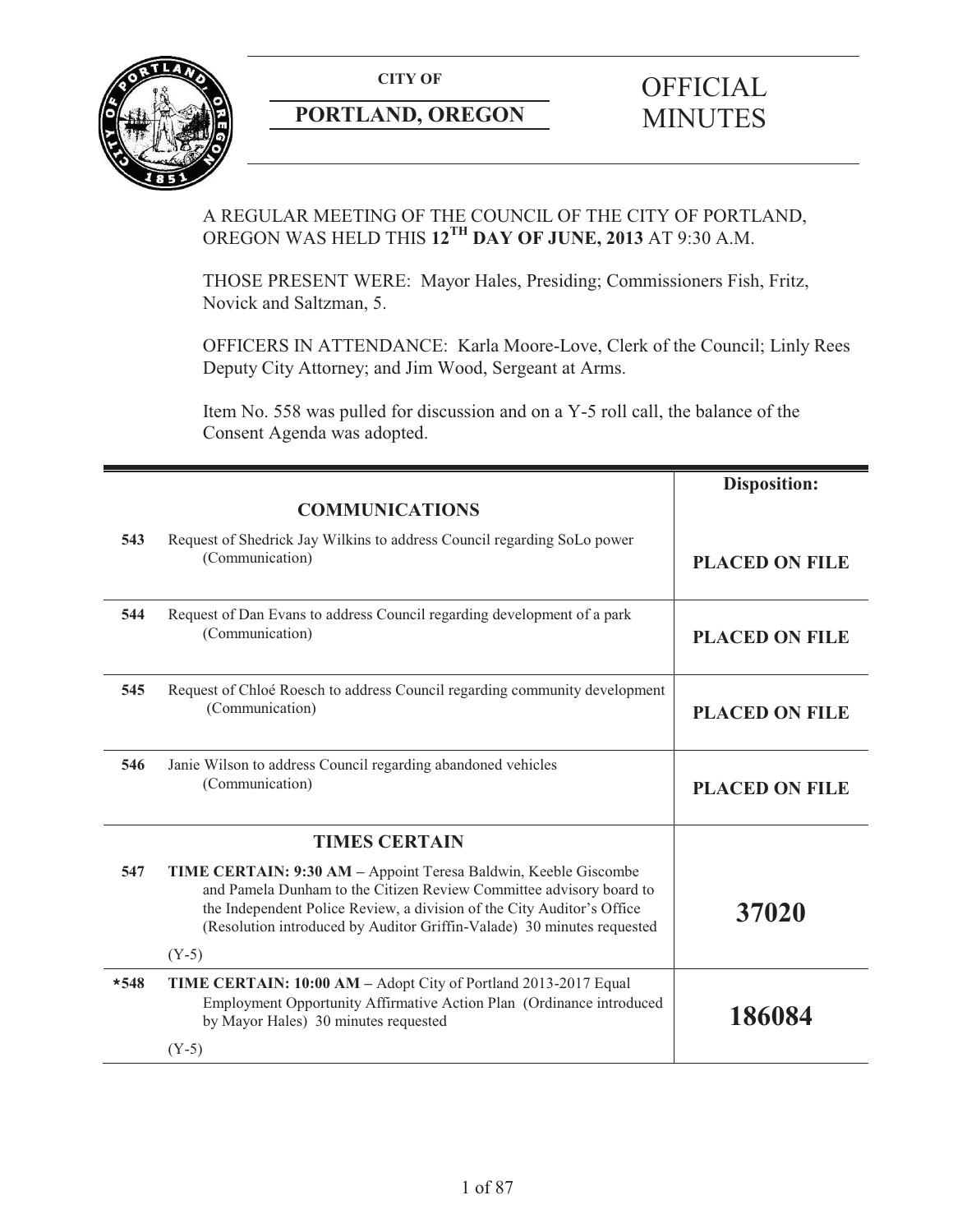| $*549$ | TIME CERTAIN: 10:30 AM - Ratify a Successor Collective Bargaining<br>Agreement between the City and the City of Portland Professional<br>Employees Association for terms and conditions of employment of<br>represented employees in the bargaining unit for 2013-2017 (Ordinance<br>introduced by Mayor Hales) 20 minutes requested | 186085<br><b>AS AMENDED</b>                                                     |
|--------|--------------------------------------------------------------------------------------------------------------------------------------------------------------------------------------------------------------------------------------------------------------------------------------------------------------------------------------|---------------------------------------------------------------------------------|
|        | Motion to accept substitute exhibit A and revise exhibit page reference in<br>ordinance Findings paragraph 4: Moved by Fritz and seconded by<br>Saltzman. (Y-4; Fish absent)                                                                                                                                                         |                                                                                 |
|        | $(Y-5)$                                                                                                                                                                                                                                                                                                                              |                                                                                 |
|        | <b>CONSENT AGENDA - NO DISCUSSION</b>                                                                                                                                                                                                                                                                                                |                                                                                 |
| $*550$ | Authorize a grant agreement with Oregon Community Warehouse, Inc. dba<br>Community Warehouse, an Oregon nonprofit corporation, in the amount<br>of \$24,000 to provide household goods and furniture to families and<br>individuals in need throughout the City (Ordinance introduced by<br>Commissioners Novick and Fish)           | 186077                                                                          |
|        | $(Y-5)$                                                                                                                                                                                                                                                                                                                              |                                                                                 |
|        | <b>Mayor Charlie Hales</b>                                                                                                                                                                                                                                                                                                           |                                                                                 |
| 551    | Proclaim Measure 26-150, Renew five-year levy to prevent child abuse, child<br>hunger, enacted and in effect (Proclamation)                                                                                                                                                                                                          | <b>PLACED ON FILE</b>                                                           |
|        | $(Y-5)$                                                                                                                                                                                                                                                                                                                              |                                                                                 |
|        | <b>Office of Government Relations</b>                                                                                                                                                                                                                                                                                                |                                                                                 |
| $*552$ | Authorize an Intergovernmental Agreement with the Portland Development<br>Commission for Federal and State lobbying activities (Ordinance)                                                                                                                                                                                           | 186078                                                                          |
|        | $(Y-5)$                                                                                                                                                                                                                                                                                                                              |                                                                                 |
|        | <b>Office of Management and Finance</b>                                                                                                                                                                                                                                                                                              |                                                                                 |
| 553    | Consent to franchise transfer from Portland LFG Joint Venture to Rivergate<br>LFG, Inc. to construct, operate and maintain pipeline facilities within City<br>streets (Ordinance)                                                                                                                                                    | <b>PASSED TO</b><br><b>SECOND READING</b><br><b>JUNE 19, 2013</b><br>AT 9:30 AM |
| 554    | Grant a franchise to Kinder Morgan Cochin LLC for a perod of 20 years to use<br>City streets to own and operate a Pipeline System (Ordinance)                                                                                                                                                                                        | <b>PASSED TO</b><br><b>SECOND READING</b><br><b>JULY 17, 2013</b><br>AT 9:30 AM |
| 555    | Grant franchise to Portland State University to use the right of way to provide<br>telecommunications, electrical and district heating and cooling services<br>for a period of ten years (Ordinance)                                                                                                                                 | <b>PASSED TO</b><br><b>SECOND READING</b><br><b>JULY 17, 2013</b><br>AT 9:30 AM |
|        |                                                                                                                                                                                                                                                                                                                                      |                                                                                 |
|        | <b>Commissioner Nick Fish</b><br><b>Position No. 2</b>                                                                                                                                                                                                                                                                               |                                                                                 |
|        | <b>Bureau of Environmental Services</b>                                                                                                                                                                                                                                                                                              |                                                                                 |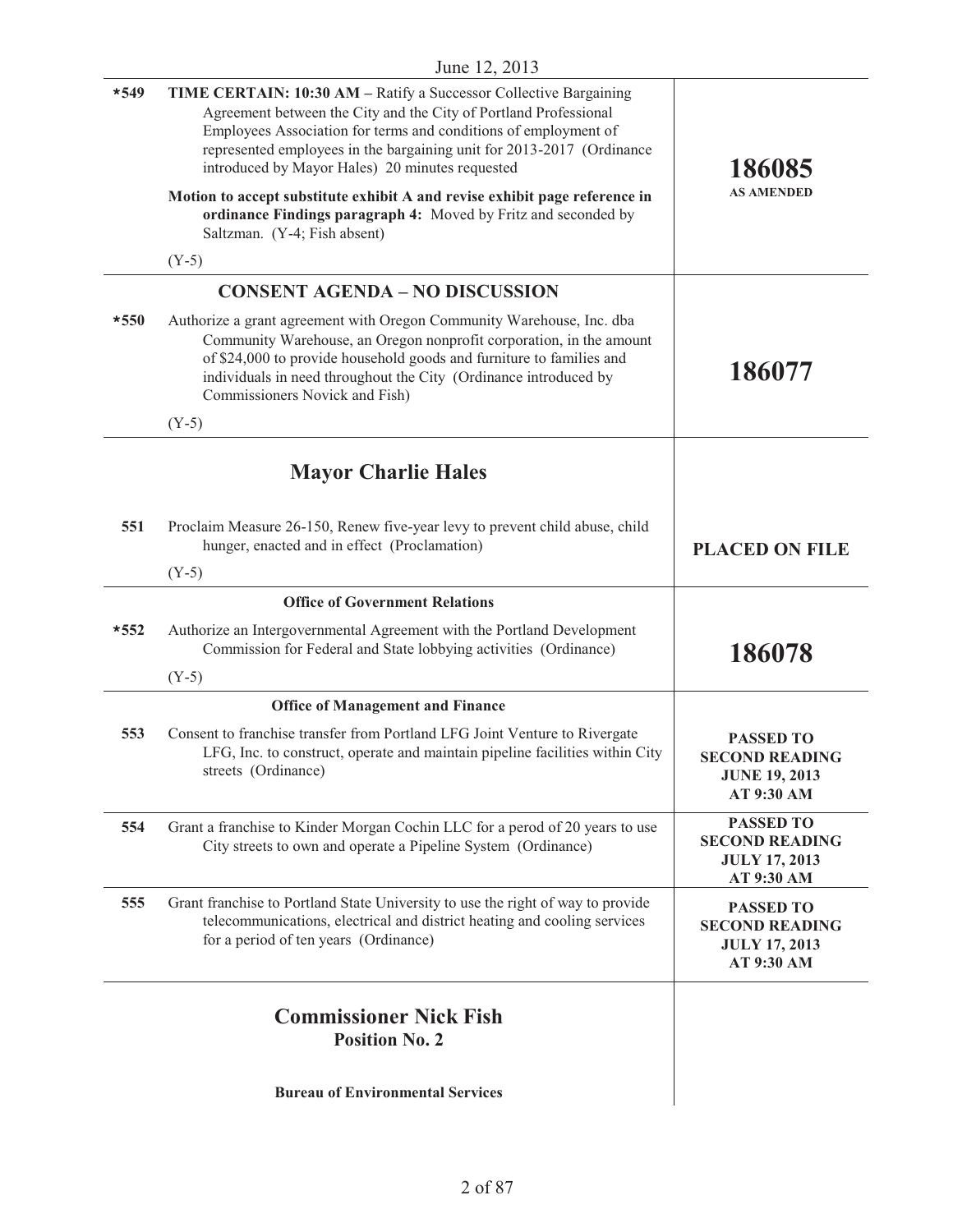|        | June 12, 2013                                                                                                                                                                                                                                                                    |                                                                                 |
|--------|----------------------------------------------------------------------------------------------------------------------------------------------------------------------------------------------------------------------------------------------------------------------------------|---------------------------------------------------------------------------------|
| 556    | Authorize the Bureau of Environmental Services to acquire certain easements<br>and other real property interests necessary for construction of the Safeway<br>Pump Station Remodel Project No. E10292 through the exercise of the<br>City's Eminent Domain Authority (Ordinance) | <b>PASSED TO</b><br><b>SECOND READING</b><br><b>JUNE 19, 2013</b><br>AT 9:30 AM |
|        | <b>Commissioner Dan Saltzman</b><br><b>Position No. 3</b>                                                                                                                                                                                                                        |                                                                                 |
|        | <b>Portland Housing Bureau</b>                                                                                                                                                                                                                                                   |                                                                                 |
| 557    | Approve and terminate Limited Tax Exemptions for properties under the<br>Homebuyer Opportunity and Transit Oriented Development Limited Tax<br>Exemption Programs (Resolution)                                                                                                   | 37019                                                                           |
|        | $(Y-5)$                                                                                                                                                                                                                                                                          |                                                                                 |
| $*558$ | Accept a grant in the amount of \$3,000,000 from the Office of Healthy Homes<br>and Lead Hazard Control of the U.S. Department of Housing and Urban<br>Development for lead hazard reduction activities (Ordinance)                                                              | 186087                                                                          |
|        | $(Y-5)$                                                                                                                                                                                                                                                                          |                                                                                 |
| *559   | Approve an amended application under the Multiple-Unit Limited Tax<br>Exemption Program for The Wilmore Apartments located at 4327 N<br>Williams Ave (Ordinance)                                                                                                                 | 186079                                                                          |
|        | $(Y-5)$                                                                                                                                                                                                                                                                          |                                                                                 |
|        |                                                                                                                                                                                                                                                                                  |                                                                                 |
|        | <b>Commissioner Steve Novick</b>                                                                                                                                                                                                                                                 |                                                                                 |
|        | <b>Position No. 4</b>                                                                                                                                                                                                                                                            |                                                                                 |
|        | <b>Bureau of Transportation</b>                                                                                                                                                                                                                                                  |                                                                                 |
| $*560$ | Accept a grant in the amount of \$100,000 from Oregon Department of<br>Transportation for the City of Portland Central City Multimodal Mixed<br>Use Area and Transportation Policies Project and authorize an<br>Intergovernmental Agreement (Ordinance)                         | 186080                                                                          |
|        | $(Y-5)$                                                                                                                                                                                                                                                                          |                                                                                 |
| $*561$ | Accept a grant in the amount of \$135,000 from the Oregon Department of<br>Transportation for the Division-Midway Neighborhood Street Plan and<br>authorize an Intergovernmental Agreement (Ordinance)                                                                           | 186081                                                                          |
|        | $(Y-5)$                                                                                                                                                                                                                                                                          |                                                                                 |
| $*562$ | Authorize application to the Oregon Department of Transportation and<br>Department of Land Conservation and Development for four<br>Transportation and Growth Management grants in the amount of<br>\$774,300 (Ordinance)                                                        | 186082                                                                          |
|        | $(Y-5)$                                                                                                                                                                                                                                                                          |                                                                                 |
| 563    | Increase time period for property owners to repair sidewalks, curbs and<br>driveways to 60 days (Second Reading Agenda 524; amend Code<br>Sections 17.28.080, 17.28.090 and 17.28.110)                                                                                           | 186083                                                                          |
|        | $(Y-5)$                                                                                                                                                                                                                                                                          |                                                                                 |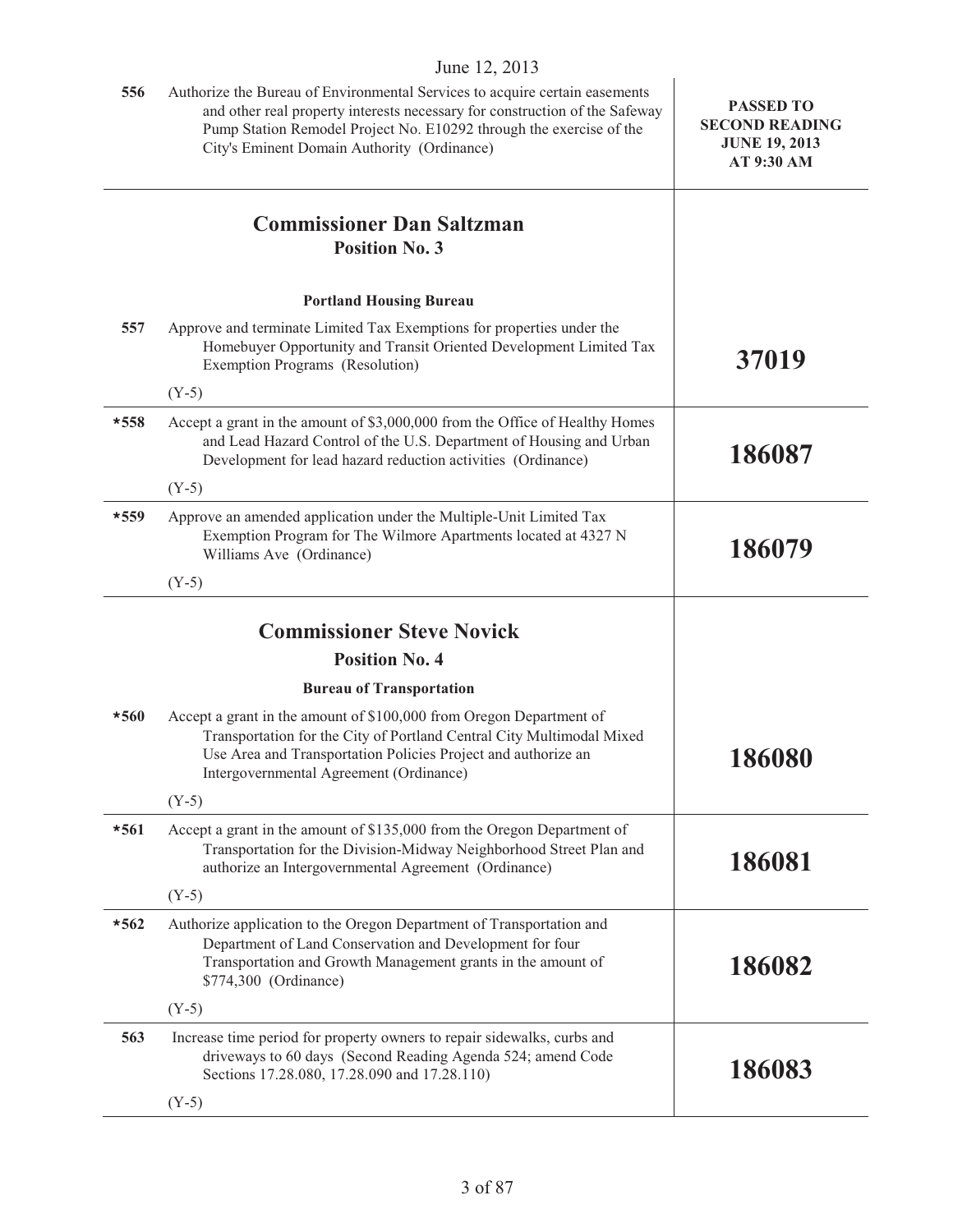|        | <b>City Auditor LaVonne Griffin-Valade</b>                                                                                                                                                         |                                   |
|--------|----------------------------------------------------------------------------------------------------------------------------------------------------------------------------------------------------|-----------------------------------|
| 564    | Certify abstract of votes cast, results of Municipal Non-Partisan Special<br>Election held in the City of Portland on May 21, 2013 (Report)                                                        | <b>ACCEPTED</b>                   |
|        | $(Y-5)$                                                                                                                                                                                            |                                   |
|        |                                                                                                                                                                                                    |                                   |
|        | <b>REGULAR AGENDA</b>                                                                                                                                                                              |                                   |
|        | <b>Mayor Charlie Hales</b>                                                                                                                                                                         |                                   |
|        | <b>Bureau of Police</b>                                                                                                                                                                            |                                   |
| $*565$ | Authorize a Memorandum of Understanding with Portland State University for<br>the cooperative use of information related to financial investigations in<br>forensic accounting courses (Ordinance) | 186086                            |
|        | $(Y-5)$                                                                                                                                                                                            |                                   |
| $*566$ | Authorize a contract with Cascadia Behavioral Healthcare, Inc. to provide<br>mental health services through Project Respond (Ordinance)                                                            | 186088                            |
|        | $(Y-5)$                                                                                                                                                                                            |                                   |
|        | <b>Office of Management and Finance</b>                                                                                                                                                            |                                   |
| 567    | Authorize a contract with Versaterm, Inc. to replace the Portland Police Data<br>System for a not to exceed amount of \$6,600,000 (Procurement Report -<br>RFP No. 113551) 10 minutes requested    | <b>ACCEPTED</b><br><b>PREPARE</b> |
|        | <b>Motion to accept the report:</b> Moved by Fish and seconded by Fritz.                                                                                                                           | <b>CONTRACT</b>                   |
|        | $(Y-5)$                                                                                                                                                                                            |                                   |
|        | <b>Commissioner Nick Fish</b><br><b>Position No. 2</b>                                                                                                                                             |                                   |
|        | <b>Bureau of Environmental Services</b>                                                                                                                                                            |                                   |
| 568    | Authorize a contract and provide for payment for the construction of the<br>Eastmoreland-Woodstock Sewer Rehabilitation Project No. E10269 for<br>\$12,000,000 (Second Reading Agenda 535)         | 186089                            |
|        | $(Y-5)$                                                                                                                                                                                            |                                   |
|        |                                                                                                                                                                                                    |                                   |
|        | <b>Commissioner Steve Novick</b><br><b>Position No. 4</b>                                                                                                                                          |                                   |
|        |                                                                                                                                                                                                    |                                   |
|        | <b>Bureau of Transportation</b>                                                                                                                                                                    |                                   |
| 569    | Declare two City owned properties as surplus and authorize the Director of the<br>Bureau of Transportation to sell the properties (Second Reading Agenda<br>538)                                   | 186090                            |
|        | $(Y-5)$                                                                                                                                                                                            |                                   |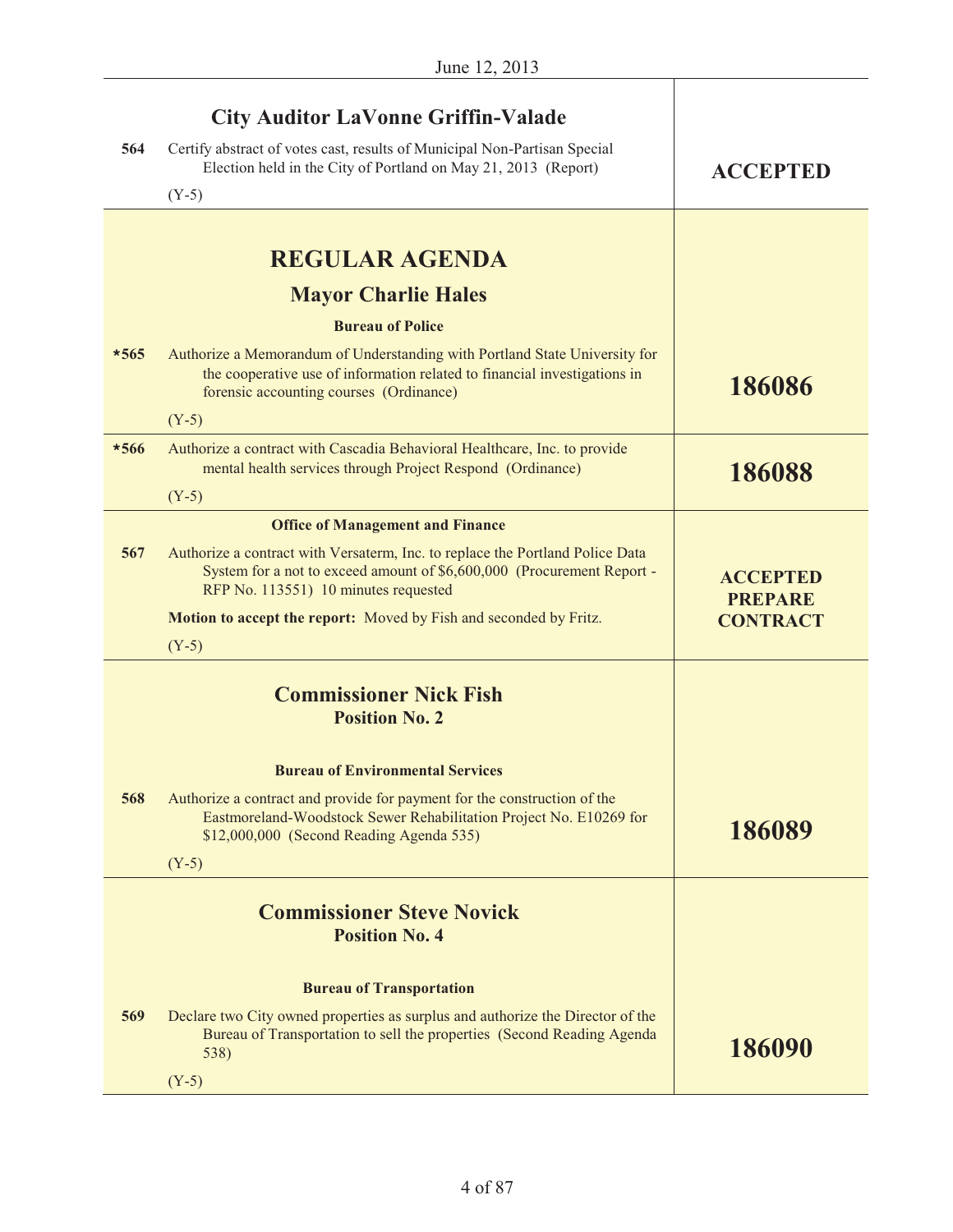| 570 | Amend Intergovernmental Agreement with TriMet to increase total not-to-<br>exceed services by \$235,800 for construction between SW Moody Ave<br>Improvement Project, SW Harbor Dr / SW River Pkwy Project, and<br>Portland-Milwaukie Light Rail Project (Second Reading Agenda 539;<br>amend Contract No. 30002351)<br>$(Y-5)$ | 186091                                                                                 |
|-----|---------------------------------------------------------------------------------------------------------------------------------------------------------------------------------------------------------------------------------------------------------------------------------------------------------------------------------|----------------------------------------------------------------------------------------|
|     | <b>City Auditor LaVonne Griffin-Valade</b>                                                                                                                                                                                                                                                                                      |                                                                                        |
| 571 | Assess property for sidewalk repair by the Bureau of Maintenance (Hearing;<br>Ordinance; Y1080) 15 minutes requested                                                                                                                                                                                                            | <b>PASSED TO</b><br><b>SECOND READING</b><br><b>JUNE 19, 2013</b><br><b>AT 9:30 AM</b> |

At 11:49 a.m., Council recessed.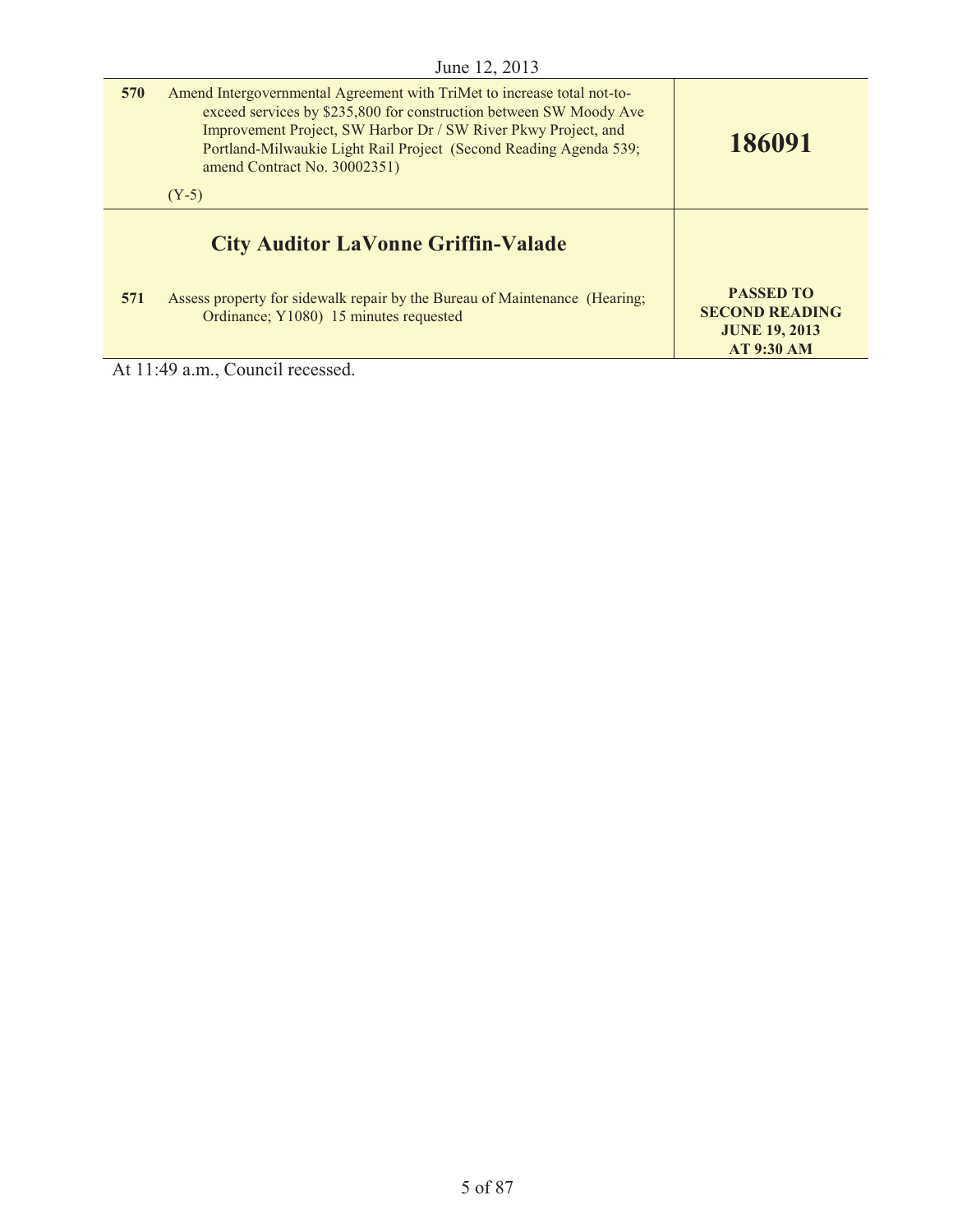# A RECESSED MEETING OF THE COUNCIL OF THE CITY OF PORTLAND, OREGON WAS HELD THIS **12TH DAY OF JUNE, 2013** AT 2:00 P.M.

THOSE PRESENT WERE: Mayor Hales, Presiding; Commissioners Fish, Fritz, Novick and Saltzman, 5.

OFFICERS IN ATTENDANCE: Karla Moore-Love, Clerk of the Council; Roland Iparraguirre, Deputy City Attorney at 2:00 p.m. and Linly Rees, Deputy City Attorney at 3:00 p.m.; and Mike Cohen, Sergeant at Arms.

|     |                                                                                                                                                                                                                                                                                                                                                                                                                                                                                                                                                                                | <b>Disposition:</b>                                                                                                                                                                              |
|-----|--------------------------------------------------------------------------------------------------------------------------------------------------------------------------------------------------------------------------------------------------------------------------------------------------------------------------------------------------------------------------------------------------------------------------------------------------------------------------------------------------------------------------------------------------------------------------------|--------------------------------------------------------------------------------------------------------------------------------------------------------------------------------------------------|
| 572 | <b>TIME CERTAIN: 2:00 PM</b> – Adopt the City of Portland's Civil Rights Title<br>VI Plan (Ordinance introduced by Mayor Hales) 1 hour requested                                                                                                                                                                                                                                                                                                                                                                                                                               | <b>PASSED TO</b><br><b>SECOND READING</b><br><b>JUNE 19, 2013</b><br><b>AT 9:30 AM</b>                                                                                                           |
| 573 | <b>TIME CERTAIN: 3:00 PM</b> – Appeal of Northwest District Association<br>against the Design Commission's decision to conditionally approve the<br>application for the Riverscape Apartments, a four building complex to be<br>located on the eastside of NW Front Ave between NW 16 <sup>th</sup> and 18 <sup>th</sup><br>Avenues (Hearing; LU 12-212602 DZM GW AD) 2 hours requested<br>Motion to uphold Design Commission's decision and deny the appeal.<br>Prepare findings for July 3, 2013 at 9:30 a.m. Time Certain: Moved<br>by Fish and seconded by Saltzman. (Y-5) | <b>TENTATIVELY DENY</b><br><b>APPEAL AND UPHOLD</b><br><b>DESIGN COMMISSION'S</b><br><b>DECISION:</b><br><b>PREPARE FINDINGS</b><br><b>FOR JULY 3, 2013</b><br>AT 9:30 AM<br><b>TIME CERTAIN</b> |

The meeting recessed at 2:50 p.m. and reconvened at 3:06 p.m.

At 4:42 p.m., Council recessed.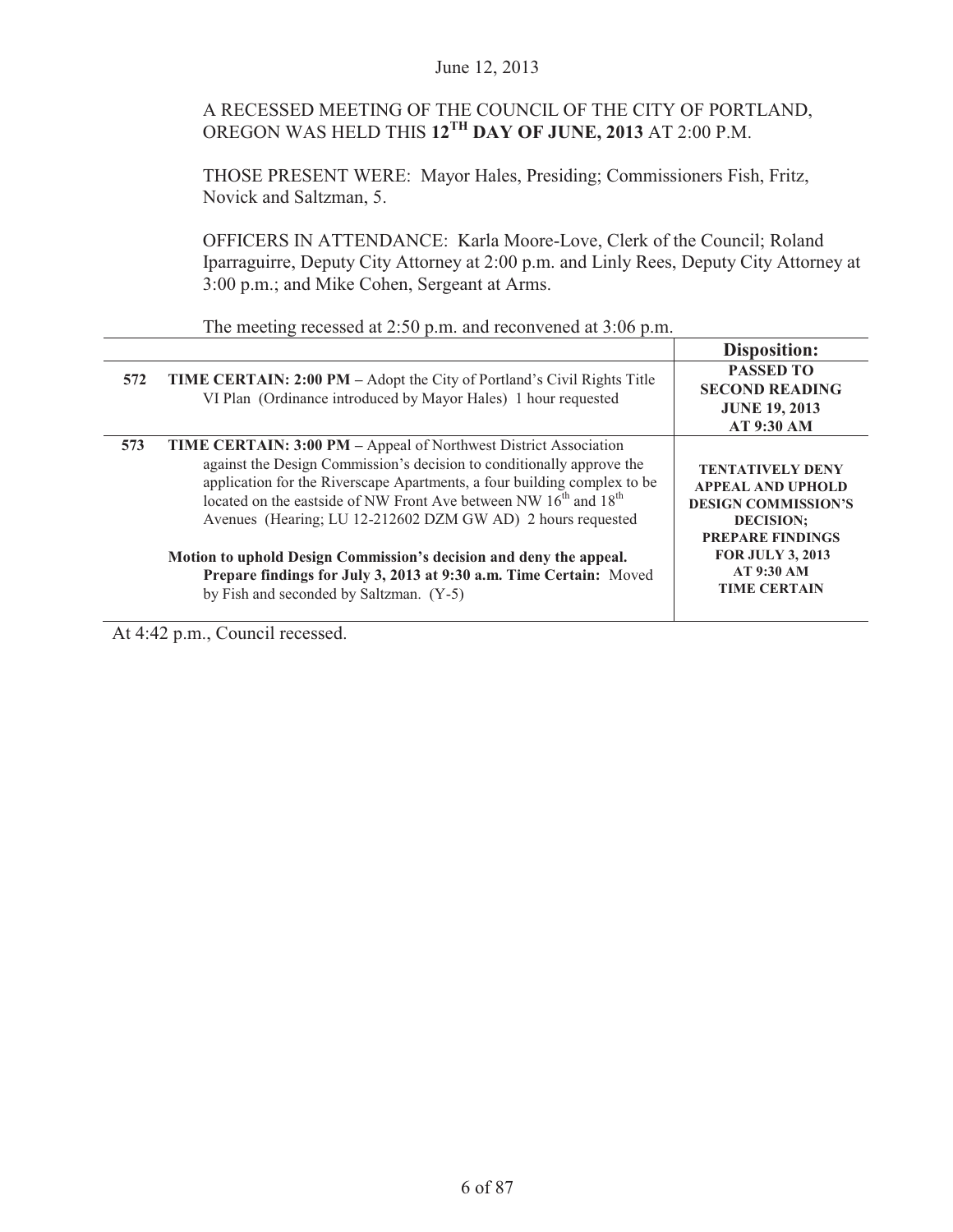# June 13, 2013 A RECESSED MEETING OF THE COUNCIL OF THE CITY OF PORTLAND, OREGON WAS HELD THIS **13TH DAY OF JUNE, 2013** AT 2:00 P.M.

THOSE PRESENT WERE: Mayor Hales, Presiding; Commissioners Fritz, Novick and Saltzman, 4. Saltzman left at 3:45 p.m.

OFFICERS IN ATTENDANCE: Karla Moore-Love, Clerk of the Council; Kathryn Beaumont, Chief City Attorney; and Ron Willis, Sergeant at Arms.

|     |                                                                                                                                                                                                                                                                                                                                                                                                                                                                                                                                               | Disposition:                                                                                          |
|-----|-----------------------------------------------------------------------------------------------------------------------------------------------------------------------------------------------------------------------------------------------------------------------------------------------------------------------------------------------------------------------------------------------------------------------------------------------------------------------------------------------------------------------------------------------|-------------------------------------------------------------------------------------------------------|
| 574 | TIME CERTAIN: 2:00 PM – Consider the proposal of Back Bridge Lofts<br>LLC and the recommendation from the Hearings Officer for approval with<br>conditions, to change the Comprehensive Plan Map designation from<br>Medium-Density Multi-Dwelling to Central Residential and the Zoning<br>Map designation from R1, Multi-Dwelling Residential to RX Central<br>Residential with a design overlay at the southeast corner of N. Williams<br>Ave and NE Fremont St (Hearing; LU 13-109305 CP ZC)<br>1.5 hours requested for items 574 and 575 | <b>CONTINUED TO</b><br><b>JUNE 27, 2013</b><br>AT 2:00 PM<br><b>TIME CERTAIN</b>                      |
| 575 | Amend the Comprehensive Plan Map designation and change zoning of<br>property at the southeast corner of N Williams Ave and NE Fremont St at<br>the request of Back Bridge Lofts LLC (Ordinance introduced by Auditor<br>Griffin-Valade; LU 13-109305 CP ZC)<br>Motion to remove emergency clause: Moved by Saltzman and seconded by<br>Fritz. $(Y-4)$                                                                                                                                                                                        | <b>CONTINUED TO</b><br><b>JUNE 27, 2013</b><br>AT 2:00 PM<br><b>TIME CERTAIN</b><br><b>AS AMENDED</b> |

At 3:58 p.m., Council adjourned.

# **LAVONNE GRIFFIN-VALADE**

Auditor of the City of Portland

By Karla Moore-Love Clerk of the Council

For a discussion of agenda items, please consult the following Closed Caption File.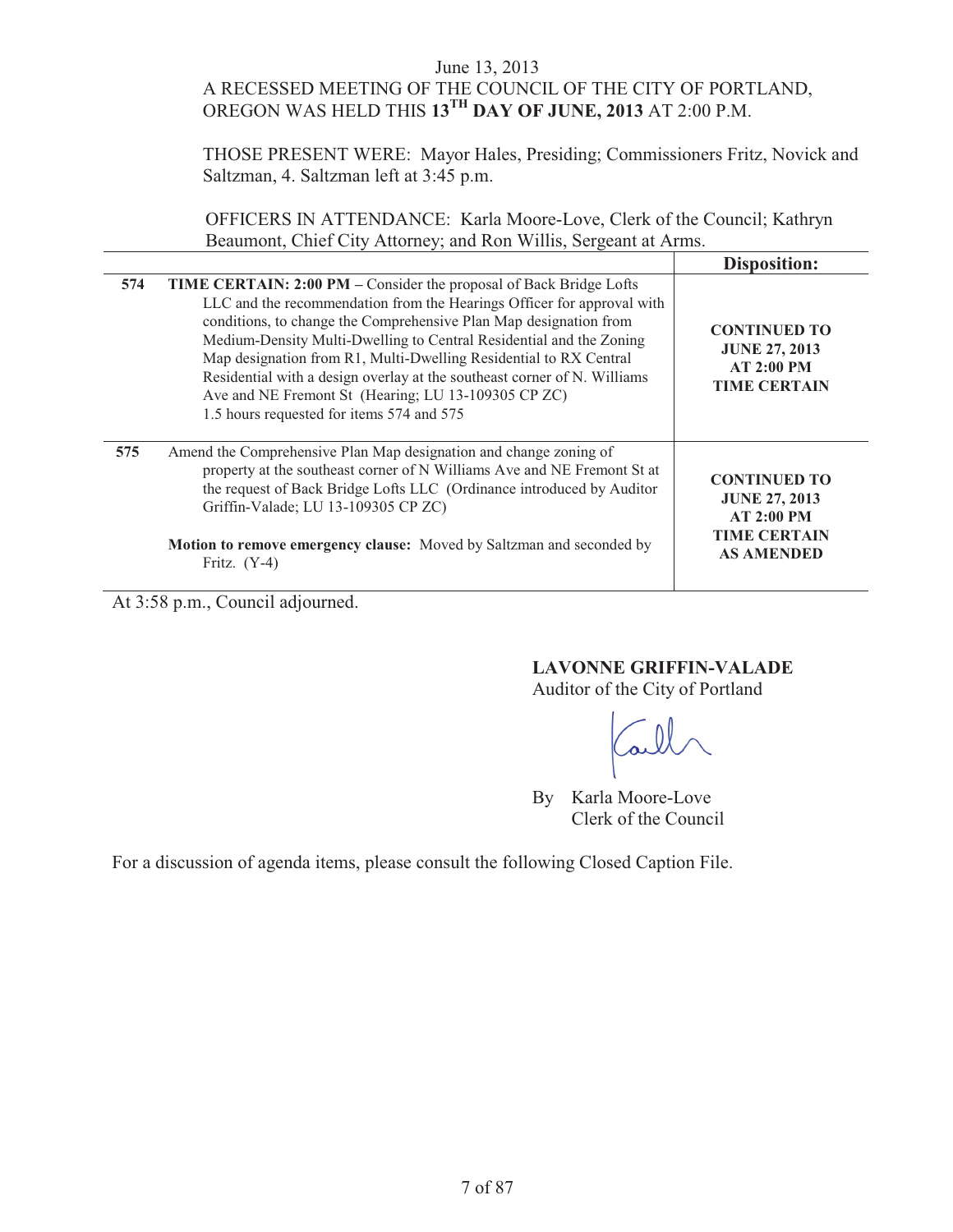# June 12, 2013 **Closed Caption File of Portland City Council Meeting**

This file was produced through the closed captioning process for the televised City Council broadcast and should not be considered a verbatim transcript. Key: **\*\*\*\*\*** means unidentified speaker.

# **JUNE 12, 2013 9:30 AM**

**Hales:** Welcome to the wednesday, june 12 meeting of the Portland city council. Karla, please call the roll. [roll taken] good morning, we have communications items, four of them, number 543, please.

**Item 543.** 

**Hales:** Good morning.

**Shedrick Jay Wilkins:** I am here for shedrick jay wilkins.

**Hales:** Welcome.

**Wilkins:** It's been a long time since I have done this.

**Hales:** We are glad you are here, thanks for coming.

**Wilkins:** I am still alive. Anyway, solar power was a company in north Portland that made these solar panels. Some claim some day we would have a solar single or plastic electronic solar panel you can walk on, the, the, the polysilicone, the blue ones are kind of robust. They last a long time. But, I wonder what happened to this thing. Some solar panels have a shelf life, so, what's going on here, why did they, they not pay back or something. And another, another sunny topic, on july 20, I was homeless two years ago, there is a thing called compassion connection. At the memorial coliseum, it was great and, and I got some dental Treatment. And there is outreach. And needs to be promoted. I like, and to tie the two conversations together, I think low income and homeless people need to know that Portland could serve some purpose to making this new kind of technology, whether it's worth anything or not. I just want to know what the state of this solar power thing is. Does it work? Maybe it does not work. I don't know. But, homeless people need some, some, idea that Portland is making contribution, as far as I know, there is company called nano solar in san francisco. The idea was, that we could use the hydroelectric power here to develop this. It's like a single. Like a roofing material that's made out of plastic. They are just worrying about the price of it. And not that this could be developed in, in -- I would imagine in los angeles, a big place to deploy these things or we can sell them to l.a. It rains more here than the sunshine. We do have the hydro electric power.

**Hales:** Thanks, that's a complicate story. There is a woman in the back row reading a newspaper who might be more current on it than I am. About, about the latest twists and turns, but, it has been a complicated tale. Thank you.

#### **Item 544.**

**Hales:** He's not here, ok, 545.

#### **Item 545.**

**Hales:** Nope. Ok.

**Item 546**.

**Hales:** Good morning, miss wilson. Hi, how are you.

**Janie Wilson:** Good morning. Thank you for letting me address the council. I am here comparing - - do you have my papers?

**Hales:** Yes.

**Wilson:** I am comparing the vancouver abandoned auto laws, that's the first page, and I have highlighted the request I am making to add that additional wordage to our city law, so the second page the Portland abandoned auto law, and then my third and fourth pages are the letter that i'm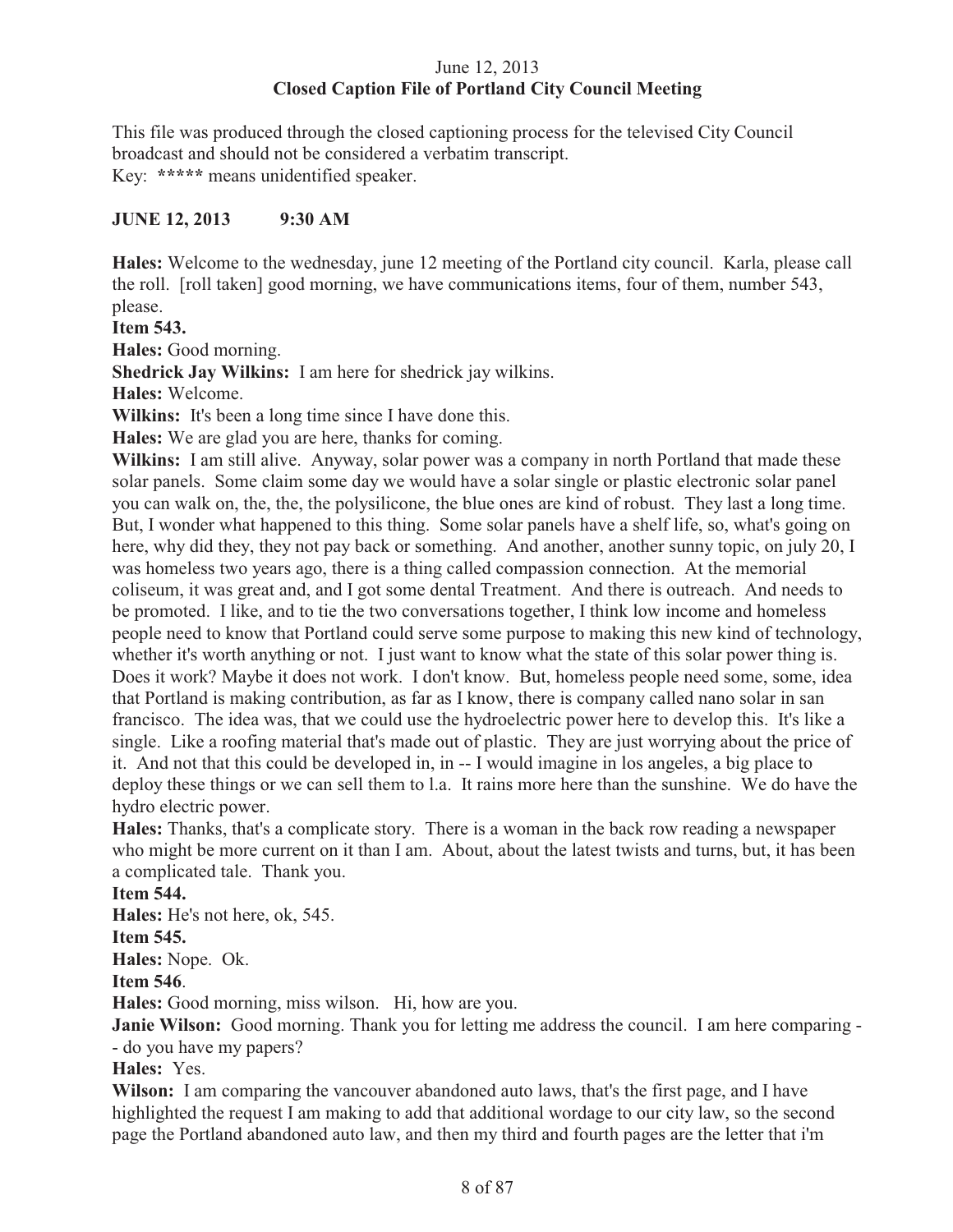using to address today. So, the vehicle law that i'm asking to be added to, to our abandoned auto law, states a vehicle is considered abandoned if it has been parked for more than 14 days on a street other than the street recorded as the address of the registered owner. So, the way the Portland law leaves that out, then, we're subject to, to the only things that we can get, a car removed for, if it has a flat tire, if it's inoperable, or the license plate is expired. And so, the reason that i'm here today is, is to, is to -- my story consists of my ownership of the triplex on 162nd and harrison. It's a corner lot. And I have, I have, I have the front doors of my, my unit states 162nd, it's a four-lane highway but we're only 15 feet from this street. And there is parking out front on the street. I'm in Multnomah county. I live in one unit and we rented out two spaces. On may 6, juan sandoval was arrested for drug possession on his person as he picked up a tenant, my tenant in unit b, and so his car was last in front of our unit. It has a stick shift, and there was no drugs found in the car but the arresting officer, sheriff joshua swick parked it there because it was illegally parked in front of the unit. And left the car keys with my tenant, so that she could have the car removed, but when we spoke to her about it, she does not drive stick shift. So, she ended up, up going to move out the end of the month. And by may 11, the car was parked there, so I got back to the officer and to explain, we do have three attached garages to those units, to the north end of the building. But, they use that for storage, and we have four offstreet parking spaces. But, most tenants have two cars, and then in the front, there is a, a third of the street frontage that is taken off by a block of post office boxes, which, which not only cover my units, but the houses all on the deadened street harrison, so it's a large, about third of the parking area in the front of the units there. And there is no street parking allowed on harrison, so, my understanding, that parking in the street is, is not designated For my, my triplex, but, I did talk to the officer about, about how long was juan going to be in jail and why was his car not impounded as part of a drug bust. And he told me that, that I only have two, two seconds left. So, you can read the remainder of it, but, I was told that they did not want the max train riders, so they don't mark the car tires to discourage that, and I don't understand why if the law reads that they have two weeks to move it, why that would affect them. And, and so, it affected my neighbor, my relationship with my neighbor, and you can read about that and, and so, i'm just asking for a response to my request, and you can read the rest of the letter.

**Hales:** Thank you very much for bringing there to our attention, thank you.

**Wilson:** I appreciate you listening to, to my dilemma.

**Hales:** And any other folks here? Mr. Evans or Chloé roesch. If not, we'll move to consent calendar. I don't believe that we have any requests to pull an item.Do we have one?

Fish: I have a request to remove 558 and to place it first on the regular agenda.

**Hales:** Ok. Any other requests? Let's take a roll call on the remainder of the calendar, please.

**Fish:** Aye. **Saltzman:** Aye. **Novick:** Aye. **Fritz:** Aye.

**Hales:** Aye. [gavel pounded]

**Hales:** All right. Time certain, number 547, please.

#### **Item 547.**

**Hales:** Good morning, auditor griffin-valade.

**Auditor LaVonne Griffin-Valade:** Good morning. Mayor hales, and council members. LaVonne Griffin-Valade, city auditor here. Happy to bring before you these three fabulous members of the crc for your appointment.

**Hales:** Pull that microphone down just a bit. There we go. That's good.

**Griffin-Valade:** There was a very successful recruitment, our outreach coordinator, irene, did a fabulous job, and she is very hard working, incredibly dedicated to this, to our function, and the work that she does out in the community. And she was able to recruit a richly diverse pool of 53 applicants, which is a huge number by comparison to what we, we, we have been able to draw for consideration in the years past. And, and we have also struggle in the past to recruit more women to, to be on crc. And but, this year, 29 of the 53 applicants were women. And we're very pleased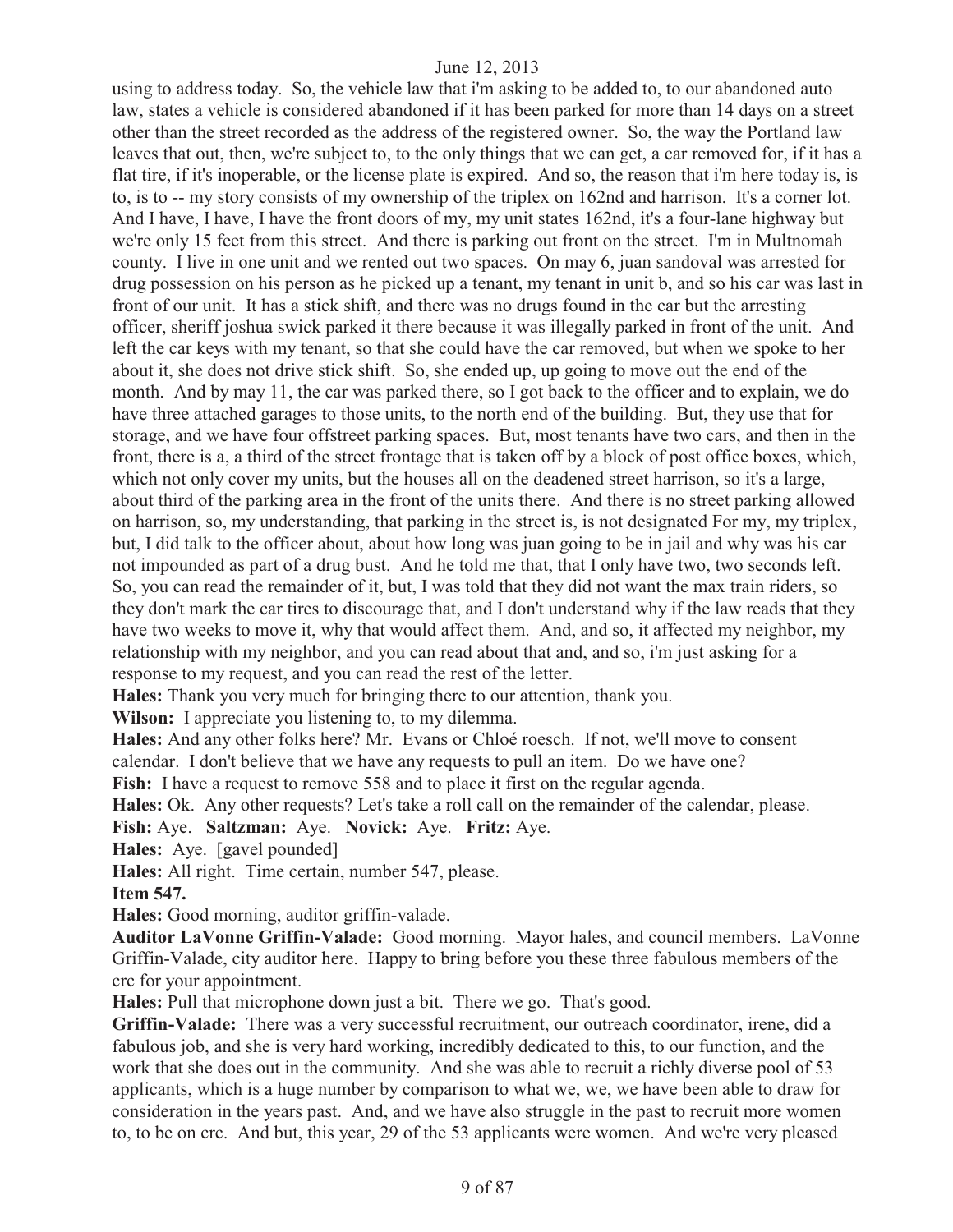that, today to introduce you to couple of them. The three new members today will fill the seats of three crc members leaving, including former chair michael bigham. So, here with me today is Pamela dunham, keeble giscombe, and teresa baldwin. So, I will begin by just giving you bit about their bios. Teresa received her degree in political, economics of natural resources at u.c. Berkeley. And received a teaching certificate from the institute of education, university london. She served as a member of the public involvement advisory council, and as a founding board member of building blocks for kids, a local charity. And in london, miss teresa baldwin worked as a teacher, ran a small business, offered commentary about education for bbc radio london, and helped to start an educational advocacy group. She has lived in Portland since 2005. Miss dunnham is a retired service officer who served at u.s. embassies in rome, Bangkok, ankora and nassau. Prior to joining the Foreign Service, ms. Dunham worked as a tri-met spokesperson, also as the general manager of Portland energy conservation corporation. And, and as a public relations consultant to the local governments. And, and hospitals. She has served on several nonprofit boards, both in Portland and overseas and presently volunteers at the Oregon history museum, the ohsu hospital, and at the national alliance and mental illness. She studied at psu and has a masters in public administration from harvard university. Keeble giscombe is an east coast transplant, welcome. Who has resided in the Portland area for three years. He received his degree in criminology and criminal justice from the university of maryland, has a masters in clinic counseling from johns hopkins university, and his law degree from the university of new hampshire, and former franklin pierce law center. Has several years of experience working with at-risk populations, and in various settings. He's been part of the creation of several initiatives that address increasing equity and accessibility to social service agencies. He currently works in Portland as a mental health consultant. So, I think you will agree with me this is, this is very impressive group, and we, we are, we are very fortunate to have them as part of the, this important advisory committee, and the citizen review committee. And so, without further ado I will turn it over to you for, for questions, or any comments that, that, that the members of the, of the new members of the crc would like to make.

**Hales:** Great. Any comments you would like to make before, before taking any questions here? No. Questions from the council, if any?

**Fish:** I don't think that we have such a distinguished group of candidates for any position, and I am, mayor, upset that miss baldwin with her background in natural resources resources that we could not land her on the superfund task rather than this, but perhaps when she Finishes her service here, we can get her on the superfund panel. But, I just want to say that we are in your debt for stepping up to take on this incredibly challenging assignment. And, and, and mr. Keeble giscombe, we will not hold it against that you are an east coast transplant, I think to some in this room that's a compliment. But to step up and do this work at this time is, is incredibly important, and I just, you know, personally I want to say thank you for accepting this leadership position, and being willing to, to guide us in this work.

**Hales:** Other questions? Comments? And is there anyone that's planning to testify on this item? **Moore-Love:** Yes, we have one person signed up.

**Hales:** Ok. Let's, let's hear public testimony, there may be more questions afterwards but stand by and thank you very much.

**Hales:** Good morning, dan.

**Dan Handelman:** Good morning, mayor. City council members. I am dan handelman with the Portland cop watch. And i'm here to testify about the nominations this morning, and mostly in the administrative sense. I sent an e-mail out last night that I had tried to get copies of the actual applications for the nominees, and was unable to yesterday, but I received them just before council began This morning. It is one of the only for duties prescribed to council in this ordinance under 3.21.00 that need to review those applications yourselves before approving the candidates. That this, we have no particular problem with the candidates. Reading just the biographies originally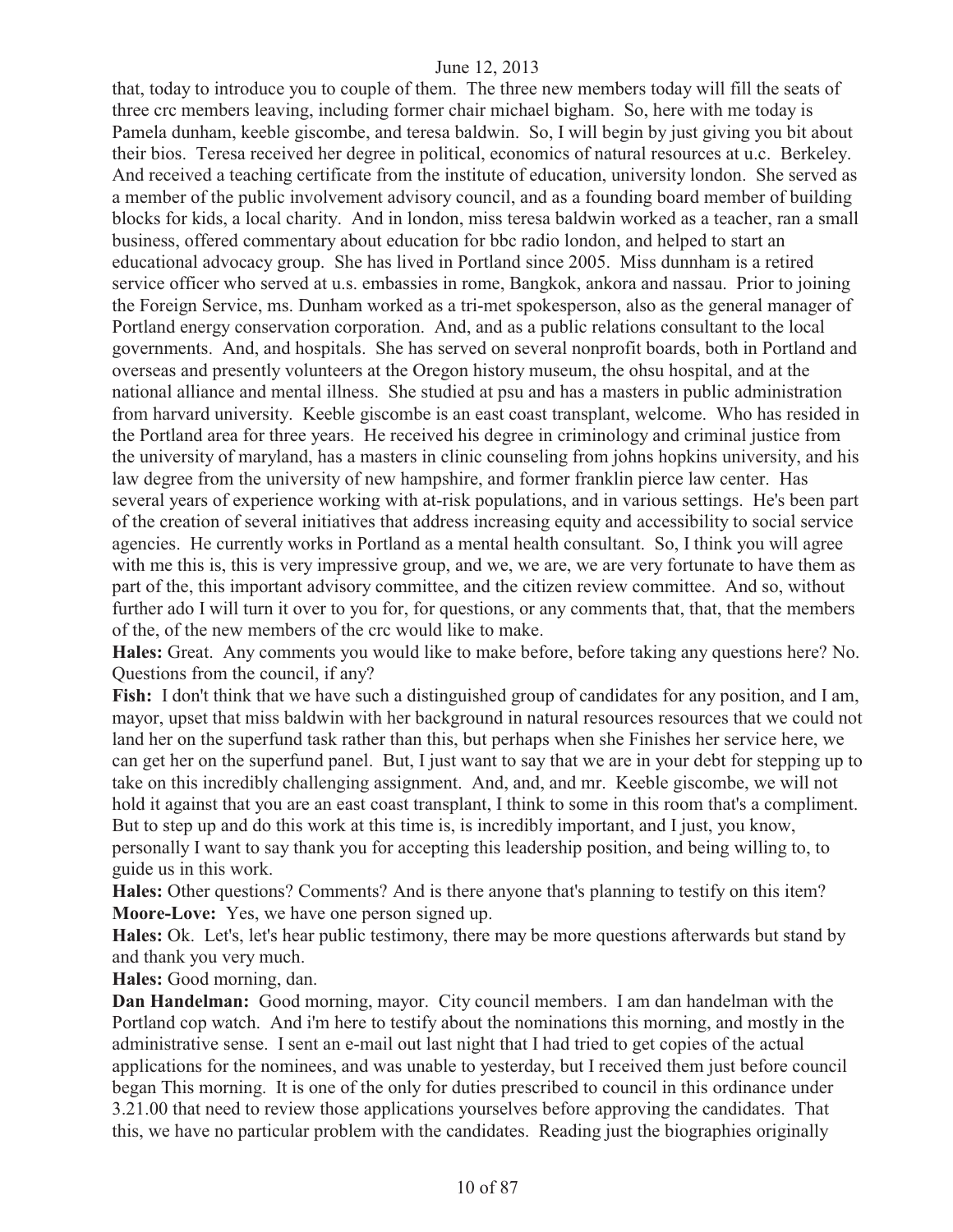post to the council agenda website, it was impossible to tell why the candidates were interested in police accountability issues, except, perhaps, mr. Keeble giscombe's background in law, but, reading the full applications gave me better idea and in fact, with mr. Keeble giscombe and baldwin, particularly they talk about what we always see as an ideal candidate for the crc, somebody who has had family members or experience with police problems and also has worked with the police. That's the ideal candidate that can see both sides clearly. So, I appreciate the opportunity and that there is going to be more diversity on the crc after, after some, some attrition has led to it being an undiverse panel. And the ordinance is very important, the crc had asked the council to change the standard of review. Last time it was opened found changes and that did not happen. And the doj agreement calls for the crc appeal to be finished in 21 days, and they asked for that to be changed, and there was no response on that. And there were two recent cases of racial profiling originally not investigated by ipr and Internal affairs. And crc sent both them back. I understand last night, ipr and ia agreed to investigate the racial profiling aspect of the case before the crc but after a 4.5-hour hearing. So, there are clearly issues with the structure that need to be cleared up. And, and once the crc is expanded to a limited number, which is part of the doj agreement, when that happens I am hoping the council will look at the ordinance and the other, the other recommendations that have been made over the years, and not just limit it to whatever the doj agreement says, that we have another discussion about what, what we do to make the system better. And that said, I am looking forward to the ipr's annual report so we can have more discussion about the overall system, obviously, rear talking about the new members of the crc, and I am interjecting stuff about the ipr because it's, there's very little opportunity to talk about this system, and they have an annual report that came out a few weeks ago and I am hoping it will be presented to you. Again, I don't know exactly when you received the application, but with the hope that they will stop trying to cut corners, around issues, such as they have a, a finding called cannot approve Multnomah county where they, they predict what the outcome is going to be, and we're just hoping for more, a more thorough, thorough action from the ipr in the future.

**Hales:** Thanks very much. And any further questions from council? No one else signed up to testify? Let's take roll call, please.

**Fish:** Again, I want to thank all three candidates for stepping up and agreeing to serve. In the materials that we were furnish, we get information about your background, your life stories, and why you are interested in this work. And I am particularly encouraged, ms dunham that you have an extensive background in mental health issues, which is something that this city is fully engaged in addressing. Ms baldwin has life experience growing up in l.a. With herself and family members interacting with the police, that kind of experience can be incredibly helpful to understand the experience folks who have come before. And mr. Keeble giscombe has had extensive experience in another big city as a parole officer so bring the life experience that I think will be enormously helpful to giving wise and considerate counsel on tough matters. I thank the auditor for this group of candidates and I am very proud today to cast my vote as aye.

**Saltzman:** I also want to thank ms baldwin, mr. Keeble giscombe and ms dunnham for your service to come. It's a lot of work being on the crc, as dan handelman just attested to 4.5 hour hearings, but I appreciate taking the effort, and your backgrounds really are outstanding and, and I want to, to give a shout out To Irene konev to doing a good job in recruiting members. That's very impressive, the field of candidates you are recruiting, so these three rose to the top and, and I am sure that they will prove themselves to prove their metal soon so thank you, aye.

**Novick:** I want to thank all of the candidates, as well, and also, to thank your family and friends because this is, as commissioner Saltzman said, a huge time commitment, and it will cut into your lives, and we appreciate this, sacrifice that you are making, that they are making and putting your time into this. I also had to say that you had many impressive credentials, the fact that you are the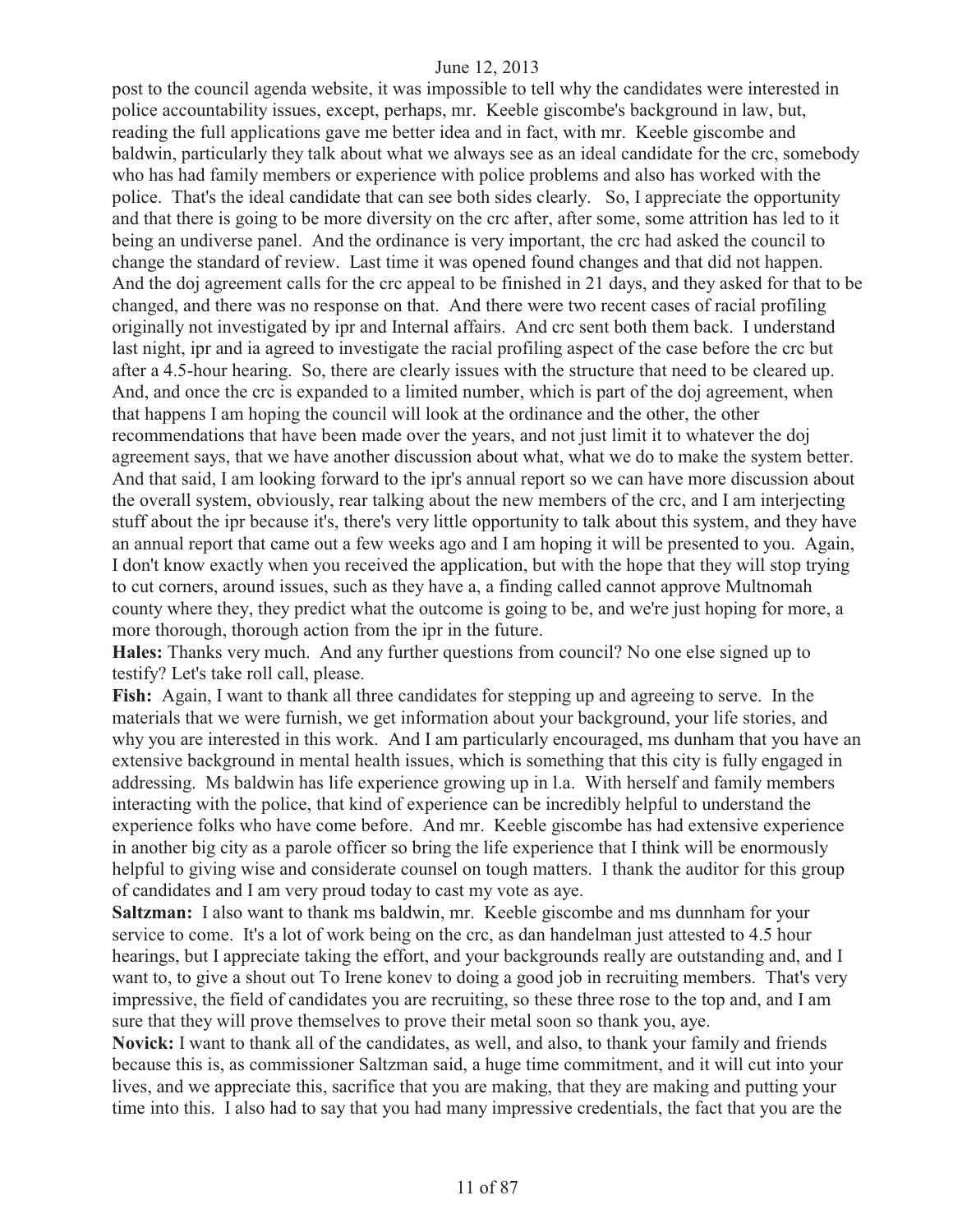product of a republican atheist father and a democratic catholic mother is, indeed, impressive everyday that you could see both sides of any issue. And I am pleased to vote aye. Fritz: Thank you for being here today, and this is a very important committee, probably more important than ever now that we are facing the department of justice agreement, and the implementation, and the firm commitment on the council and on my part for, for making sure that we are, a city that we can be proud of, our police and our community. And so, you are stepping up to help with this, is truly appreciated, and thanks to all the 53 candidates who applied and, and irene from the auditor's office for doing that amount of outreach, and that, again, is evidence, that that people in our community are very aware how Important this committee is, and how important the work is. We cannot fail in this effort, and we need to get results very quickly, and I appreciate both mayor adams and mayor hales for being committed to this process, and thanks to rachelle silva, my liaison, with the, the interview committee who gave a briefing yesterday, so I encourage you to develop relationships with the members of the council and consider us your allies in this important work. Aye.

**Hales:** I want to echo these good comments, both to commend the process that the auditor's office has conducted to come up with a great field of candidates, and for your willingness to serve. And just to add maybe bit of context about, about how Portland operates and why this is so important. And we have a strange form of government in Portland in many ways, but one of the ways in which it is strange, there are five of us, for city this size, and so, organizationally we depend a great deal on committed citizens who are willing to develop policy in places like the planning and sustainability commission, or the human rights' commission, and places where, where we need specific expertise like the design commission, and where we need oversight on behalf of the community because that enables us to, to, to better govern and to better be connected to the community that we're representing. And culturally here in Portland, we really do believe in open and in good government and in citizens making difference. So, having highly qualified people who are willing to put in the time and, and the attention to these really important matters is, is really critical to how the whole community works. So, thank you and, and it really is important. The only other, other, looking at your application, that was very impressed, the only other comment that I would make is, is, is, you know, I really love my job. And but, for my next job, I want to be foreign service officer posted to nassau. That sounds like a good gig. Thank you all very much. Aye. [gavel pounded] all right. We are almost to 10:00, but not quite, so, why don't we take the first regular agenda item, which is the one that we pulled, right?

**\*\*\*\*\*:** We were timing it.

**Hales:** Ok. Can we take 560? No, sorry, 556? Are we ready for that one? Let's take a four-minute break, my gosh. We could take second reading, let's take four-minute break and make phone call or two and come back. I got commissioner Fish's hopes up there.

[Council recessed at 9:56 a.m. and reconvened at 10:01 a.m.]

**Hales:** One of our communications folks, ms chloe roesch has arrived and I wanted to give her the opportunity to speak, so, come on up and welcome.

# **Item 545.**

**Hales:** Good morning, give us your name, and you have three minutes.

**Chloe Roesch:** Good morning, I am chloe roesch, I wanted to just ask really briefly if our commissioners are interested in kind of expanding the recent developments in seattle to create public food for us, and see what we can do about utilizing unused lands. A lot of lots are around Portland that would look better with plants in them, and I am sure that there is a lot of legalities that i'm not aware of. That's also why I wanted to come modestly in more of an asking what can be done and who I can ask, and what resources are available to be looking into, into creating more, more beautiful spaces in Portland.

**Hales:** Thinking about community gardens in particular?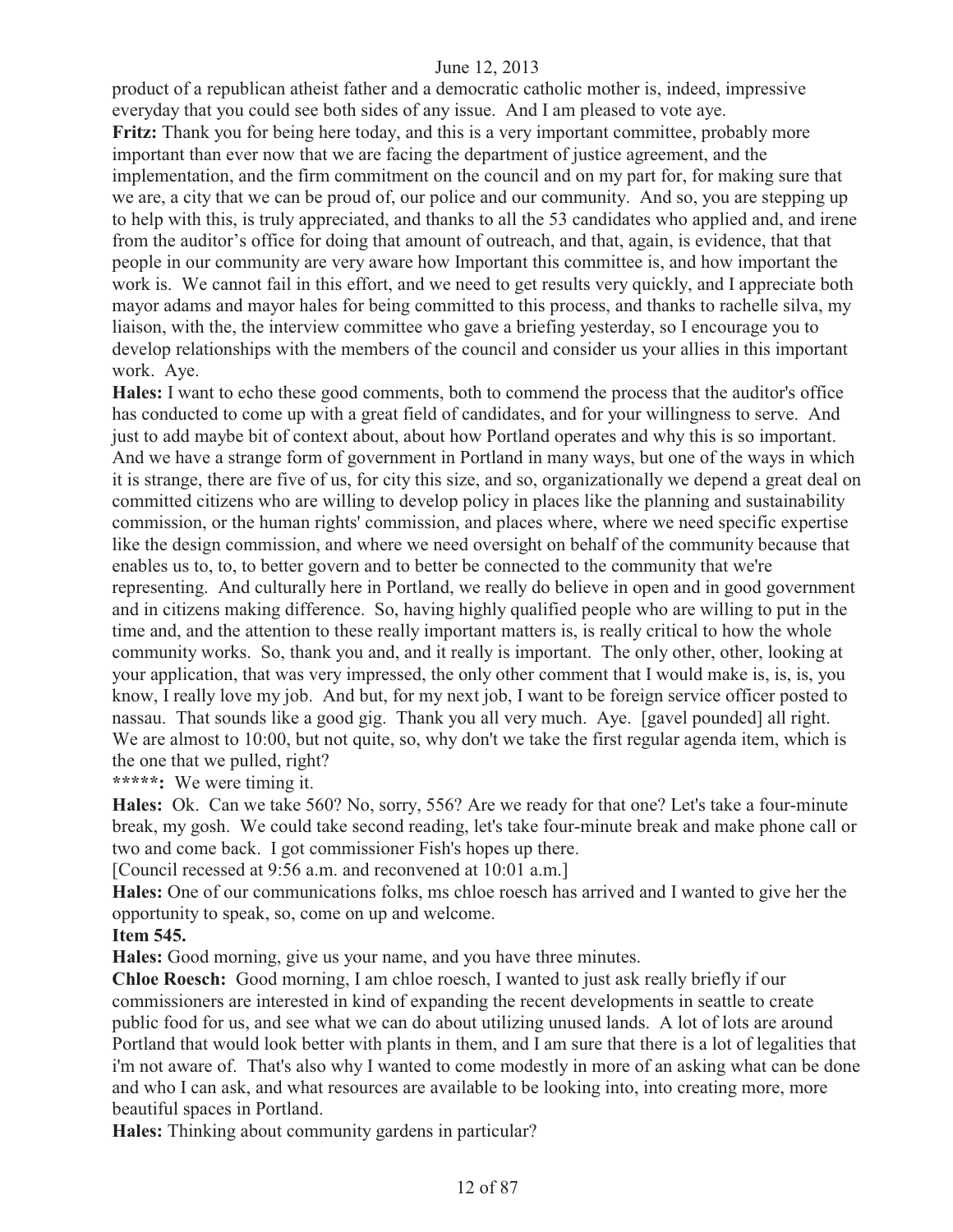**Roesch:** Yeah, community gardens in particular. I think would be great, especially if we fund them to, to help the, the lower income populations, and having public food for us would get people more, more, more invested in our community, I think, and would also create, are help further, further Portland's reputation being great.

**\*\*\*\*\*:** Ok.

**Hales:** I hope you can get in touch with commissioner Fritz's office because we have a community garden program and looking for opportunities to grow, and I was just recently at the planting of a community orchard, new columbia, and low income communities so there is effort underway but always looking for more creative ideas From people.

**Roesch:** Absolutely. I was thinking in, in places where lots were abandoned, for long period of time, if we can put pressure on the private, the private owners, land to it, or maybe enforce policies that, that if the land goes unused for long period of time, that it becomes, becomes a part a project. It can become part a project, and that would, I think, also help put more of an emphasis on, on business and, and commerce.

**Fish:** Could we suggest that we have a Portland friends community garden, a citizen-led body, that guides, provides advice to the council and parks could also give you some information if you want to choose to apply to be on that body.

#### **Roesch:** Ok.

**Hales:** It's a, a great idea, there is other, you will find there is other folks in Portland interested in working with you on that.

**Roesch:** Ok. Thank you very much.

**Hales:** Thanks for coming. Appreciate it. All right. So, let's move to the time certain item then, 548, please.

#### **Item 548.**

**Anna Kanwit, Director Bureau of Human Resources:** Mayor, commissioners, anna kanwit, director of the bureau human resources and with me is lynda lewis, the affirmative action officer, as well as the manager our outreach employment and diversity resources office within human resource is responsible for our recruitments And outreach activities and, and, and affirmative action reporting, and donny adair has been our consultant working on putting this plan together. I am just going to do couple of quick opening remarks, and then turn it over to lynda, but, as recipient of federal funding, the city is required by law to have an equal opportunity affirmative action plan in place, the last comprehensive plan that we developed was done in 2008 for four years, the city did request and received a one-year extension, extending that plan through june 30 of 2013. So, the plan before is, is our new four-year plan, and reflects the collaborative effort with council offices, with our bureaus, and with my office, and as well as offices, equity and human rights. It's a \$750 plus page document, and includes the bureau's strategies and looks at, at employment of women and minorities, and the various eeo classes in the city. With, that I am going to turn this over to lynda lewis to talk about the high points of the plan.

**Lynda Lewis, Manager, Outreach, Employment & Diversity Resources:** Thank you, good morning. I want to start out by, by letting all of you know how we created this plan. We started out by creating a bureau of affirmative action strategy manual and that, we created that manual so, so that we could, we could train whoever was going to help us in creating this plan. They would know what needs to go into, into this plan. The, the manual was, was reviewed after the human rights, in fact, it was approved by dante james, he looked at it and he says yeah, I think it's covering everything. We send an email asking directors to identify representative that would work with us in gathering the information for this plan. Once we had list of who was going to be representing the different bureaus and offices, we met with those either individually or, or in groups, and we explained what we needed, we asked, we answer any questions that they had, and we gave them our phone numbers because we knew that they were going to be calling us, and we knew that they were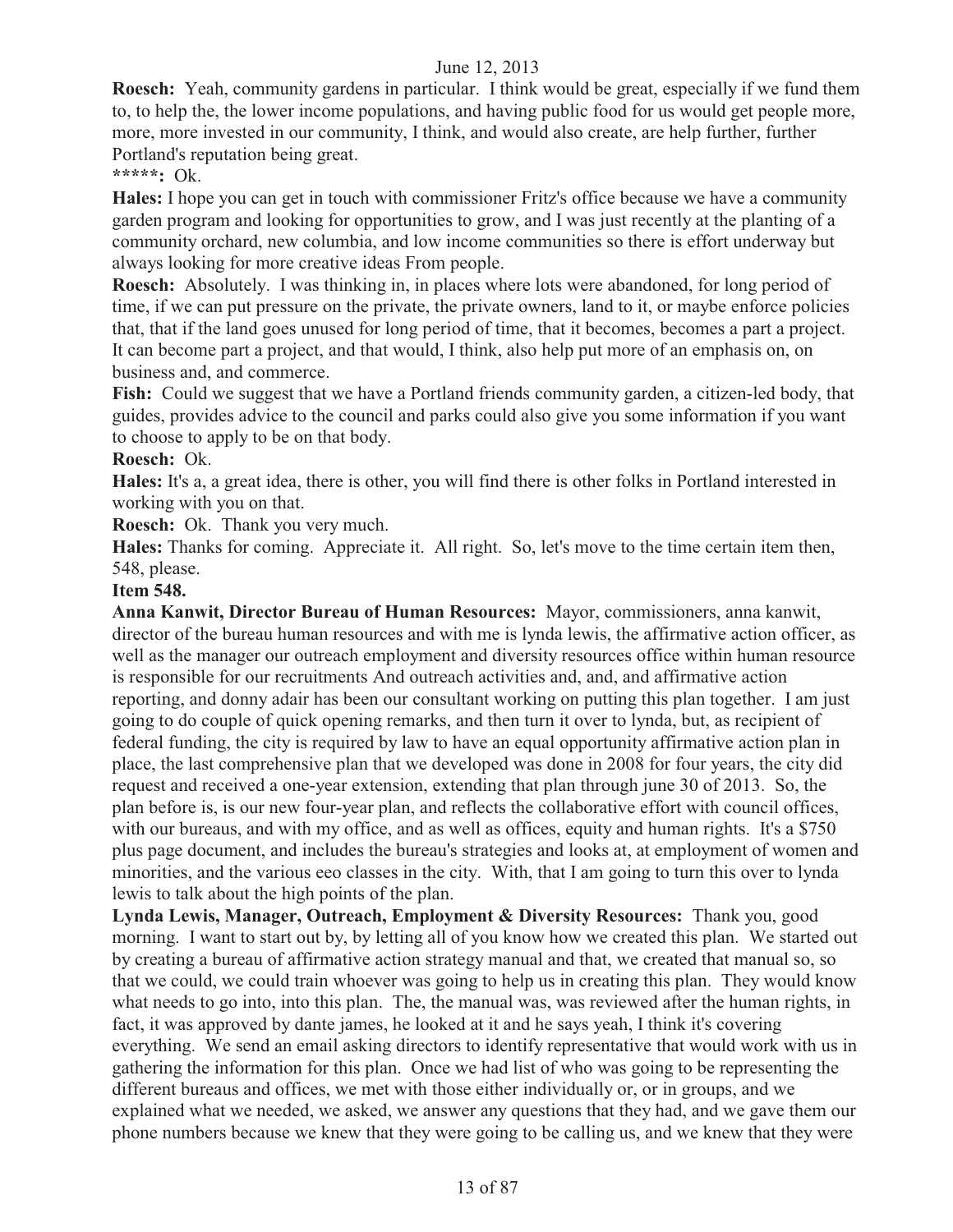going to have some questions. The bureau reps were, and we called them reps in regards to this project. And, and they were asked to create an affirmative action strategic report, and that report was, was an introduction to, to their bureau, and an assessment of their current affirmative action strategies and, and a placement of objectives, and the affirmative action strategy baseline report. All business reps were given a deadline on when they needed to get this information back to us. And upon receipt of the affirmative action strategy reports, we reviewed and edited the report and, and if we needed to return that report, we returned it to the rep to revise it in the way that it should have been written up. The final affirmative action strategies were sent back to the Rep to share that with their, their bureau of directors to get that approval that they approved these reports, and yes, this is what we are going to do in those areas. The affirmative action plan is, was distributed to, to all of and, and I think the report is 700 pages so that's a lot of pages for you to be reviewing. But, we do have an executive summary and the summary identifies those job groups that we are underutilized in. It also lets you know the different bureaus that are, actually, underutilized, and I think that you would be very happy to know it's not all the bureaus and offices of the city so that's great. And it also gives you a quick glance of the number of females or the number of minorities that are underutilized in the bureaus. You also get, you are also able to see the offices and bureaus that are not underutilized. They are at parity so that's great. We did not look at the city budget office because it's so new, and we did not have that information we needed to give you statistics on that. However, they did do report, and they do have a baseline on what they are going to do, either to maintain what they have or if we find that they are underutilized, work on their underutilization. We also gave you the affirmative action plan. And I just want to hold it up because I knew that you have seen it. This is the plan. But, you've been assigned already to the different bureaus, so don't have to read all of this report but your bureau is in here, and again, it will give the, the introduction, and it shows you where it's underutilized, but one thing it has in here, it has the baseline strategy. Those baseline strategies are, this is what the bureau has identified. What they are going to do. To, to rectify this underutilization in their bureaus, okay, so, we are here. And, and we're here because we would like for you to approve this ordinance. But, it does not end there. Once this is approved, then the tracking begins. I will be tracking the baseline strategies every six months. You will receive a report, the director will receive a report, and whomever that director wants us to work with to gather this information in regards to their bureaus, they will be receiving report. We'll also be working with outreach employment, diversity, resources, senior analyst who do the recruitments for the city of Portland, what they will be able to do, they can, they can identify what, what positions have opened up, and particularly, if they are underutilized, you can see where they did the outreach, and you will be able to see the number of minorities and in women and, and, and disabled and Veterans that, that were, actually, on the list, and you will also be able to see if any of the, of the classes, if they were hired for that position. Ok. So, so, you will have a copy of that, and that's every six months, and I will be meeting with the directors in the month of july to go over their basic strategies and, and talk through what we will be doing and, and so, this is only, only just a part of the tools that, that we're using, within the city. And to, to help us have equity within the city. We're working with, with dante's area a lot in regards to this, we're also doing outreach, we have a lot of things going on in regards to the outreach recruitment, and we're out there in the community and, and sharing with the community how to apply for a position through just getting the word out there. So, that's all that I have to say today, and I would like to see if you have anything to add to that? **Donny Adair:** Good morning, I am donny adair, consulting in north Portland. Former city employee. And really, pleased that, to work with anna and lynda as project manager, and also snow buchanan, who is in charge doing all the data, which is a big part of this analysis and is a big foundation that we lay our plans on. I am pleased to see the progress that the city has made. Actually, I worked as a consultant on the affirmative Action plan in the 1981. As donnie adair associates so i've been around long time, and I was in the former diversity affirmative action office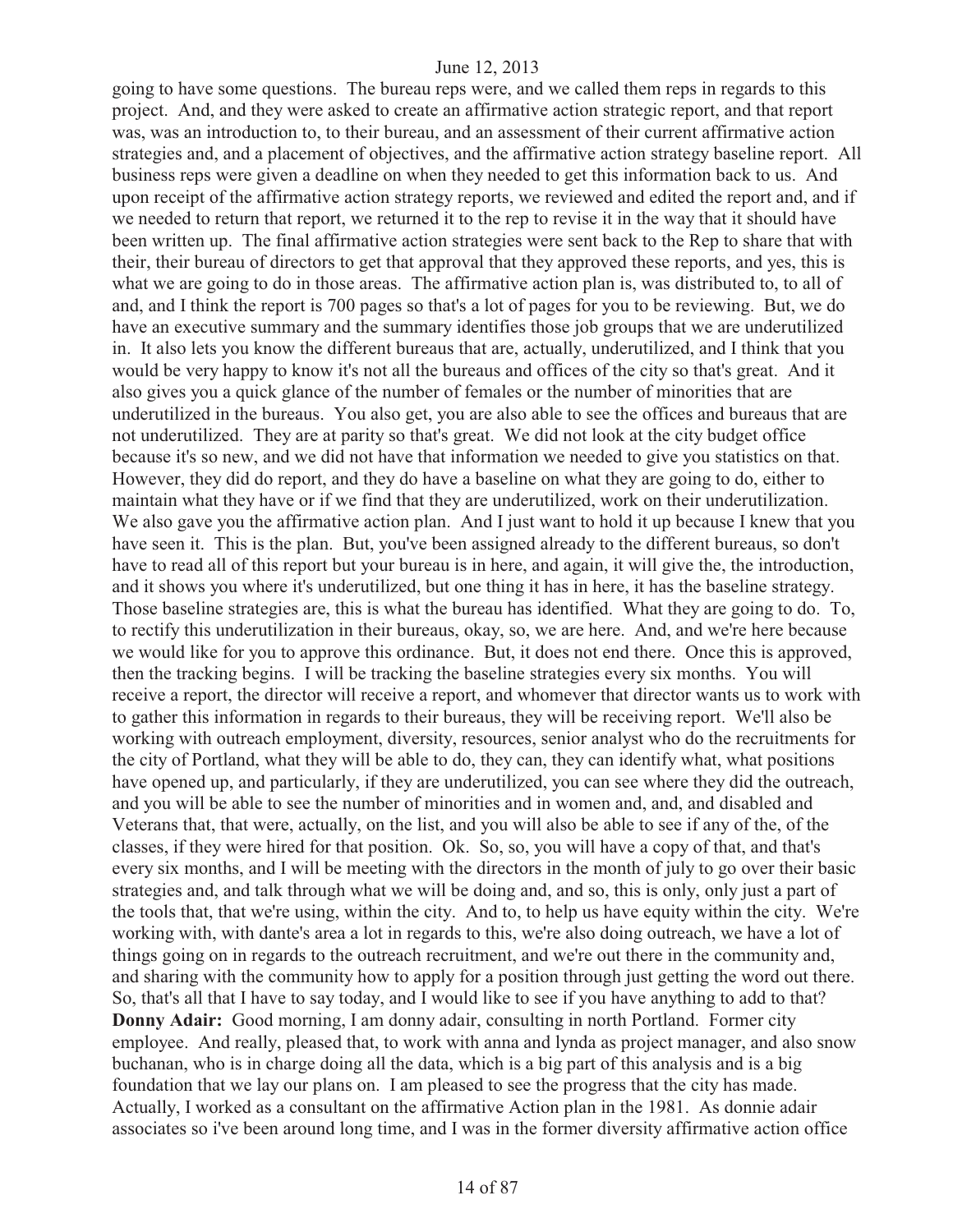from may of 2005 through, through 2011, and actually, put together the previous two plans. So, i've been able to kind of chronical the progress the city has made, and it has been considerable, yet challenges do remain. And I think the bureaus have done an excellent job of outlining how they are going to continue to approve and reduce the underutilization of women and minorities, in addition to that, I just want to highlight this, that the plan also includes affirmative action for veterans, and individuals with disabilities as required by, by the contractors and recipients of federal assistance. That plan does not have numbers because it is so hard to come up with a baseline for the numbers people who have, have disabilities, for example, and it does not require are that, but it does require a good faith effort, which the bureaus have all outlined that they will take to do better job of getting out and recruiting people with disabilities and also veterans. So, that's a key thing for us, as well. And in an area where the city can, you know, has miles to go and can make some, some strides in that area.

**Lewis:** I would like to add that this is from the previous plants plans that I have seen, this is the first time that we identified people with disabilities, and veterans to identify baselines and how they are going to go out there and work with knows two areas and get people to apply and try to get them in here to get jobs with the city of Portland, so we're really excited about that.

**Saltzman:** So we do have baselines for veterans?

Lewis: Yes, yes. For veterans, yes. Yes. In this plan. Yes.

**Saltzman:** And for people with disabilities.

**Saltzman:** But it's not that hard to quantify veterans, is it?

**Adair:** No, and we have a veteran's report that's required so we have that data, but for people with disabilities it's more difficult.

**\*\*\*\*\*:** Right.

**Kanwit:** And one of the things that we're looking at is, is, is how to create a definition for, for an applicant, who is disabled to put that on the tracking just as we do with, with gender and race, ethnicity, it's anonymous, we identify that data, but to have that as part of the tracking for the applicant pool, but, it's a little more difficult to, to create that definition, and again, we've been working both with, with travis wall and, and dante james' office on setting that up, as well. **Adair:** I want to share, when I worked with the state, they had a definition severely disabled, and under a state law for state employment only. They had, a numerical goal, but, they used this term, certified disabled, and you had to be Certified by both rehab as severely disabled, but still, that does not, not encompass everyone who would be under the definition of disabled under, under many laws. So, some people would be left out so it's something that we have to, to continue to research and, and, and come up with better definition as anna indicated.

Fish: I have a couple questions, if I could, mayor. In the executive summary, on page 4 -- Used the term underutilized, that is probably not a term that the average person understands, and I think it would be helpful to define what we mean and remind us of the data use to determine that.

**Adair:** Another word for that might be underrepresentation. And, and, and we use a group called berkshire that provides updated data on, on, by job, job group, which is a family of similar jobs having similar skill education experience requirements, and having similar duties, and so forth. And so we look for each one of those families and determine what is the availability of women and minorities.

**Fish:** In some of our work we use census data, here we use a different subset, and when you say community what are the borders use?

**Adair:** Each group will determine what is the reasonable recruitment area for that job group. For example, in your executive positions it would be at least regional or west coast. A recruitment area that we recruited, so if you are a deputy director at the water bureau position, and that type of thing, the reasonable recruitment area would be greater than if you were an administrative assistant, which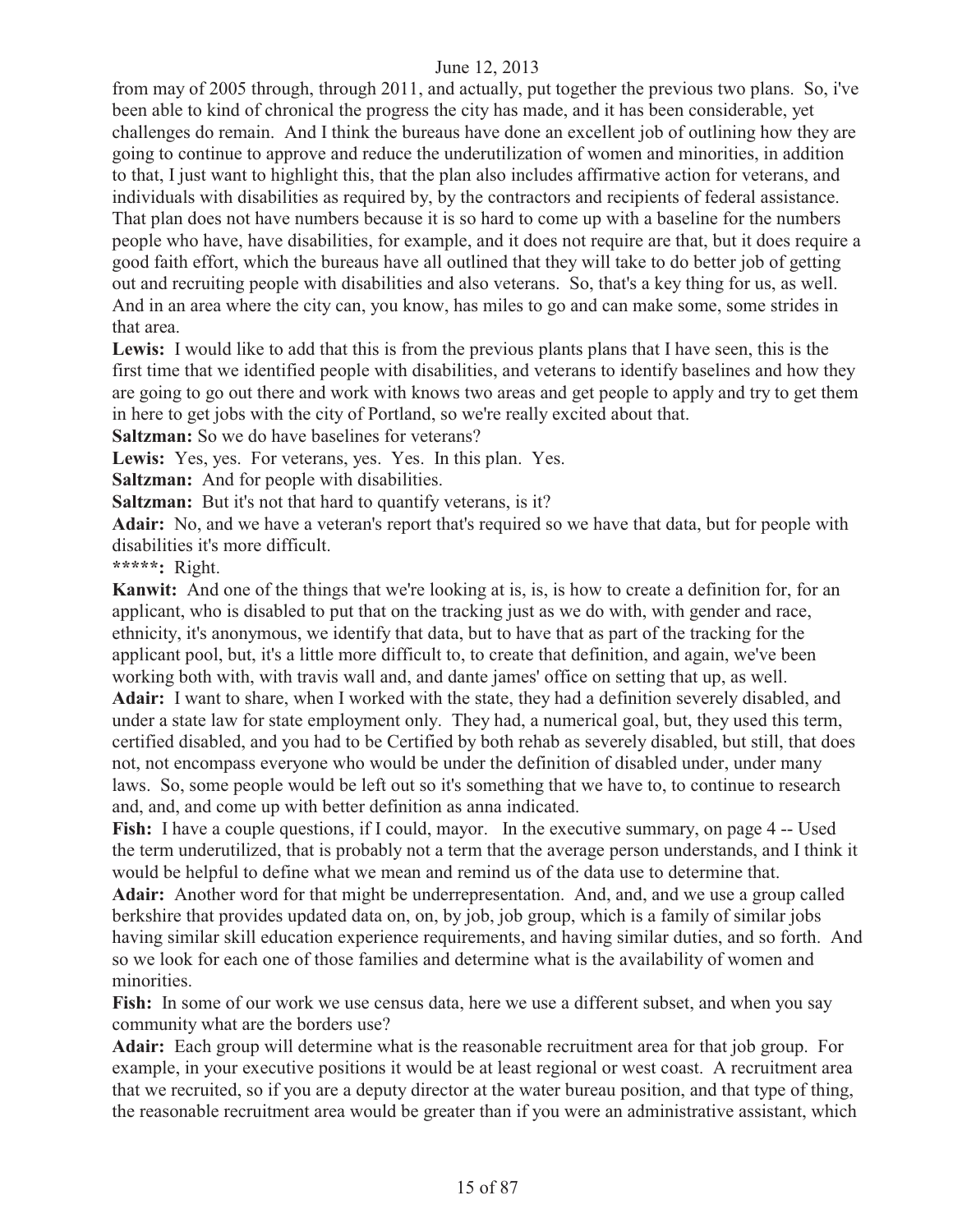would be local Portland estimates, standard metropolitan area, so each family has a reasonable recruitment area that, that has been designated for that.

**Fish:** At some point I would be interested in maybe in the 700 pages but I would be interested in learning more about that part of your analysis? And, and the other thing that, that I was struck on, as I was looking at, at the tab on, on identification of problem areas by organization and job groups and, and on page 2 of that memo, it identifies the, the principles that apply to our work. We have identified underrepresentation. But at the same time, one of the principles that we make employment decisions in a non discriminatory manner. So, so, I take it from that, that one of the primary tools that you used, therefore, because you have to operate in a non discriminatory fashion, is it to things like more robust recruitment, and one of our goals is to have more diverse pool of qualified applicants for each job, and that has to be very intentional in each of the hires.

**Adair:** Well, you know, sometimes, I call it stacking the deck. You get more people from the Groups that you are underutilized in the pool as you indicated, so that you have more choice, you would never make, a an individual decision based upon something like, like race or gender or that kind of thing. But, by doing, doing better job or a more focused job of recruiting for groups that are underutilized, you can get them into the pool and you have a better chance for them to, to be selected out of that pool.

**Lewis:** And if hiring manager, because the hiring manager will be aware of the underutilization that maybe the class that they are hiring for, and if they have two or three people that they are looking at for that position, and they are all about the same, we do want them to think about their underutilization, I mean, the person is qualified, these three people are about, about the same, yes, we want them to think about that, we cannot tell them who to hire. Because they will make that decision, but we want them to think about their underutilization and, and, you know, and bring that into, into, into effect.

Fish: And in the couple searches i've been involved in, one of the things I learned is that once upon time people may be thought it was sufficient to have it in the Oregonian and wait to see resumes come in. But what we understand now is that you really have to find what are the networks. And what are the information sources that, that allow us to speak to a broader community? So, it's not enough to put it in The Oregonian any more, and it needs to go in the scanner. You need professional organizations. There might be one women, and that, in that job category, that that have a listserv, and all of that is an intentional part of the beginning of recruitment. And dictates whether the pool has diverse candidates.

Lewis: And that's what we're doing right now, we do that, not only do we, we -- it was really funny because someone asked us the other day, you know, why did we not use a head hunter and we said we are. That's exactly what we do, we go into the organizations, we do cold calls, and we talk to people, we go out, and we give informational, informational sessions to, to, to minorities and women and, and people with disabilities. And in fact, we're looking at -- and this would be the first time, but we're looking at holding a career fair for, for people with disabilities in september of this year. And I had them give us call, and they would like to know if we would do that. I talked to anna, and it sounds like great idea so that's something else that will be new, and that's the step that I think that you are talking about.

Fish: One other thing can I just ask? I think it would be interesting to my colleagues to have your perspectives, so, sometimes we do searches, and we develop tremendous talent but they don't quite fit the job. But, we have now met someone who may be in denver, or, or the Portland area or somewhere else that they don't quite fit the job but they have, they have mvp written all over them, and there might be another job, if not in parks, maybe in transportation or bes. Do we have a way of tracking the talent that we identified in searches that may not make the final list because something in from, something doesn't quite match. But, that might be qualified for the next opening in another bureau? And do we have way of sharing that information?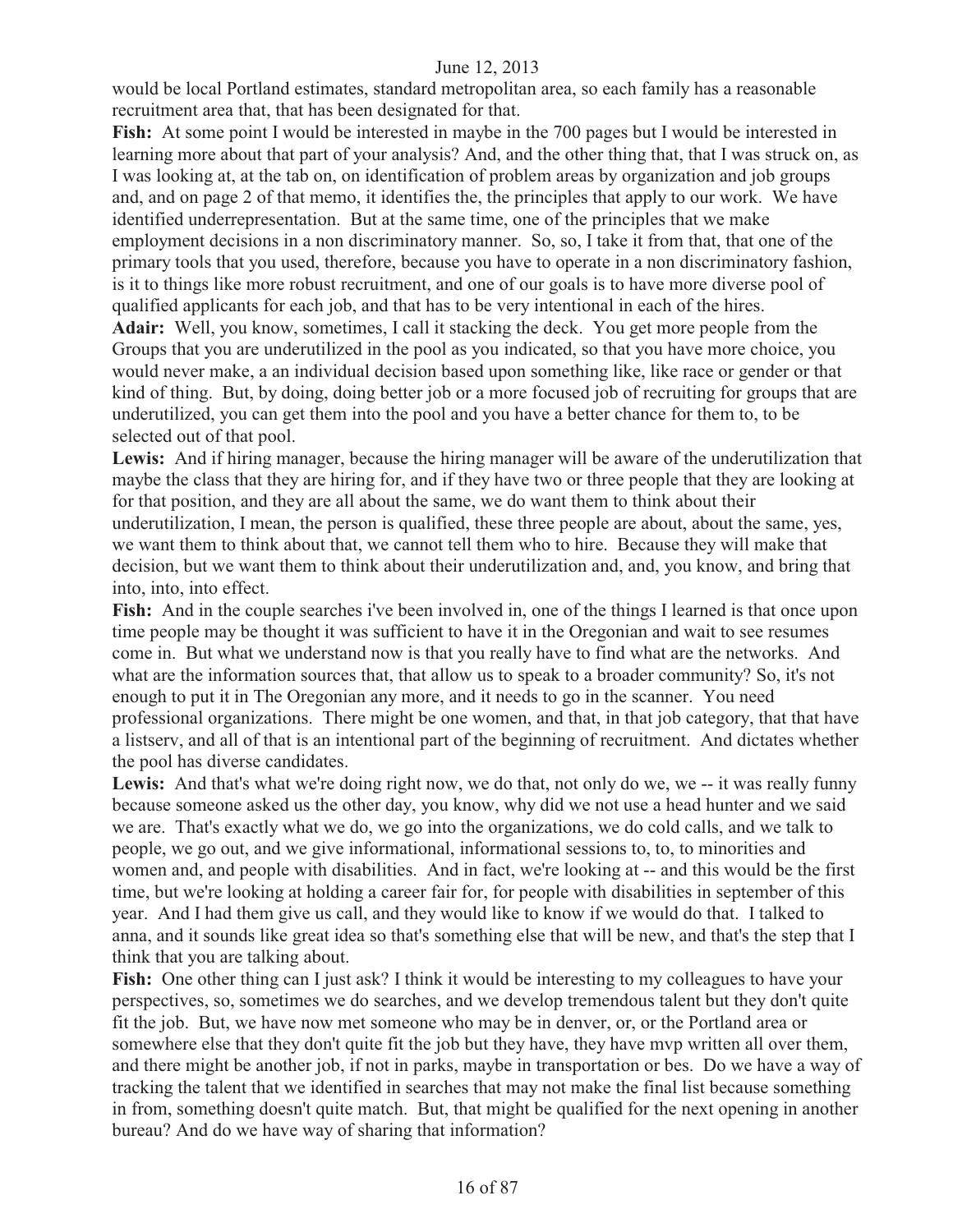**Kanwit:** We are doing that now, and, and it's a fair informal thing but part of this is because in lynda's shop we have someone whose job is to do the outreach, to have presence in the community. And where the we fell short before is we went out to various groups but only when we had a job to offer. We did not have a presence otherwise, and that, that really didn't create the connection, that that we really need to, to, to market the city as an employer and, and diane is the person that we assigned to this, but, she has candidates, and she will tell the bureau, you know, so and so is really good here, and this was not the greatest fit but we have this person, and I think that you should talk to them. We are doing that. It's informal.

**Fish:** It's important to keep the resumes on file and they would think it's another job and in our form of government, where communication is a challenge in general. Having a centralized place where you are coming to a commissioner in charge or bureau director and saying, you have a short list of talented. Make sure that they are in this pool. We have met with knows, with this person. And, and think that they have a future in the city, if not here, but there. That would be helpful. I know that we do identify a lot of talent in these searches, that don't make the final selection, but really, should be in the pool for the next opening.

**Saltzman:** I had a question. In your executive summary with respect to Portland fire and rescue, say that they have attained parity for minorities and females. But then say the bureau is still underutilized with five females and three minorities. I'm confused.

**Adair:** They have obtained parity at the entry level, which is tremendous accomplishment. Mayor hales you remember from your previous service and you, too, commissioner Saltzman, in that the fire bureau was, was very underutilized from the sworn positions, when I went there 13 years ago, and they have made tremendous improvement but they do recognize that higher levels of management and all of the managers go, come up through the ranks, that they are underutilized in those areas, so they are making efforts to encourage people on the line, a diverse group people to seek Upper mobility so that's their --

**Saltzman:** As opposed to the upper levels --

**Lewis:** Yes so we are excited about fire because, because they are there, and now, all they have to do, is lose that. I say "all they have to do." [laughter]

**Adair:** You have a woman who is the fire chief now so we know that it can be done, and they know or recognize the underutilization and have a good plan to, to encourage people for mobility. **Saltzman:** And lynda, you said you would send reports to directors. Will that include the commissioner in charge?

Lewis: Oh, i'm sorry, if I left out, i'm sorry because I will -- commissioners and the mayor, the ones, that that the assigned bureaus, your assigned bureaus, I will be sending that to you. And I will give you everything. I will give the bureaus, but you are, your assigned bureaus I will give that report.

**Saltzman:** Thanks.

Lewis: You won't get the first report until january, I will tell you that.

**Saltzman:** Okay.

**Hales:** Other questions for the team?

**Fritz:** In the executive summary, I need to understand better, that it says the bureau of development services is underutilized by six females and three minorities, the minority piece I get but I was informed that gender makes it at 52-48, which is pretty darn close to parity, so I don't understand the identification of there being less women involved there.

**Adair:** That would not be by job group, ok. The underutilization that is list idea is by job group. And again, I don't have it, of course, in my head, but, overall, they could give, they could get mix. When you look at it by job group, there is some underutilization there.

**Fritz:** So for instance, building inspectors, and we looked into what's the availability of that?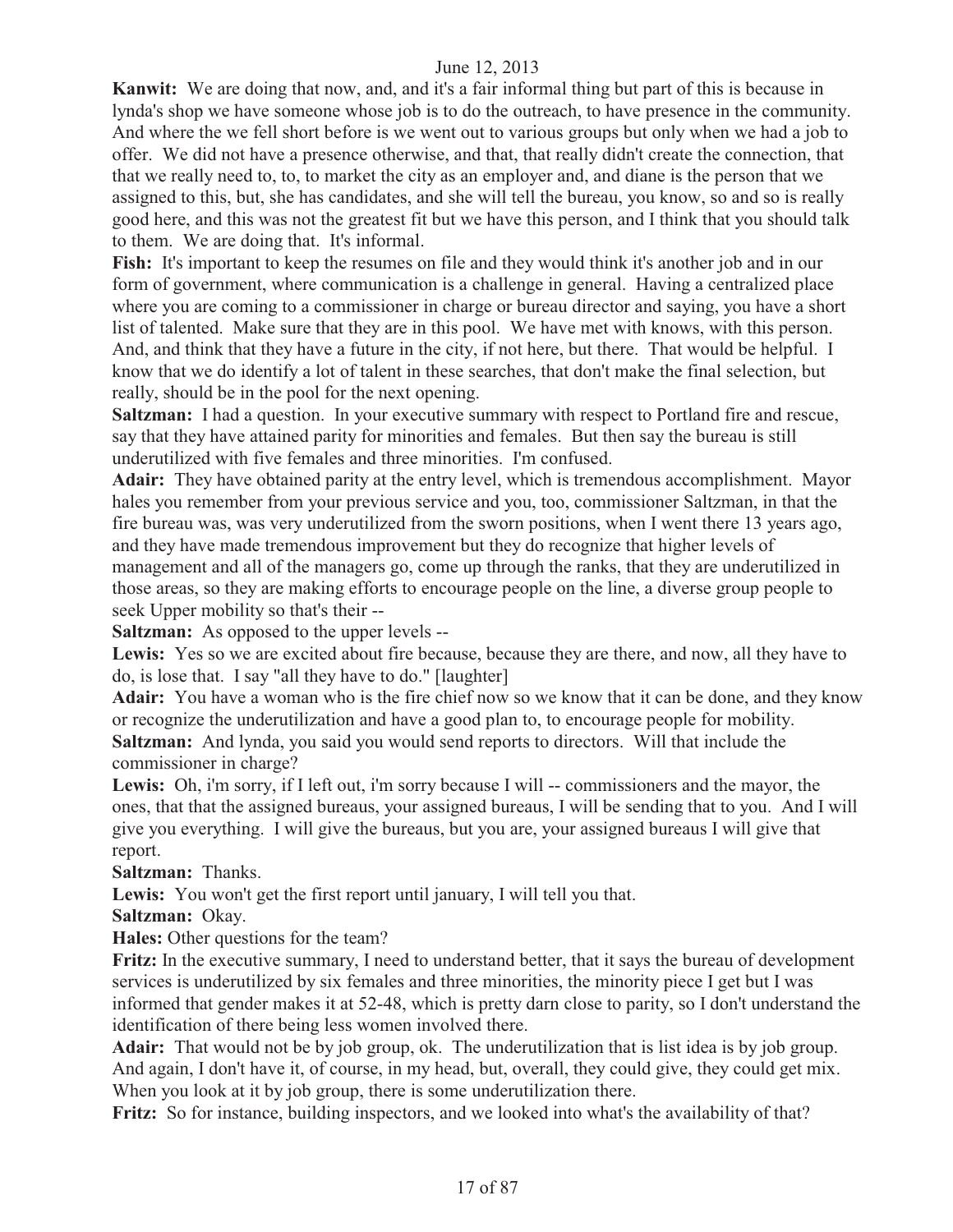Lewis: Yes, that's what this berkshire program is all about. We input the data. And Berkshire's program is called balanced aap so we input our sap information in there every personnel transaction, and they give us -- they have all the other information. That's what we pay for them to have that information for us to see where we're underutilized.

**Adair:** Commissioner Fritz, when you get a chance, look at the individual history of your bureaus that you have. What you will find is there are other issues such as the, you know, about half bes, is half the size that it was, so, when you are having staff reductions and all these things, they do impact the plans you have and those reductions are not based in any way, shape or form on criteria such as the diversity or ethnicity or gender. And so, it would be based only on the length of service and all Of that, so if shrink further, and you know, I understand the city may have some budget issues, and requiring reductions or holding the line, that that, too is, a factor that, that can make the underutilization go up, when you have the last hired and first fired, and that situation where the bureaus have made, made progress.

**Fritz:** Right. And I think we're getting more detailed analysis on a briefing basis or new bureaus would be helpful. And I am, I am intrigued that it says the bureau emergency communications. It does not reflect what we've been getting in the budget process, we've been getting the bare numbers of women and minorities employed in bureaus, and I know that that was something that I have been addressing in the bureau of emergency communications and I am somewhat surprised to see where they are so successful so when commissioner novick gets his briefing on that, I would like to understand how came to that conclusion on that and several other bureaus.

**Hales:** Other questions or comments?

Fish: Just a comment, and I just want to have you ratify what I am about, what I am about to say, we are talking about policies which create opportunities at the beginning of employment, and we're talking about policies that make sure that people are a chance to, to climb the ladder of opportunity once they are here. The third leg of that stool is The policies that we have which prohibit discrimination against employees while they are in the service of the city. And the mayor and I talked about this, the mayor will be sending out a friendly reminder to bureau directors, and to, to commissioners because they serve as directors their offices. There are a number of policies which must be part of a hiring process, and that includes 2.02, which is the prohibition against workplace harassment, and discrimination. And there must be training of all employees and, and what the mayor will emphasize is that ultimately, it is the bureau directors and the commissioners who are accountable for making sure that these policies are enforced. That means upon hire, people signing forms, acknowledging receipt and reading and being bound by them, and means training employees so they get the practical training that they need to understand how these policies work. And in concert with the good work you are doing, all of these are designed to remove barriers of opportunity for underrepresented groups. And I think that this is, this is a good time to remind everybody, in a leadership position that we are accountable for making sure that this is not, that this is done correctly.

**Kanwit:** I think it's important and based on the council mandate, my office has spent the last year plus insuring that, that employees and managers are trained in our 2.2 policy, harassment Discrimination, but excellent to remind bureaus of that mandate, and also, the need to have the critical work rules of which 2.02 is one of them. Reviews at the time of hire. Just as we require the paperwork to be done at the time of hire, this should be done then, as well. So, I think that that's really important. Thank you.

**Hales:** Thank you.

**Fritz:** And what are the opportunities for commissioner Fish, commissioner Fish mentioned the bureau director was responsible for it. We have affirmative action coordinators in each of the bureaus, is that correct?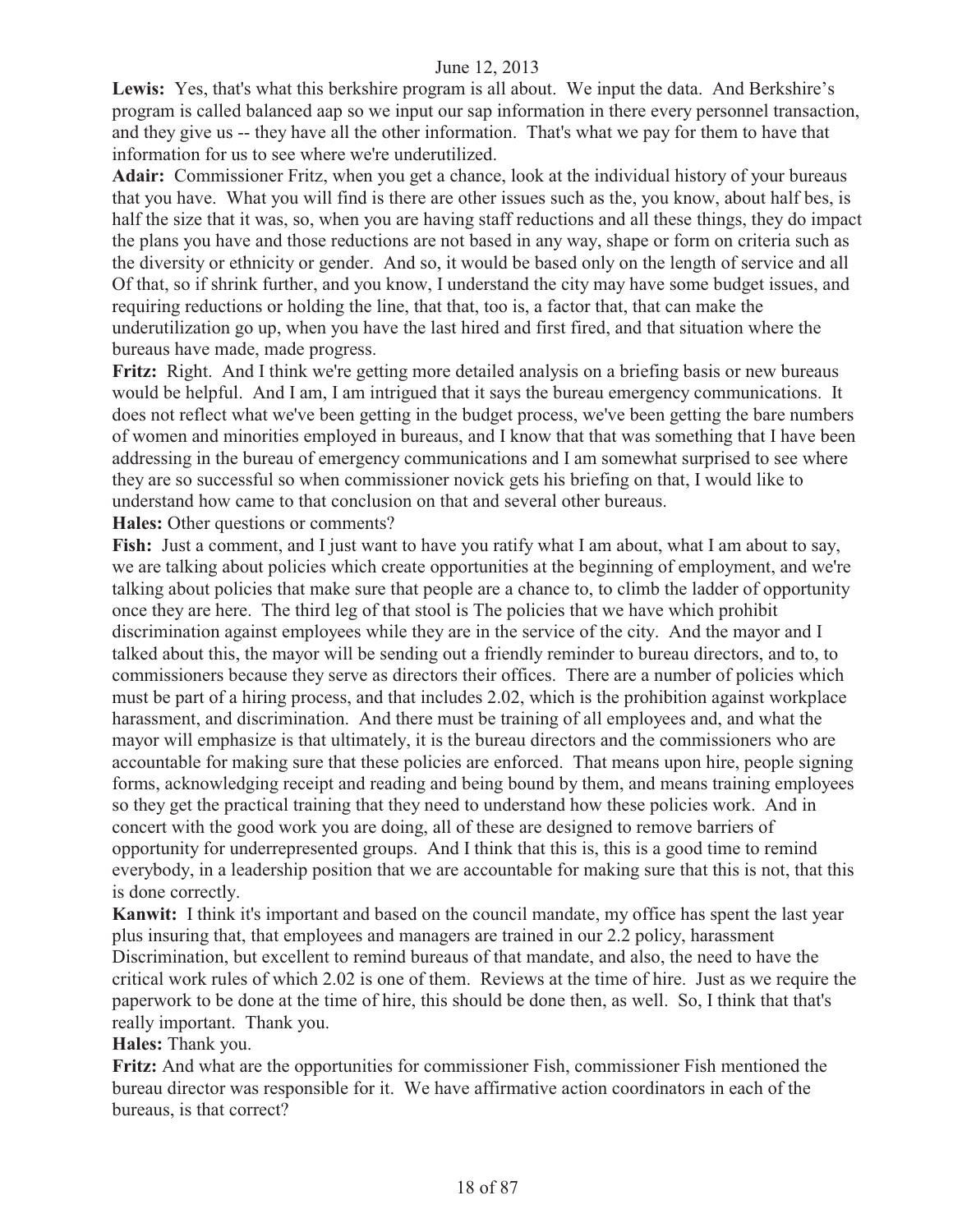**Kanwit:** They are -- the people working on the plan, in each bureau, so, and then there is also the bureaus have members of the city-wide equity committee, as well, and we still have equal employment opportunity representatives, in each bureau, so, sometimes they are the same people, and sometimes they are not.

**Fritz:** What ongoing training do those key staff get? Beyond the basic 2.02 as commissioner Fish referenced?

**Kanwit:** Really, it is -- there's been some formal training that happened, and I know dante james started to work with the city-wide equity committee because we moved that committee from, from my bureau to his office. And, and he's continuing to work on some of those, as well as his office is going out to the bureaus, as well as providing some training. We just finished several sessions, I know one that dante and his staff did on the broader issues. So, that's, that's, you know, obviously, different than simply the training on, on the cities rules, but, it's encompassed within that, as well. **Fish:** I got an email with the date's upcoming training sessions, and I also understand that your department is moving to, towards a web-based system, that allows people to do it remotely, which I compliment you for that. And, and I would say that, that, that commissioners are also free to ask for the city attorney's office to come down and give these trainings. We spend an hour over lunch, and we have found that very useful.

**Kanwit:** Yes.

**Fish:** Thank you.

**Hales:** Other questions, comments for the team? Do we have anyone signed up to testify on this item?

**Moore-Love:** Yes, we have one person, joe walsh.

**Hales:** Thank you very much. Stand by in case we have further questions for you. Thanks. Good morning.

**Joe Walsh:** Good morning, my name is joe walsh, represent the individuals of justice. Our concern is not so much the two tiers, it's the third one that commissioner Fish brought up. I think that we do good job in recruiting really good people. And I think that we do good job dealing with those people from, from an administrative point of view. But I don't think that we do good job in letting people know that we have zero tolerance for any kind of statement, action, essential. Statement in nature. And we are involved right now in a scandal. Because some jerk made a comment in front of 40 people that embarrassed a county commissioner. And you can have all the rules that you want. You can have not 700 pages, but 800 pages, but unless the people of this city feel that this body will not tolerate that in their staff, that if the staff does something like that, they will be suspended with pay pending the investigation, and charlie, you ought to remove yourself from voting on this because you are under investigation on this, it's your staff member. A senior staff member. And you have done nothing as far as I know. And I may be wrong on that, but something happened this morning, or last night, but as last night it should have happened immediately. And you knew about it. And you did nothing. That man should have been suspended with pay immediately. That's zero tolerance. That's -- let, that's not let me think about it or talk to the city attorney or to, to the commissioner Fish, he's, he's over there. You suspend them. You don't tolerate that. That's the message that we need to send. Not 700 pages of words. That's process. You have to have action. You have to look that man in the eye and say, what in god's name were you anything: That's what you need to do. Thank you.

**Hales:** Further testimony? Roll call on the emergency ordinance, please.

**Fish:** I want to thank the team that presented this morning. I have not read every page of the 700 pages. But I am going to pay attention to the tabs that you presented for my new bureaus, and i'm very proud of the progress that the Portland housing bureau has made in overachieving in the areas that you tracked. Having been involved in a couple of searches, where I have had the chance to work with professionals in the city who guide this process, I have learned a lot, and what I learned is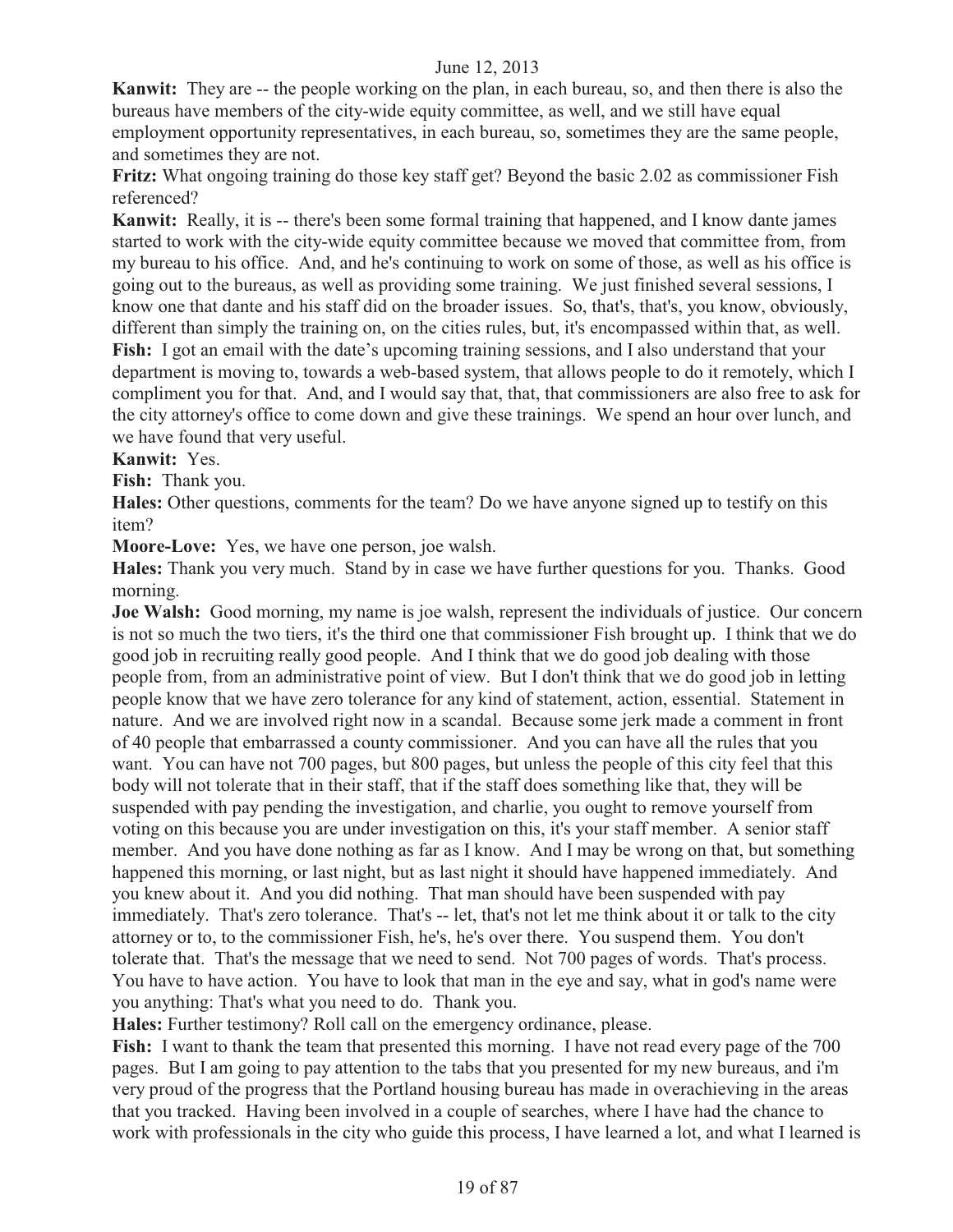that, that if we have a plan at the front end and cast a broad net and we are intentional, and we're going to capture all of the talent that's out there, that we want to have in a pool, so when it comes down to picking three or four finalists and making the tough call, we're looking at a group people that represent the great diversity america, and the great skill sets that we want for these jobs. And as I said earlier, my hope is that, is that, is that we never think of these as failed searches, in any respect, or in there are people that fall short at the end, that we look at those people as cornerstones of the next search, and maybe there Is another job where that person, that's how the private sector does it. Once they have their eye on talent, they keep looking until they find a position where that person can shine. And since you are doing all that work, and issue how hard you work, to make sure that net and cast very wide, and we get that talent. And let's as a group commit to, to, to being creative about the folks that maybe fall short just because they don't have the experience or maybe the seasoning or whatever we determine. Maybe there is another job that we can take that talent and place them in and get the benefit of their, their, of their gifts in the city. But, the goal is, is to have a workforce that looks like our community, and the goal is to remove those barriers, which were, which prevented people based on who they are, and not what they do from having opportunity. This is a terrific report, and we're proud of your work, and I am pleased to support it. Aye. **Saltzman:** I want to thank lynda and donnie and anna and all the other people who, who helped to put together this, this plan. I just can't help but be struck by the fact that it was, was 50 years ago yesterday that, that governor george wallace of alabama tried unsuccessfully thanks to president kennedy to block the first two african-americans from entering the university of alabama. And thankfully president kennedy federalized the alabama national guard, and those two students began their schooling that day. However, tragically later that day, as a result, perhaps, he was assassinated. Those bold actions 50 years ago were bold and heroic actions and important. And today what we're doing is really, really, you know, not only carrying on the legacy of a, of affirmative action, and ratifying its importance today, as much as ever, but also, recognizing that the way to do it is to get precise, to get down to the numbers, and to look under a microscope at our hiring policies, our recruitment efforts, and everything, and to, to be able to quantify where we need to really work, that gives us all the direction, that takes us, you know, away from a lot of the rhetoric, and puts us down into how do we actually make this happen. How do we achieve parity for minorities and females and those with disabilities and veterans. These are going to be ongoing challenges, but, you have given us a great road map, and I know that you will continue to, to monitor you will of our progress, those involved with hiring, so I am proud of this document and, and the collective efforts that we will all place to make sure that we achieve parity. Or exceed it. That's even better. So, thank you all, and I am pleased to vote aye.

**Novick:** Thank you very much for, for all of your work. I just have to note that the Phenomenal performance last night of gary neil of the san antonio spurs who was not drafted, was a dramatic example of the value to an organization looking beyond the usual places networks to find good talents, and you have reminded us of that. And I am also very pleased as we're in the process, of deciding on new director of p-dot, the largest bureau that I have the honor of working with, we have this ordinance, this information available to turn over to where this will be so I am glad that they can start off with that. Thank you very much, and I am pleased to vote aye.

**Fritz:** Thank you anna, lynda, and donnie for your work on this impressive volume of documentation, and there are reasons for that. There is legal reasons that we have a history in this country of nor doing the right thing on these issues. And we have a history in this city, and so, that is reflected. And I appreciate that we are now being very intentional, that the office of equity and human rights creation and the impressive partnership with the bureau of human resources, and the way that we're moving forward, we had earlier today the citizen review committee nominees showing, showing, that that outreach in specific communities, pay dividends and we got spectacular candidates. Later today we'll look at the title 6 plan, and all these things need to work together, and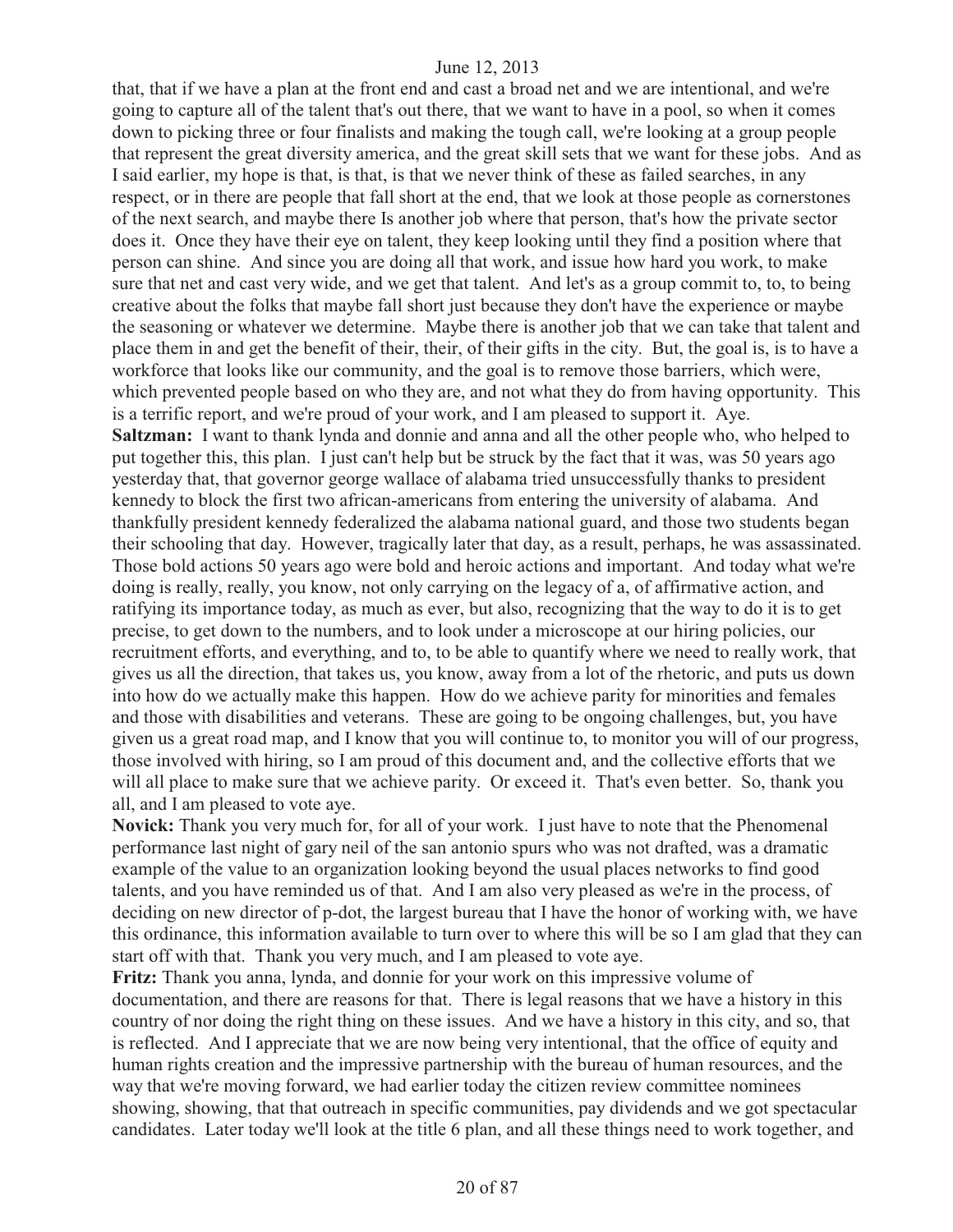I am impressed with the commitments of my colleagues on The council to make sure that we make difference in the measurable times to ensure -- well, we cannot ensure but only promote and try and try again, and that's what we continue to do. I appreciated the effort. Aye.

**Hales:** Well, thank you, team, for great work. You know, it occurred to me listening to this and reviewing the report that, that sometimes in government speak, or management speak, we use some terminology that is kind of dry. Affirmative action. What does in that mean? We all know what it means, but it sounds a little obscure. Or continuous improvement, what does that mean? Well, this is what it means. It means real opportunity that you can count on for real worlders. They have a shot at coming to work here. And, and it means real progress. That's what we see in this report. And I am really proud of that progress, and there is a lot of, a lot of kudos that need to be distributed to bureau managers, and h.r. Folks, and others in our organization who have continued the progress. And in fact, you look at this summary, and you see eight city bureaus that are at parity. That's a nice honor roll. And it's a roll that we'll keep growing. And then you see these mentions, significant progress in the office of management and finance, parks, chief parity in 23 of 32 job groups, the police Bureau changed the recruiting strategies to ensure more minorities and females. Bes has increased their representation of minorities and females in the professional and skilled craft areas in botanic and engineering. That's a tough one. Has somebody who used to work at an engineering company, you recruit female engineers, that's impressive progress. And it's been mentioned already, but just to see the plain words on the page, that Portland fire and rescue has added parity for the 650 positions in the major job groups, at entry, mid level and senior level firefighters. That's nice to see. So, great work so far. And more to come. Well done. Aye. [gavel pounded] **Hales:** Thank you all. All right. And anna is here in another capacity. 549, please. **Item 549.** 

**Anna Kanwit, Director, Bureau of Human Resources:** Mayor and commissioners, I'm anna kanwit, this is a very different matter, but is also, I think, very important accomplishment for the city, as we are here presenting to you the tentative agreement for ratification with the city of Portland professional employees association. And we do have one administrative matter to get to, which is we need a motion because we had an updated exhibit a, and there was a typo in the ordinance. That needs to be adopted.

**Hales:** So we need to move the technical amendments?

**Fritz:** So moved.

**Saltzman:** And seconded.

**Hales:** And so, we need to take a roll call to have those on the floor, please.

**Saltzman:** Aye. **Novick:** Aye. **Fritz:** Aye.

**Hales:** Aye. Now you can proceed.

**Kanwit:** Thank you. And, and anyway, with me today, john is the spokesperson for the city in these negotiations. You are the president of copea and mr. Nelsen is the business rep, actually, the director now of local 17 organization out of seattle. This negotiation really is an example, collaboration between the union, the labor leaders in the city, and recognizing the need for shared sacrifice, given the economic issues with the city, and the local members truly understood that. It was a ratification of 94%. And yes, with reduce cola of 50% of the cost of living is under the index that we used. It is a four-year agreement. The, they agreed to language that is very important to the union members. The bureau has recognized this for a professional development fund, and the bureau is not only continuing to fund it but agreed to increase that funding over the life of the contract. And copea also recognized some of the things the city really needed in terms of reducing overtime expenses and agreed to a cap on compensatory time to an annual cap of 80 hours and, and we addressed issues with the sick leave language to make the abuse and misuse much clearer, that's been a continual issue across the city and, and this group made really good progress. And I am going to turn it over to gerry and behnae, but I just want to close with this is what happens when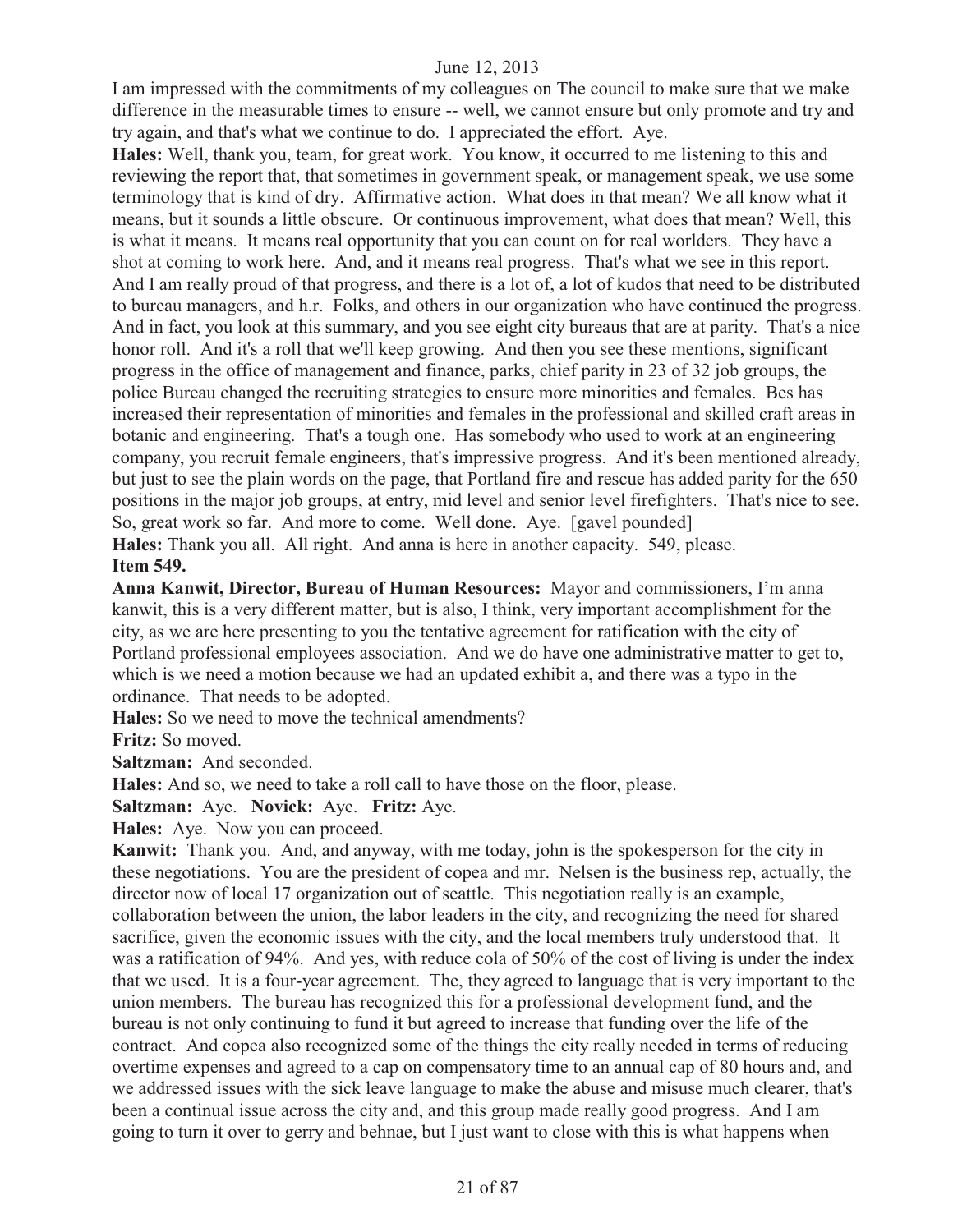both sides work together, and they are professional, and they understand each other's issues, and willing to make compromises, and I am pleased to present this to the counselor.

**Saltzman:** Before you hand it off you tell our audience what copea is?

**Kanwit:** It's the city of Portland professional employees association.

Gerry Verhoef: Council members, gerry verhoef, president of copea, the professional employees association. I am very pleased to bring this forward, also. We had a lot of feedback from our membership as anna mentioned, we had a 94% ratification vote that happened recently so we are very, we were pleased with that, and we were able to work collaboratively with the management team that was at the table. And come out with a very, very, I believe, working, as a win for both sides on this. So, thanks to the team that was there from both sides. And I appreciate the effort put forward for collaboration. Thank you.

# **Hales:** Thank you.

**Behnae Nelson:** Mr. Mayor and commissioners, behnae nelson, professional and technical employees union 17, representative for copea. I flew in today for the day, and I will fly out in the afternoon because I could not pass up the opportunity to say thank you in person. It was a rewarding experience and not just the delicious snacks that we have at every session. That goes a long way, and I don't want to negate the value food. Our goal for negotiations was to get in, get out, and get back to work. And we met that goal. And along the way, copea members made sacrifice, and the city, in turn, made an investment. And I assure you that your investment will yield dividends many times over. So I wanted to come today and applaud you for realizing the value of, engaging your employees, developing their morale and recognizing the value they bring to work every day for your, for yourselves and the citizens, and I want to tell you it was great experience. Thanks very much.

**Hales:** Great, questions. Comments for the team?

**Fritz:** I have one, and I think that I heard that you polled your members to see if they would be willing to have a lower cola?

**Nelson:** That's correct, so the city came to us and said, we need a sacrifice, we have a budget deficit. And so, we did what unions do. We gathered our members and we rallied but we rallied the way that professionals rally. We send out an electronic survey. That's how we roll. And our survey yielded 40% Results, and our members resounding were in favor helping the city achieve the goals to rectify the budget provided that our interests were also heard. And we also, in turn, praised our members for recognizing the, the value in contributing and the collaboration that was going to be needed, so yes, we did.

**Hales:** Other questions? Comments for the team? And is there anyone else signed up to testify on this item?

**Moore-Love:** No one else signed up.

**Hales:** And I think that we should take a roll call and in ratifying this agreement.

Fish: I think our out of town guests said it best. The cornerstone is shared sacrifice and investment. Face with a 22 million hole, your members stepped up, with shared sacrifice, but based on, on our commitment to seeing opportunity and growth for the members, we have an investment in the professional development fund, which is so important to your members. That's called a partnership. In good times and bad, and you have set an example for the rest of our labor partners. We in your for being first to come forward. And, and the briefings that we get from, from our team said that this was a very, very professional and civil negotiation, and you did it in a record time, so today, we say thank you to our team on our side of the table. And thank you for our valued partners on the other side of the table. And we are blessed to have a Great workforce in this city, and many are represented by copea. Aye.

**Saltzman:** Well, thank you all, thank you for, to all sides for coming to a realatively quick agreement and a good agreement. I am pleased to, to vote to ratify this. Aye.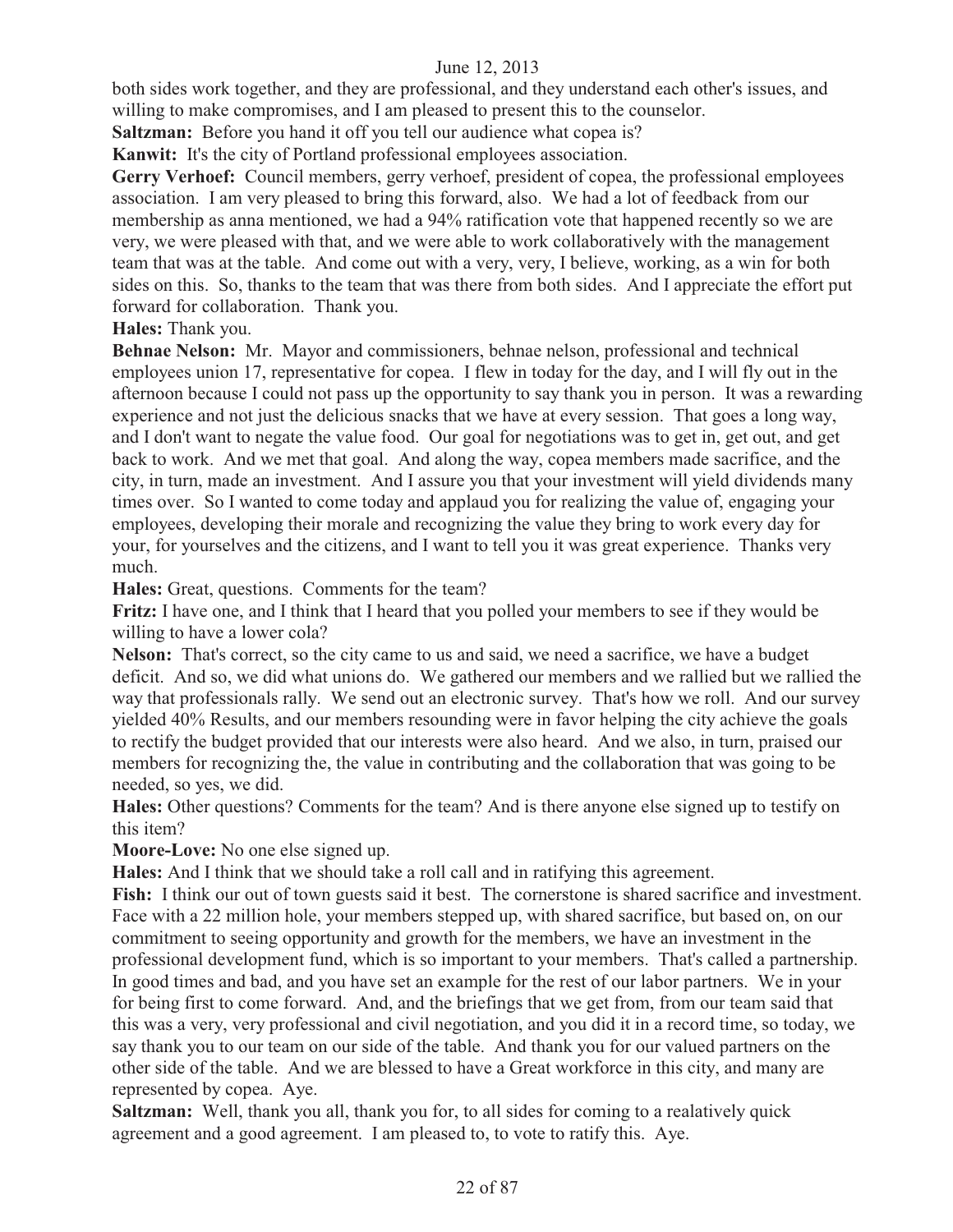**Novick:** And anna, thanks to you and your team for your work, and I just want to make it clear for the record, that the members copea in agreeing to take not a full cola, that's pay cut. Inflation is real. That it is a pay cut. And I think that sometimes that does not get recognized, and I want to -- your members are taking that pay cut means that we're able to preserve services for the citizens of Portland. That's what the tradeoff is. So I want you to know and your members to know how much we appreciate that very real sacrifice. Thank you. Aye.

**Fritz:** Thanks to anna and the bargaining team from h.r. and also the city of Portland professional employees association for a very professional approach to bargaining. I am also proud to continue to be a dues paying member of professional union that is also a professional organization at the oregon nurse's association so I understand the work your members do and the way that your organization approaches bargaining, and indeed, approaches good relationships Throughout our time on the council. I so appreciate, Gerry, your continuing to meet with me on a semi-regular basis over the last four years, and I hope you will continue to do so because indeed we have things to talk about between bargaining and a lot more to talk about in a constructive manner, and I appreciate that, the city of Portland professional employees members made a sacrifice, and the city of Portland made an investment. Very glad to vote aye.

**Hales:** This is really public service at its finest, so thank you. It's a great effort. And it's a service to the taxpayers because we're trying to stretch less than we should have to do what we must do. And thanks to your members we're going to continue to provide services with temporarily diminished resources, so thank you for not only setting the tone but giving our, our constituents hope that the public sector can operate this way, so thank you very much. It's really a great, a great example, and it helps to solve really tough problem for this council, so, it's noticed and appreciated. And finally, if we need new slogan so the next set of trucks that we buy, I think that we may have it now. Get in. Get out. Get back to work. I love it. Thank you. Aye.

**Hales:** Let's move to the Regular agenda and come back after that.

#### **Item 565.**

**Hales:** Good morning.

**George Burke, Portland Police Bureau:** Good morning. I am commander george burke. I brought the sergeant dody to talk about this ordinance. Just in brief from my position, this is a great opportunity to develop partnerships at Portland state and help us to develop people who will be able to become or look into being certified forensic examiners. So it's a great opportunity to develop those relationships with Portland state as well as to work with some small business owners who would, who would not be able to afford this analysis, and, if they had to go out and pay for this themselves. So, in order to really get into the details of the project and the ordinance, I would like to, to ask the sergeant to explain the details of it.

**Sergeant Vic Dody:** Good morning. I am sergeant dody, I supervised the white crime unit at the Portland police bureau. We are modeling this after a program that gonzaga university started in Washington. We partnered with Portland state university. I look at cases that may not have detectives to assign to or may need some forensic accounting that the small business can't afford. I set those aside and keep those for this class. What we do with those cases is, is the detective works with Portland state university at their forensic accounting class, and they have certified forensic accountants that also supervise The students. The students are background checked before they start the class. We get permission from the victims of the crimes, the embezzlements and whatever else cases that we find, and we assign them to the students. The students spend the time period of their class, and they provide like forensic accounting for these cases, at the end they provide report analysis that the detectives can use. The detectives take these to the prosecutors and we're able to prosecute cases we may not have been able to prosecute in the past. It provides real life experience for the students also. They get to do forensic accounting on real life cases which is good experience for them.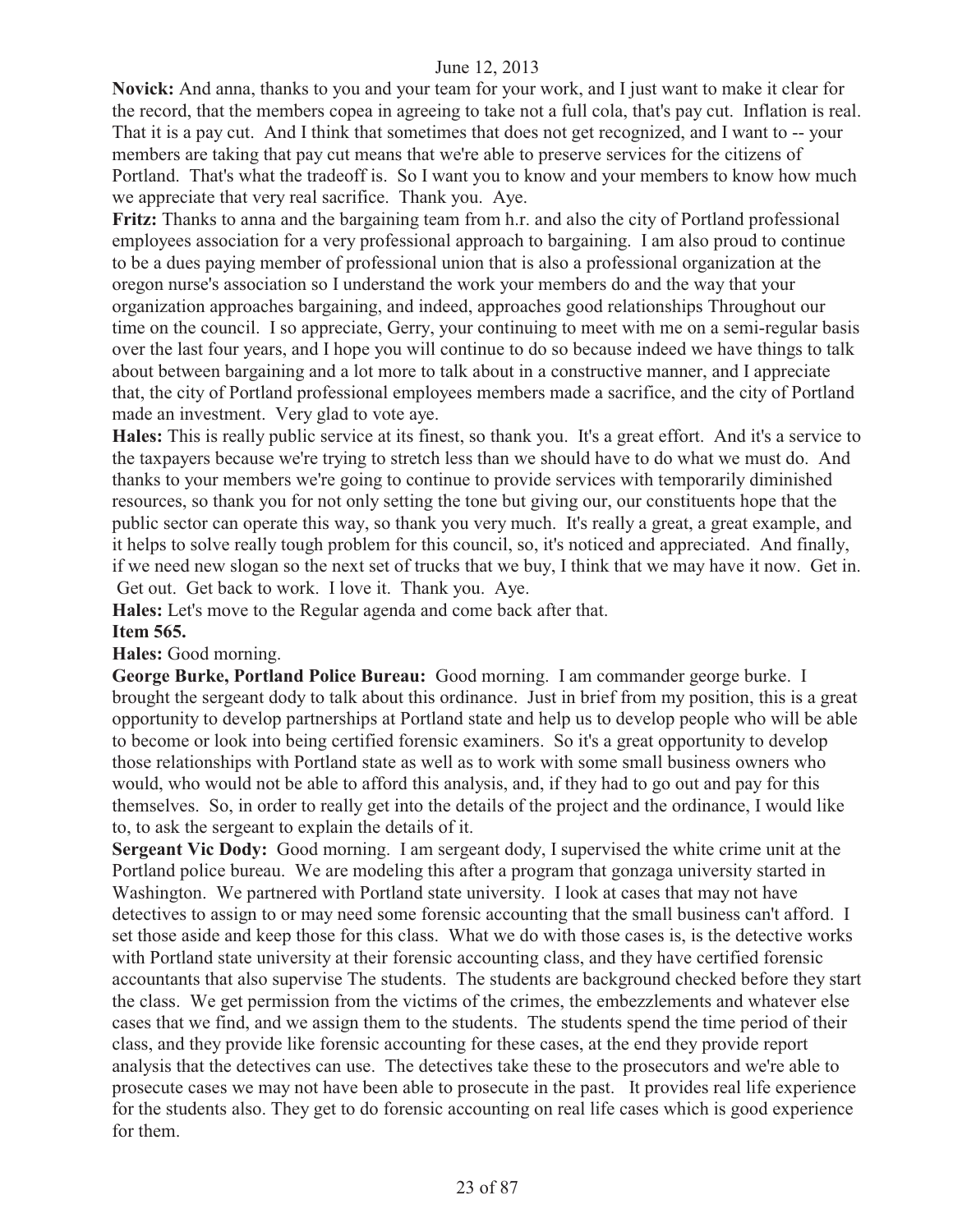**Saltzman:** So these are graduates, undergrads?

**Dody:** These are graduate students.

**Saltzman:** Sounds great.

**Hales:** Questions? Anyone sign up to testify

**Moore-Love:** I did not have anyone sign up.

**Hales:** Thank you for the presentation. Let's take a roll call.

**Fish:** Sounds like a great idea and program. Aye.

**Saltzman:** I want to commend the bureau. This is a great example of a partnership with Portland state which is what we try to do in the city. But this one provides dividends to many small businesses who find themselves victims of a crime, and this provides some resources to help all those -- some of those businesses to see justice. So thank you, and i'm pleased to vote aye. **Novick:** Very impressed to hear about this partnership. Aye.

**Fritz:** Thank you for thinking outside the box and finding ways not only to nurture the students, but to get the work done, and hopefully this will encouraging the other students to look into careers with the police bureau. Aye.

**Hales:** Speaking of slogans, we have this urban university up the street that has the slogan over broadway that says what knowledge serves the city. And they mean it, and this is the case where that's put into practice. And we work smarter, their students get real experience, everybody benefits. So we don't necessarily avail ourselves of all the opportunities there are for this kind of synergy and partnership, but this is a great one and I appreciate the good work of the bureau that put it together. Thank you. Aye. [gavel pounded]

**Fish:** May we move 558 out of Sequence?

**Hales:** We may.

# **Item 558.**

**Hales:** Do we have a presentation on this? Or it's just on consent.

**Fish:** I pulled this because of something amanda Fritz taught me, which is, while this is not my bureau, and while it was on consent, there are times when a bureau does something that's so great that it's argued that we ought to shine a light on it and thank folks for outstanding service. Because once again they've stepped up and secured an enormous \$3 million grant to address lead hazards in our community, I thought it would be appropriate to have andrea tell us about it and just take a bow for her good work.

**Hales:** Great. Welcome.

**Andrea Matthiessen, Portland Housing Bureau:** Thank you. Pleased to be here. So I just wanted to take two minutes of your time and highlight the valuable nature of these resources and my appreciation for staff at the Portland housing bureau who worked very diligently to produce these great outcomes for the children of our community. The city of Portland has been successful in securing this resource consecutively since 1998. Hud has generously bestowed \$19 million on the city of Portland to remove lead-based paint hazards in homes that are occupied by low-income families with children under the age of 6. And so since 1998, the housing bureau formerly bhcd, in partnership with the Portland Development commission, has removed lead-based paint hazards in over 1600 low-income housing units. And the number of children that we've been able to protect from lead-based paint poisoning is over 3,300. And so for those folks who don't know about leadbased paint and hazards that it can create for young children, it can cause just briefly permanent learning disabilities, behavioral challenges that have longer-term impacts on our other systems - education, criminal justice, and so by being able to prevent lead-based poisoning up front, we're hopefully reducing impacts to those systems downstream. I would be remiss if I didn't call out our great partners at the water bureau, they have been providing match for this grant since its inception also. They provide match in the form of ratepayer dollars as part of their compliance with the epa lead and copper rule for drinking water. And because we don't have very much lead in our drinking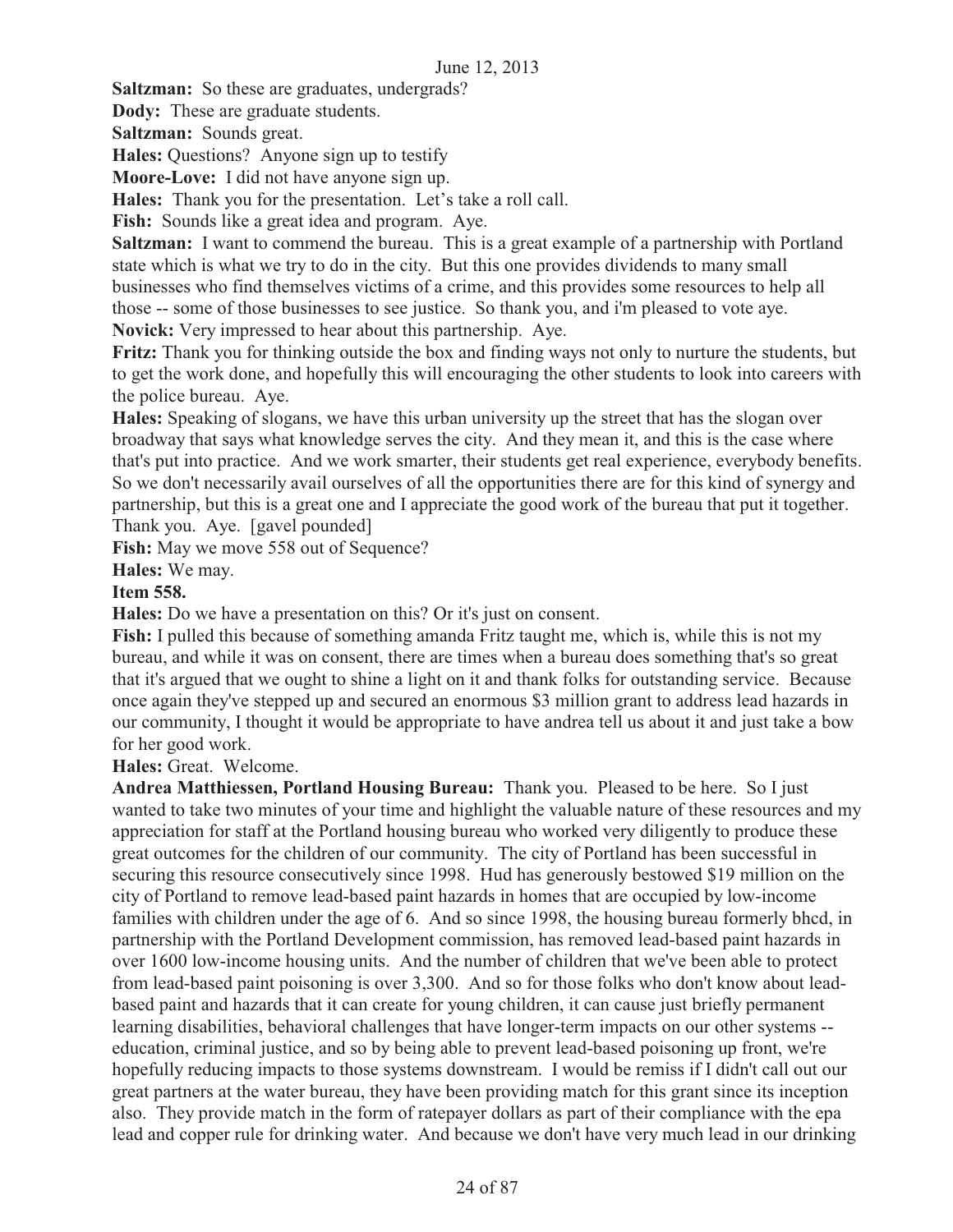water, they're able to meet those other compliance requirements by preventing lead poisoning through the paint. And it's primarily valuable for Portland in particular because over 50% of the housing stock here in Portland was built before 1978, when lead-based paint is banned, so we have high risk factors here. So thank you for your acknowledgment of the bureau's work. We also appreciate the ongoing support for our attempts to continue getting this resource To the city of Portland.

**Hales:** Other questions?

**Fritz:** If a parent is living in an older home and wants to access this program, how would they go about doing that?

**Matthiessen:** They can call the Portland housing bureau's intake line, 823-3400. There's also quite a bit of information on our website as well.

**Fritz:** Thank you.

**Hales:** Other questions? Comments? There was no one else to testify, I don't believe.

**Moore:** I didn't have a sign-up sheet.

**Hales:** Let's take a roll call.

Fish: You're one of the stars of the housing bureau and this is a competitive grant program, and it is because of the success that we have had in implementing this program that we continue to get funded. And as you described, this has a huge impact on children in our community, particularly low-income children. And I know as housing bureau has migrated to commissioner Saltzman, I know this is a particular concern of his, healthy homes for young people. And this is perhaps something we can continue to grow the partnership and the water bureau is pleased to participate in this as well. So thank you for your good work. Aye.

**Saltzman:** Well, thanks for a great partnership with the water bureau, Portland housing bureau, and I want to thank commissioner Fish for his leadership too in securing -- and a stellar track record of securing a major grant from hud for 19 years now. That's really impressive. And it's making a difference in the lives of young people. So that's very important. So thank you. Aye.

**Novick:** Andrea, I just wanted to take the opportunity to underscore one of the points you made in your presentation, which is the implications of lead in the environment for the criminal justice system. There's a fair amount of pretty convincing research that suggests that a large part of the explanation for both the spike in crime in the united states in the '60s, '70s, and '80s and the reduction in crime since then, is that we had an explosion of lead in the environment, because of leaded gasoline, and then a dramatic reduction of the amount of lead in the environment, both from the elimination of lead in gasoline plus through efforts such as this. And as you said, lead has an impact on the brain that -- has a big impact on people's tendency toward criminal activity. So I want people to know you're involved in what is among other things a dramatic crime-fighting effort, and i'm pleased to vote aye.

**Fritz:** Thank you commissioner Fish for considering my advice and bringing this off the consent agenda, and thank you for being here to present about it. It's an example we get a lot of flak for doing the wrong thing, this is an example where we're seeking federal money to do the right thing. It also illustrates in fact our bureau are interconnected and commissioner Fish's new bureau is contributing funds to this program to keep us in compliance with environmental protection agency regulations. So sometimes the epa give us as well as taketh away. I appreciate the partnership with the Multnomah county health department, the community alliance of tenants, the fair housing council of Oregon and happy homes coalition of Multnomah county. This is a multijurisdictional effort and wouldn't work without it. It's evidence of governments working together quietly and efficiently to do good things in our community. Aye.

**Hales:** I want to second commissioner novick's comments in particular, it's great that the police chief and some of the leadership of the bureau is here, as well as representative evidence of the sheriff's office, because I actually first heard that factoid from presiding judge ed jones, that the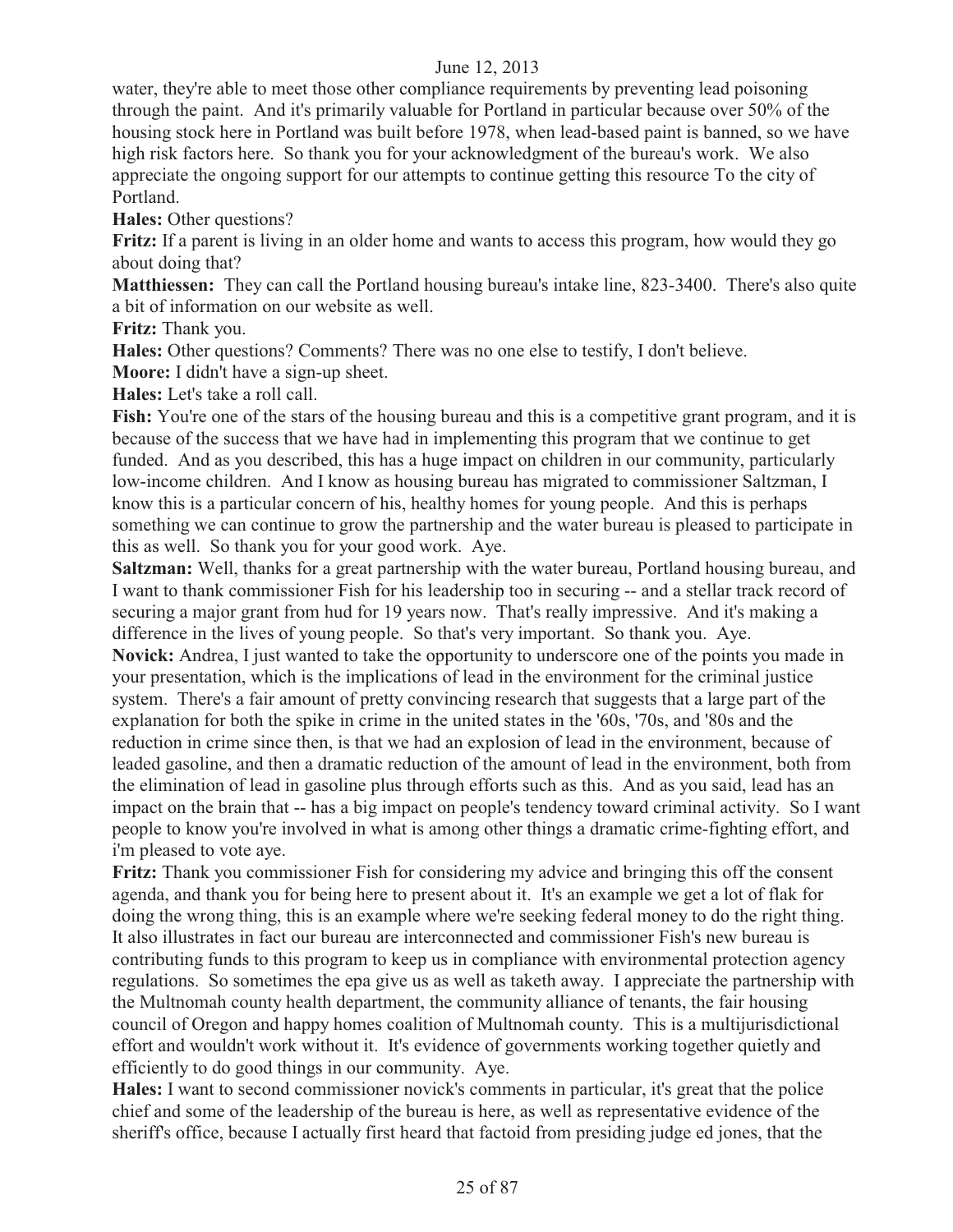reduction of lead paint and lead in the atmosphere has actually contributed to a change in the crime rate. I thought it was an off the wall statement when I first heard it, but now we've heard it from multiple experts and ever in criminal justice, and this behavior disruptions and loss of learning capacity that lead causes in people, particularly Young people, affects their behavior. And we know who gets to deal with behavior when it doesn't go well. So it really is a fascinating and appalling example of how these things are interconnected, and why this work is so important, and why it pays dividends that sometimes until people do some later research we might not even see the connection. But now we get it, and this is important. It's important to the lives of each of those people, those young kids particularly who have a different future because their level of lead exposure is lower. But then that affects us all. So great work, great track record, more to come. Thank you. Aye. [gavel pounded] [applause] let's return to the next item on the regular agenda, please. **Hales:** Good morning.

# **Item 566.**

**Captain Sara Westbrook, Portland Police Bureau:** I'm captain westbrook from central precinct, and the behavioral health unit. Part of our behavioral health unit we have three mobile crisis units, each one has a police officer and a project responder working together. They are assigned geographically by precinct, and it's been working tremendously. We've gotten great result and we would like to continue to do the work we're doing. If you have any questions i'd be happy to answer them.

**Hales:** Questions. Concerns.

**Saltzman:** The three units Work primarily the day shift? Is that right?

**Westbrook:** Right now they're kind of a follow-up function. We do a lot of work behind the scenes, deciding which cases to assign them, and the priorities are people who are having frequent contact with police, and people who we believe are a danger to other people due to their mental illness.

**Fish:** I have a question --

**Novick:** I have a question and a comment. My understanding is one of your unit officers, I can't remember whether it's burton or barton --

**Westbrook:** Burton.

**Novick:** Was involved in talking down somebody who was going to jump from the hawthorne bridge a week or so ago. I just wanted to say thank you, and congratulations on that work. **Westbrook:** Thank you. I'll pass that along.

**Hales:** Thank you. Other questions. Thanks, captain. Appreciate it. Anyone else signed up to testify?

**Moore:** No one else signed up.

**Hales:** Let's take a roll call, please.

**Fish:** Aye. **Saltzman:** Aye. **Novick:** Aye.

**Fritz:** This is part of our important work on the department of justice settlement and it's something captain westbrook has pioneered, so I very much appreciate this ongoing attention to all of the related issues. Aye.

**Hales:** Chief and the bureau have been making steady progress in implementing the requirements of our department of justice settlement, even though it's not formally rat identified. I think wore around the halfway mark on the list of items. This is a really important one, and the community is focused on this as a key step, and we're making it, and i'm happy that we are. So thank you. Progress and again, more to come. Thank you. Aye. [gavel pounded] ok. Item 567, please. **Item 567.** 

**\*\*\*\*\*:** Good morning.

**Hales:** A high-powered team with a big project. So thank you for being here.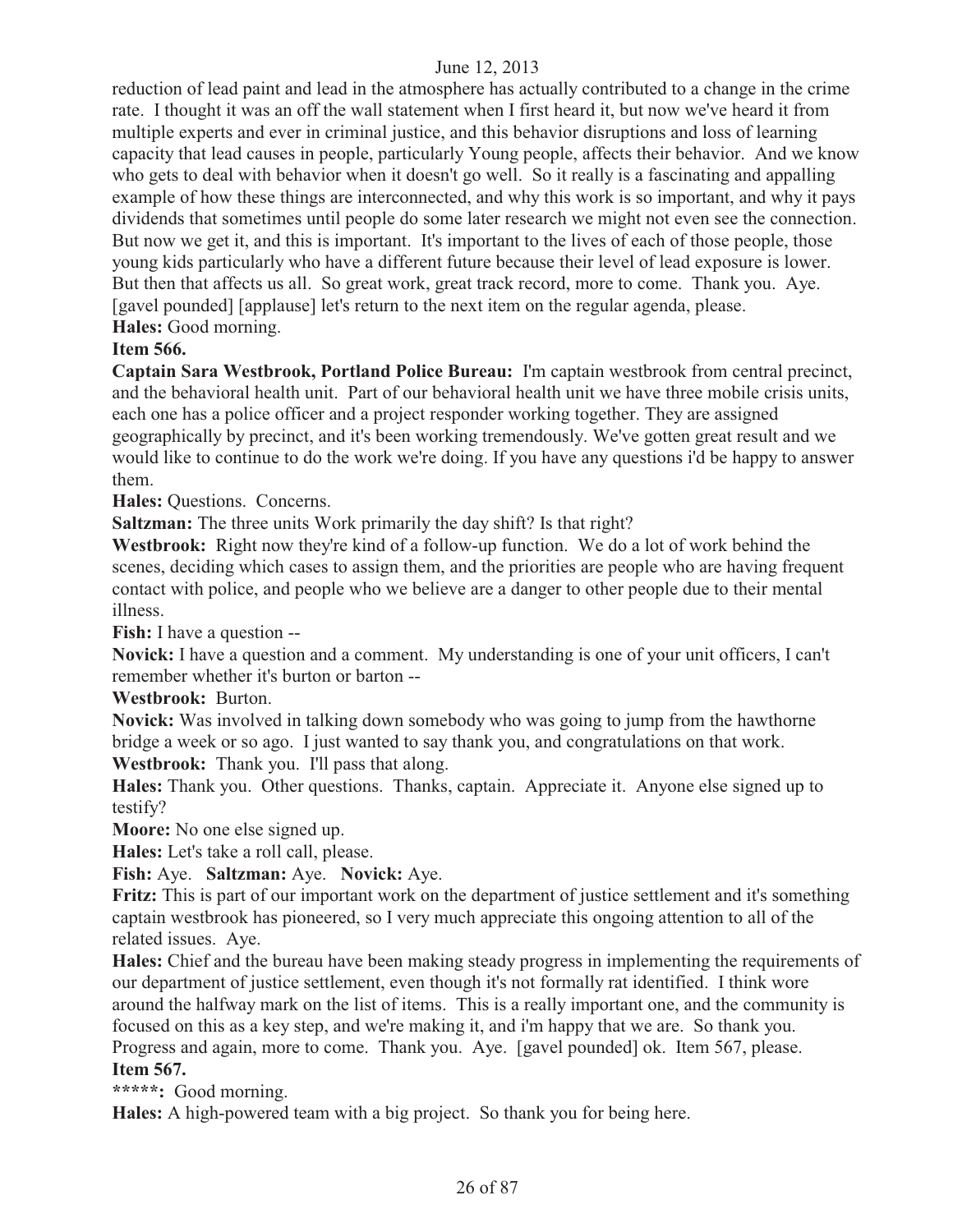**Christine Moody, Chief Procurement Officer:** Good morning mayor, commissioners. My name is christine moody, i'm the chief procurement officer, and in february of 2012 a request for proposal was issued for a law enforcement records management system. In may of 2012, five proposals were received. The proposals were reviewed, evaluated and scored by an 11-person evaluation committee that included representation from the minority evaluator program. On-site demonstrations of the three short listed systems were attended by over 140 stakeholders and subject matter experts representing over 20 law enforcement agencies. The proposal from versaterm was deemed responsive to the requirements of the rfp and received the high eggs Evaluation score. You have before you the procurement report recommending authorization of a contract to versaterm to provide and install a modernized law enforcement data collection and record keeping system for a not-to-exceed amount of \$6,600,000. I will turn this over to chief reese to talk about why this project is so important for the city and our regional partners.

#### **Hales:** Thank you.

**Chief Mike Reese, Portland Police Bureau:** I'm mike reese, the chief of police for the Portland police bureau. I hope you're looking at your screens, we've got a little power point presentation. **Hales:** Yes, there we are.

**Reese:** Thank you. I'm hoping it's coming up soon for me. Our Portland police data system is incredibly antiquated. It was built in 1982, and I wanted to give you insight into what was going on in 1982. In computers, the commodore 64 was state of the art, and personal computers, and late night with david letterman debuted and I was still in college. It was a long time ago, and the data system that we've been using for the last 30 years is incredibly fragile. The people that constructed it and worked on it have retired. And we are in a situation where when it breaks, we have to hire them back as contractors, and it is very difficult to -- now it's nearly impossible to make any changes in it to update it. So the regional project that we've been working on is really a substantial shift forward for us. It does a lot more than -- the versaterm system does more than ppds, it has a reportwriting capability integrated into the system, does crime analysis for us, it allows for timely data entry. So police officers can write police reports that goes into the system, it's seamless, and it allows a police officer in one jurisdiction to pull up a report from another jurisdiction. You're looking at some of the screen shots of the information that we can gather. It also auto populates, so it's a system that works well with our computer aided dispatch system, because it's the same vendor. If an officer is on a call and that call involves report writing, they can take information from the cad system and put it into the report system, which then goes into our record management system. It is a system that has a lot of regional partners. Currently ppds is used by a number of agencies, we have about 22 region will expand that capability to 38 with room to grow. And there's potential for connectivity throughout the i-5 corridor, both seattle and vancouver, b.c., which are regional partners in public safety, use the same system, and there's a possibility of us sharing information as we move forward. Again, the 50s to the community, crime knows no boundaries. It's important for us in law enforcement to share information and to share it quickly. It connects communities that have never been connected before, so with region, we move across the columbia river into clark county, and bring in some of those agencies. And then interoperatability. The language is the same, we're all in the same record management systems, so we're going to be able to share information seamlessly and also communicate better. With, that i'll turn it over to captain john brooks, who is our lead in the Portland police bureau.

**Captain John Brooks:** I am the records captain, so i'm the police liaison for this project. I'm going to talk about the time line. We're at the point in the time line for the council to authorize the contract. Where we're heading now with it is the finish line for december of 2014. For the project to go live. There is a phase one where we're stepping in a little early, where we will have the mobile reporting, so that will take place in the spring of 2014. This is really good for us, because we're not launching a big change all at once, we're incrementally changing the culture of the police bureau,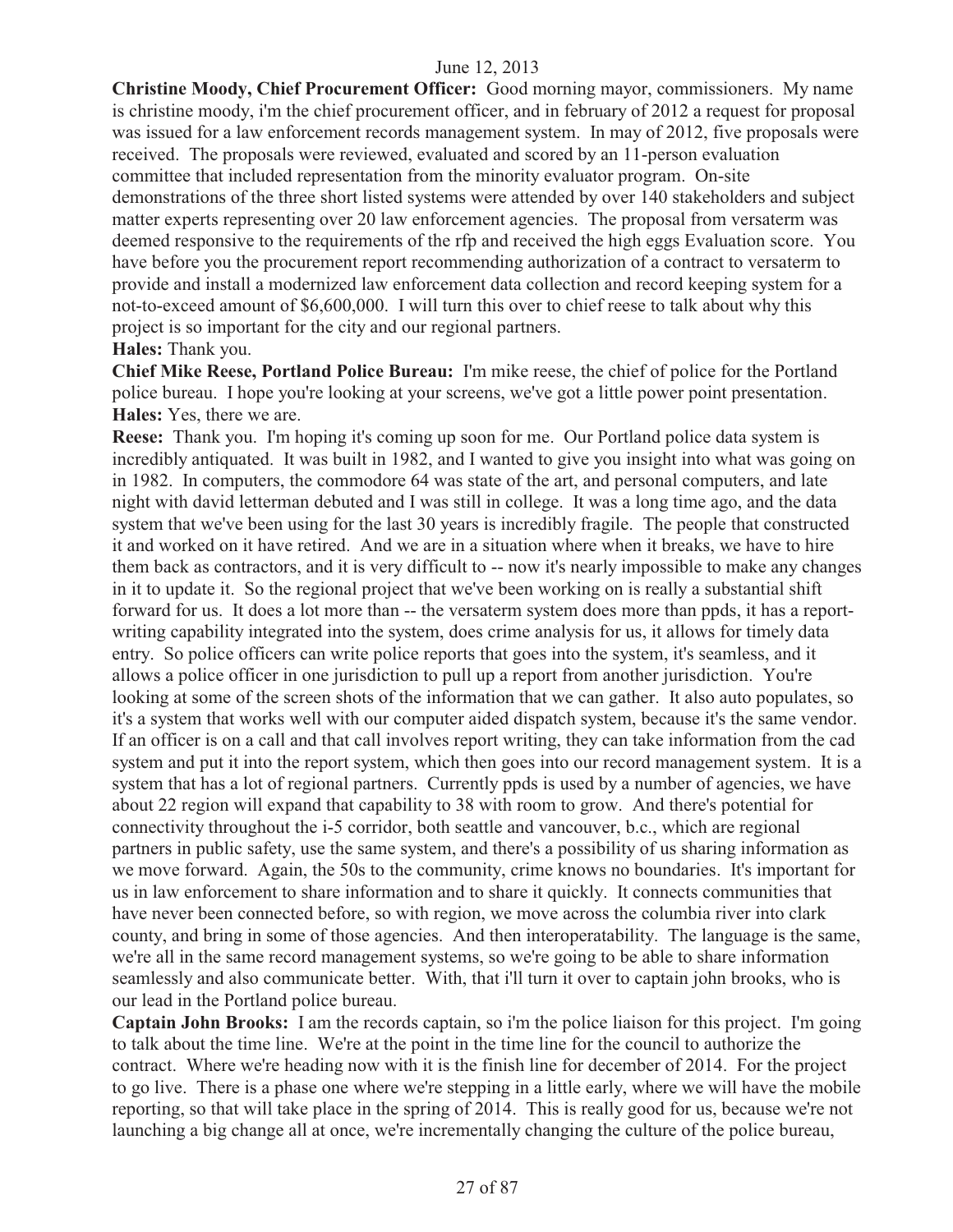and so as they get used to writing the reports with the new system, then when it comes time for the new system go completely online, the change or the adaptation will not be as big a jump for them. So that's a good thing for us. Plus our current electronic field reporting system is fragile, we have a break down quite a bit, and this new one is very stable. So we're really looking forward to that opportunity. There is a break in there to make sure that we will be able to meet our time line by december of 2014. So this has been a great opportunity for us to affect both the culture of the police bureau, but also to get all the agencies in our region on the same system, and get us talking the same language. Ben?

**Ben Berry, Chief Technology Officer:** Mayor, commissioners, i'm ben berry, chief technology officer for the city of Portland. I'm going to speak about technology accountability. We do have monthly reports for the program, the project that deal with constraints of scope, schedule, and budget. All of which are in sync. As many of you know, if you move one constraint you sometimes have to move another one. In this case we're in balance, which is a good thing. We also have an executive steering committee with citizen representatives on board, i've attended about three of the meetings so far, and they're engaging. We have the ability to challenge ideas and ask questions, and then if the questions are forthcoming, they need to get back to us, we don't the information later on. So I think the committee is an effective group. We also have outside insurance in terms of case and associates, and necessity have helped us along the way in all components of the project, where we've needed to make changes, we have. And where things have gone well, they simply have been going well, we're all in green today with all three of our areas of scope, budget, and schedule for the project. We also have had the project come in to the toc as the overview, just as an overview, not as oversight. As you may recall, the toc came in after the pssrp program was established. So we did have a great presentation and the members appreciated that. That was on march 18th, 2013. **Hales:** Questions for the team?

**Brooks:** We have one more member, jeff baer from pssrp to talk about contractual safeguards. **Jeff Baer, Office of Management and Finance:** Good morning mayor, city council, I want to talk quickly about some of the remedies we have on our contract with versaterm. We've included a number of different measures to protect the city's investment and interest in executing a successful project. We have a performance bond, we have technology errors and emission insurance, payments based on specific deliverables and milestones, including a hold-back provision we hold back 10% of the payment for a final checklist to go through a final system's acceptance, sort of like retainage in a construction contract so we hold back a portion of the contract value for final payment. We also include a very rigorous Reliability testing of the final systems acceptance test. And has been mentioned we have outside q.a., making sure things are on track, on schedule, on budget. I also want to point out that versaterm is an organization has been around since 1977. And so it's very well tested system that's in place throughout the country, a couple of the different cities as chief reese mentioned, city of vancouver, british columbia, but it's also throughout all the municipalities within the british columbia province. So it has over 8,000 public safety officers using this system. Including the city of seattle, san jose, sacramento, tampa, florida, so it's a well-tested system, and they're getting ready to go live at the city of toronto in november this year. With that i'll pause, and if there are any questions re, i'll answer those.

**Saltzman:** So who owns the source code, or the dna for this software?

**Baer:** We actually get title to the source code once they install the system. So we can go in and modify it, but it becomes an issue of whether or not we make modifications at the versaterm can or cannot support.

**Saltzman:** Thanks.

Fish: I have a question for mr. Berry. First, on the last slide I was going to tell commissioner novick i'm delighted, we now have cops -- cots -- we'll go to our subcommittee for further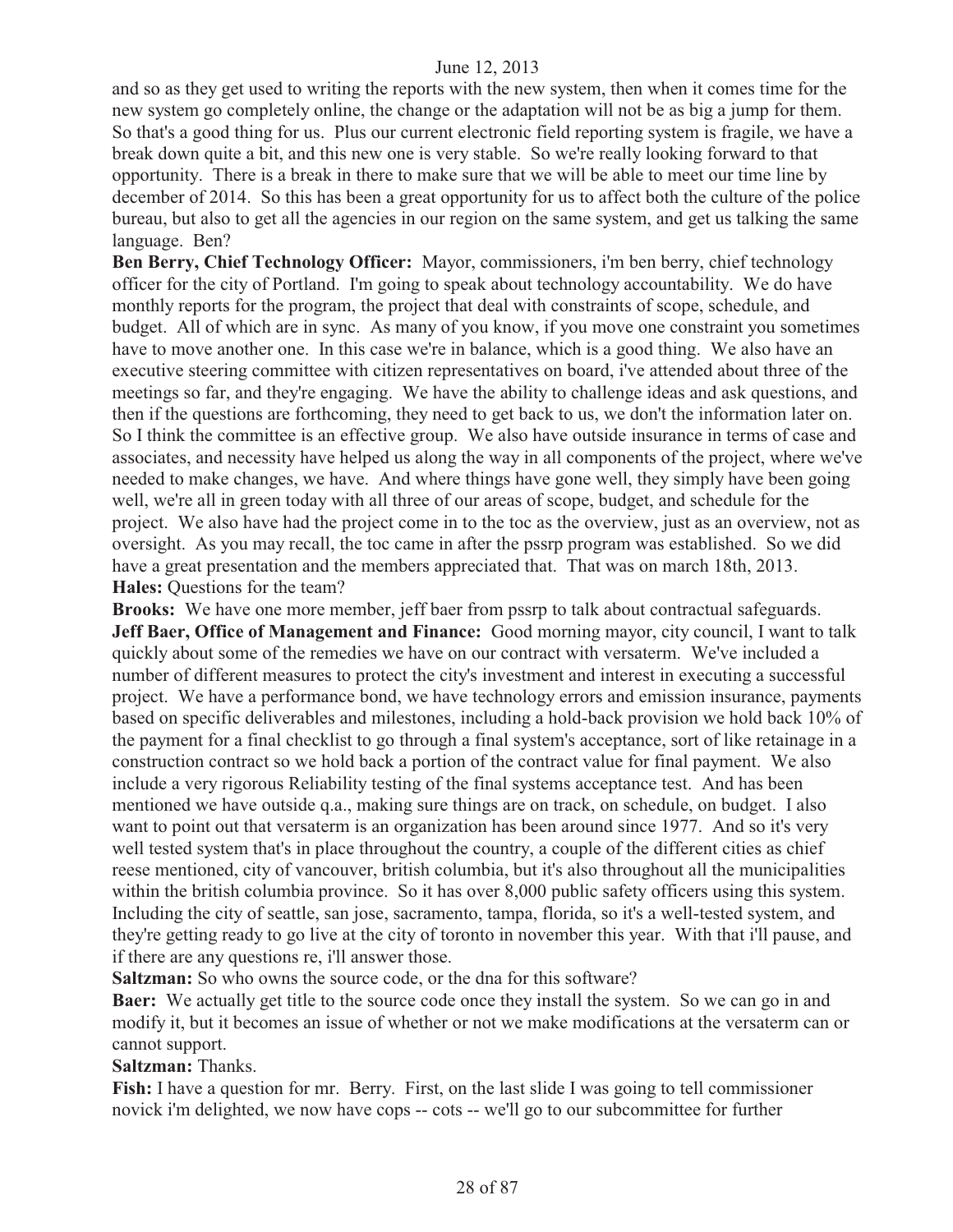evaluation. Mr. Berry, you're our sort of expert in looking at risk, and these kinds of projects. So what are the three things that keep you up at night about this contract?

**Berry:** The contract itself has enough protection at this point that i'm very comfortable. I've asked this question three times, commissioner, around what protections does the city have in case the contract with the business or doesn't make the deliverables in a timely fashion. And i've been assured because of retainage, we hope at certain dollar amounts from payments, because of the bond that has been incorporated into this, those two alone are good enablers for successful remedy for contract negotiations, or contracts that go south on us. So I have asked that and I know jeff is going to see me do that twice in our executive steering committee.

**Fish:** Chief, a question to you, sir. You have an aggressive time line within a prior slide in terms of implementation. If you're unable to meet those deadlines, and you certainly have experience in this city with delays and these processes, does that in any way compromise your and the people you supervise ability to do their job?

**Reese:** Any delay in implementing a new record management system is going to be problematic for the police bureau. The current ppds system is fragile and we have no one to Repair it. It has the underlying knowledge of the infrastructure of it to repair it that works with the city. We are at the mercy of hiring people back who have retired on a contract basis. So our currencies item is so fragile that any delay in implementing is going to be problematic for us. I do have great confidence in versaterm. We have experience with the cad system with them. They're very aware of our systems in the police bureau, and how the interrelationship between the bureaus -- so I have great confidence in them to deliver on this. And in a timely manner.

**Berry:** If I might add, we do have in our schedule a go -- no-go decision point in summer of next year for a december launch. The reason why is that we'll have to push it off to a march 2015 launch, if the decision is such that we're not quite ready. We're doing that because -- the reason for the extended delay is simply because of the holiday and the end of the year time frame, with the training we have to do to launch the system.

**Fritz:** Who decides which jurisdictions and staff have access to this system? The information in it? **Reese:** All of the -- each news agency provides their -- user agency provides their data, and we share it. So everyone has access to any information that we allow other members to have access to. **Fritz:** You mentioned other jurisdictions might join in. Who makes the decision about whether we want them to?

**Reese:** We would encouraging -- the only jurisdiction large jurisdiction in the metro area that's not part of it is Clackamas County, and we would encouraging them to join in. Other than clackamas, almost all of the other regional police and sheriff's departments are part of it.

**Fritz:** Oregon has different standards for collection of information, compared with Washington, and i'm assuming british columbia. How do we ensure that information we get from them complies with Oregon standards of not unduly surveiling if we don't have a suspicion of criminal intent?

**Reese:** That's a great question. We're working through with the city attorney on mous between user organizations to guard against that release of information. Washington does have different laws about public information release, so they're concerned about how information is shared. We have those same concerns and we'll work with the city attorney in the mou process.

**Fritz:** I'd like to see that before it's finalized, if I may. To get a better understanding. Presumably there will be some mechanisms that our offices wouldn't be able to see information gathered elsewhere that doesn't comply with our gathering regulations.

**Reese:** I think the city attorney's office will work that information out as we build the Mou for each of the user agencies.

**Fritz:** Do we have the capacity to unfriend an agency if we find that they have staff who have been using the information inappropriately?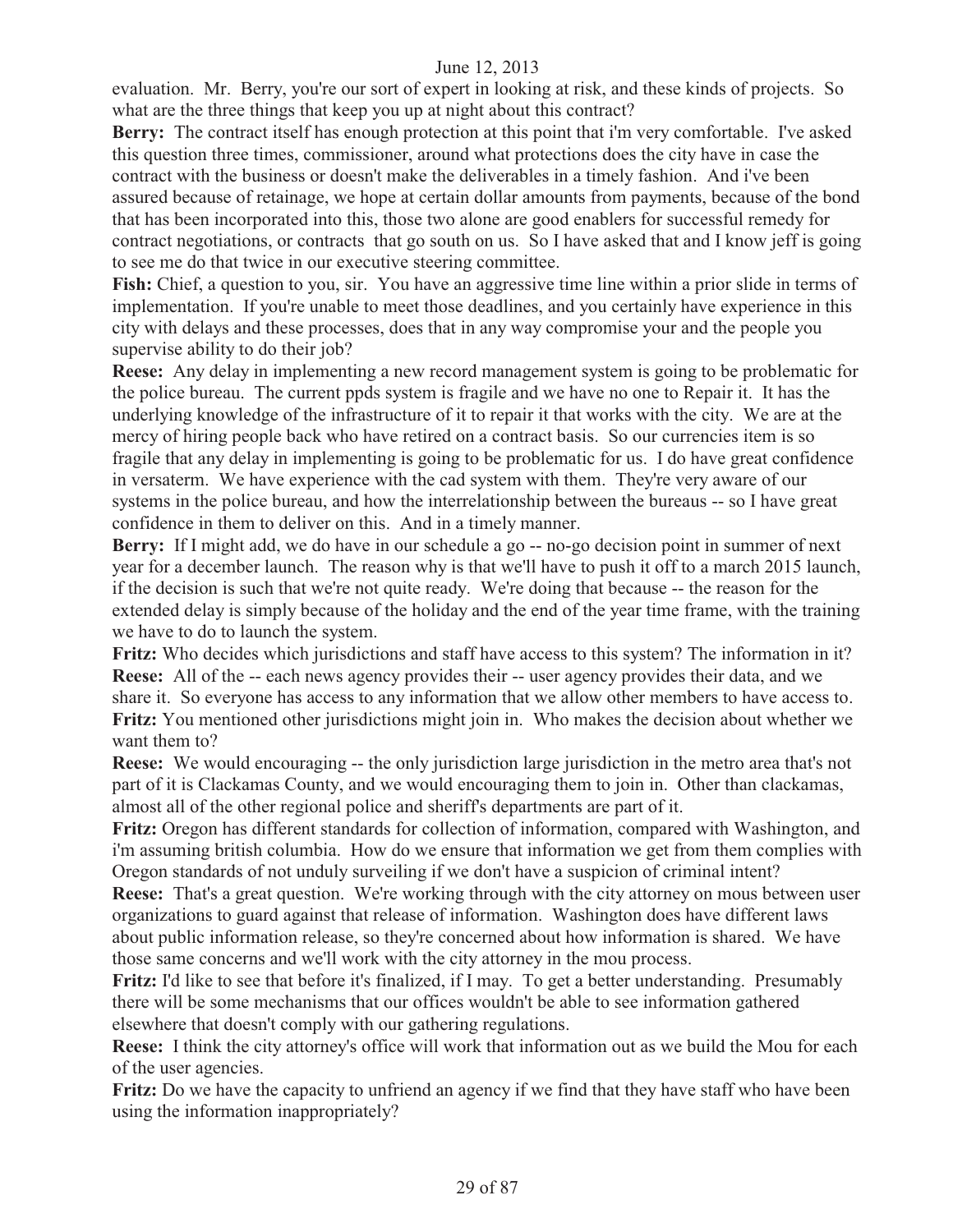**Reese:** There's systems of accountability in each of the departments. You have to be in Oregon a member of the law enforcement data system to access it. So it's a very robust check and balance on who has access to those systems. I am certain Washington has very similar mechanisms. Violations of those user agreements with the state is very serious, and would result in probably discipline or some sort of mechanism to control that.

**Fritz:** So we would make sure they're staffed -- appropriate staff comply.

**Reese:** Yes.

**Fritz:** Would the joint terrorism task force have access to this information?

**Reese:** The individual user groups that are part of it that are local agencies would, so for example, lake oswego is one of the users of the new region data system, and they're a member of the joint terrorism task force. Their access to the data would be through region, the collaboration, not through jttf. So federal partners are not going to be a part of this system.

**Fritz:** The fbi doesn't have direct access?

**Reese:** Not to my knowledge.

**Brooks:** The fbi is an inquiry user, so they can buy in at inquiry level, they're are not adding to The system. It's very similar, same agreement that we currently have with ppds. **Fritz:** Thank you.

**Reese:** I wanted to acknowledge we have many chiefs and a sheriff here today, and they are beaverton chief jeff spaulding, scappoose chief greisen, vancouver chief sutter, mcso bureau, pat garrett and lake oswego chief don johnson. And chief spaulding, scappoose chief greisen and sheriff pat garrett would like to come up and give a regional perspective and offer their thoughts on it as well.

**Hales:** Thank you. Thanks very much. Welcome. Come on up.

**Sheriff Pat Garrett, Washington County:** Good morning, i'm sheriff with Washington county, I want to first thank chief reese and his team for their leadership on this important project. I think the value added that this system bring assist just recognizing the local partnerships that are represented, will be represented in this system. It will simply increase the quality, quantity, and timeliness of crime-related data that neighboring jurisdictions can share, and it will better enable us to not only solve crime, but prevent crime. No single agency here today could probably afford to do this on their own. It's simply our committed partnerships to working together that enable technology improvement on this scale to be realized. So it's my strong and respectful Recommendation to you to support this important regional system, critical for keeping our community safe. Thank you. **Hales:** Thank you. Good morning.

**Geoff Spaulding, Chief of Police, Beaverton:** Good morning mr. Mayor, commissioners, i'm geoff spaulding, the police chief of beaverton. I've been in Oregon for five years now, and prior to Oregon I retired from the city of fullerton in orange county, california, after 31 years there. The reason I mention that is because I was a project manager on a cad arm system, and versaterm was one of the three vendors that applied, and we selected versaterm. Went through the transition with versaterm and I echo the comments chief reese and others that versaterm is a quality agency and they delivered on what they shed they would deliver. It was painful process, I will say that, and it takes a lot of resources, and I know Portland is well aware of that, but at the end of the day it resulted in a system that was very effective and reduced the redundancies and it delivered everything they said it would do. I am sold on the company, I am sold on the system, like Portland, we had a legacy system, an old dos-based system, and this was a night and day difference, and it truly made a difference in terms of our ability to communicate and solve crime at the end of the day. I too appreciate Portland taking The lead on this system, their leadership in this system, and look forward to working with them in partnership as we've done in many other programs, and once again, i'm just -- thank you for your consideration in approving this new system. **Hales:** Good morning.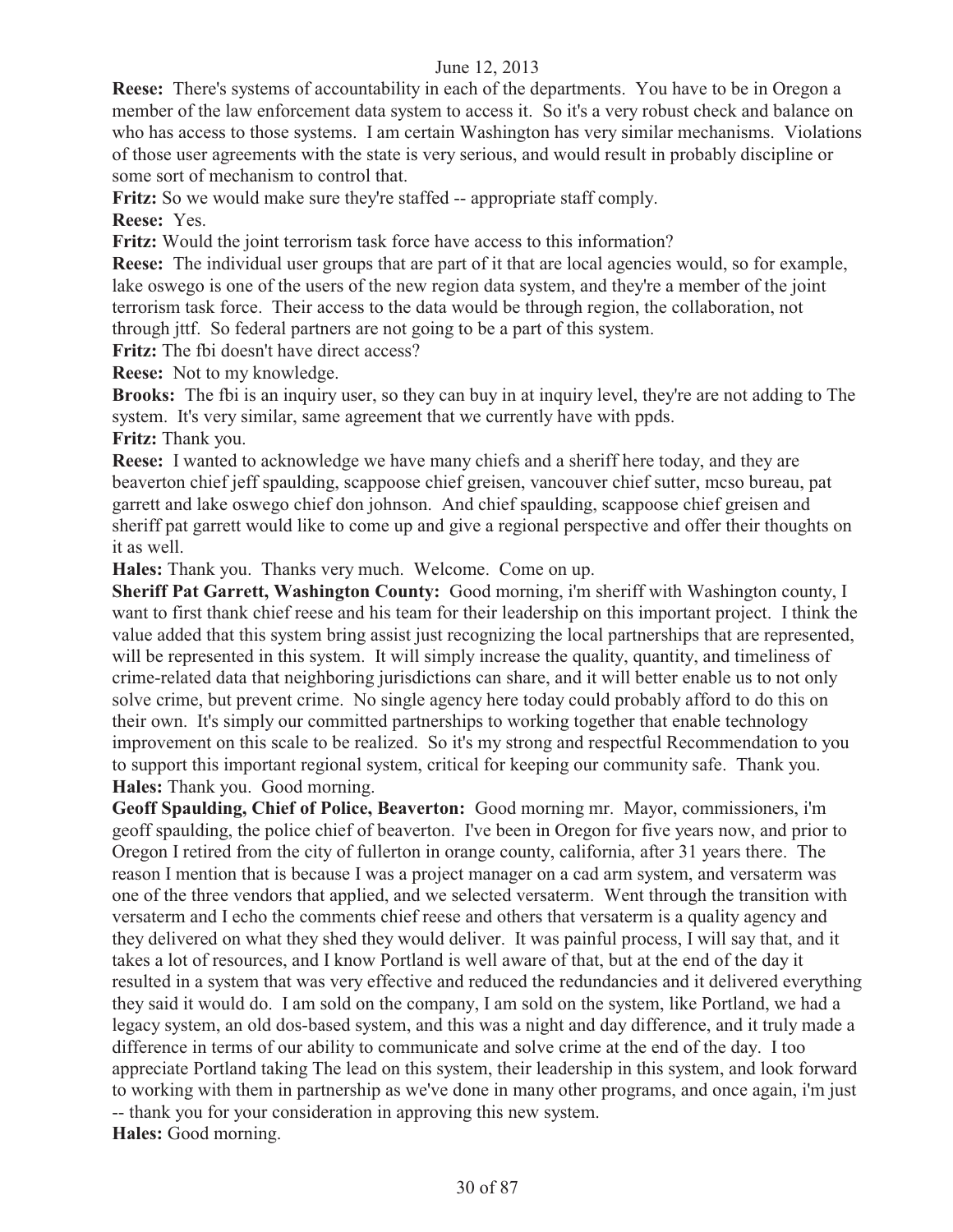**Doug Greisen, Chief of Police, Scappoose:** I'm doug greisen, chief of police for scappoose. We're a rural area, population 6800 people. We're only 25 miles away. Prior to 2001, we had our own records management system. And 2001 Portland allowed us to be part of ppds. That was the first time we were communicating with our criminals with stuff happening in Portland. With data entry, with ppds, by the time information got out it would be a couple days. Now with this new region, we're going to be able to communicate better, with other law enforcement agencies. So if one of our officers are out on the streets, last night, and they contacted the individual, Portland officers could be contacting that same individual just hours later, and we're able to identify pinpointing what is occurring in both our communities. It's very exciting. In columbia county we're only 25 miles away, but all the law enforcement agencies are going to be participating with this. So again, thank you very much. I thank Portland police, they're way ahead of the curve, and we're pretty excited about this.

**Hales:** Thank you. Good morning.

**Chris Sutter, Chief of Police, Vancouver:** Good morning, mayor. Chris sutter, interim chief vancouver police department. We too strongly support this partnership. We as the other agencies have expressed, are operating with an antiquated, outdated, nonsupported electronic police reporting system. This is a project we couldn't afford to do on our own, and the regional benefit is truly great. The interstate sharing of information, we know that crime has no boundaries. And the individuals that we're dealing with today in vancouver, tomorrow could be in Portland. This will allow us to better serve our citizens and our victims of crime too by sharing this information, and we just see this as a very critical project for us in vancouver, and we're very pleased to be partnering with the city of Portland and Portland police bureau. Thank you.

**Hales:** Thank you. Any questions for our partners here?

**Saltzman:** I have a question for maybe the chief and jeff baer, or captain brooks.

**Hales:** Thank you all. Appreciate it.

**Novick:** Mr. Mayor, I can't resist saying sheriff garrett. I'm sure you've heard this, but thank you once again for your initiative and the termination in the case of billy the kid. [laughter]

**Garrett:** Thank you, my pleasure.

**Hales:** He's never heard that.

**Saltzman:** A question I should Have asked yesterday, does ppds have display a -- whether somebody has a restraining order issues against them? Does that show up in the field?

**Brooks:** That is on leds, so it is on the county -- the statewide system when there's active warrants. It's in that area. This system will help feed into that. So we can check that as well.

**Saltzman:** So an officer pulls somebody over, they're going to check ppds, right? They're not going to check leds.

**Brooks:** It checks it -- there are commands to check everything all at the same time. The name, date of birth, and it will check for warrants, restraining orders, it can pull up their criminal history. **Saltzman:** Ok. So it's seamless.

**Brooks:** Yes.

**Saltzman:** Great. Thank you.

**Hales:** Other questions?

**Novick:** On the issue of contract remedies, we had an issue a few months ago where there was a contract which had remedies for sort of the obvious direct effects of noncompliance by a vendor, but we had to approve an increase in the contract amount for kind of an oversight entity. And there wasn't anything in the contract with the prime vendor to account for that. I'm just -- it sounds like a vague question, but do the contract remedies apply to both direct and indirect obvious indirect losses to the city from noncompliance by the vendor?

**Baer:** The indirect and direct consequences for nonperformance could be remedied through the performance bond. Additionally through the errors and omission insurance we have. The bulk of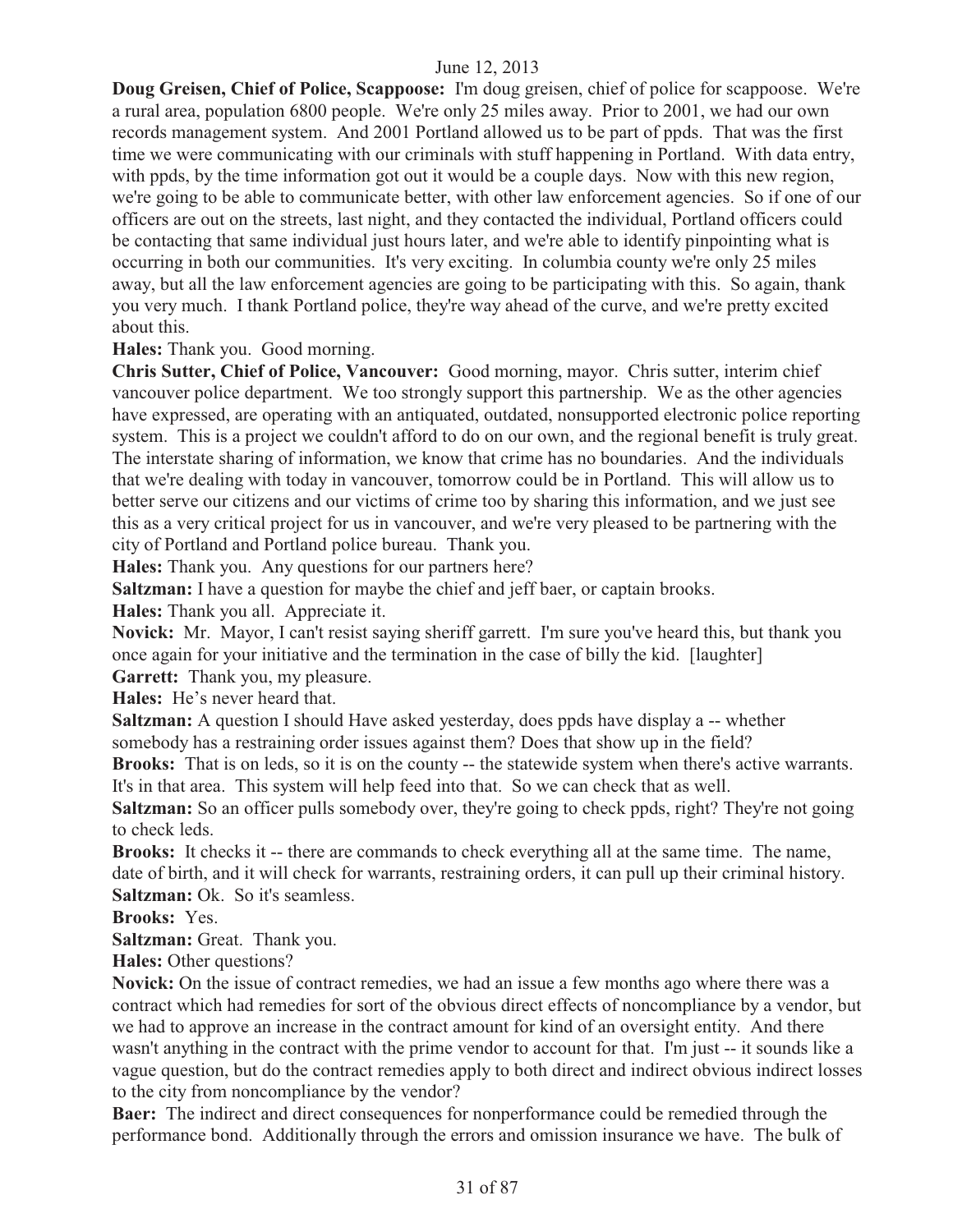the work we're doing right now is through the statement of work, which is to really clearly identify and articulate what exactly it is that we're going to configure the system around. That's really, if you look at the contract, that's where the bulk of the work has taken place. So it's a very clearly laid-out plan for implementation, and also configuration. We are also, captain brooks is working with our different regional partner agencies to have a collaborative implementation team from all the partners to really go through and we're going to have a series of configuration workshops over the next few weeks to nail that statement down. I'm not sure if that answers that question.

**Novick:** Say, for instance, I don't know if this is even a plausible scenario, but if we had to spend more in costs for training officers because of glitches in the system, then we would if we had a correct on-time delivery. Would we be able to go after the contractor through performance bond or something to say, we ended up incurring more in training costs than if you had behaved correctly, therefore we want compensation?

**Baer:** In both cases the city and the contractor, versaterm in this case, we're going to be held to the contractual terms. So if we did not clearly say there's options for -- if we didn't clearly identify what the training would be, and they said, that wasn't in the contract, then we would have to increase that amount to pay for that. If that was our cause for failing to identify that.

**Novick:** If we had identified it and it turned out because of their action it wound up being more complicated and expensive than it should have been, we have some recourse.

**Baer:** Yes.

**Novick:** Thank you.

**Hales:** Other questions. And we have anyone else signed up to testify?

**Moore:** No one else signed up for this.

**Hales:** I think we need a motion to adopt the record.

**Fish:** So moved.

**Fritz:** Second.

**Hales:** Further discussion? Roll call on the motion.

**Fish:** First welcome to our guests from the other jurisdictions, and I certainly hope you don't read tomorrow about a crime spree in each of your jurisdictions in your absence. It is my belief based on the information i've had over the years in this job that when we share information in law enforcement, we get better outcomes. It is true that there are constitutional and statutory protections in Oregon which govern, and we have to be vigilant with that. It seems to me just common sense that when information is shared and partners have access to information, we can do a better job maintaining public safety. And I think this is yet another example of that, and again, with adequate safeguards to make sure that people's rights are protected, but it seems common sense to me. So i'm delighted that we're moving forward with this, and i'm also pleased to hear from our partners in the region who have complimented the bureau and chief reese for the collaborative attitude approach to policing as a region. We thank you for that, and I vote aye.

**Saltzman:** I look forward to the dramatic improvements in information available to officers throughout the region. So looks like a great system, I will also be diligently monitoring its implementation. As all of us will up here. Aye.

**Novick:** I really appreciate the presentation, both from our folks and from partner jurisdictions, and also appreciated the reminder of what part of life was like in 1982. Aye.

**Fritz:** I'm very pleased that mayor hales is keeping this project in his portfolio with the police bureau and the office of management and finance and the bureau of technology services. Thanks to jeff baer the manager and jerry schlessinger the project manager, and everybody who is working so collaboratively on this. We are very honored to be Visited by leaders from other jurisdictions, and like the implementation of the new computer aided dispatch system in the bureau of emergency communications, we will need good partners and we'll need to work together, and as commissioner novick has alluded to, training is going to be extremely important, and each jurisdiction's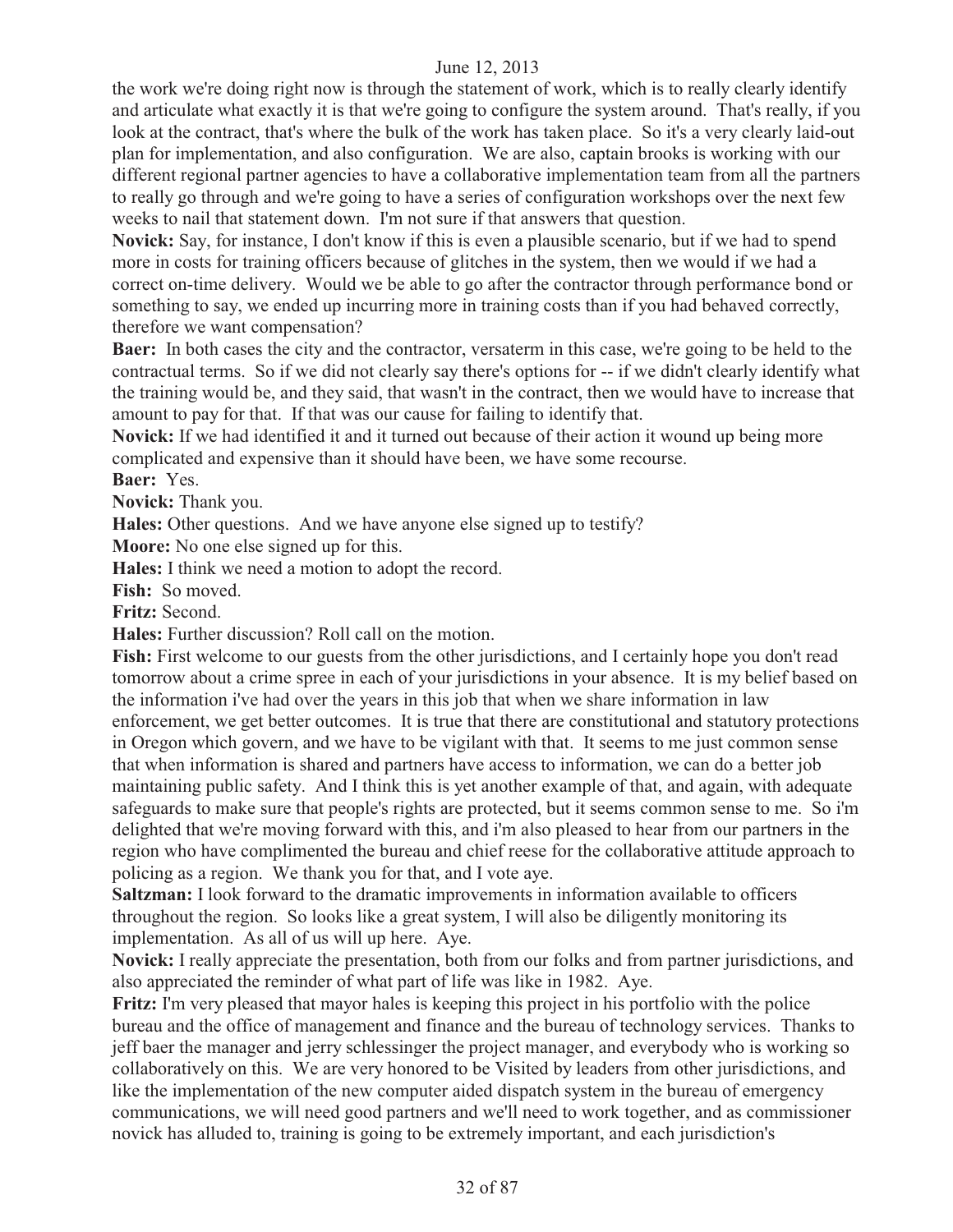commitment to making sure all offices are properly trained is going to be key to this success. I was very happy last year when I saw that versaterm was amongst the finalist and selected, because it did confirm our choice to go with the versaterm system in the bureau of emergency communications. We have an excellent experience with the company, delivered on time, on budget, and it works really well. And yes, I also -- our visitor from down south has been through that challenge of a system which you have to go over, you have to switch over all in one go. And so i'm happy to hear that with this one it can be eased in. It will require particular diligence to encouraging officers to put much more data into the system, certainly it can pull out whatever is in there, but it can't invent what the on the ground reports should be, and the more details now that officers put into their daily reports, the more the system is going to help coordinate and perhaps provide information to our mobile response units with project respond, to be able to check before incidents become somebody wanting to jump from a bridge, that somebody is having a really bad time, and that perhaps we need to dispatch not police or fire, but other kinds of workers. And this system will enable us to do that. So it's an example of an expensive investment in technology, but it's going to improve our system with the appropriate safeguards, and we always need to be diligent about that, which I know chief reese shares my concern in that regard. Aye.

**Hales:** Well, anybody who's done a ride-along with a police officer knows that it can answer the why now question that our team presented here. It's definitely now. It's a clunky old system, and it's definitely due for replacement. And I totally echo the comments that crime knows no municipal boundary, and actually our citizens of all of our jurisdictions don't care much about turf either, and they would expect us to have this kind of collaboration. It doesn't always happen. It happens when there's leadership and professional respect, and a team that knows how to get something done together, and I really respect the work that you've all done together and are now going to do to make this happen. I also appreciate the good work of our procurement officer and our chief technology officer and their staffs, because this is a big buy. Computer systems and software are perilous purchases, for public agencies. I could probably keep that alliteration going if I tried. And president Washington said once eternal vigilance is the price of liberty. It's probably also the price of bringing complicated it projects in on time and on budget. So we look forward to success and eternal vigilance until it's all working. Thank you very much. Good work. Aye. [gavel pounded] all right. A couple more items here. Item 568.

#### **Item 568.**

**Hales:** Second reading, roll call.

**Fish:** Mayor, I just want to note that one of my liaison assignment assist venture Portland, and we've already begun a conversation with venture Portland and with steve novick and the bureau of transportation about looking at the mechanisms that we currently use to notify impacted businesses of these kinds of construction projects, and thinking about ways we might even enhance the level of coordination and communication with our affected businesses. So it's another synergy that has emerged in the assignments I have. Aye.

**Saltzman:** Aye. **Novick:** Aye. **Fritz:** Aye.

**Hales:** I'll note a central conflict of interest, I will probably be buttonholed more often in my neighborhood grocery Store or barber shop in the near term, but it will be great when this great work is done. Aye. Next item.

**Item 569.** 

**Hales:** Roll call. **Fish:** Aye. **Saltzman:** Aye. **Novick:** Aye. **Fritz:** Aye. **Hales:** Aye. [gavel pounded] 570. **Item 570. Hales:** Second reading and roll call.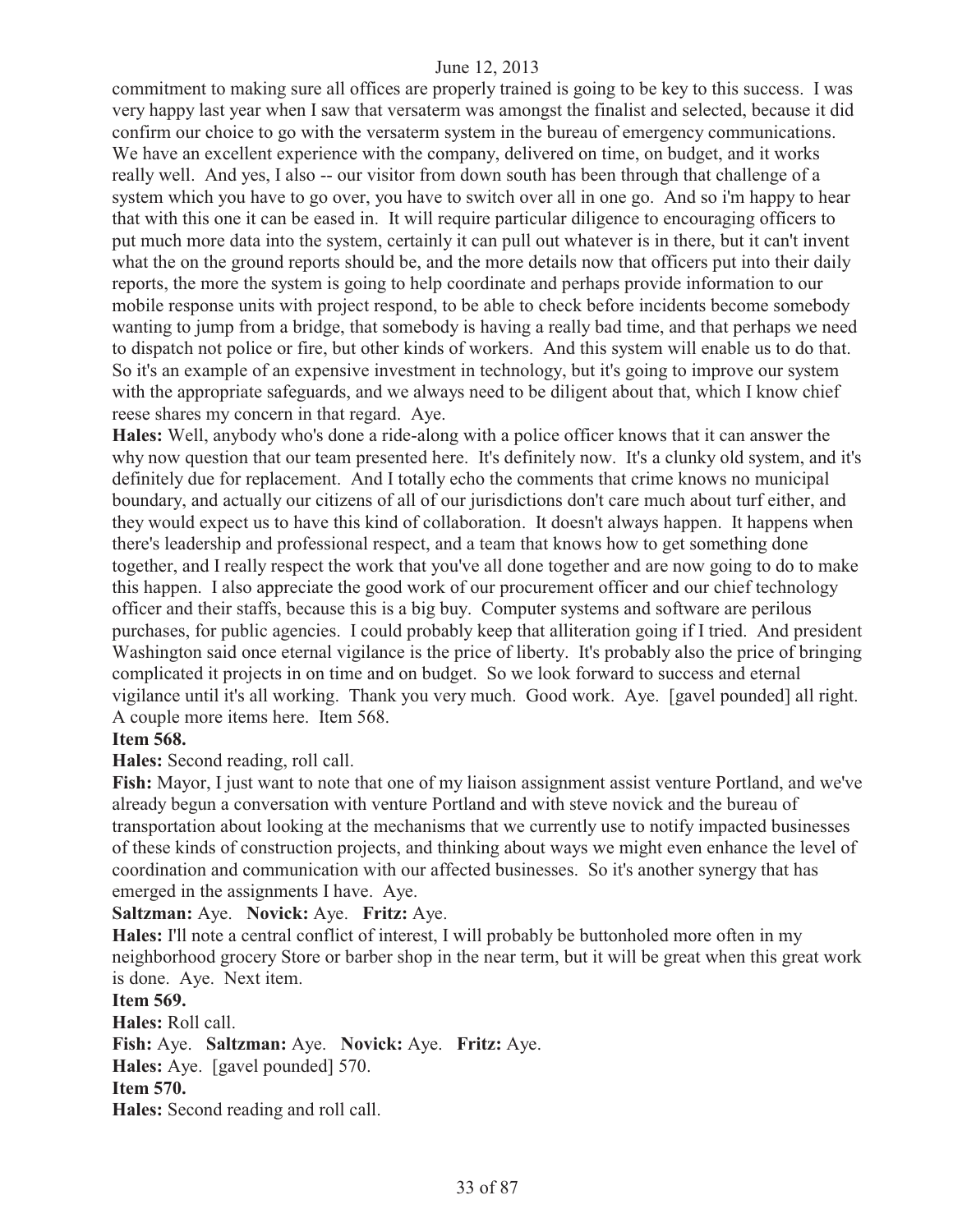**Fish:** One thing I love about this, it makes it easier for Portlanders to visit the three steam locomotives that we own, that are located -- the Oregon rail museum, and this gives them a direct route from omsi. Aye.

**Saltzman:** Aye. **Fritz:** Aye.

**Hales:** Aye. [gavel pounded] and 571.

**Item 571.** 

**Hales:** This is a hearing. A presentation, may or may not have property owners to testify. Good morning.

**Sharon Simrin:** Good morning. I'm sharon, i'm from the city auditor's office. This ordinance is for property assessment for sidewalk repair for work that the city requires done. And any of the remonstrances we had are pulled out of this, so there's nobody -- I don't think anybody signed up to testify.

**Hales:** So no remaining remonstrances included in the project.

**Simrin:** No.

**Hales:** Good. All right. Anything else you want to add? Questions?

**Jody Yates, Bureau of Transportation:** I'm with the bureau of transportation, i'm here to answer any questions you have.

**Hales:** Do we have any property owners signed up to testify?

**Moore:** No one signed up.

**Hales:** We'll put you back to work out there. All right. If there's no one to testify on the hearing we'll close the hearing and move to second reading. [gavel pounded] thank you. Thanks for waiting. And we're recessed until this afternoon at 2:00 p.m. [gavel pounded]

At 11:49 a.m., Council recessed.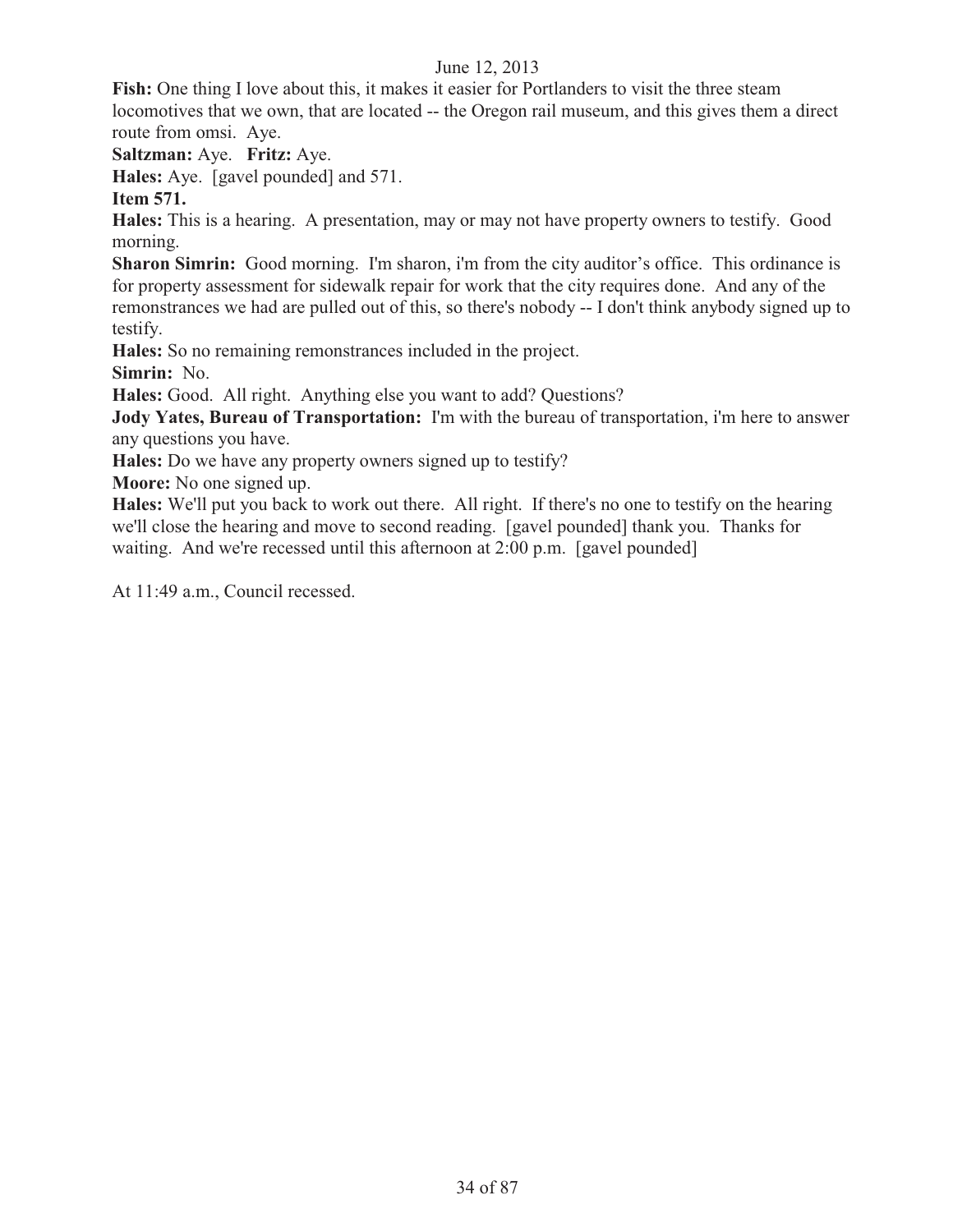# **Closed Caption File of Portland City Council Meeting**

This file was produced through the closed captioning process for the televised City Council broadcast and should not be considered a verbatim transcript. Key: **\*\*\*\*\*** means unidentified speaker.

#### **JUNE 12, 2013 2:00 PM**

\*\*\* [roll call]

**Hales:** Okay. Welcome everyone. We only have a couple of items this afternoon. The first is 572.

#### **Item 572.**

**Hales:** Good afternoon.

**Bryant Enge, Director, Internal Business Services:** Good afternoon mayor and commissioners. How are you? My name is bryant enge, internal business services director. In front of you is an ordinance for your approval regarding the city civil rights title vi plan. Here on behalf of jack graham. Jack graham is not here, but he is in full support of the plan that you have in front of you today. Along with me is shoshanah oppenheim. Shoshanah is the civil rights title ii and the -- did I get the right numbers? Civil rights title vi and title ii program manager. We are here with a few colleagues along with community members here to ask you to adopt the city civil rights title vi plan. This plan has the origin in the 1964 civil rights act. Foundation to ensure that no person shall be excluded from participation in or denied the benefits or subjected to discrimination under any program or activity receiving federal financial assistance. As part of the Portland plan, adopted by the city, city council directed omf to develop the city of Portland civil rights title 6 - with adoption of this plan, compliance with the federal law enacted, all people have full access to benefits of their government. Framework of policies and actions the city will take forward from this day forward to accomplish this goal. This plan provides a path forward to achieve the vision of the Portland plan, which is a prosperous educated, healthy and equitable Portland for all. In the next few minutes, you will hear from several people about the significance of the plan. There are a few of the many people who have given their time and consideration to the creation of this plan. We are here to share with you why the plan is important to the city, why it is important to the community, and they will tell you why they're committed to what -- what this plan represents. Shoshanah will share more detail about the plan in front of you today. After you hear from shoshanah, you will hear from three city partners intimately involved in improving equity of access and benefit of all -- joe wahl, office of equity and human rights, Amalia Alarcon Morris, office of neighborhood involvement and Greg jones, from the bureau of transportation will talk about how the plan will advance their work and then you will hear from our community partners. **Shoshanah Oppenheim, Office of Management and Finance:** I wanted to thank some of the many people who worked tirelessly to bring the plan to the city council today. City attorney, tracy reeve, director dante james and entire office of equity and human rights. Public involvement advisory council and its members. Afifa ahmed-shafi, professor lisa k bates, deseree Williams rajee, and thank you to the efforts of victor Salinas of the latino network, patricia rojas of the catholic charities, john oster of opal, Katie sawicki of the urban league and all of the community members that made this product much better document than ultimately improved the work that i'm sharing with you today. To begin with, the city of Portland is required to comply with the 1964 civil rights act and associated federal nondiscrimination regulations. Important component of compliance to develop a plan that is -- outlines how the city will comply with title vi, which is the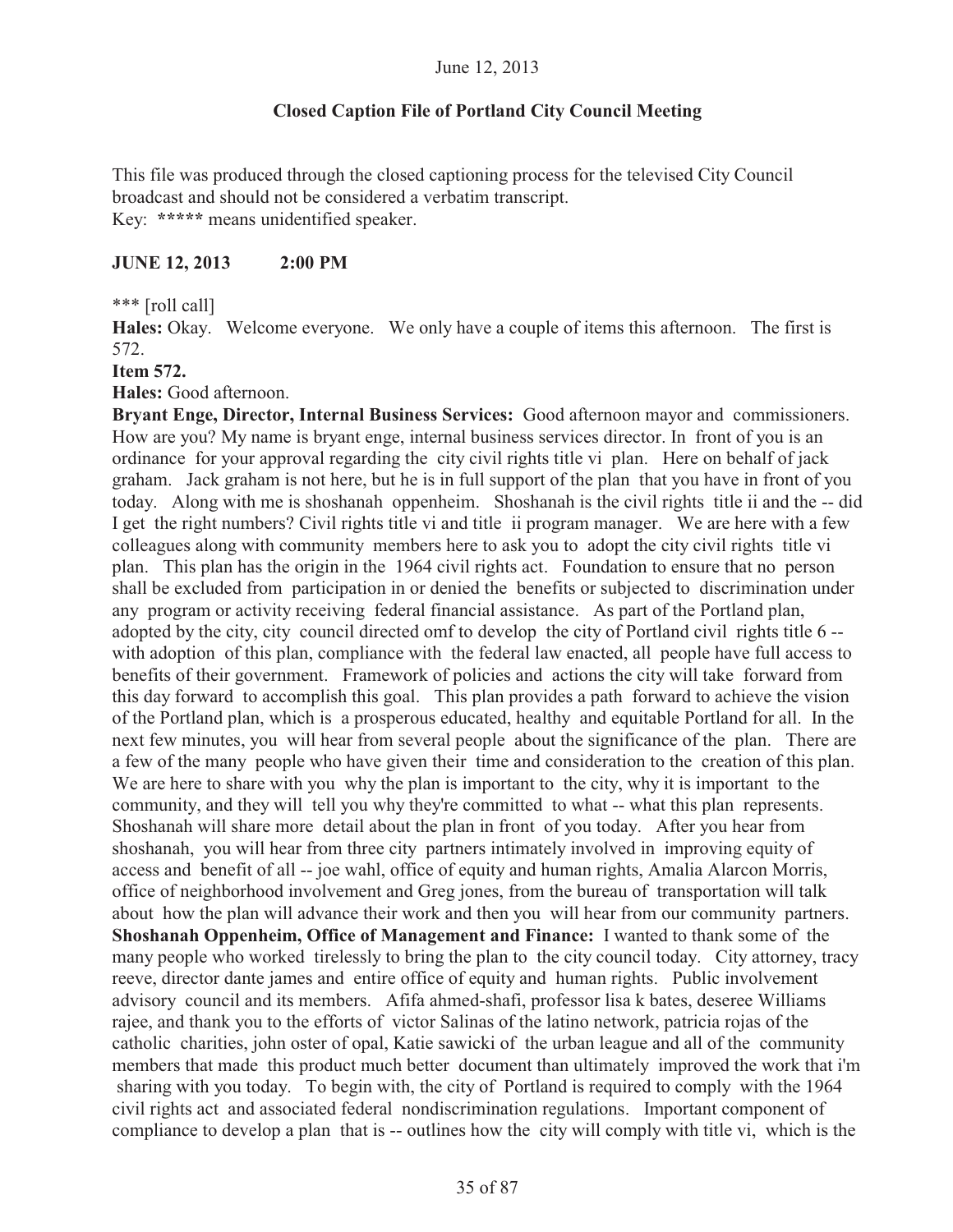title that obligates local government to deliver services free from discrimination based on race, color, national origin. Civil rights plan is an outline of how the city will meet -- the city of Portland will meet its obligations and provide access to all Portlanders to our programs, services and activities. Adopting the plan gives the city another tool in our toolbox to advance equity. Part of the city's effort to remove physical and cultural barriers and conditions that prevent persons of color, persons of disabilities, low income persons, persons with limited english proficiency and other groups from accessing the city's services, programs, and benefits. As outlined in the Portland plan and strategy guide, adoption and implementation of the title vi plan is the next step in our citywide equities agenda. Objectives of the plan are to ensure that the city of Portland is in compliance with title vi, including compliance by our grantees, sub-grantees and contractors and to assign compliance responsibilities. To ensure that all persons are able to receive the benefits of the city's program services and activities and to ensure that limited english proficiency individuals, provided meaningful access to city services and activities. One of the objectives is to avoid, minimize, and mitigate the disproportionate adverse environmental effects, including social and economic effects on communities of color and low-income populations. As a result of the city's decision making. We will also establish clear procedures for filing and investigating and resolving complaints on a timely basis and hopefully at the lowest possible level. The plan will meet these objectives by promoting early and meaningful public involvement and engagement in planning and project decision-making and all processes that the city is involved in. Promoting taxes to our programs, services, and activities for persons with limited english proficiency, and ensuring fair treatment and just distribution of the benefits and burdens resulting from the execution of the city's policies and programs. Administration of the program will be performed in partnership with the bureau citywide. This important work requires partnership, coordination, and cooperation across all bureaus. And an important element of the program is creating that formalized complaint procedure that I mentioned. The complaint process is housed in the bureau of internal business services and we will strive to develop an easy to use procedure that is acceptable in the language of the complainant. Annual reporting from the bureaus will demonstrate the city's success and challenges in meeting the title vi requirement, and program manager, report to council evaluating the city's ability to achieve our goals and summarizing complaints and their resolution. And in addition, the title vi program will establish an evaluation program to determine if the plan requires revisions or updating. The next step is implementation. And we will be developing a full implementation plan with our partners and the community. We will inform the community of the protections by the title vi plan, training city staff on the requirements and expectations of the implementation of the title vi plan and promoting access to all services for all Portlanders. Posting nondiscrimination policies and notices prominently so that the public understands the civil rights protections and i'm already beginning to work with the city bureaus to determine the best way to meet our lep obligations. Appropriate plans -- thank you. I would like to introduce the next panel.

**Hales:** Thank you, shoshanah. Good afternoon. Who is on first here?

**Joseph Wahl, Office of Equity and Human Rights:** I guess I will go first. Good afternoon, mayor hales and members of the council. My name is joseph wall. Assistant director of city office of equity and human rights. The title vi plan is in direct alignment with the equity offices vision of city services administered and delivered in a way that gives all Portlanders access to the opportunities necessary to satisfy their essential needs, advance their well being, and achieve their full potential. It also supports our office's mission to provide education and technical support to city, staff, and elected officials. Recognition and removal of systemic barriers to fair and just distribution of resources, access, and opportunity starting with issues of race and disability. Bring this plan to council and see it as an important tool in our work to further equity and reduce disparities in city services. Compliance with legal mandates is only one dimension of the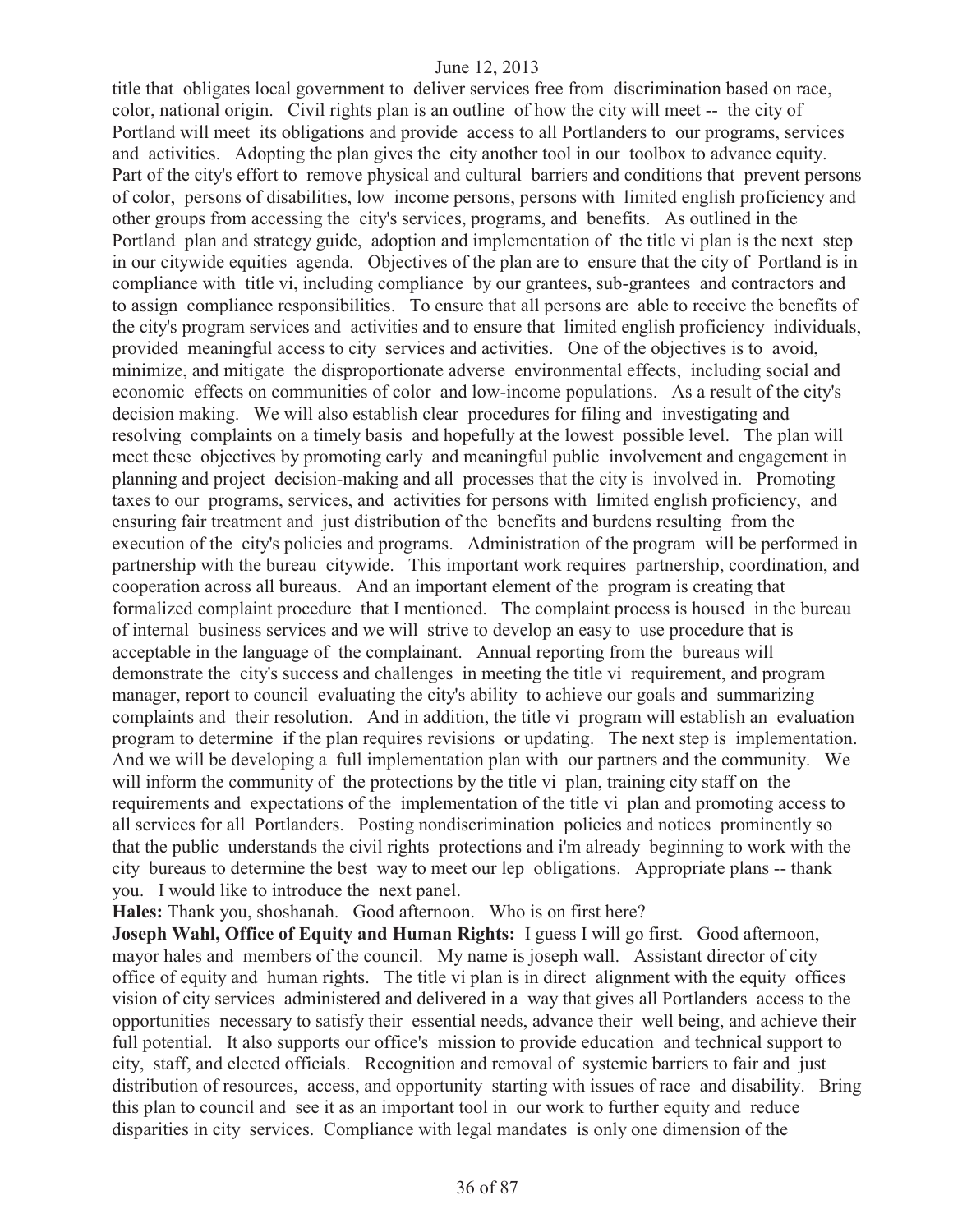advancing equity, our office recognizes it as an essential dimension. Therefore, we fully support the work of omf and the title two and title vi programs to ensure compliance with federal law. We hope that council and bureau leaders will see this plan as establishing a baseline rather than a ceiling for creating a more accessible city government for all Portlanders and that it won't be used and reviewed solely as a compliance tool. The equity office will be able to utilize this document in our work with city bureaus to assist them in developing their equity strategic plans. It will also assist us in providing a framework for the work being done in regard to accessibility for a limited english language or lep speakers and people with disabilities and environmental justice issues. - develop broader goals and objectives. As an aside for some data that might be of interest to you, in regard to our limited english language users and speakers, one in five neighbors are foreign born in the city of Portland. So, it is about 18%. And these tend to be segregated in certain neighborhoods, powelhurst, gilbert neighborhood, over 70% foreign born. Portland resettles about 100 refugees each month, 11 to 1,300 annually. This is a need for the city to become truly accessible and inclusive to all of the residents of the city of Portland. We see adoption as another meaningful step to the city to show we're serious about changing the way we do business at the city of Portland. To that end, it will be important for us to focus on proactively addressing the areas outlined in the plan rather than waiting for issues or complaints to arise. Our focus needs to be on implementation rather than on compliance. Key stakeholder and partner in the work of this plan and we look forward to advancing its goals. Thank you. **Hales:** Thank you.

**Greg Jones, Bureau of Transportation:** I'm representing the bureau of transportation today. In 2009, council adopted the title vi plan for the bureau of transportation prepared by tracey reeve, daniel brooks and I with the understanding by odot and federal highway administration that council in the city would expand the program to address all bureaus, as you are undoubtedly aware, it is not just those spending federal funds that are obligated to abide by this rule. It is all dollars that are spent within the jurisdiction. Since 2009, i've been working with daniel brooks, tracy and shoshanah oppenheim to advance the citywide plan. Groundwork for the 2013 citywide plan is a result of danielle's work with our community partners and policy work of the Portland plan, racial equity strategy guide developed over the last few years. Shoshanah has now stepped up to engage the bureau leadership, identify key areas of importance and develop a legal framework that will help us implement the citywide plan. She has asked bureaus for feedback and sought out experts that can improve on the framework previously adopted and much effort and thought to develop a complaint process in this proposed plan that allows the public to have the civil rights protections allowed for by the 1964 civil rights act, subsequent congressional actions. Pbot supports this plan. I will be submitting this plan upon adoption to odot and federal highway administration to further update our pass work and -- this work benefits all of the bureaus, all of the people of Portland, and represents a significant step forward. Thank you. **Hales:** Thank you. Thank you for your work.

**Amalia Alarcon Morris, Director, Office of Neighborhood Involvement:** Thank you for having me here today. I had a canadian student call me a couple of weeks ago working on her dissertation. In her research on social sustainability, she has found two cities to focus on. One is in canada. Don't ask me which one. I can't remember right now. We are the second city that she is including in her dissertation. And she asked me during our conversation whether I believed that the city got the connection between public involvement and equity. And I told her that it hadn't always been the case but I really felt we had made great strides in the last few years in that direction. Equitable community involvement is a major element of the title vi compliance plan. Policy framework before you address our need to ensure early and meaningful public involvement in the city's decision making processes and to be sure that the public is provided opportunities to be engaged in and involved in the decision-making of the bureaus. Public involvement advisory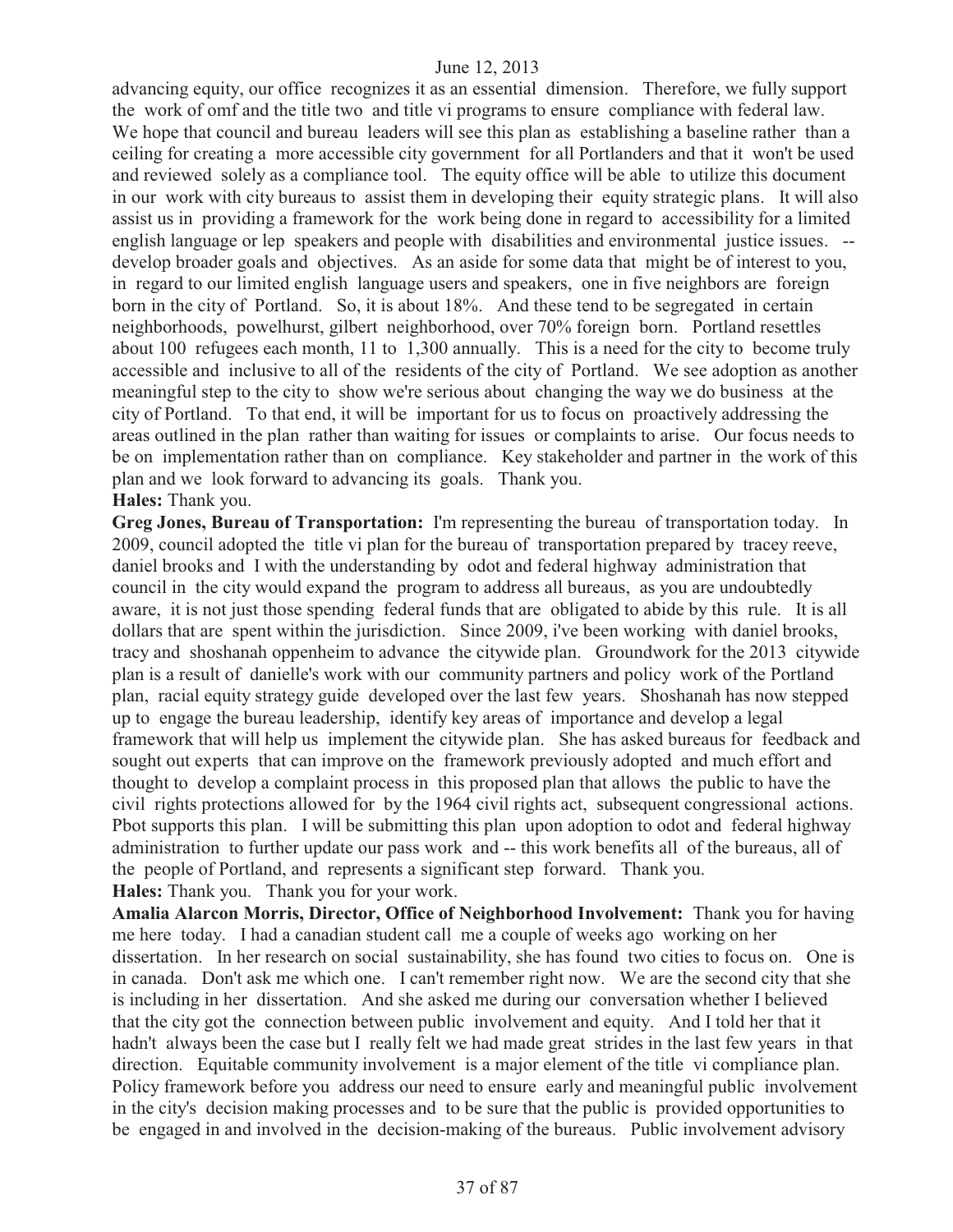council -- civil rights is the marriage between public involvement and equity. In order to truly achieve equity in our city, it is necessary for us to meaningfully and -- to engage all -- what is the role that we play? Public involvement advisory council, furthers the city's ability to consistently and inclusively involve the public. Citywide equity committee which joe touched on which will provide guidance to bureaus of equity practice, title vi and title ii -- staff will be partnering with title vi to present three citywide trainings this fall. A training that has been offered multiple times to local, national, international audiences. To great acclaim. The training is designed to build city staff capacity to engage the full diversity of our community in official decision-making processes. I want to thank city council and commissioner Fritz particularly and the office of equity and human rights for their leadership, your leadership in improving equity in the city of Portland. Your leadership is reflective of the critical need of moving beyond diversity, recognition and celebration of differences to equity, which is the intentional examination of our policies, programs and systems to see where historical legacies of discrimination and injustices still taint our current practices. In doing this work, Portland joins a small elite community of municipal governments seeking to do this important and intentional work. Danielle brooks, already mentioned, and probably will be again several times, started this work with the Portland plans equity framework and urban league, coalition of government and community partners -- last but not lease, shoshanah oppenheim, all of her outreach and input making this before you a very collaborative effort and modeling of what it is we are trying to accomplish. Thank you. **Hales:** Any questions for our panel? Thanks. Good work.

**Hales:** Do you have more folks to call up?

**Oppenheim:** I'd like to invite the next panel up. Katie from the urban league, lisa bates, from psu, and victor from the latino network -- subcommittee on the commission of disability. **Hales:** If you need another chair, slide one up there. Good afternoon.

**Katie Sawicki:** Good afternoon mayor and commissioners. I work for the urban league of Portland. Today the urban league wants to show our support of the adoption of the title vi plan for implementing the protections provided under the 1964 civil rights act passed 49 years ago. Ultimately, implementation of this plan that will have a real and lasting impact. Urban league has been working on this for a few years now. Shoshanah's -- we have made our voice heard. Advocated for the creation of office of equity and human rights and helped to inform this plan. We believe that it will serve as a foundational support for the city's work in equity, through hiring service delivery, contracting practices, program development, budget prioritization, and allocation, as well as many other areas. We applaud the goals of the title vi plan. Title vi outlines a minimum level of compliance. To truly create the change our communities are calling for, we must approach all of the city's work through an equity lens -- and to treat this plan as one of many tools we need to get there. The plan will help ensure basic compliance of the civil rights act, support community participation and engagement. We believe through the process of identifying deficiencies and developing mechanisms to eliminate disparities, existing benefits, burdens, projects, programs, services, an opportunity to educate all of us about how institutional biases are created and how to eliminate them. We are pleased how seriously environmental justice is taken in this document. Staff fully supported in understanding the cumulative and -- impacts on the community's decision -- meaningful engagement means just that, that we will continue to be at the table. Thank you to mayor hales for bringing this forward now, for building on our work for the last few years, and asked founding organization of the partnership for -- we see the title vi plan as an important component -- thank you.

**Hales:** Thank you.

**Lisa Bates:** Lisa, Portland state university. I'm really pleased to be here today supporting the adoption of this plan for achieving the goals of title vi of the civil rights act. I believe the plan demonstrates our city's commitment to prioritizing racial equity. A milestone in what has been a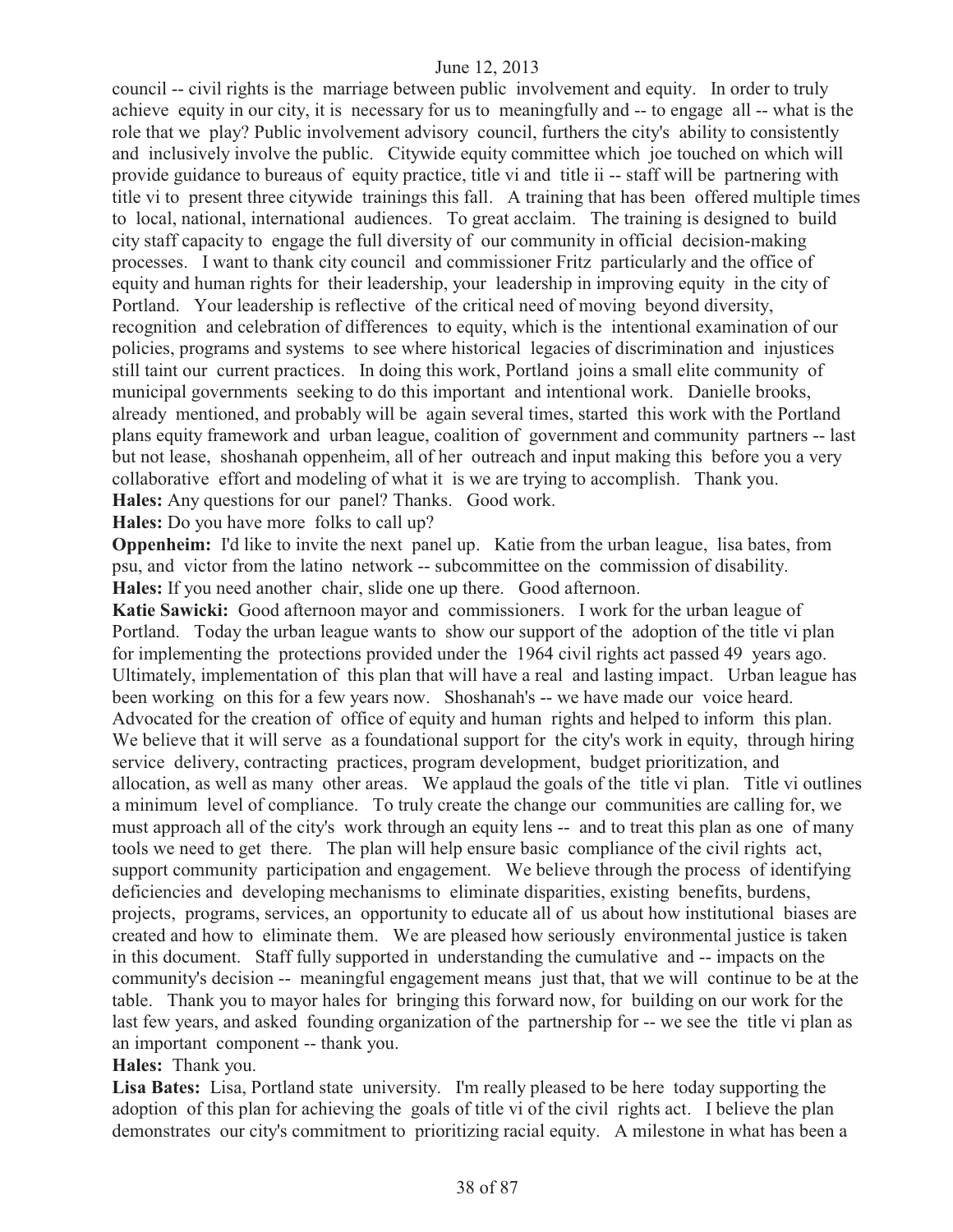multiyear movement -- over the past few years, community leaders, city staff, elected officials have been working together to understand how racial disparities can arise from often unintentional discrimination in public institutions. I want to highlight some of the partnerships that have brought us to this step of officially adopting a title vi plan and moving into implementation. During the Portland plan process, technical advisory group on equity, which I was a member and colead for, developed a framework for a racial and ethnic justice initiative and explicitly linked that mission to the letter and spirit of title vi. The plan recognizes that identifying institutionalized bias and developing new procedures for equitable and public service delivery are themselves activities that demonstrate compliance of the civil rights act. Not a tedious technicality or reporting requirement, provides the real underpinnings for the city's work on equity. Recognizing that translating the spirit of the civil rights act into the daily work of the city is a real challenge to implementation. Commissioner Fritz, creation committee, this effort continued to be a joint project, accountability to the public at the forefront of the office's work and I really appreciated that experience, commissioner Fritz. The partnership for racial equity, continues the work of community policy expert, along with city staff, working together to focus on joint learning, strategy development, research on best practices, consultation with policy and community experts and building understanding of community needs public sector, procedures and roles. Guide highlighting practices already existing in the city as models for implementing a civil rights agenda. Repeat this history to emphasize that the work of the title vi program has been collaborative work with danielle brooks and shoshanah oppenheim with involvement by an accountability to the community, outreach to policy experts, and time and effort by city staff. Many participants in the processes have worked with shoshanah oppenheim to confirm that the title vi -- we look forward to continuing the efforts to implement civil rights agenda in the city of Portland. **Hales:** Thank you very much.

**Alan DeLa Torre:** Good afternoon, mayor hales and commissioners. Nice to see you again. A couple of new faces in the audience. My name is alan, commissioner on the Portland commission on disabilities. Chair of the accessibility and built environment sub committee. i'm a project manager for portland's age friendly cities project. I'll try not to reiterate what has been said already. I would like to applaud the city's efforts in bringing title vi and civil rights to the forefront. Shoshanah oppenheim and danielle brooks for their efforts and -- I would like to say that the commission on disability and the disability community appreciates the outreach and participation that has occurred in the last -- since the beginning of the office of equity and human rights but continuing through this effort. I also would like to note that it is very important to recognize that we are aging in an unprecedented fashion and we will see a continued number of people with disabilities living in community settings as we move forward. These are other issues that need to be included and thought about in our push for environment justice and equity. I would also just like to point out that when we talk about accessibility and talk about environments, we're talking about environments that are good for people that are pushing strollers in wheelchairs and in walkers. There is a very diverse range of individuals and I think that the work that is going on here is very much a part of that. So, I just would like to put on the record our support for the work that the office of management and finance is doing to draft administrative rules. Moving forward. We look forward to being involved in the implementation and continued engagement for the city and thank you again for your efforts. **Hales:** Thank you. There you go.

**Victor Salinas:** Good afternoon mayor hales and city council members. Thank you for allowing this time to share with you some thoughts on the implementation of title vi, civil rights plan. Kind of interesting for me. I think for the few times that I have been able to speak before you, as somebody providing testimony, rather than interpreting, for community members, it is a treat that it happens to be for adoption of the title vi. It is -- my name is victor salinas. Latino network,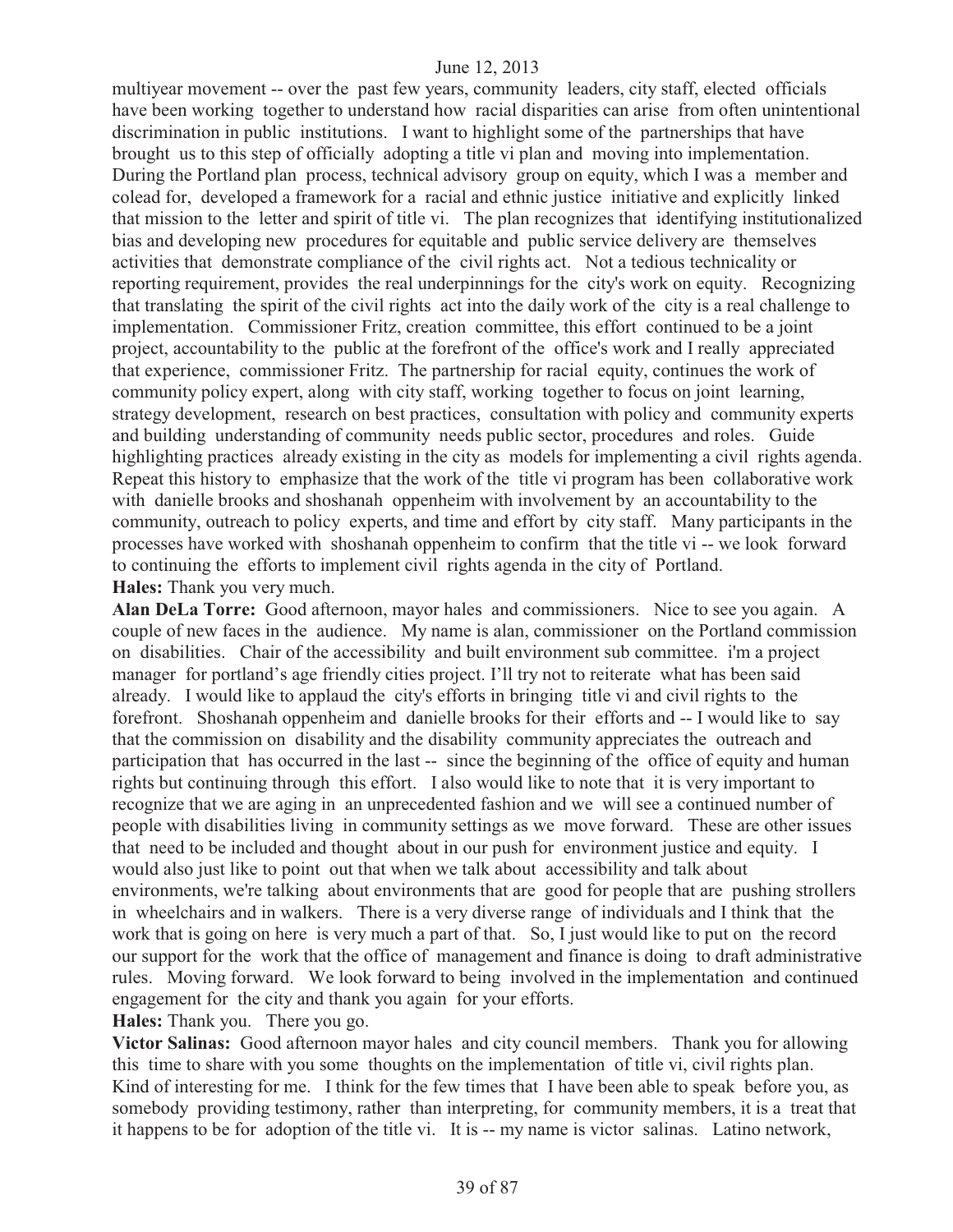latino network provides opportunities, services and advocacy for the education, leadership and civil engagement of youth, family, and communities. Oftentimes the work that we're doing is helping the latino community learn how to engage with the city. So, to be able to have materials and access and language access to the services that the city provides the programs and resources is quite valuable. For example, one of the services that we offer is a six month leadership academy, which is offered thanks to the diversity and civic leadership program, office of neighborhood involvement. Through that program we go through the process of helping the communities learn how to engage with city, county, and metro. Part of the way that we do this is with a -- with some materials that different municipalities offer us, like this brochure that we had previously from the city that helps people know how to provide testimony, how to engage and advocate. The adoption of a translation policy as part of the title vi plan will greatly impact immigrant and refugee communities as well as people who are not english-language proficient interact with the city in an engaging and meaningful way. I did want to point out a couple of suggestions. As part of the plan from municipalities, opted to use google translate as opposed to having their -- their web pages translated. Or the materials, digital materials translated, and that is a really truly a baseline. It gives you the gist of what is stated in the document, but it doesn't actually provide a full understanding of a translated document. And so, that is one of the suggestions that I wanted to offer since I know so many municipalities do that. The other one, thank you for beginning to offer more and more interpreters at forums and making them available in the different bureaus so that our community members can participate on committees. For example, jackie, latino network, has been working -- for the Portland plan in the last year. She has worked with the same interpreter and has had a wonderful experience because she has been able to engage, interact, and be a part of that community in a meaningful way. Our community members, not only from the latino community, but -- to have that experience to participate even if language is not their first language or strong language. So, thank you.

**Hales:** Thank you. Great. Questions. Thank you very much all of you for your partnership on this. Others that are set up or signed up to testify?

**Moore-Love:** Two people signed up.

**Hales:** Good afternoon. Our high-tech microphone system there.

**Chabre Vickers:** Good afternoon mayor and commissioners. I'm a member of the Portland african-american leadership forum executive committee, also known as paal -- our civil engagement committee, of which I am a co-chair, met with mrs. Oppenheim, title vi civil rights plan, outlined in the endorsement letter that you all have. Supports this plan and process and commends the city for taking steps to comply with the federal government. Whereas we think this plan is a proper step in the right direction, we state that this is only a beginning and much work is to be done -- a true priority under the letter of the law. Success of title vi will be based upon sounds implementation. Therefore, we have a few expectations of this program. Ensure meaningful involvement of communities by including substantial representation of culturally diverse community groups at the development, implementation, and evaluation stages of the title vi program. We are also looking for to ensuring that development and implementation -- develop and implement culturally and linguistically specific awareness, and campaigns around the title vi program to ensure that communities are aware of their legal rights. We also hope that this plan will allocate substantial budgetary support to the program with a focus on ensuring that staff across city bureaus are adequately implementing title vi law in addition to centrally located staff focused solely on title vi, act as an accountability body to support the compliance of individual bureaus. And lastly looking to develop metrix and benchmarks for evaluating title vi program based on priorities set by culturally diverse communities that can be tracked consistently over time.

**Hales:** Thank you.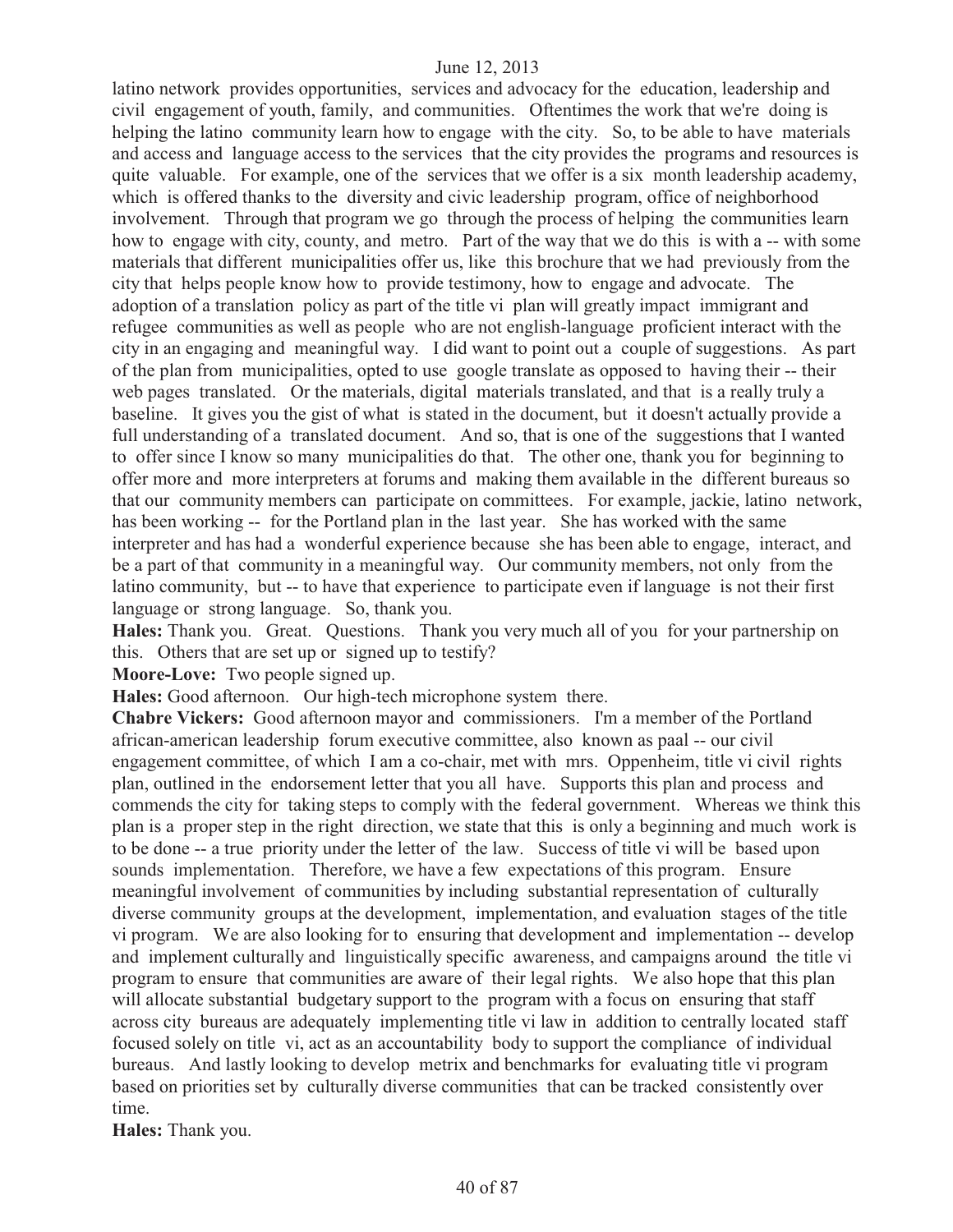**Glenn Bridger:** good morning. I'm a community activist and a member of the Portland's public involvement advisory council. I come to speak in support of the title vi plan in front of you. A little background on why I love this opportunity to speak about the title vi plan. During my 38 years with the federal highway administration, I had varying responsibilities for overseeing the administration of this plan and I know that it is important and it works. Civil rights issues today are not smoking guns. We don't see someone say, you can't do this because you are. Most of what goes on are either subtle policies that need to be evaluated and by subtle policies, I mean meeting to -- that really aren't accessible. . I have seen this, signs for farm workers that are only in spanish. Property records for projects that are only in the first and last name of the husband, not of both or all owners. These types of things tend to insult people that sees this taking place, and we need to overcome that because they were acceptable 50 years ago, but they're not acceptable today and we need to change those. The other part of civil rights programs are data driven. We need to have information and data in order to analyze that a good job is really being done. That means we have to administer this program in a manner that is not blind to those protected classes. But that is neutral to those protected classes. We need data to know who we are affecting, who is participating, who is not par tis -- participating so that we can analyze it and say we are failing here or meeting our goals here. We need data in order to do this. Now, our public advisory council has sent a letter in support of this. There are so many important things in here that come forward to the public involvement process. We need early and meaningful public involvement. We need to have people know where they are and how they can participate in programs. We need to be positive and have outreach. Why am I here? Why do I care? Well, inclusiveness in the public involvement process leads to better informed decisions and better decisions generally. And that means it helps me as an individual and it helps our city as a whole. That is why I support this program. I look forward to working with council, shoshanah, and the rest of the people in implementing this as our city moves forward.

**Hales:** Thank you. Thanks very much. Anyone else signed up?

**Moore-Love:** That is all who signed up.

**Hales:** Shoshanah do you want to come wrap it up?

**Oppenheim:** If you have any questions, we're happy to take them now.

**Hales:** Council questions, concerns? This will come back on second reading. It is not an emergency ordinance. We might want to make sure that we get board council members opportunity to comment today. Because I suspect that this might pass next week on second reading, and therefore we can talk about it while the folks who worked so hard on it are here with us.

Fish: I have a question. Shoshanah, the materials that we have outlined a process for complaints being filed and then heard and adjudicated. When you set up a complaint process, you have to be prepared for a lot of people using it and do we have capacity to address it in a timely fashion. In the not too distant past, policies that looked great on paper but too forever to be resolved and they did not work very well. So, could you give us a sense about what you're expecting in terms of work flow and do we have a capacity to address what we think may come our way under this new policy? **Oppenheim:** Good question. We were very clear to set timelines within the complaint process that are -- that we, staff are required to meet the time lines in terms of responding. At this point, I

am the complaint officer for the city of Portland, title vi. I'll know shortly whether or not my capacity in that record needs to be supplemented.

Fish: So, this report contemplates triannual reports back to us

**Oppenheim:** That's correct.

**Fish:** Which means --

**Oppenheim:** Every three years.

Fish: It may very well be that in one of our bumps, that you come back to us saying that you're swamped with the work under this and we need additional resources, is that correct?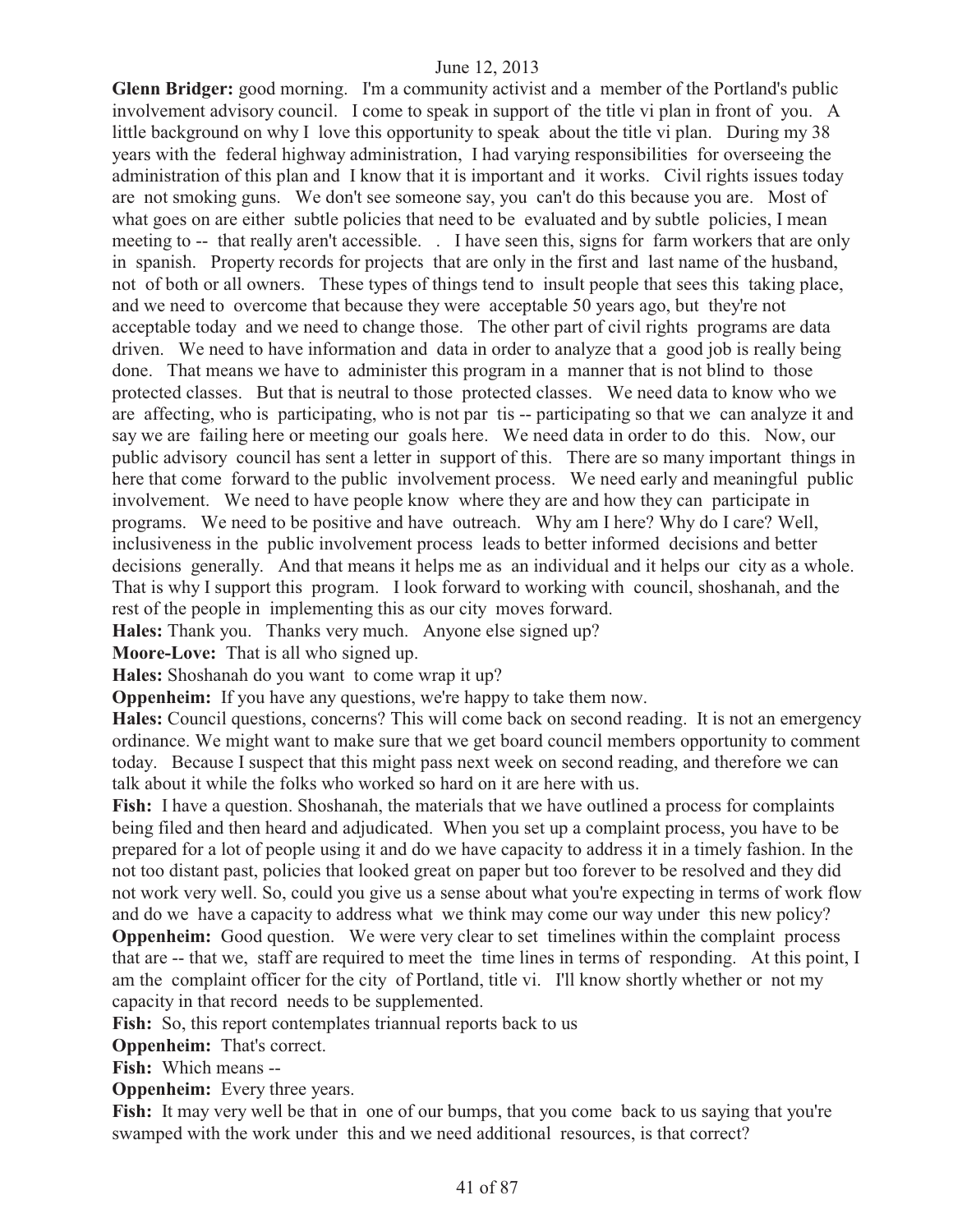**Oppenheim:** I do hope i'm spending more of my time on the proactive side rather than resolving complaints, proactive, teaching staff how to be effective in terms of public involvement and avoiding complaints. But if there is the likelihood that there will be complaints that as people learn about the process, as people learn about protections, that they are exercising their opportunities to complain. So, that might very well be a budget --

Fish: If I could offer a comment.

**Hales:** Please.

**Oppenheim:** Shoshanah, thank you very much for your good work and the briefings that you gave each of the commissioners and mayor on this. One of the people testifying earlier, made a comment about the grain of Portland. As someone heading into the mid-50s, I have a personal experience with the graying of Portland. I also in my work here, I serve as liaison to elders in action. I offer this observation. For a long time, elders in action has had as one of its key advocacy items a requirement that local government put all of their materials in a font that is readable for older adults. Because it turns out, as we get older, our eyes don't work as well. And they have been, you know, beating this drum that they want bigger fonts and that has led to I think on our web site, at least in the redesign, something that you can drop down and pick a bigger font if you want to read it if you have a challenge with your eyesight. Well, like a lot of people, that was an abstraction to me when I was in my 30s and 40s. It was something that someone was advocating for but I didn't really appreciate what it meant until I hit my 50s. And found that i'm dealing with tremendous challenges with my eyes. Myopia, nearsightedness, 2300, and now glaucoma. It now resonates with me because I can't read the font that most of our documents come in. Part of what we are saying here, we're setting up institutionally a system so that we are more prepared to address these issues, not as someone else's problem, but as an established barrier to people exciting their full citizen rights and serving in a democratic society. What can be more fundamental than not being able to read, either because we're using a google pull down without a proper translation, or because the font is so small that someone can't read it. To the extent we're talking about institutionalizing in everything we do, sensitivity about how we bring everybody into our system of government and let them participate, I would say bravo. And this is a small start. But I think it is the right start. And so the other piece I wanted to comment on is the environmental justice piece. It looks like with my two bureaus, we are going to have a big say about that with water and the bureau of environmental services. And I will want to know from you as we go forward what does this actually look like on the ground? And when we're taking up superfund or we're taking up rate making or any of these complex things, what do these guidelines mean to make sure that we do a better process, more inclusive process and get better outcomes? I wanted to thank you for the leadership that you've shown on this to date and we certainly look forward to working with you.

**Fritz:** Commissioner Fish, as you say that, i'm looking at jerry sandoval williams talking about environmental justice before I knew what the term meant. We have great resources in the city to assist with that. I'm mindful that the bureau of development services is bigger than the entire budget of the office of neighborhood involvement and office of equity put together and recognizing that those two bureaus are not responsible for implementing this plan. Shoshanah, the one person who is doing title vi and title ii, not responsible for implementing this plan. All of the bureaus are. So when my daughter asks, as she does every day, how was your day, I will tell her today we had a good day at the office. Not only did we do the affirmative action plan this morning and now we're taking this next step. I just want to read the first section of the ordinance which says, title vi, 1964 civil rights act provided ground-breaking protection from discrimination in federally funded programs, services and activities based on a person's race, color or national origin. Over time, title vi and related statutes have been expanded to address discrimination based on age, sex, disability, and limited english proficiency. As the pulse letter says, this is a step.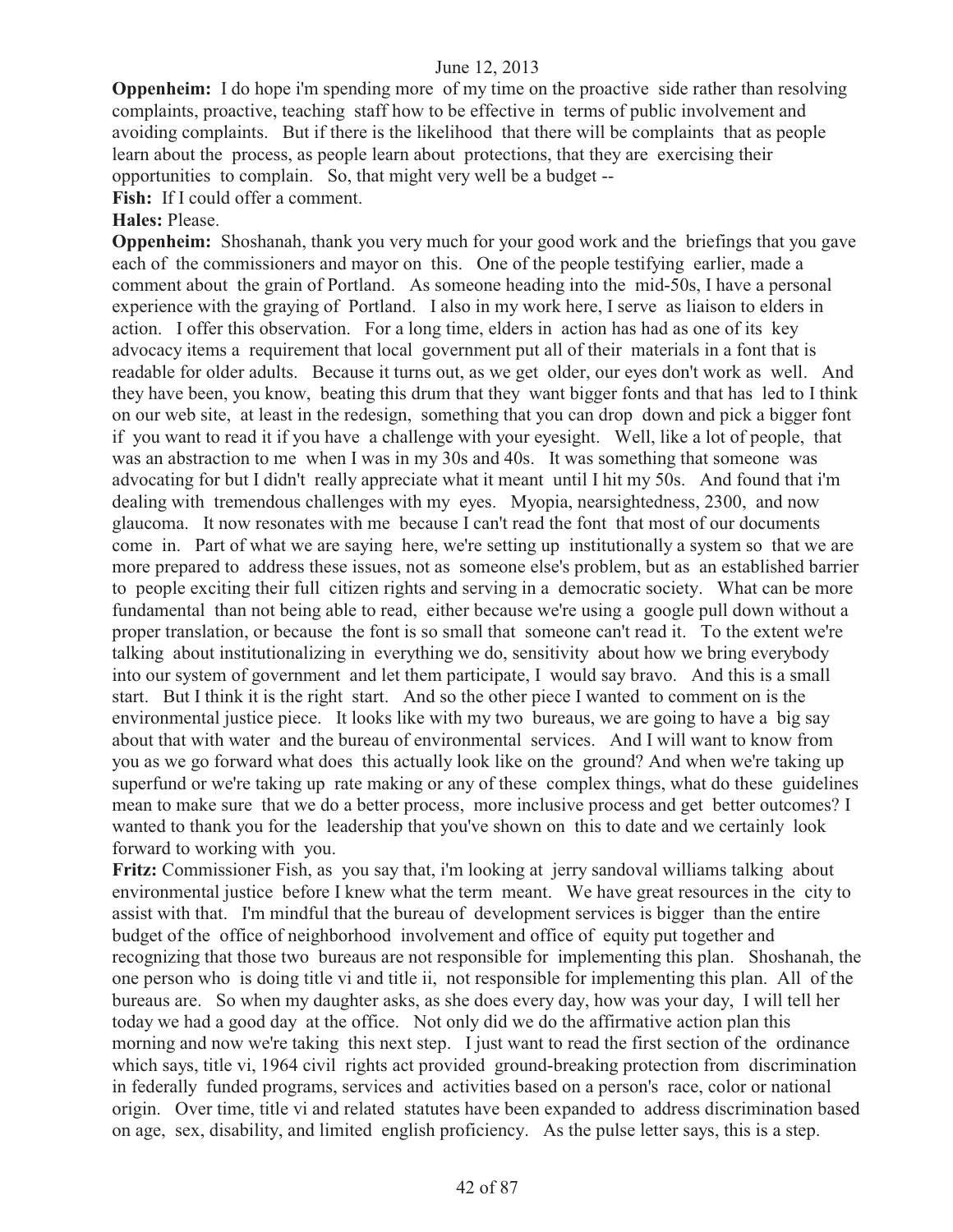And we are not where we should be in all of these years since 1964. So, I appreciate, shoshanah, your excellent work over the last six months in reaching out to different communities and doing the legwork and pulling this plan together. I, again, concur with my colleague, commissioner Fish, in all probability, one person cannot do both title ii and title vi compliance and everything else that needs to be done. You have done magnificent work to date and we have much more to do. I certainly will be supporting any requests for additional staffing for those needs and to finally note that Jennifer yocom, the community participation manager, bureau of parks, over to my office at lunchtime, brought a stack of summer flyers in spanish because she had seen that i'm the keynote speaker at the voz celebration tonight. We already have bureaus who are looking at what needs to be done and getting out there and doing it. So, i'm very proud to be in a city that has recognized that we have some failings and is stepping up to meet the challenges with a very diverse partnership. So, thank you to lisa bates for your work at Portland state and alan for your work there and with the commission of disabilities. As commissioner Fish just said, I think the inclusion of disability, i'm never going to experience what it is like to live in a skin color that is other than mine, but I have increasing difficulties with disabilities as I grow older. Some of the challenges of being an immigrant, but I speak english or a version of american that most people can understand most of the time and that is a different experience. I want to recognize afifa ahmed-shafi of office of neighborhood involvement for her ground breaking work over many years with the public involvement advisory committee. We would not be where we are today without that stalwart group of both city employees and citizens. thank you, Glenn for putting in a tremendous amount of time to give us great work. Our job is not to just have this wonderful document, but it has to be a moving document and we have to act on that and I take that charge to heart and I thank everybody for your good work.

### **Hales:** Other comments?

**Novick:** Just two comments. Lisa bates and I had conversations during the city budget process about continually striving to ensure that we incorporate more of an equity discussion into the budget process and I expect we will all work together on that going into the next year. And I also just have to respond to allen's statement that people in Portland are aging in an unprecedented fashion. I know that we all like to think that we in Portland do things in different ways but I personally plan to age the old fashioned way by doing such things as yelling at kids to get off of my lawn.

**Hales:** One of the options anyway. I would like to reflect. I think these comments are great. My only addition would be just taking in this presentation this afternoon, it is just so clearly both internally and externally collaborative. Just the sense of how the bureaus have worked together with you, shoshanah, and how we've, you know, really seamlessly engaged academic leaders, communities of color, culturally specific groups in the city and advocacy groups to work on this. And the tone of the presentation and the folks that came here to talk about it today really reflects that collaborative effort. I think this is important policy and it is important protection and it could be developed, you know, without that level of engagement and maybe you could still have good policy. But I think the way you've done it matters just about as much as what you have done. So, thank you for the way this has been put together in the spirit of what I heard from everyone who worked together with you on this. Thank you all very much. This will come back for a second reading next week and thank you for the great work.

**Hales:** A time certain in 10 minutes. I think we should take a 10-minute break and take it up promptly at 3:00.

[The meeting recessed at 2:50 p.m. and reconvened at 3:06 p.m.]

**Hales:** Come back to order. Call the roll, please. [roll call]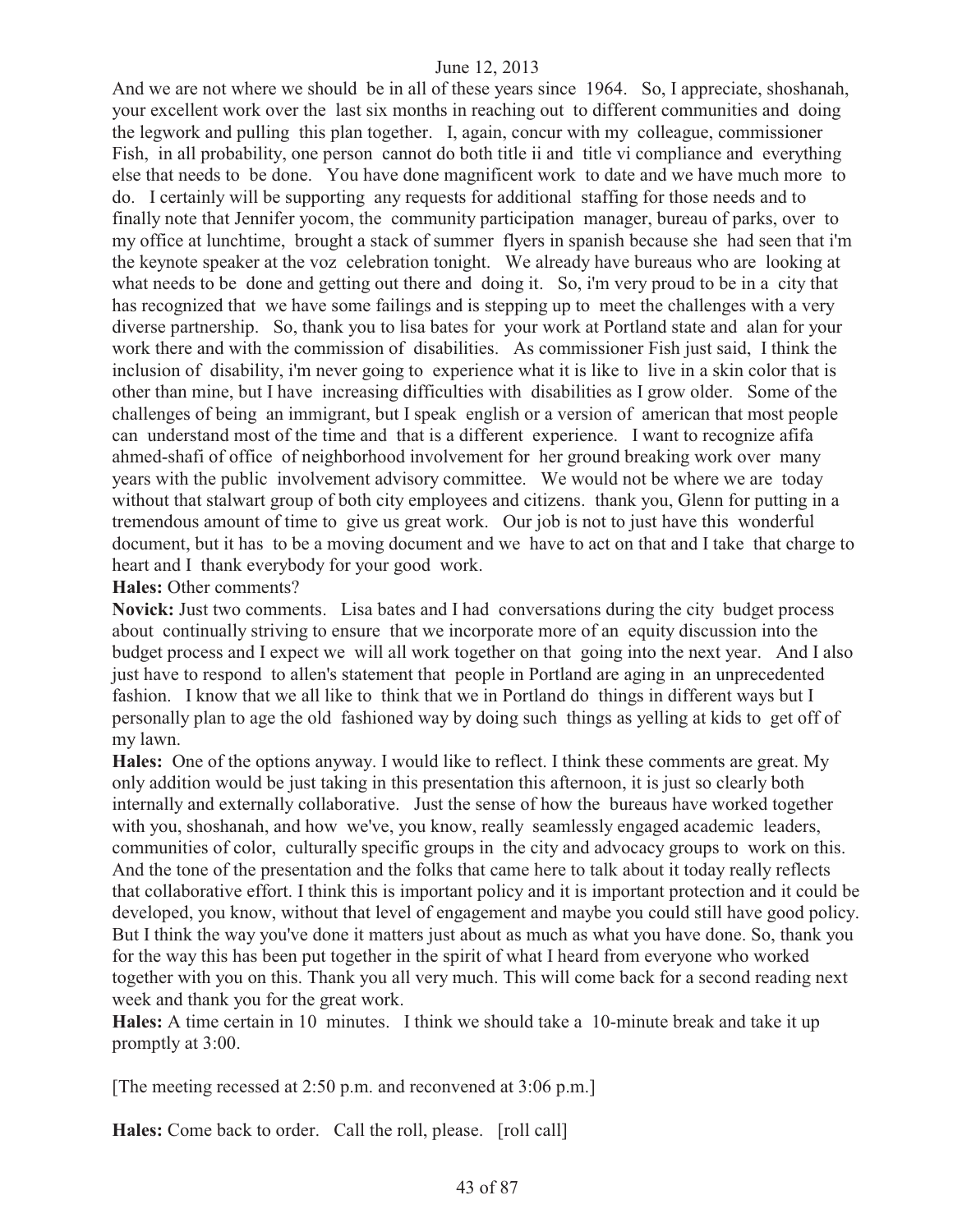**Hales:** Could you read the item, please.

# **Item 573.**

**Hales:** Thank you. City attorney, could you go through the procedural requirements here? Linly Rees, Deputy City Attorney: Sure. This is an on the record hearing which means you must limit your testimony to material and issues in the record. We will begin with a staff report by the bureau of development services staff for approximately 10 minutes. Following the staff report, council will hear from interested persons in the following order. The appellate will go first, 10 minutes to present his or her case. Persons who support the appeal will go next. Each person will have three minutes to speak to council. Principle opponent in this case, applicant will have 15 minutes to address the city council, and rebut the appellant's presentation. If there is no principle opponent, council moves directly to testimony to persons who oppose the appeal. After the principle opponent, the council will hear from persons who oppose the appeal. Each person has three minutes. Appellant will have five minutes to abut the presentation of the opponents. Council may close the hearing then, deliberate, and take a vote on the appeal. If the vote is tentative, a future date for adoption of findings and final vote on the appeal. If council takes the final vote today, that will conclude the matter before council. Several guidelines. The evidentiary record is closed. This is an on the record hearing, to decide only if in this case the design commission made the correct decision based on the evidence that was presented to it. This means you must limit your remarks to arguments based on the record compiled by the design commission. You may refer to evidence previously submitted to the design commission. You may not submit new evidence today not submitted to them. If your argument includes new evidence and issues, you may be interrupted and reminded to limit your testimony to the record. Council will not consider the new information. Second, if you believe a person who addressed council today improperly presented new evidence or presented a legal argument that relies on evidence not in the record, you may object to that argument today. Third, finally, under state law, only issues raised before the design commission may be raised in this appeal to council. If you believe another person raised issue today that were not previously raised, you may object to the council's consideration. Finally, if the applicant fails to raise constitutional other issues -- with enough specificity to allow council to respond, applicant will be precluded from bringing an action for damages in circuit court.

**Hales:** Thank you. Now it is time for any disclosures to any members of the council wish to declare potential conflict of interest?

Fish: I wanted to be clear that my staff met with lee novak, listed as the developer. Did not review any material outside of the record, and I have not been briefed on it.

**Hales:** Okay. Any other potential conflicts of interest or ex parte contacts? Site visits? Commissioner novick.

**Novick:** I got a couple of emails about this issue, and did not read, but I did receive them. **Hales:** And my staff member, ed mcnamara and I visited the site today ourselves. We spoke to no one, and we simply wanted to view the context for the hearing. Does anyone have questions or concerns or challenges for councilmember declarations? If not, let's begin the hearing with a staff report.

**Mark Walhood, Bureau of Development Services:** Good afternoon mayor hales and commissioners. I'm here representing the design commission decision and design review. I'm going to go through this quickly so stop me if you need to. Again, case number is lu 12- 212602 DZM GO AD, riverscape apartments. On april 18th, this year, design commission made their final decision at a third public hearing. They did impose eight additional design related condition of approvals I will go through later. The appeal was filed on May 17th, and we're here today for the appeal hearing. We have followed all of the code and public notices, and neighbors have been notified. Brief summary of the proposal. It is four a five-story apartment building on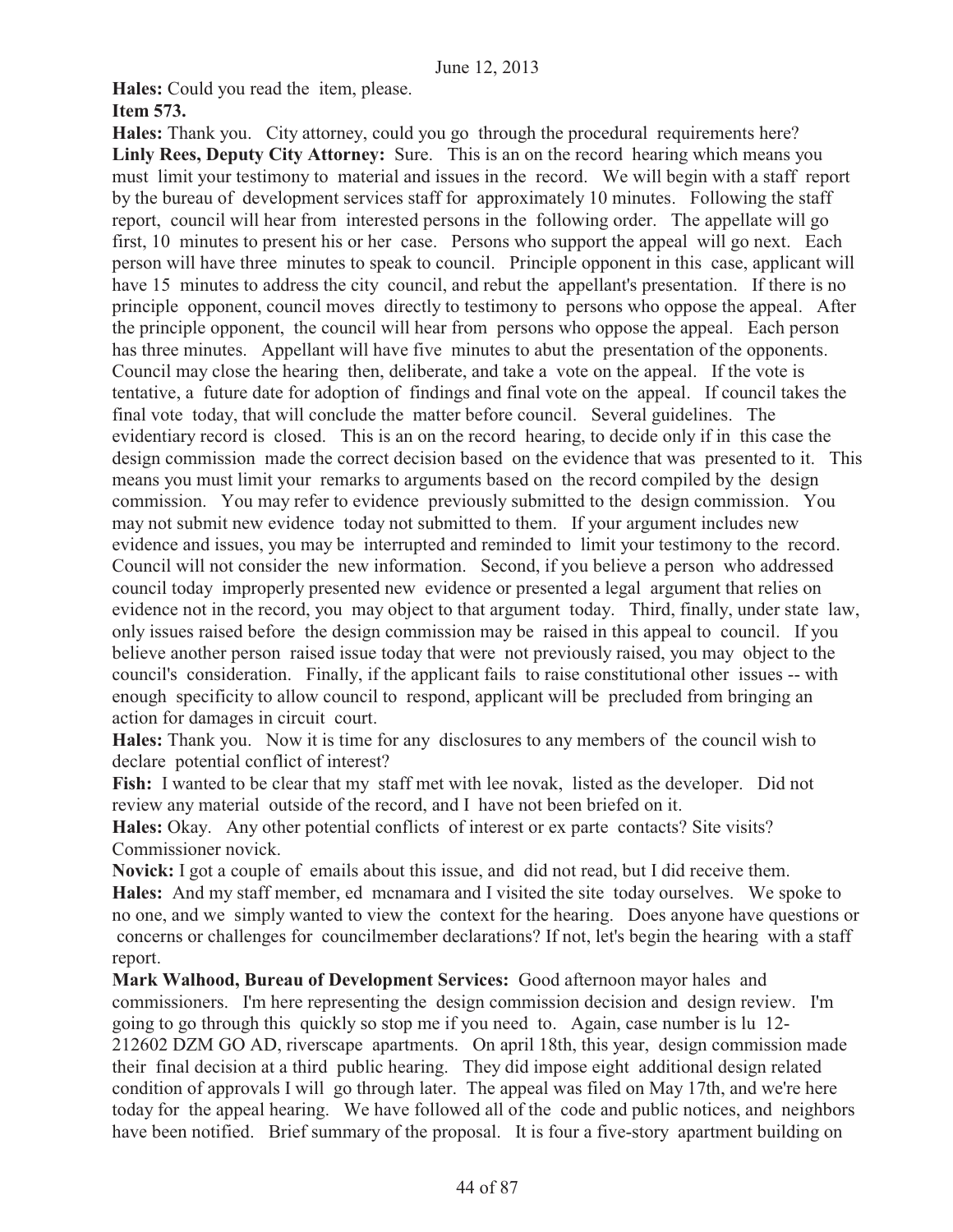two long, linear vacant blocks in the riverscape neighborhood. Project has 243 dwelling units, garage, parking for 236 cars, with loading and bike parking spaces. Two public courtyards at the middle of each of the two blocks. The applicants pursuing a one to one floor area increase through the percent per art bonus option, a separate process through the regional arts and culture council, exempt from land use. They do need that to get the far. We have a total of six reviews all together. Design, greenway, modification to allow tandem or stacked parking spaces in the garage, modification to reduce the vertical clearance for the loading spaces in the underground garages, modification to reduce the width for 104 parking spaces because of structural support columns, and adjustment to reduce the required loading spaces from four to three. Quickly through the zoning and identifying the site here. Four lots in red, just east of front avenue, little bit north of the fremont bridge. Site is rx, central residential high density residential zone. 100 foot height limit. No minimum vehicle parking required. There are requirement for loading and bike parking. Approval criteria in question in the appeal, design guidelines, central city fundamentals and river district design guidelines. Remainder of the review criteria from green layer review adjustment and modifications. This is an aerial view of the site. It's two long rectangular blocks in orange on this plan. It is lots nine and 10 on the north block, and 11 and 12 on the south block. Nine to 12 north to south. You can connect down south downtown pearl district front avenue and 17th avenue. Sort of intersects across front at the exact middle of the site. I just have a few site visit pictures here. Looking north from 17th avenue. It's two, grassy open parcels right now. Sort of serves as an unofficial dog park between the riverscape development and front avenue. This is looking north at the north block and flipping around looking south at the south block. You can see how close the fremont bridge is just to the south. Existing development includes eight-story pacifica condominium building. Three-story town homes. Three-story, between riverscape street and the river. There is a really nice public greenway trail along the river that includes a dock that extends out over the water and nice public art. You can see multiple east/west connections that connect from riverscape street through to the river. There are additionally supplemental pathways between the public easements. This is showing the central connection through an alignment with 17, through from the greenway trail, riverscape street, front avenue in the distance you can see the traffic signal. Another view on the south end of the southernmost town homes and a walkway through to the river. Directly across front street, dock side tavern, which is something of a landmark. And then this is just another shot looking back through 17th avenue from the west side of front. And sort of showing the direct view you get at the street level from front to the river. The project went through several changes. It came in originally and went through the first hearing with this proposal that you see before you. Four nearly identical buildings, two, 46-foot wide public courtyards between each of the two clustered buildings. Deep setbacks as you will notice in this drawing from the side streets or from the avenues. Neighbors raised concerns about the project providing inadequate parking, about the scale and impacts to the light, air, and view for the adjacent town homes and suggesting that there be greater design diversity among the buildings. Design commission at the first hearing raised concerns about the commercial space and where they were located and how they were designed. Similar concerns about the design of the buildings raised by the neighbors and some additional suggestions that they improve and soften the courtyard spaces. The red arrows indicate the original design, which had framed views along the public greenways courtyards out to the river. And a little bit more space on the edges. The second proposal came back for another hearing a couple of weeks later. Buildings had been simplified. A little more brick. More seating in the courtyards, relocated the commercial spaces. Neighbors continued to raise concerns about the way the commercial spaces were oriented to front avenue, about how the project oriented itself to the river with suggestions that there be more direct industrial design views taken in the project. Also concerns about weather protection and site visibility and clearances and parking. I'm just going to point out here, kirk kruger is here from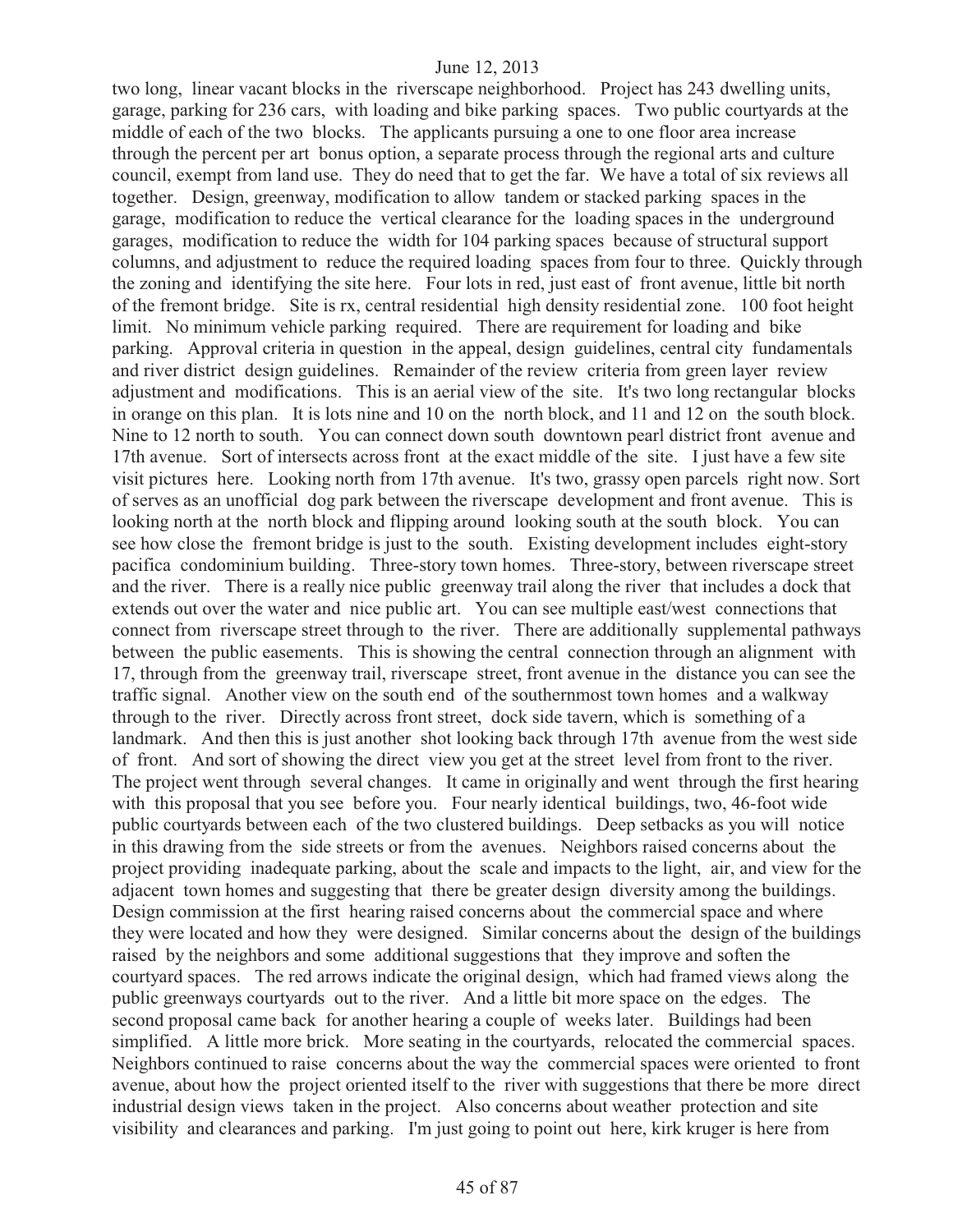Portland transportation if there is any transportation questions. There is no minimum parking in this zone and no parking-related criteria for design review. There are some issues being looked at with front avenue, about restriping it, changing the way the lanes are con figured and on-street parking. But that is tied to a project across the street to the west going through a zone change. We don't really have a hook in the design review to talk so much about transportation. Design commission concern on the second proposal, simplify the designs further. Make two of the four buildings more distinct. Just sort of four, two similar buildings. Specific suggestions for a dock along front avenue. Shift the buildings towards the side streets to increase the size of the courtyard in between, create a visual point at the end of 17th avenue where it hits the building on the lots. Quickly, this shows the final and third proposal brought to a hearing on april 18th. The middle two buildings have been completely redesigned. The two end buildings were further simplified. The floor level was lowered along front. So you have this almost at grade floor level on front facing front avenue for the commercial spaces. Canopies and docks were added along front avenue. Courtyards redesigned and increased from 46 to 100 feet wide. Buildings removed. Neighbors continued to raise concerns about on-street parking and visibility concerns, river views, and suggested that the building further be lowered towards front avenue. Design commission was pushing for further confinement on this stage. The third version. Applicant was not interested in extending the time line. Design commission went through an hour and a half of deliberations and came up with eight specific design related conditions of approval that allowed them to approve it. This drawing -- I have these red arrows that -- a lot in the guidelines about addressing the river. And these better framed the main pedestrian connections out to the river and by increasing the width of the green spaces enlarged the oblique views from front avenue to the river. Guidelines are really more talking about the public experience. So, public pedestrians and passers by and how they experience at the pedestrian level the connection to the river as opposed to residents of the apartments getting views or having balconies for their private use of the river. Quickly a couple of other images of the final design showing the revised sort of warehouse-like inspiration for the two buildings in the middle. Sort of barrel vault feature in the middle of the building. And just quickly, revised courtyard design, more than twice as big as they were originally. Quickly, because i've gone over my 10 minutes. Design commission imposed these in blue eight additional conditions of approval. I won't go through them specifically. And in the appeal -- I will let the neighborhood represent their appeal issues with just simply the statement that 33.5 feet, which is where one of the conditions required all of the floors be lowered to, as low as they can go because of a floodplain, they can't go lower and the conditions allow them to go for grade, sidewalk. Council has their standard three alternatives, grant the appeal, overturn, deny the appeal but modify the decision with some direction or deny the appeal and uphold the design commission decision.

**Hales:** Thank you. Questions from staff? All right. Thank you so much. Now, we will move to the appellant. Good afternoon.

**John Bradley:** Good afternoon. Good afternoon mayor hales and commissioners. My name is john bradley, 2350 northwest johnson. I am chair of the nwda planning committee and i'm here today speaking on their behalf. While there can be little doubt that the project before you today is improved over the first iteration, and that is thanks to the design commission, we feel that more work needs to be done. The commission was constrained by the 120-day limit, as you can see by the multiple conditions in -- of approval imposed on this project and by the less than unanimous vote on their part. First, palliative material for the façades is less than coherent and represents an odd mixture seemingly done for graphic effect or in an attempt to break up four identically masked buildings. Next pedestrian environment through and around the buildings needs to be reevaluated and better planned. Currently the courtyards and plazas do not respond well to either the public or the private realm. Ramps and transition grades are awkward, especially in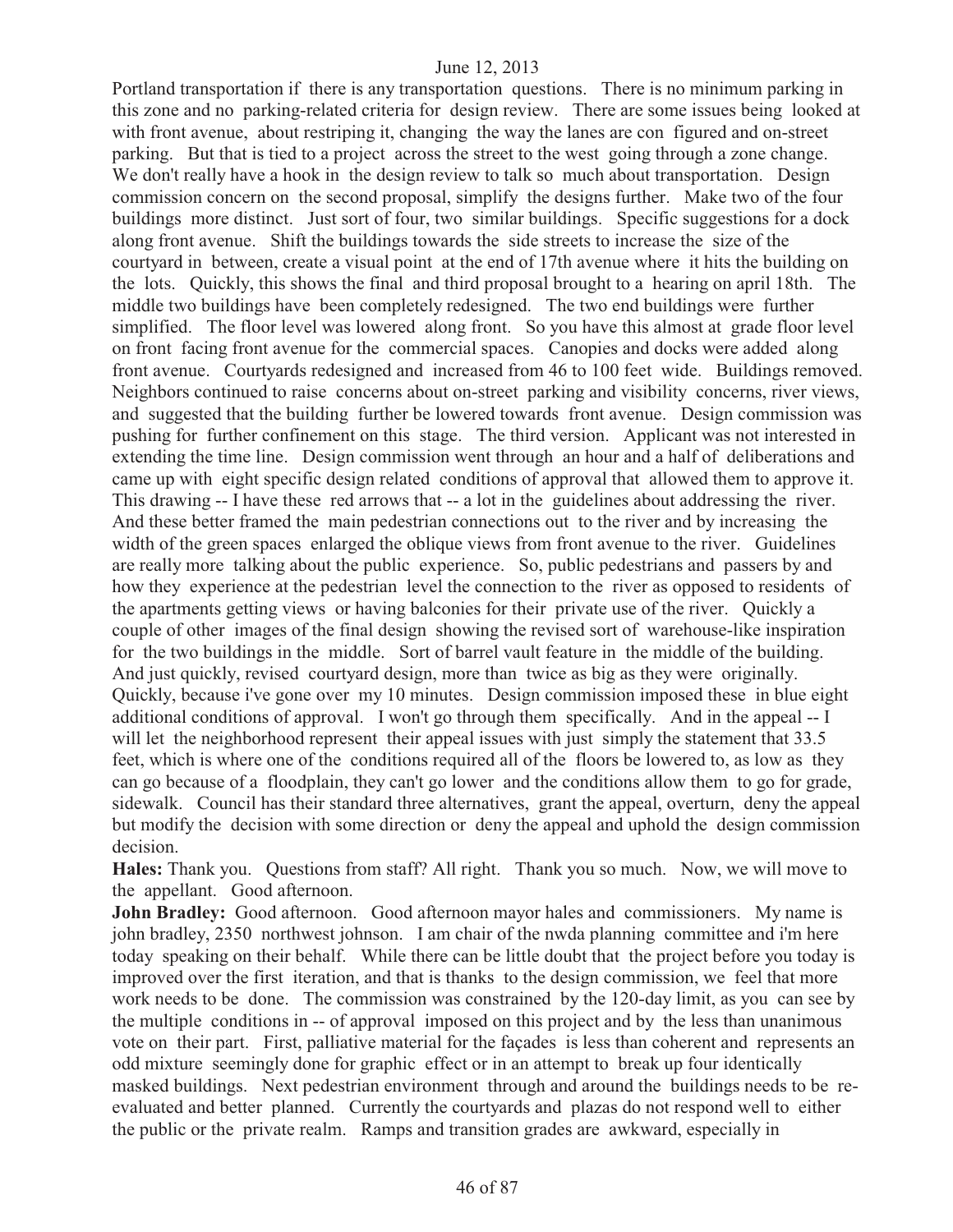relationship to the raised planter and no real thought has been put forward as to who will use these areas and what needs they will serve. Because this set of buildings is in a special design area, the river district, one must ask do they enhance, identify, and re-enforce the waterfront area? We feel they do not. This assemblage of buildings could be located anywhere. There is little response - little commercial space in these buildings that would help to establish this area as a 20 minute community and re-enforce its identity and little response or orientation towards the river. In short, this project needs to work to establish itself in the context of the river and as part of a full community. Thank you.

Gustavo J. Cruz: Hello. Good afternoon. I'm going to read testimony on my own behalf and on behalf of one of our committee members unable to attend but also prepared written testimony. For my own part, to begin, my name is gustavo cruz, 2224 northwest johnson street and i'm speaking on behalf of the planning committee for the northwest district association. Highlight three particular areas of concern that are part of our appeal of the riverscape design. First proposed pedestrian courtyards emphasize movement through the spaces rather than focusing on more typical residential uses like simply sitting, reading, interacting with neighbors. The buildings are not oriented toward the courtyard through entryways or lobbies, balconies, generous windows overlooking the courtyards that would interact with the open spaces. We prefer to see more of a plaza-style design and buildings that respond to the context of the site. Second, sidewalk context is awkward with semi private patios, awkward ramps and grade transitions. Our committee would prefer a more simplified approach without the loading dock features and with floor levels at the sidewalk level to the extent feasible in commercial areas and the live-work spaces. Thirdly our committee felt strongly that the buildings do not take full advantage of their proximity to the river. Although there are visual obstructions between some apartments and the river, our community members felt that at least the ends of the buildings could be redesigned to offer some opportunities to view the river. We felt that the buildings were similar to buildings found elsewhere in the city with nothing particularly significant about them to signal that they are near the river and waterfront. Next, I'll read the testimony of greg thissen, one of our committee members. Greg, his testimony by the way you should have in hard copy form and it will include photos of other buildings in the area. Thank you for the opportunity to discuss this project with you. As has been summarized by others, one of our main concerns with the structures is their design and their response to the river setting. Structures fail to respond to or take advantage of the location 200 feet from the river. This city is known for celebrating and enriching its waterfront. Unfortunately there is nothing about these buildings that speaks to that rich history. This is a unique site within the city, northwest neighborhood district. The four narrow blocks within 200' of the river are unlike any other site in the downtown or south waterfront. The narrow blocks are only the depth of the average city lot. About 100 feet. How do you take advantage of such a site that respects the code requirements? Here's what the applicant has proposed. The major outdoor apartment spaces are on narrow emphasades, balconies that face the adjacent building. There doesn't appear to be other outdoor spaces, terraces, decks or balconies that face naito or the river. Buildings could just as readily be on se division or north Vancouver. Nothing about them says welcome to the waterfront. There are alternative building designs in the city that might suggest a path forward. There are two that come to mind. 937 northwest glisan and waterfront pearl. The 937 glisan building is at  $9<sup>th</sup>$  and Glisan, with the long façade facing Glisan st. The building is about 75 feet in depth. Includes real balconies for each unit on every façade, narrow and long. These elements would work on a shorter building such as at riverscape and there are photos in your materials that show that. The waterfront pearl buildings adjacent to albers mill, on naito are the second set of buildings comparable to the riverscape apartments. In this case right on the water. Design elements of this building, transferable to the riverscape apartments, multiple balconies, the considerable breaks in the façades, the narrowing of the buildings as they progress toward the river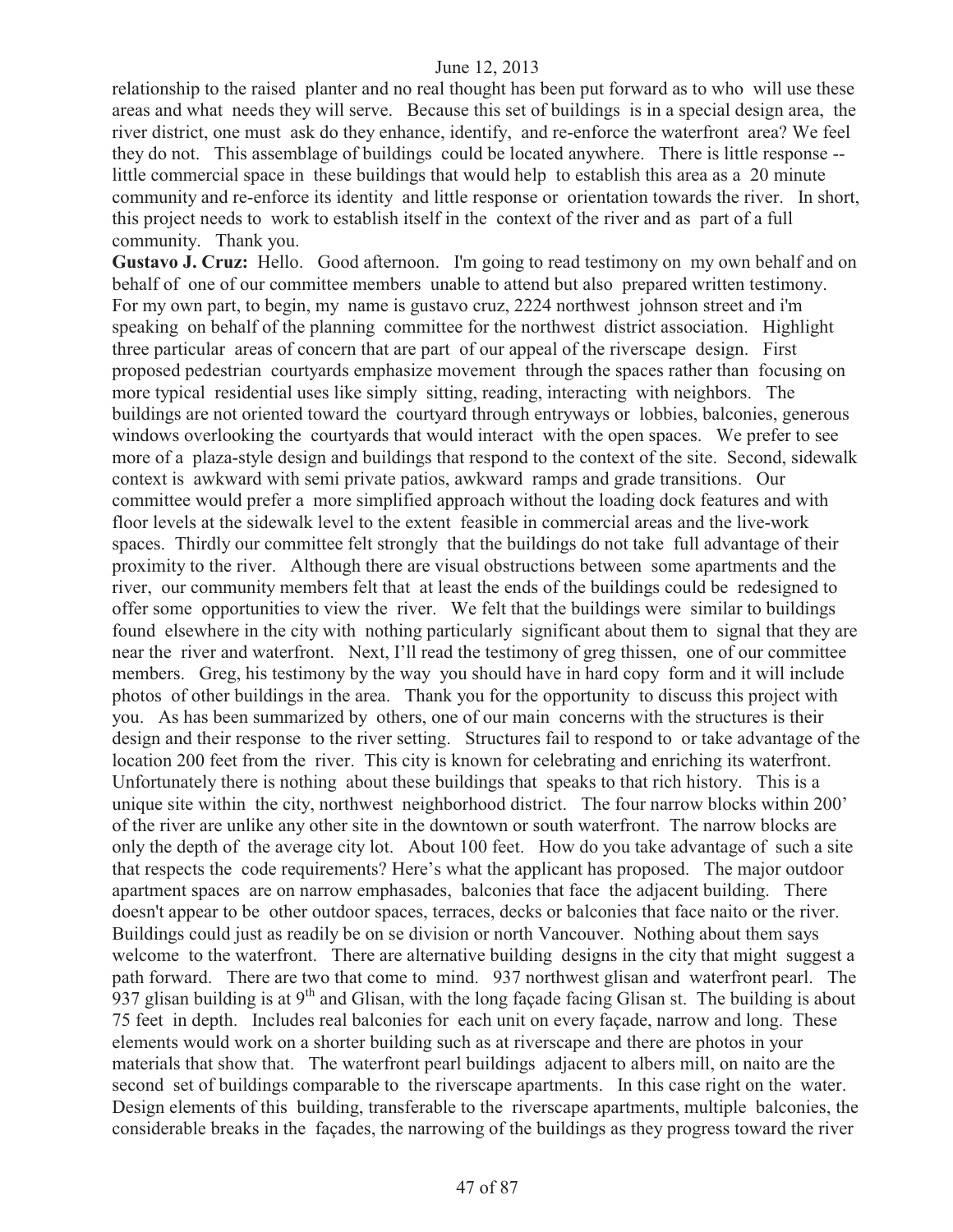and the faceted building ends. Though each waterfront pearl building is similar in shape, each building is quite different at the façade. They share the same materials but used in different ways, varying the height of which darker materials utilized. Overall the color is lighter and compliments the river, water and sky rather than contradict or ignore, as at Riverscape. The nwda urges you to allow for additional discussion to address the short comings of the riverscape apartments. Greg thissen. Thank you.

**Hales:** Questions for the appellant appellant?

**Fritz:** You mentioned in your appeal you'd like a stronger block structure. What did you mean by that?

**Bradley:** I think originally we wanted all of the streets to line up as they do in the rest of Portland. Here we've got everything a little bit off. You don't see streets going through and you just have very long kind of wall buildings that obstruct that.

**Fritz:** Is the third proposal better in your opinion?

**Bradley:** It's still not enough. To a certain extent I feel the design commission was going in the right direction with a lot of this stuff, but because the record was-- the 120 day limit was reached they were not capable of discussing a lot of this stuff further and actually getting it right. In doing such I feel this is an incomplete project in many respects. Especially, as I said in my testimony, given where it is located.

**Fritz:** And what were the other things that the design commission were considering, if it had had more time.

**Bradley:** You know, I don't want to speak for the design commission. I believe tad savinar would agree with us that this doesn't look like it belongs in the river. It belongs somewhere else. They are just buildings, and when you look at the surrounding environment, again, this is not a 20 minute community. This is going to end up being a cul-de-sac. There's very little commercial. And there is certainly not enough stuff people will use on a regular basis. So it seems like a cul-de-sac and a wall and I think more could be done with this.

**Fritz:** And the photos you gave from greg thissen, those are helpful examples of things that do look more riverish. I thought your appeal was very well written and then I saw that in fact, there are not many good views to the river because of the development that is in front of it.

**Bradely:** Yes, but if we could get more balconies, maybereshape the buildings so they are pointed out more to the river. I think that you would find that, that you had a better building, and better project.

**Fritz:** And was consideration given to having taller buildings, so they, so they could get up above that?

**Bradley:** That was mentioned, in terms varying the heights of the building, but that went nowhere. **Fritz:** And what was the design commission's vote?

**Bradley:** I think it was 4-2.

**Fritz:** Ok. And, and, actually, I have a question for staff.

**Hales:** Any other questions for the appellants? Thank you.

**Bradley:** Great, thank you.

**Hales:** Is there anyone signed up, supporters of the appeal?

**Moore-Love:** Yes. We have three people signed up.

**Hales:** Ok.

**Moore-Love:** I believe the first name is meyers, and colin o'brady.

**Cheryl Meyers:** Good afternoon, I am Cheryl meyers. I live at 1742 northwest riverscape. I am also chair of the hoa for riverscapes and a business owner at 1826 northwest thurman. This unique property falls within the River district guidelines. Previously Jameson english submitted a written commentary and why it does not meet the river district guidelines. This document is a part of the record, and if you have not read it, I would encourage you to. And in preparing to speak today, I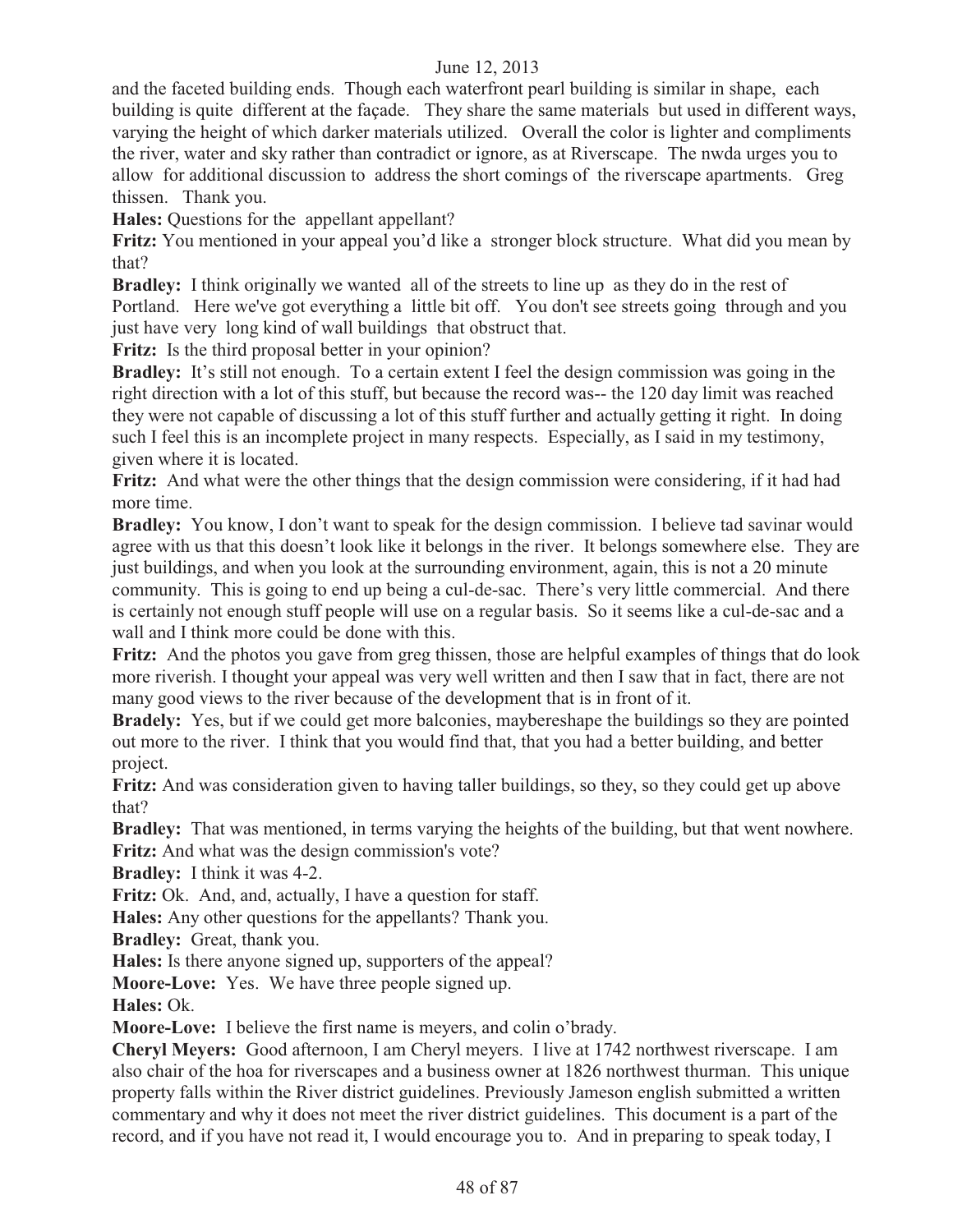reread the river district guidelines, and if you have not done so, before you make any decision on this project, I would ask you do so. Base on the guidelines of the river district this project fails for many reasons. Most significant, I have noted on page 10, guideline a-1, it should link the the Willamette river to the community reinforcing the river's linkage to the community and the project to celebrate the river or draw attention to it. Page 36, guideline 89-1. When developing a gateway locations, provide a distinct sense of entry and exit that relates to the special qualities of the areas. Areas with a sense of arrival. And most significant page 41, guideline c-1. Increase riverview opportunities to emphasize the river district ambience, via features that link the views of the river, and link the views to the river district activities. Most important is this orienting open spaces to emphasize, not just access the river view. And the current residential units neighboring this site have been carefullily designed so that each residence has outdoor space, thus leaving large walkways and etc. For the use of those accessing the northern edge of the willamette greenway. The walkways are used by those who fish, run, ride bikes, and walk and bring their families to the river. As a walkway is wide open and flowing, the community feels welcomed and free to come and go. And in the pictures that mark presented you could see the open space currently in existence and welcoming to the community. The project under consideration does not meet the guidelines as it does not invite the community to access the river. The developer, instead of providing outdoor spaces for the units, wants to use courtyard as common areas for the units. And these courtyards he also wants to use as an access point for the community to the river. And using these courtyards for dual purposes serves no one, the residents will not use them if they feel people will be walking, biking through them, and the community will not use them because they will feel like they are invading private property. And certainly, if you are biking on the greenway there is not a straight access from the greenway to the street. And in an article from the april 13 issue of the northwest examiner titled what's wrong with the pearl, there is a section entitled river orientation. To quote the article, neighbors feel separated from the river, unable to readily see, touch or experience the water in their daily lives. This project simply separates the community from the river. As the city of Portland rightlfully deals with our lovely river and how to bring the community to the River, and the river to the community, the projects like this need to be carefully considered and the decisions need to be base on how our lovely river and our community come together. When considering your decision on this project, I would ask that consider the wisdom of the country of bhutan. There is a government policy of gnh, gross national happiness. The decisions are based not only on economics but also on the welfare of the community as a whole. The decision on this project, I would encourage council, should be based on the needs of the community and the movement of our city to enhance the lovely river that we all live on. Thank you. **Hales:** Thank you.

**Fritz:** I have a question. Do people currently use the pathways?

**Meyers:** They are open pathways, and they are used heavy. I live right on the corner, and on a weekend, you will have on any given day several hundred people. You have people fishing, you have people biking and people running, and you have families, bring children down, and because the pearl area is, as it moves our way it's the only open access point to the greenway right there. **Fritz:** I'm not clear why they currently use these narrow pathways.

**Meyers:** It's not narrow.

**Fritz:** Well, the ones proposed are, are wider, in one case. So, could you explain why you think that people won't use those?

**Meyers:** Because they are not open. They have got planters. They have got benches, if you are coming to the community, you are going to see them as courtyards for the apartments. You're not going to see them as we have the wide open spaces for people to come and go up and down, and it is biking community. And so, when they come off of our wide open paths, they hit the courtyards that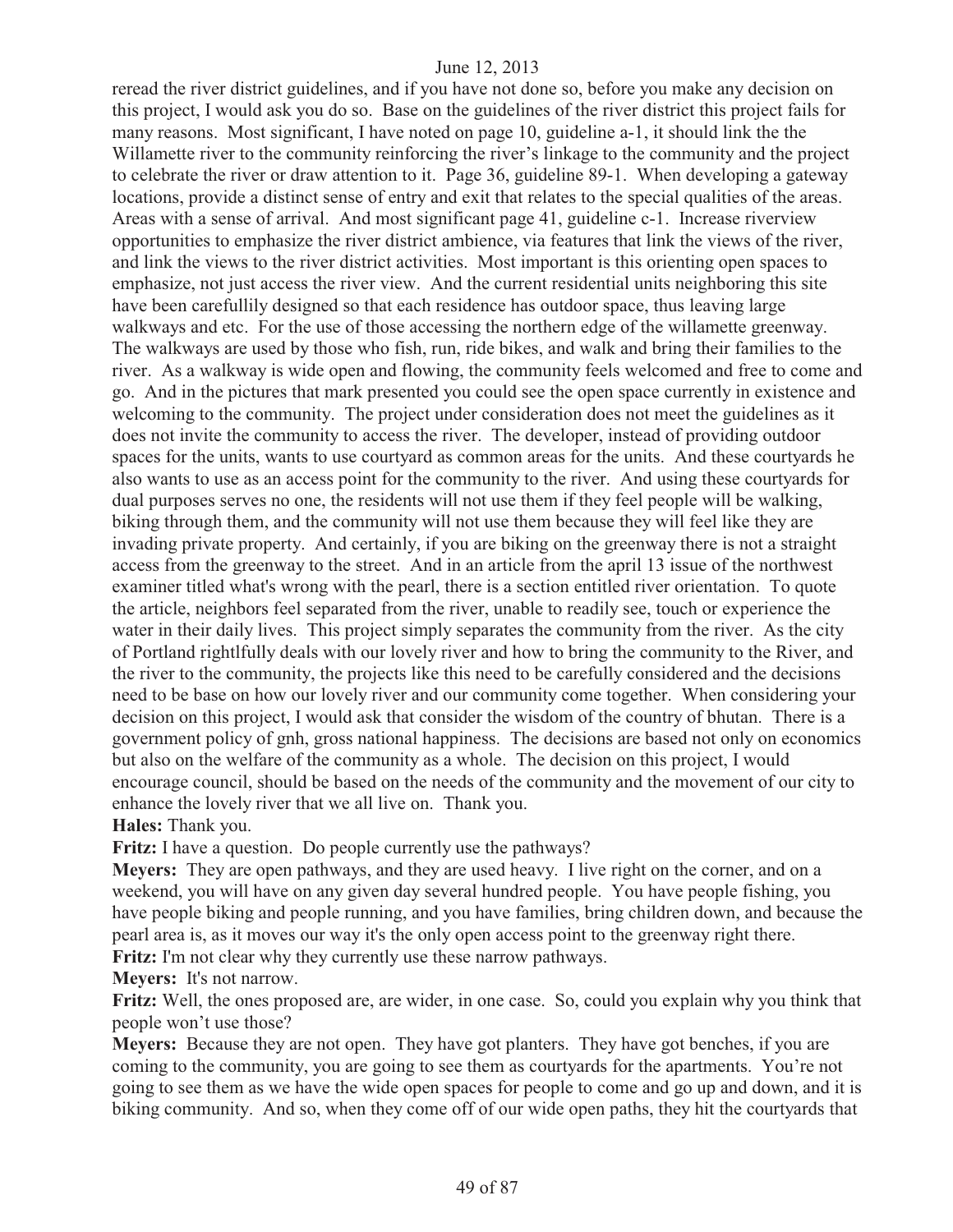are blocked. And just the average person will look at them and see them as private areas for these apartments. And, and not as open pathways to the river.

**Fritz:** So even straight pass through the courtyard that lines up with the pass through the existing development would be better?

**Meyers:** It would be an improvement, yes, but it leaves the people living in the apartment, the apartments, because they don't have an outside space. We all have outside spaces. That are attached to the units so we can enjoy the river, and still leave these wide open spaces.

**Fritz:** Thank you, that's helpful.

**Hales:** Is there, while we're on that subject, from the perspective of, those of you who live in the district, this part of the district now, is there a preferred route from say 17th and front to the river, other than the most direct one? In other words, where do you want people other than neighbors flowing to and from the greenway?

**Meyers:** Where do we want them to come? From all ends, the 18 and 17 and 16th because as everything develops, we feel the area should be open. To the community, as a whole.

**Hales:** Ok. Thank you. Further questions? Thanks very much.

**Meyers:** You are welcome.

**Hales:** There was some other folks signed up in support of the appeal.

**Hales:** Good afternoon.

**Veda Nomura:** Mine will be short, I live at 1734 northwest riverscape street. And I am just speaking about the parking, even though I know that the project satisfies the guidelines. We realize as property owners, in discussing this, the impacts, we just wanted to emphasize again because of the unique location of our site. Because with most, 50% of the households in Oregon, having two cars, the addition of these units, and the removal of eight of the existing limited parking spaces, should make us all stop and consider what's best for the community and neighborhood. Right now, we are very limited on street parking, the regular tri-met service with none on sunday, we don't have a trolley service yet or max, and there is really no official bike paths, no parking, big parking garages, and there is no parking in front of this property. And so, lots of time, as cheryl mentioned, we have people that come on the weekends to park their cars, and use the area for Biking. And Fishing and enjoy the waterfront. What ends up happening it, fills up the limited parking spaces available and, and then there is like a lot or a gravel lot in front of the pacifica building that people end up parking, so we feel like, especially on weekends, that it's overfilling and we don't have space or if we have visitors, so, we just all anticipate that. That's the number one thing, we talk about is the parking. So, the extremely limited parking makes the site unlike others on the waterfront and in the pearl, so we just ask that these issues be taken into consideration when making decisions on this project.

**Hales:** Thank you.

**Fritz:** How much parking do you have in your development or unit?

**Nomura:** Right now, each unit, we have, we have two cars.

**Fritz:** Thank you.

**Colin O'Brady:** I am colin o'brady. And I am an owner at 1720 northwest riverscape. And two years ago, when there was new development, very excited to move in there. Because I believe that this area was going to be developed. I want to make it clear that we are for development in this area, and saw this is part of the beginning of a nice development down here. I think that Portland has had a tremendous number of visionaries developing the river district, or the river area over the last decades from tom mccall removing the highways to create waterfront park between the steel bridge and, and the Hawthorne bridge, and beyond. Certainly, it was an improvement by mayor katz in the 1990s to create the eastbank esplanade over the last 20 years, and fast forward to the last 10 or 15 years we have seen the development in the south waterfront. And as our city expands, we're getting to the point that we're conscious of developing the river beyond both the marquam bridge on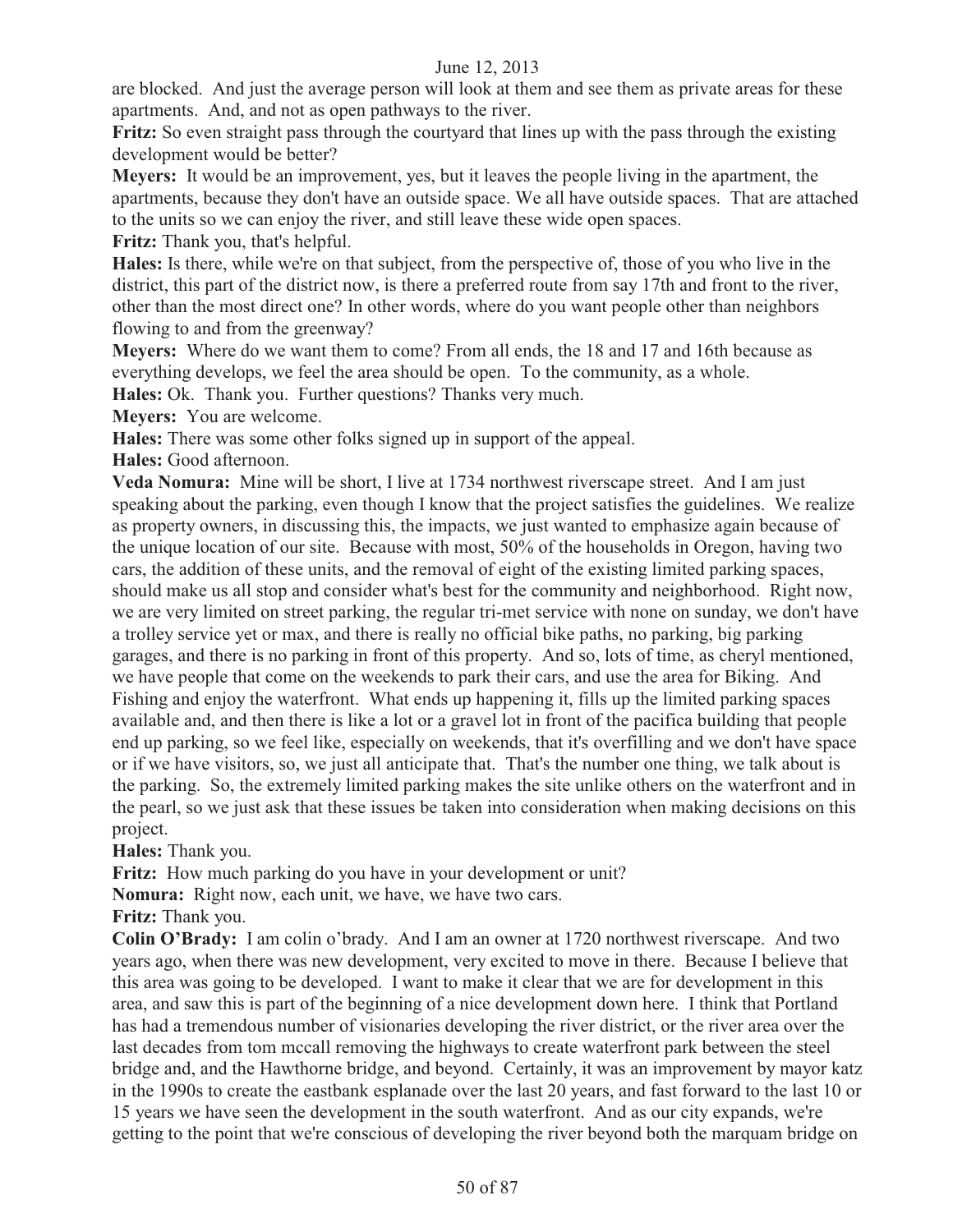the south and the fremont bridge on the north. One of the most exciting projects, I think, the city is facing is what to do with the zidell site, and figuring that out. I know there was the failed attempt with putting nike there, but there is a lot of other things on the books on how to create a thriving access to the river through that site. We have got ohsu coming in there, that's obviously underway, as well as the pedestrian bridge. With the max line coming over there. So I think those are great examples of how the city has done well to develop the river district. I think that this is the outer edge on the north side, and we have a great opportunity here for, for development. Unfortunately, I think with these buildings that are on the books here, it does not take advantage of many of that, like many of the people who have testified, these four buildings could be anywhere. I think one of my largest concerns is there is a huge opportunity here for mix use. I think the commercial spaces Are extremely inadequate, in this development. This can be and will be a destination for people right now. It already is, to some degree. But if you have commercial spaces, that inspire development on the first floors of the buildings designed here, I think people will come, and want to come, and stay on the weekends, whether it becomes destination, you can access the river in a meaningful way and go to coffee shop or whatever. The developers met with our hoa last week to go over, have a dialogue. And one of his points with that, the commercial real estate broker said that there is nobody that wants to move in commercial space here. I would argue that that's not true as seen within a quarter mile of the site, both olympic provisions and rostretta roasters have moved in, which are two marquee Portland establishments, know thing or two about development. They moved into this area, and also dock side, who has been there 20 to 30 years, which is a destination restaurant people come to. In closing, I think that there could be better use to create commercial space, and I think that everyone has touched on the parking issues and how the buildings can interact better with the river to create a thriving river district area.

**Hales:** Great, thank you. Questions? Thanks very much. Nobody else signed up in support of the appeal so let's hear from the principal opponent to the appeal. The applicant. Good afternoon. You have powerpoint slides there? Ok. Karla can help get those queued up.

**Steve Pfeiffer:** Good afternoon. Steve, 1120 northwest couch, 97204. And I am attorney with perkins coie, land use council to fore property in this projects, and let me begin and off with comments at the beginning, and I will be followed by lee novak, who will, to my far right is, a principal with for the property and a project manager and most intimately involved with the project as it has evolved, and then following him, rather impromptu, is steve shapiro, but given commissioner Fritz's questions about the park, in particular, the emphasis on the testimony, I think it would be good if we gave him a chance to explain how that park evolved and why. It looks the way it does. He'll follow, and again, I asked him two minutes ago to make this presentation so bear with him. Procedurally at the outset, there is, as there often is, a bit of a, an open question as to the 120day clock, and whether it was extended with the continuances, in front of the design commission and the like, and frankly, in working with linly and the bds staff I think we take a cautious approach and say there was no extensions penciled per se. I'm here today to confirm that an extension on the 120-day clock is granted until the end of july, and we will go further if we need. I think we agreed that we should be able to resolve this with final action by council by the end of july, and if we need to, I can extend it again but that should put to rest the 120-day clock issue, and we have that much time and more if needed. Otherwise because this is bit of an unusual case for a land use appeal, most of the appeals that we have seen over the years here and in other communities involve not what something looks like, but whether it should be there at all. And what you often here are requests, somebody attempting to rezone from commercial to industrial, actually, that's not very frequent, from industrial to commercial is more frequent. And conditional use permits, and master plans, and any number of institutional master plans. Those are questions of policy choice for the council. Those are questions of, as a matter of policy, should we change the existing map designation. Should we change the uses allowed at that location or increase the height or increase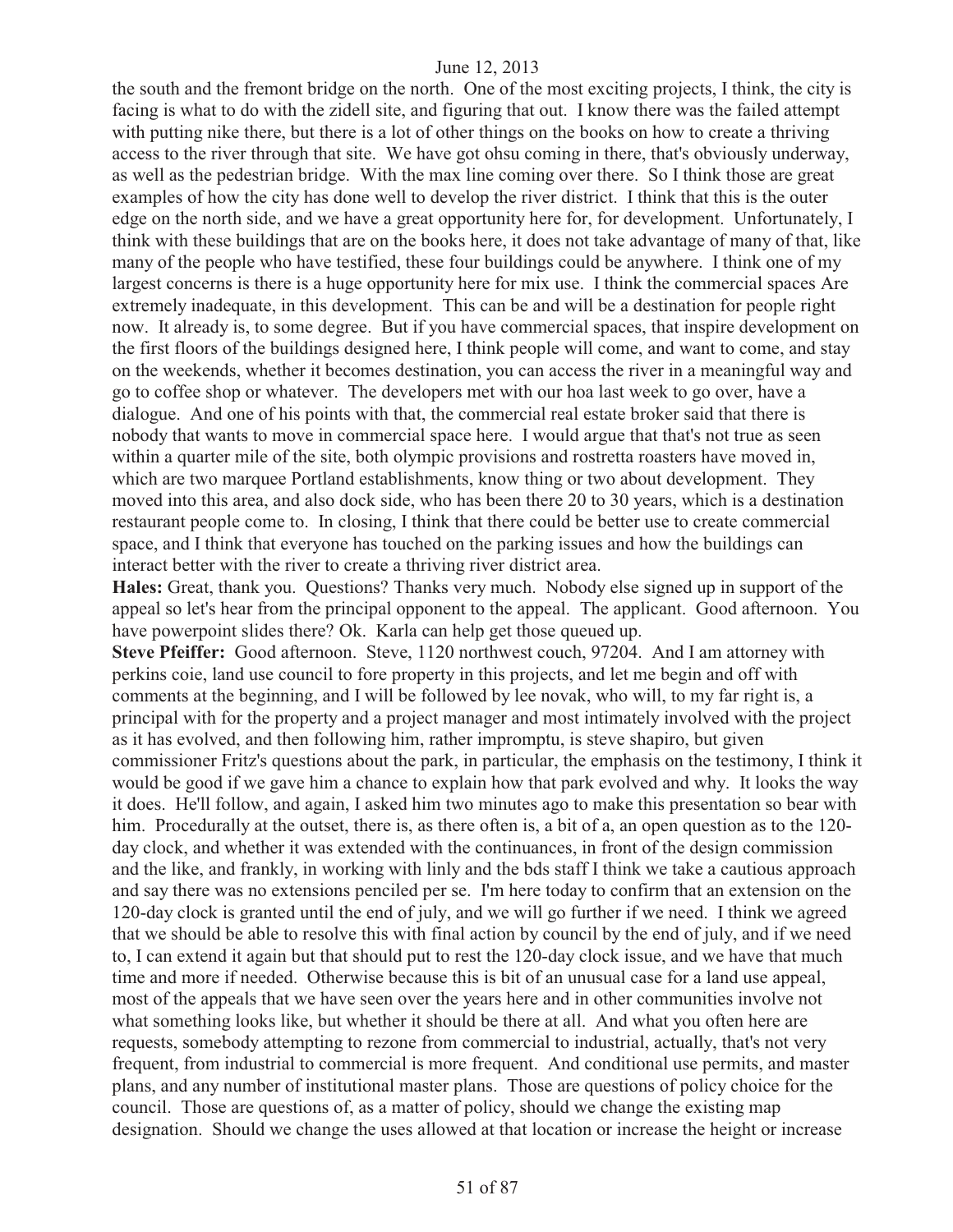far? All those are legitimately policy choices based on a desire to change established policy. The establish policies are important because it provides certainty to all of us. The developer, the landowner, the neighbor. The conservationists, depending on the setting, and the city because by having in place in Oregon more than anywhere else in the country, established Policies, we know what at least generally we can expect. And that's not what we have here. And so frankly, you are not going to hear a lot of esoteric discussion between two lawyers about what a criteria plan means. This is a design review case. It is really a function of we know what the policy is down to the subdivision plat. Which dictates the locations of the streets. Which dictates when it was approved as a plat. The existing east-west public access easements that extend through our property and through the condos to the west or to the east just heard. Those are fixed, as are the street locations. There is not much that we can do, and as lee will tell you in a minute, there were more constraints associated with it. It really comes down to a judgment by the council, in the same way that drc was called upon to make a determination of what it should look like and how it should function for the occupants, the community at large and the residents in the immediate vicinity. It's down to a design question, and did the drc, after three hearings and many hours of testimony, get it right or as close to right as possible. And with that i'm going to turn it over to lee at this point.

Fish: Since you highlighted this issue, this is an unusual proceeding for us, what is -- what is your position on our role and to what extent do we owe any deference to the design commission on this question? Each of us has our own aesthetic guide posts, so what is, as, as an advocate in this proceeding, trying to give us some advice as to what we're doing here, what is, what is your best sense of our legal role and the scope of that role.

**Pfeiffer:** Well, it's a fair question and I would, I asked myself that over the last day or so because I tried to figure out how I would perceive it, as I always do, from your perspective as a decisionmaker. I have been on the design commission, and I have a sympathy to that process, as well. Let me answer you this way, commissioner, in the other cases that I have mentioned, be it a map amendment or should conditional use be allowed or whatever the criterion. You are the creater, you've inherited from your predecessors, you are the keeper of the language in the case of what a criterion means and when the planning commission or the hearings officer says it means x, you are the backstop because the council is the creator and the keeper of the code, that's why you are entitled to the deference on appeal. Those are easy. You substitute your judgment as the keeper of the communities best circumstances, and you substitute your judgment there. A hearings officer makes a call, it's a technical legal answer, he reads the words and greg will tell, he does not feel empowered to change them, and he will make an interpretation, subjected to your review. This is different in my line. You created a board, in this case the design review commission. These people put in long hours. They are very experienced. Some of them in architecture, some landscape architecture, one at least is a developer. And you have created the board and asked them to participate to great degree on a frequent level with a lot of effort, and in this case, three times, three different settings plus the dars that they would have to do. I guess that I would submit, there is some deference to the design commission. If for no other reason, you need to continue to empower them to feel free to make the determinations with highly subjective criteria, as you well know, things like build corners are not easy to deal with. I would submit that there is a deference due. They are the keeper of it, and most important they are also the keeper of collective wisdom of the design process, as it has evolved in the city. They sit through multiple cases every month, and they build on their experience. And they make mistakes and they learn from them, and they are reminded by these and others that they made one.

Fish: Let me follow-up on that point, counsel. Let's use the analogy that therefore we're sort like referee, and we're trying to make sure that, that procedurally, things are gone properly and, and let's say that we adopted your view of deference. In the presentation that we received, we were told that because of time constraints, they don't feel they were able to do their job as fully as they would like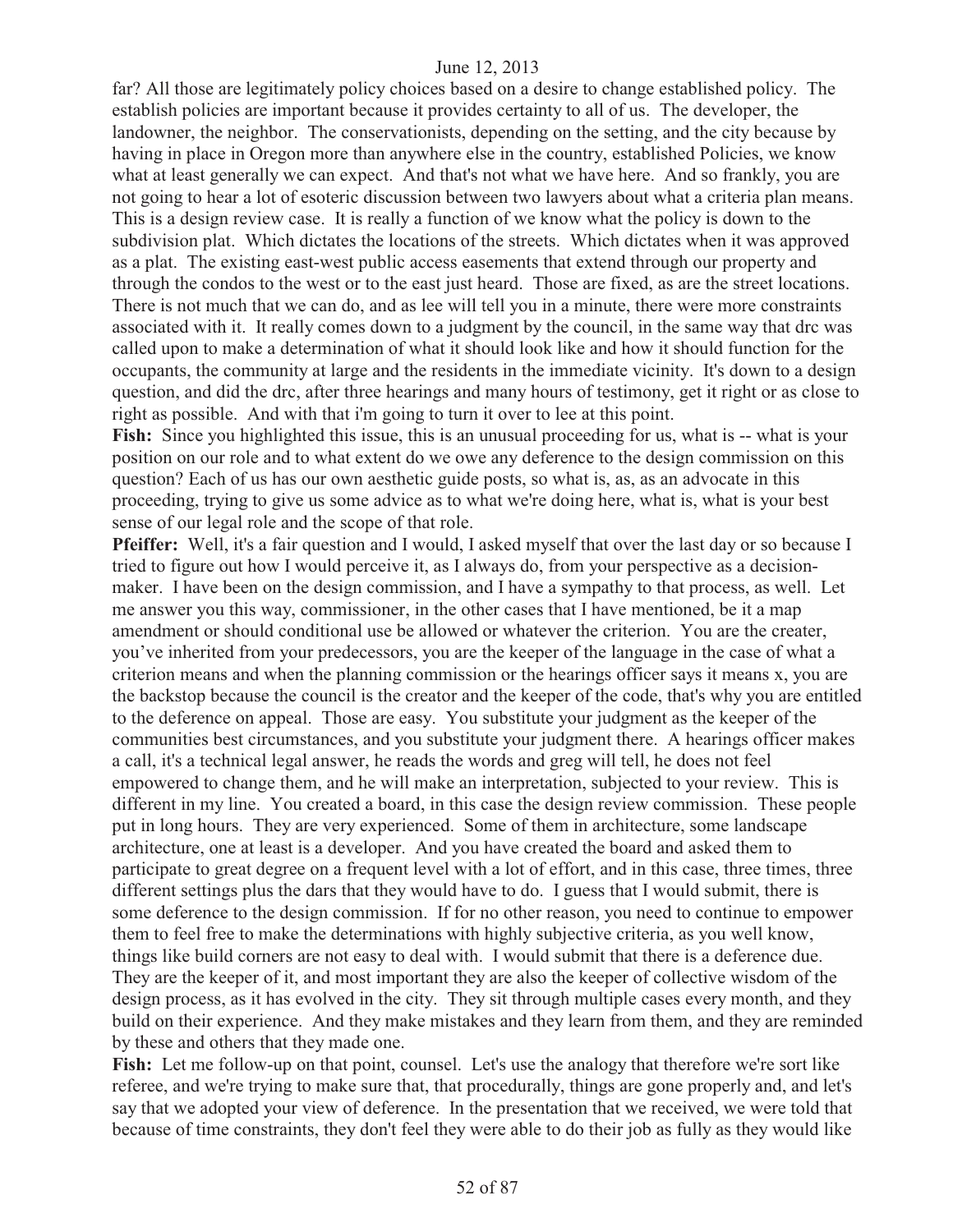so they put conditions but couldn't go through all the steps that they wanted. Now, obviously, we cannot just have an open-ended process and say, take as long as you want, get extension and is come back. But, should that be a concern to us?

**Pfeiffer:** Two points. Number one, I think you do owe them deference but I think you are charged with and must make decision on whether they got it right. In making that, there is deference due to them that's not due me or others who testified or for or even bds staff, they deserve more but not absolute. You have to see if they got it right. I simply don't agree with that assessment. And I don't agree with it in the sense that I was not at the last hearing and, and I do know that having been through the design commission, both as an applicant and as a commissioner, three hearings, one of which I think was four hours, and is an exceedingly lengthy design review. I have had 25-story condo towers go through in one hearing. That's not what happened here. They put a lot of energy into this. Secondly, I don't accept the notion, frankly, that they were cut off, stopped short and would have continued to evolve this to significant degree, and I do say so for no other reason than this. If you look at the conditions at the back, they are not sweeping conditions. They are very, very minor housekeeping conditions. Delegating to staff limited discretion on the public art question. Modifying some, some, some of the architectural coverings on one of the buildings. Very direct. They had the opportunity, and they took it. When they got to the end of the deliberation, they had a deliberation and they had a vote and they imposed conditions, and I believe those conditions reflect what was left that they wanted to resolve to make this approvable and they did so. I don't believe that they did this by default so they could go home at 5:00. That's the implication.

**Saltzman:** Just to follow-up on that, somewhere there exists a record, I assume, and did anyone -- **Pfeiffer:** There is a box here somewhere.

**Saltzman:** Maybe this is not for you, steve, but, did somebody say, at that last hearing, that it, you know, we're going to invoke the 120-day rule if we don't get a decision from you tonight? **Pfeiffer:** And at that point, I will have to leave it to lee, lee and robert lee, who is also here, I forgot to introduce robert, the architect robert lee, who is, who was the architect of the first phase of the pacifica condo building as well as this. He's here today and available for questions.

Lee Novak: I am lee novak, the vice president of fore property, we did, at about two hours into the last hearing, say that we would like to try and get, to a resolution that evening, and the drc, did take the time at that Point to say, did decide instead of rejecting, which is one of their options, they could have said well, we're going to deny and, and start over. They felt that they were far enough along that we were close enough to conclusion, that we could, through the next hour and a half of conversation, reach a set of conditions that would satisfy the small number of outstanding issues. So, we did, we wanted to drive the process, and focus everybody, I think, they felt like we were close enough that they felt like the project wouldn't benefit from another whole hearing, that this was, was, this was an opportunity to get to conclusion.

# **Saltzman:** Thank you.

**Hales:** Other questions before we move on? I have one, and i'm not sure that I understood your point in passing at the end of july. Are you suggesting that we, we further extend the 120 days? **Pfeiffer:** Technically, mayor, the 120-day clock which begins on the day the application is deemed complete, it expired on may 29th. And I think from talking with staff, and with linly, that there was sense that, that the process was evolving and there was additional hearings, and there was an understanding that I can appreciate from staff that maybe that was being extend by just agreeing to the continuance of the hearings. So, when we had this, and the appellants never raised this. I just want to clear up your record. I have suggested to the staff we take, the conservative approach That it did run on may 29th. From, yeah, may 29th, and I will hear, confirm on the record that it's extended at our initiation until july 30th. So there is no question about the 120-day notice time you have. I don't see any reason to wonder whether it was a de facto extension because we agreed to a continuance.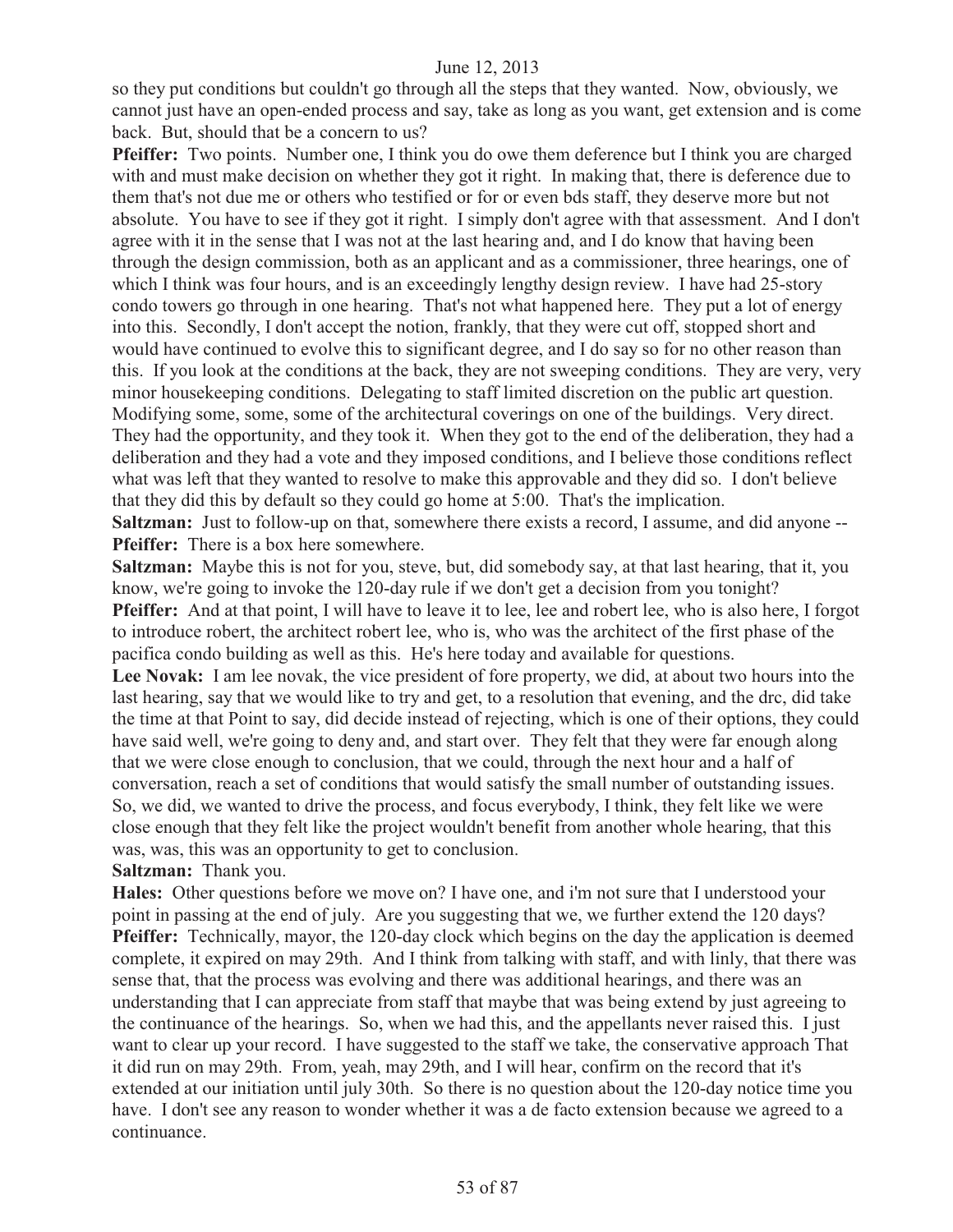**Hales:** I get it, yeah.

**Pfeifer:** I want to get into the questions you have so I will turn it over to lee.

**Novak:** Can I get the power point, please.

**Pfeifer**: These are all images from the record, by the way.

**Novak:** Into the afternoon, not quite evening yet, but it's, issue it's getting dark out there. I wanted to talk to you --

**Hales:** What's your name?

**Novak:** Lee novak with fore property company. I want to talk to you about the project goal and the size constraints we faced when we first approached this site. And the design evolution and address the neighborhood concerns. First I want to start with the fact that this is our first project in the Portland area. We are incredibly excited to be here. And that this is -- we think we do have a special location and, and a project that, that treats that special location with the deference and the importance that it deserves. I want to talk about the project goal. And our goal was to give renters an opportunity to live close to the pearl and downtown. And, and in nicely sized Apartments with significant amenities including nearly one to one parking and elite gold rating. We're targeting rents that are somewhat below the highrise development that's occurring. We think this is important because it allows for diversity of incomes in the neighborhood. We're also providing mix of unit types, so, we have studios, one and two bedrooms ranging up to 1160 square feet. And this allows for the diversity of the households, and so we think rental apartments, especially in this neighborhood, especially in the pearl, which is a neighborhood that has some challenges facing it in the diversity of households with the new high rise development that's occurring. We think this is an excellent opportunity to create another, another housing type or a diversity of housing type.

**Fish:** On this slide because the color scheme on this slide is different than the printed slide, could just tell us, could you describe for us what is the color shading that you are using as best as -- on the three different colors, what, how would you describe them?

**Novak:** Sure. The lower three floors, are, are a sand-color brick, a light color brick, and on the upper two floors there's a vertical ribbed terra cotta semitious product.

**Hales:** Say the product?

**Novak:** A semitious product at sarah clyde, the brand name of the product.

Fish: On the lower three floors, is that, for example, roughly the brick at bud clark commons, the Off-white brick that's over by the train station? Or even on the, the slide we saw earlier, the 921 building, is that, is that -- that's, that off-white creamy brick?

**Novak:** I didn't see that earlier. I apologize. I'm not familiar enough with that building to -- I would say it's a similar color to what actually exists in the neighboring condos.

**Fish:** And the terra cotta piece above, is that more burnt orange or salmon or is it more okra? **Novak:** I think I might bring up the architect. I have trouble picking out my tie, so I'd rather allow the architect speak to that**.** 

**Robert Leeb:** Yeah, thanks, I am robert leeb. One of the leeb architects, 71 southwest oak street, Portland. There are two schemes, there is the, four buildings and two of the schemes, two of the buildings in this part in the middle, flanking 17th street, have a buff brick, it's a combination of three different blended Oregon bricks from mutual materials, kind of an, a blended sandy buff color. Three -- a blend of those three bricks, and, and then for the first three floors, it looks like the ground floor is a different color but that's just a shading factor of the rendering program. So, basically, those three stories have brick in that range. And above, there is a -- I guess you would say kind rust color from the top two floors, sera clad, a japanese product, sophisticated rib product, and the outside buildings are, are three layers, three levels of, of a brick, It's traditional in Portland, used a lot, and very similar to the brick across the street in the warehouse. It has been there forever. So, there will be three floors of that red brick, and above that, we have a gray metal. So, basically, just that's the palette.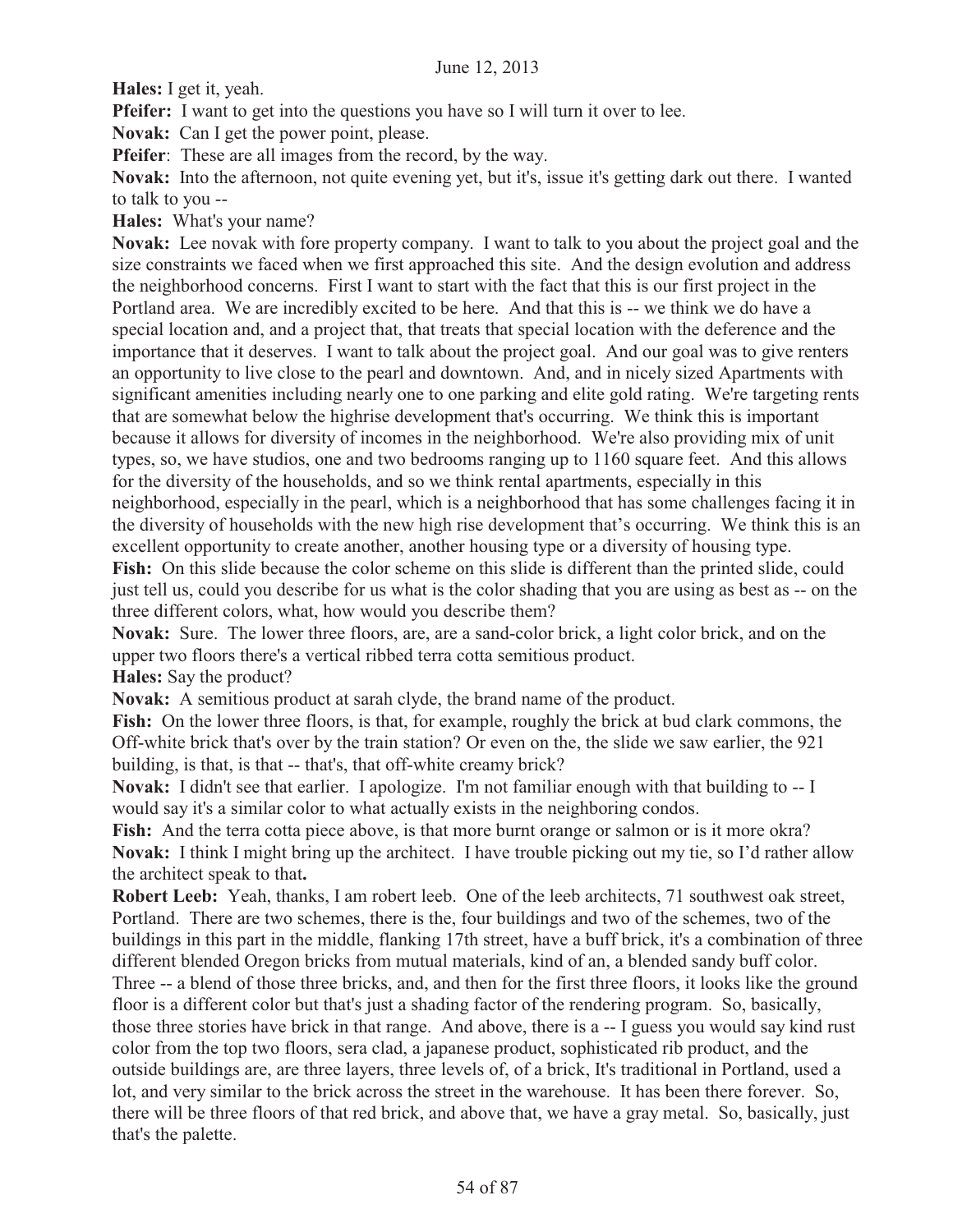**Hales:** So four kinds of materials. Two kinds of brick.

Leeb: Yes, and there is a sera clad up on that building, too. I have to take a look at it. Yeah. It relates to the other buildings.

**Fish:** I appreciate what you said about the shading on the ground floor because it looked like it was tricolor.

Leeb: It's part of the rendering program, so yes, I apologize for that.

**Fish:** Thank you.

**Novak:** I just wanted to spend couple moments going through the site constraints very quickly. We're not directly on the river but we are on the flood zone, that was mentioned by mark earlier, and that does drive the first floor height to get the building out of the flood zone. It also creates some challenges with the ada later. As you probably know, this was the pier 1 of Port of Portland, extensive cleanup of the soils was done and, and around 2000, and 2001, there was an existing record decision and no further action letter that allows for the development on this site. But, during that cleanup, the soil contamination was not removed below 15 feet of depth so we have, in our approved soil management plan with deq, we limited ourselves to only going to 15 feet below the current depth. That drives somewhat why the design of our garage level and how that, how we deal with that. We also have another challenge, in that another ada site challenge in that we dropped three feet in elevation from riverscape to front. Riverscape is three feet higher than front. And so that drove much of the design with the docks and the pier, as well. And we talked a lot about the shades, this is not your standard 200-foot Portland block. It's 86 by 230 feet, so it does constrain that. We do have two pedestrian easements, and those are important to point out, in the courtyards, the reason the 46 feet started was that there is a 46-foot wide pedestrian easement as required by the plat. On the northern two lots, there is also a 30-foot sewer easement which runs concurrently. So on the southern two lots we have a parking garage that extends the entire distance below both buildings, and below the open space. On the northern two lots we have to split the garage because we have this sewer, and the easement running through the middle of the site so we can run under the pedestrian easement on the south but not on the north. And we also have an overlay district limitation on the length of the project, on the length of the buildings base on the open space required on each of the lots. We are within six inches, each building is within six inches of the maximum width. So, that's important as we talk about this issue. And you heard about the far limitation. We are doing the 1% for art, have had an excellent experience working with racc, they have been wonderful to work with. And the design evolution, I think, has been covered extensively. We have we went through multiple alliterations with staff. The lengthy time of the hearings, over 100 hours of design time. And I think it was a healthy process, from somebody who had not gone through that before as much as there were evenings I would have rather than elsewhere, in the end we think it created a better project and, and created an improvement, and it was, the process worked. I want to talk very quickly about, about a couple of the appeal points that i'm going to turn it over to steve and talk about the parks. A couple items. The stronger block structure, as we move the buildings closer to the avenues, we think that really did strengthen the block structure by pulling the buildings to the ends. And in addition, it gave us the larger parts, parks, excuse me. And the ground floor we went through some very challenging architectural gymnastics to lower the ground floors at these corner commercial spaces, at 17th, to really emphasize the commercial at that intersection of 17th and, and front. We pulled the commercial to the front side and we lowered it in both on, on both sides of 17th. And we also raised the ceiling heights on the first floor of the center two buildings by a foot. To increase the viability that over time, if there is an evolution, more demand for commercial that these buildings could evolve, and you know, uses could transition from residential to commercial. And then we had more a stupola in the earlier ideas, and we went to the docks to, to create, again, the flexibility over time, and that relates to, similarly to the experience on 13th. One of the conditions that's noted was to make the, the docks continuous, so that you could move up and down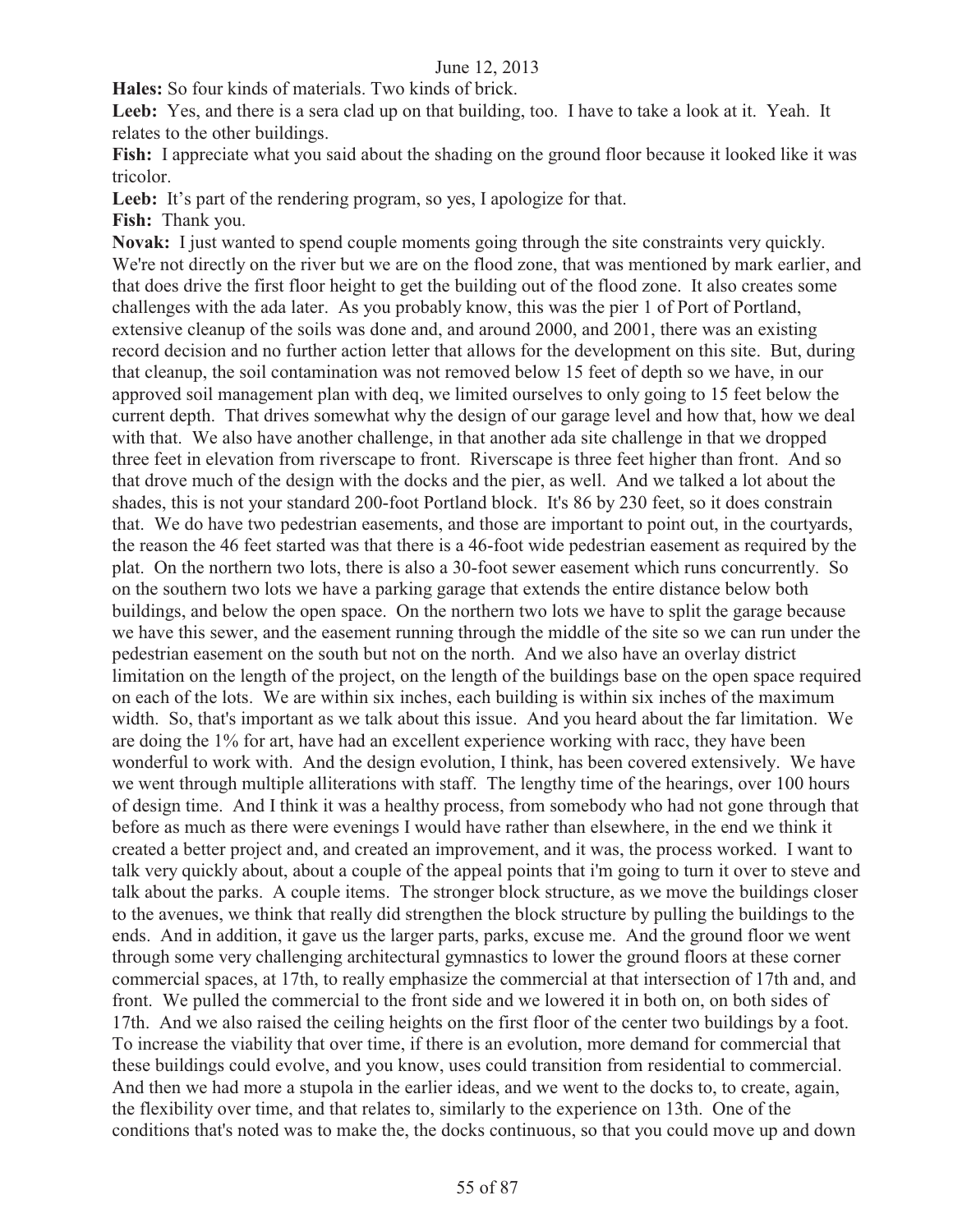the spaces, and the dock has the added benefit of raising the first floor for residential above what is very busy street, creating separation on the front side, on the riverscape side there is an 18-inch separation. It is a much less busy street. A more residential solution was there. We heard a bit about the design style today, and again, these are quickly -- you could see the pink is the docks, and the orange are the lowered spaces, and the green are the potentially future live-work locations. And this is the riverscape aspect. We talked bit about the design style. This was an enormously -- a significant part of the discussion. We went through a lot of design styles and material selections, and at the end, the quality of the materials that are specified for this project are very high quality. And this is not going to look like a suburban style product, these are urban buildings with urban materials. Also I want to talk about the balconies' concept. We made decision that as renters, the space is a premium. And you pay for every square foot you get, and we thought, given the climate and the site, that indoor space is more of a priority for people than balconies, that it will be more useful for them and more beneficial for them to have, to have indoor space. Frankly, as a manager, our company manages 5,000 units nation-wide. Our property management people fight an endless war against the junk on the balcony condition, and so, there is another added benefit of indoor space over balconies.

**Saltzman:** Do the windows open?

**Novak:** Yes, the building is lee gold so that's a significant portion of it.

**Fritz:** Do the balconies count toward the far?

**Novak:** I do not know that.

**Fritz:** I'll ask staff.

**Novak:** I wanted to quickly talk about parking, and then I will turn it to steve. I know that it's not an issue on appeal, but the drc made a strong point that it's not an issue that they should consider. We do understand concerns. That's why we designed the project with nearly one space Per unit. Parking garages are not cheap. That's the most expensive portion of the project is probably the garage. We think it's not only benefit to the neighborhood, but an amenity for us and future residents. I think it's one of the main marketing tools we'll have is to offer parking. We also know that you cannot build your way out of a parking problem in an urban situation. That we need to build density so that transit will come so the opportunities for multi-modal will come. Just, just - i'll talk quickly on the river, I want to mainly turn that over to steve. We think that the enhanced open spaces do serve a dual purpose, and I will let steve take a moment on that.

**Steve Shapiro:** My name is steve shapiro, with Shapiro didway landscape architecture. We were responsible for the design of both open spaces. The goal for the project was to promote circulation from naito parkway to the existing walkways on to the river. Maintain and, and embrace the views to the river from naito, and also to provide a pleasing space for residents and visitors passing through the site. Given the nature of the site, that is, and its public, we have promoted seating areas, it's very gardenesque, there is lots and lots of native plantings incorporated within the site. And, and we are planning public art that is going to embrace their, their river theme of the Site. And all in all, we tried to create an invigorating, warm space for the residents and the public.

**Fish:** Two questions if I could. Does the -- did the park spaces help you with any of your storm water runoff? Have you, incorporated that into those? Or is it separate?

**Shapiro:** That is completely separate. It's not being used for that.

Fish: And this is probably more legal question for your counsel. But, does the public -- is this a public right-of-way? Is this -- is there a -- are we getting an easement or how does it work on this, on something like this?

**Pfeiffer:** What happened, commissioner, is that the time of platting, back when, obviously, the first step in the process when the streets were created and the right of ways were created, my understanding is that those are public access easements. Kurt can confirm. I think that they are probably 40 feet, I hope. 46 feet wide and, and they run all the way from the front to the river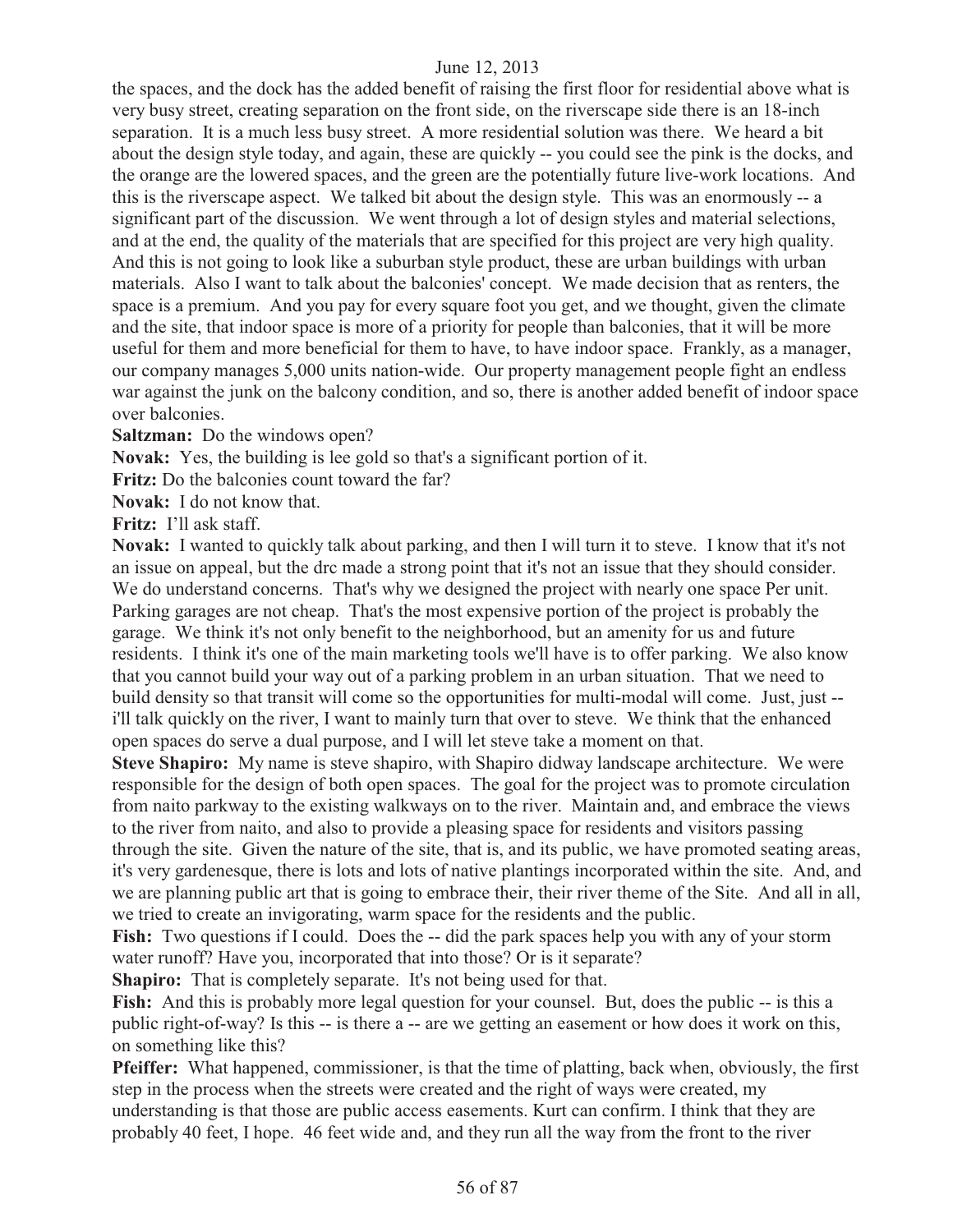esplanade so those are public access easements created in addition to the north and south streets, much like you would a street, and in the public, and what you are going to get to, probably, is I think the neighbors, not today but in a letter, who maintains those is the next question? And the way that it happens here, those are public access easements that afford the public the right of access, not just Residents but the public, generally. My guess the hoa maintains them on the condominium side within their geography and will be required to do the o and m and maintenance construction and o&m for the walkways, the parks that steve spoke to within that access easement.

**Hales:** It's your real estate and, and it's an easement, not dedicated park space.

Fish: Do we have to clarify that in anything we do, that you have the obligation to maintain? **Novak:** It's explicit in the existing plat documents and in the existing title documents.

**Fish:** And this is open to the public 24-7?

**Novak:** That's the requirements of the easement, yes.

**Fish:** There is lots development, there is a plaza but it has a fence around it for residents. This is public right-of-way that will be available to the public at all times.

**Pfeiffer:** And as you know, commissioner, lee's right, that will be governed by the terms of the easement. The easements have no restrictions so they are 24-7 by default unless they are constrained.

**Novak:** That's our understanding, now, somebody is out there playing tuba at 2:00 a.m., we may ask them to move along so our residents can sleep. But, beyond that, our access -- we understand that to be public.

**Pfeiffer:** And let me put it this way, if that's a condition that you felt necessary to impose, we would take it.

**Hales:** I have some questions, just on the design issues that got raised in the appeal and that relate to the criteria, and that seem to sort of be indicated by what I see in the renderings. Are there balconies that overlook the plaza space?

**Hales:** The view just had there, there we go. In the right hand corner there are balconies on the ends of the buildings that overlook the public spaces. Or the easements.

Leeb: Ok. We have quite a few balconies, and the only place that we really don't, is in on this side. We have balconies on the ends, and most of the units have balconies or terraces on the ground floor. **Hales:** And that's true on the east side?

Leeb: Yes, and the only units that don't are some small units, but typically, it is 75% of the units have balconies.

**Hales:** What i'm seeing in the upper left-hand corner of the upper left-hand image in the slides you have up there, on the ground floor, is that a balcony space for an apartment? Is that an entrance to the building? What is that?

Leeb: That's a terrace for two apartments.

**Hales:** They are equivalent of the balcony?

**Leeb:** Yes.

**Hales:** Ok. I am looking at this, yeah, that space right there. So, I think you commented on this quite a bit already. But, one sensitivity that I have, I suspect, shared here, is that there's been a remarkable propensity in this country, not maybe so much here because we tended to do better job of Designing privately managed public spaces that don't work. It's amazing how many empty landscaped places there are. Even here. There are a few here. So, I think a lot of us that are, that are trying to make both the development and public space work are sensitive to the question of will this design cause people to want to be there, and then we try to get at that with criteria that, that say, you know, orient windows and entrances and balconies to surrounding points of interest and activities, which is why I raised that question. This space will have supervision, it sounds like, the units look down on that space so that, that gives me some hope. The developed transition areas. You know. Where private development directly abuts a dedicated public open space. So, it sounds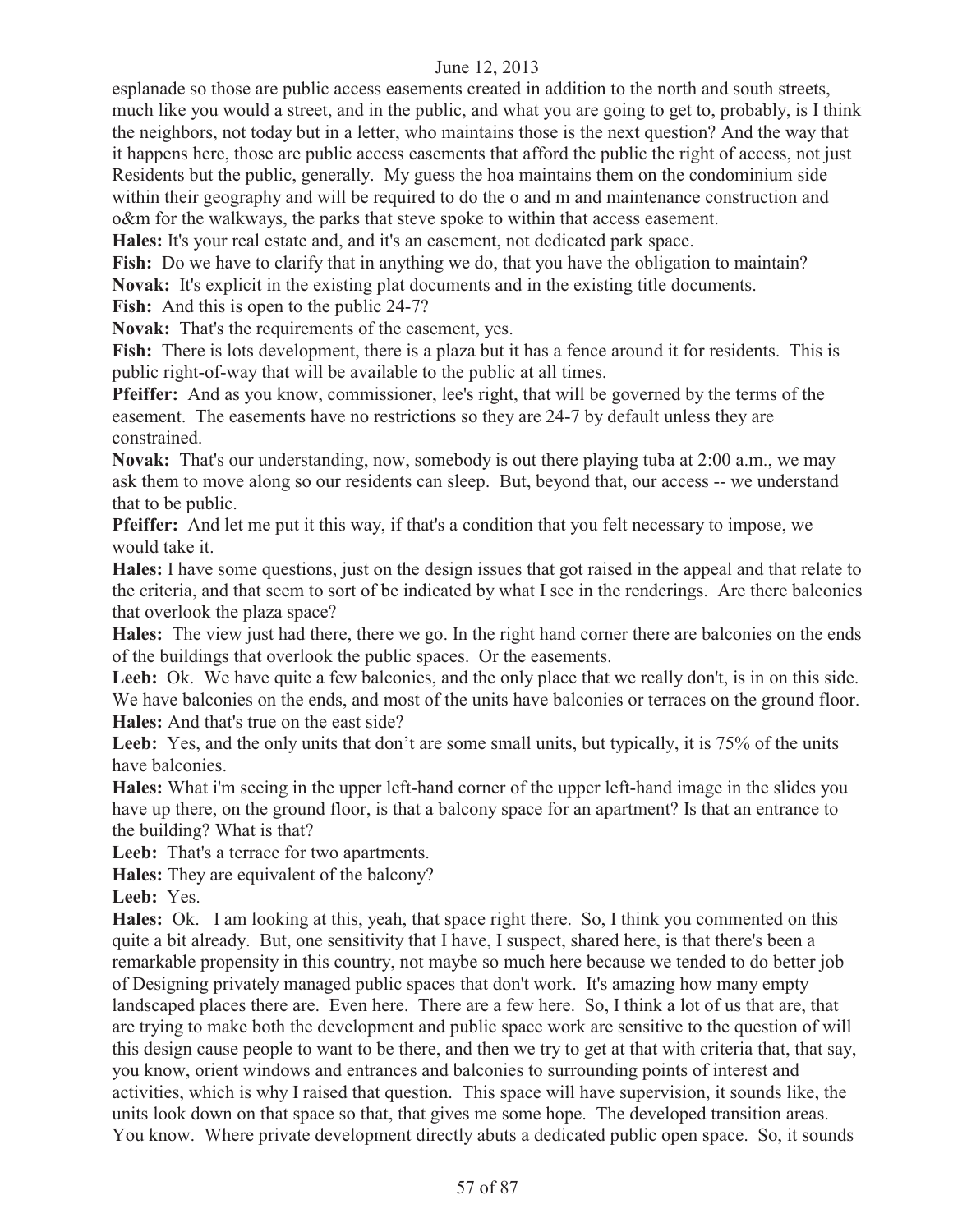like again, you have the opportunity for the people living in these buildings to get out into that space, not just by coming around the end of the building from the entrance, but in the case of the residents on the ground floor directly, right?

**Novak:** Yes. The ground floor units that have the terrace space would be able to access the park. **Hales:** Ok. Ok. I think that answers that. The question got raised, who will use these public spaces. So, your intent is to design them for community use and resident use, to keep them public easements and the way that you have furnish that space, is intended to create areas for seating. Might want to put that design slide back up again just for this.

**Pfeiffer:** It's interesting, as I listen there, I was trying to think of 100-foot wide because I can think of numerous examples of small or most of them are in the pearl, some in south waterfront **Hales:** In the south waterfront.

**Pfeiffer:** Right, just, just -- I don't know the scale, I have to think about it, 30, 40 feet, but they are intimidating to the passerby if you are not a resident. Especially when the buildings are six or seven or eight stories. My guess and steve would be the one to answer this much more as a designer of the space. My guess is there were two reasons to widen it by the commission. One was the funnel effect which creates a broad portal that goes down to the existing 40-foot one. The second is my guess, the bigger the space the more inviting it is to a non resident.

**Shapiro:** That's the intent. And in doing, in developing the design, we try to make the gateway to each space gracious and inviting and, and clear in the sense that you could see the adjoining walkway, and the river, for example, there are not trees in the middle of each of the spaces. The views have been maintained as being open.

**Fish:** As I look at the design, I think that you created an Inviting space, and I am guessing from the picture here it's well lit.

**Shapiro:** It would be, yes.

Fish: And there seemed to be lots of modern lamp posts throughout it.

**Shapiro:** Right.

**Shapiro:** So as lee mentioned, we also had a three-foot elevation difference between the east and west sides of the, of each park, that necessitated the ramps as well as the stairs.

**Fritz:** I am interested in the design of the two public spaces. The one to the west, one straightthrough pass but also got a curve path. What are you thinking would happen differently in those two? Who would you assess differently?

**Shapiro:** That would be the northern, more northern open space, and that has the broader, more direct passageway connector. It will, it also is going to be modified slightly by a request by the commission, and that, that it accommodates informal event spaces. So, we may widen.

**Fritz:** I'm not clear why you have got a straight pavement and a curved pavement on the left. **Shapiro:** Oh, the curb is a ramp.

**Hales:** There is an elevation change?

**Shapiro:** Because of the three-foot difference. The stairs. It's hard to see in the rendering. **Fritz:** I see. It still seems pretty wide, it's the one on the right of that, the picture on the left, the straight path, the one with the stairs, and then it's not going to, to be accommodating wheelchairs side-by-side or bikes. They are going to go down the road, right? **Shapiro:** Correct.

**Fritz:** So why does it need to be that wide? It looks like there is a lot of pavement rather than green, green.

**Novak:** We are trying to reflect the open space between the pacifica and the townhomes. **Hales:** Ok.

**Fritz:** Say that again?

**Novak:** Well, we are reflecting the open space to the, to the riverside.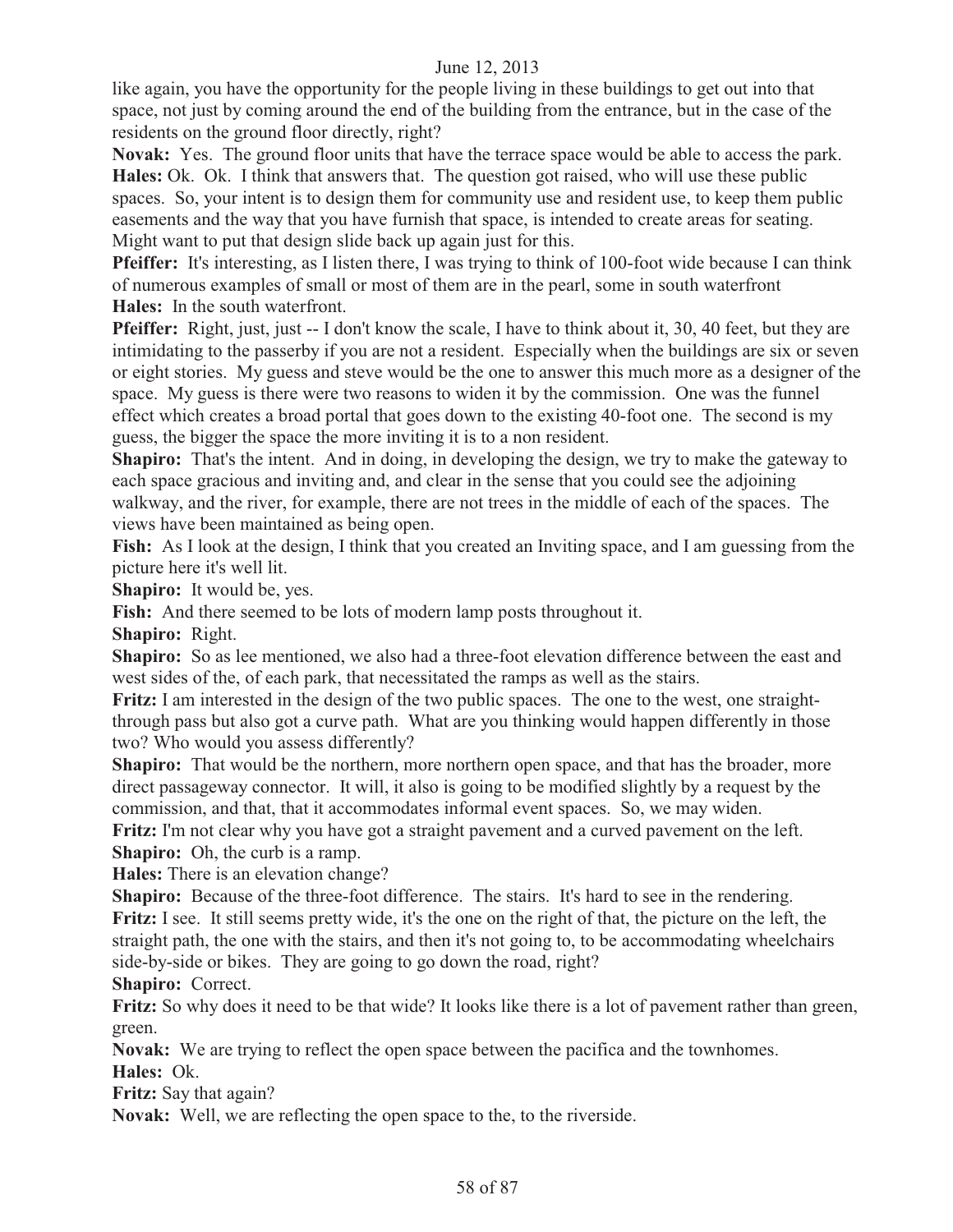**Shapiro:** And we also have a sewer easement within that space. We tried to keep the pavement off of that space.

**Fritz:** My, my comment is that there is a lot of pavement in that particular green space. I am wondering if it could be more vegetation than less. That's one question I have about the green spaces.

**Shapiro:** We requested to have more pavement by the commission.

**Fritz:** Why?

**Shapiro:** For event space.

**Hales:** So, they are programming these two differently. One of them is more green space and quiet and one is more public --

**Fritz:** What kind of events would you have in a linear space like that?

**Shapiro:** The apartment may have an opening -- i'm not really sure.

**Fritz:** You are doing what they asked you.

**Novak:** We think that there are Opportunities. We have a roof deck, which is relatively small, 1500 square feet. And where, you know, I think is probably a more private space for events, but I don't think that there is anything that precludes events from occurring in that space. And you know, I think that there is enough openness. They asked us to reduce the planting because they did not feel it was conducive enough to events. So I think having bit more openness, a bit more space allows somebody to come in and do something special for an event.

**Fritz:** It reminds me of the psu plaza. By the streetcar line, where there is a lot of pavement, and so I am concerned about that but my other question is about the one on the right-hand side, why isn't there a straight path to invite people to go through there rather than to sit there and make sure you have the alignment to see the river.

**Shapiro:** The idea was to create a more interesting space, kind of like a garden room for residents, and also, promote circulation through it.

**Fritz:** I think I can, I concur with the appellants on that piece. It looks like a private space because of the configuration. My third question is about the street, at 17th. It does not look like there are street trees there, no planter strip?

**Shapiro:** There are street trees.

**Hales:** It's not shown in the rendering.

**Fritz:** How deep are the Terraces shown in one of the photographs? The outdoor space for the ground floor units.

**Novak:** I'm sorry.

**Hales:** The upper left-hand corner slide, talking about that?

**Fritz:** On the, the front avenue site. We saw a rendering at the front avenue site and there were a bunch of courtyard areas in front of them. How big those planters or areas?

**Novak:** Approximately, I think, four feet.

**Shapiro:** Seven.

**Fish:** That's facing east.

**Novak:** Yes, facing --

**Hales:** West. I'm sorry, this is on, this is on the riverscape side. Ok. Got it. And could show, please, the, the ground floor uses scheme again? Ok. So, on the front avenue side, there are -- i'm sorry, the management office, which side of the building is that on?

**Novak:** That is on the north side of 17th.

# **Hales:** Ok.

**Fish:** I have one last question, mayor, for the attorney. The bonus for the art, we keep saying 1%. Why is it 1% and not 2%? We bumped our percent for the art to 2%, and I don't know --

**Pfeiffer:** My immediate answer is I think the code says 1%, that's the reason we use it.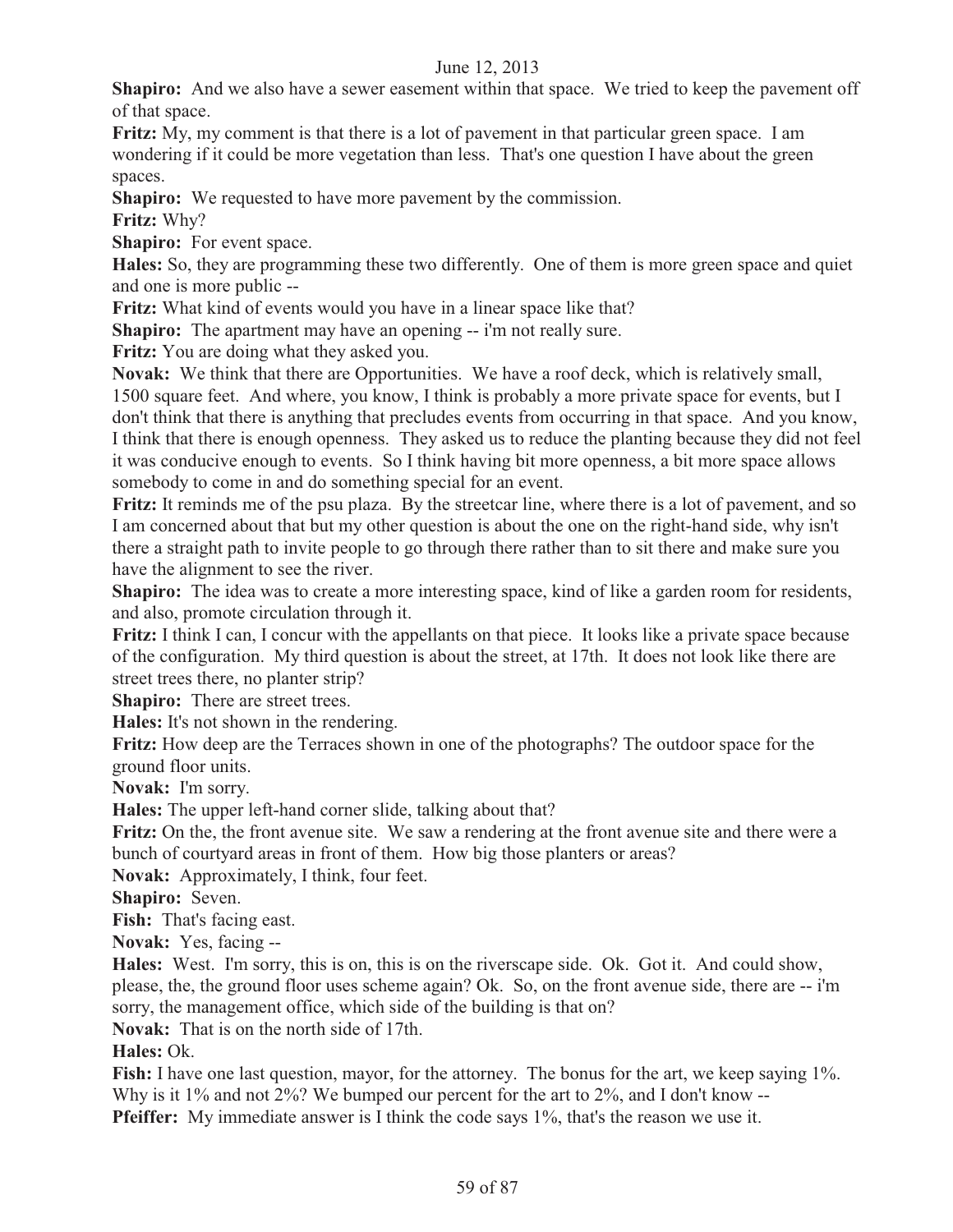Fish: The council in -- yeah, 2004 or 2006, bumped it to 2% for the art, and that's off our public Projects. Are you saying the crossroad still lags and it's a 1%, and tim, is that an oversight or intentional?

**Pfeiffer:** It hasn't caught up yet.

**\*\*\*\*\*:** I don't know.

Fish: As long as you tell me it's the code.

**Hales:** Current code is 1%.

Fish: Why don't we revisit that, I would like to understand why it's inconsistent.

**Pfeiffer:** For this or the code?

**Fish:** Why there is 2% for one and 1% for one.

**Pfeiffer:** If we are trying to revisit the code, now is the time because we are in the middle of the central city update.

**Hales:** Yes, we are.

**Fish:** On the 1% for the art in this project, how is the, how is the art selected?

**Novak:** We worked with the regional arts commission. They are managing the art selection process. So, we have worked with them to select group of about 10 to 12 different artists that we are going out to with the project scope and saying, are you interested? Is this scope that you can meet the time lines and the budget for, based on that, we'll narrow the group to three or four. We'll interview them and the regional arts commission will also approve that selection.

Fish: So it sounds like you are contemplating a sculptural elements in the public plazas.

**Novak:** Right, and the approval allows for a 10% modification of the public spaces in order to accommodate the future Art.

**Hales:** Ok. Further questions? Thank you very much.

**\*\*\*\*\*:** Thank you.

**Hales:** Are there any people signed up to support the, of the opponents?

**Moore-Love:** No one else signed up.

**Hales:** Ok. Give the opportunity for the appellants to come back up for any rebuttal.

**John Bradley:** I just wanted to comment briefly on -- oh, sorry, john bradley, 2315 northwest johnson. You know, I just wanted to comment briefly on the role of the design commission here. And I would like to, to make two quick comments. First, you know, there is no question that they spent a tremendous amount of time on this. There were three very long meetings. But, I think that reflects on two things here. First their commitment to the importance of this area. In terms of the whole river district. And second, you have to figure out where this project started from. And if you go back and look at the original drawings, there's been quite a bit of improvement. I would like to reemphasize that I don't think that we're there yet, and that this is an unfinished project. The other thing is we are left to interpret whether -- how each individual design commissioner felt when they came up against the wall and realized this was going to be the last meeting. And so you are left to interpret what are my options. My options are I either kill this project or I give it the go ahead. And so, you know, I would like to, to suggest that they spent so much time and effort, that the tendency would be to say, well, it's ok. We'll pass it this time. Thank you.

**Hales:** Thank you.

**Hales:** All right, time for council discussion and motions.

**Fish:** I am prepared to make a motion, mayor.

**Hales:** Ok. Proceed.

**Fish:** I would like to make a motion to uphold the approval and deny the appeal.

**Hales:** Is there a second?

**Saltzman:** Second.

**Hales:** Further discussion before we --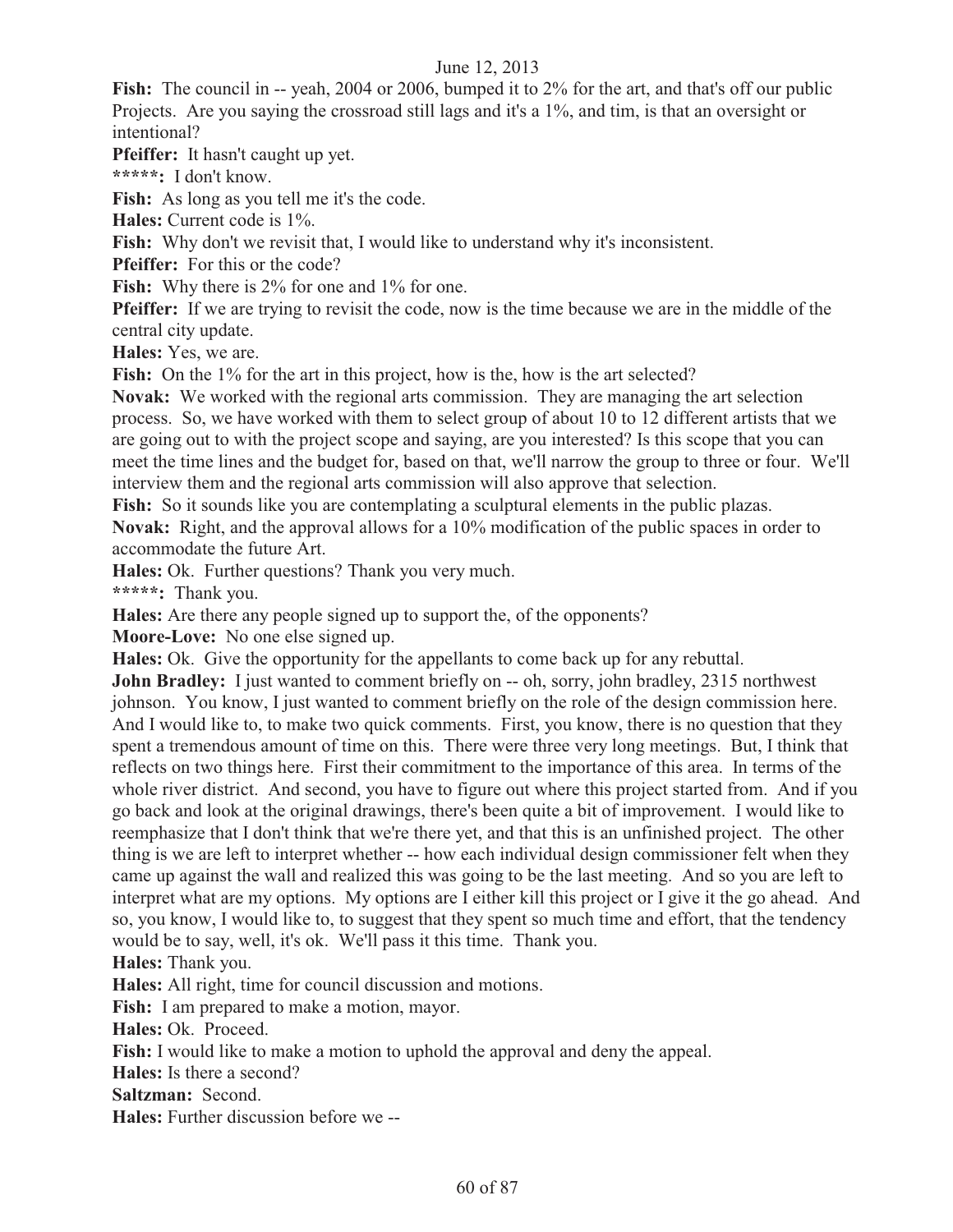**Fish:** One comment I would like to make by way of discussion, mayor. I think the last testimony we had was directly on point for me because as I look at the original proposal, and how it evolved to the third proposal, I think that there has been just substantial improvement in the, the massing of the building. The positioning. The public spaces, the materials on the exterior, the colors. And, and I don't feel that at this point the need to add an additional condition as the public plaza. I think the record is clear from the testimony that this, that there is, a public easement and this is intended to be open. So I don't feel the need to burden the conditions with another one since it is official on the record.

**Hales:** Ok. Thanks.

**Fritz:** I have a question for staff. Can you tell me more about the discussion of the design commission, the other conditions that they were looking at, and particularly, in general and also in relation to the points I raised about the plazas.

**Mark Walhood:** Sure. It was a 4-2 vote. The two commissioners who withheld had real similar concerns, mostly related to the orientation and the design and location of the commercial space. They were talking about getting the commercial spaces more oriented to the plazas. Getting more commercial spaces. The remainder of the points were for the most part, that I have in my notes, encapsulated in the conditions, they did not like the shingle siding that got changed out. They wanted the one open space, a boxier square space to lose one of the two internal planners, to have a bigger gathering plaza space. Mostly it was about the commercial space. Its design and it's placement and orientation. The other commissioners had pointed out during the deliberations, and as I think as a strict code reading, it's true, is that there is no requirement for the commercial. And the guidelines speak to orienting your building and your space to the pedestrian environment and various ways, whether it's residential or commercial. So, I think that there were two commissioners who felt that they could, they could, they could, the commercial space could be improved and, and but I think it was a minority opinion. But it does not mean that -- they don't -- they are not -- they don't usually like to make specific design related suggestions. They raise issues and the applicant will go away. So, but, from the, the deliberation I heard, most of the specific objections raised were addressed and captured by the conditions of approval. The two commissioners that voted no actually crafted the majority of the conditions.

**Fritz:** Thank you, and how about the plaza design? You said -- is it the, the plaza on the right that they wanted to get rid of that center planter?

**Walhood:** Yes, that's one of the conditions, get rid of one of the center planters, they did not specify which but one of the two to have more gathering space.

**Fritz:** In the right one?

**Hales:** That's condition j there.

**Fritz:** Would that allow and/or require a straight shot through that one?

**Walhood:** It did not necessarily require that the two entry paths be moved. So, it was just asking for one of the two internal raised planters to come out. There is already condition of approval for allowing 10% change in the design and Location of the planted areas for the public art and i'm just throwing this out, but if I get a nod up and down from lee and robert, as a friendly amendment, if they were willing to align those, you know, I don't know if they are willing -- no, i'm looking at lee. I'm seeing a nod. i'm doing the building permit so I can make sure that happens if, I see them nod. **Fritz:** I saw a no.

**Walhood:** I'm doing the building permit so I can make sure that happens if, I see them nod. **Fish:** I think we saw two arms raised. A head one way but I think that's a yes.

**Fritz:** Commissioner Fish are you willing to accept a friendly amendment that there be an alignment in the right hand plaza so it's clear that people are welcome to go through and get to the other public space, to get to the river.

**Fish:** Is that the, the --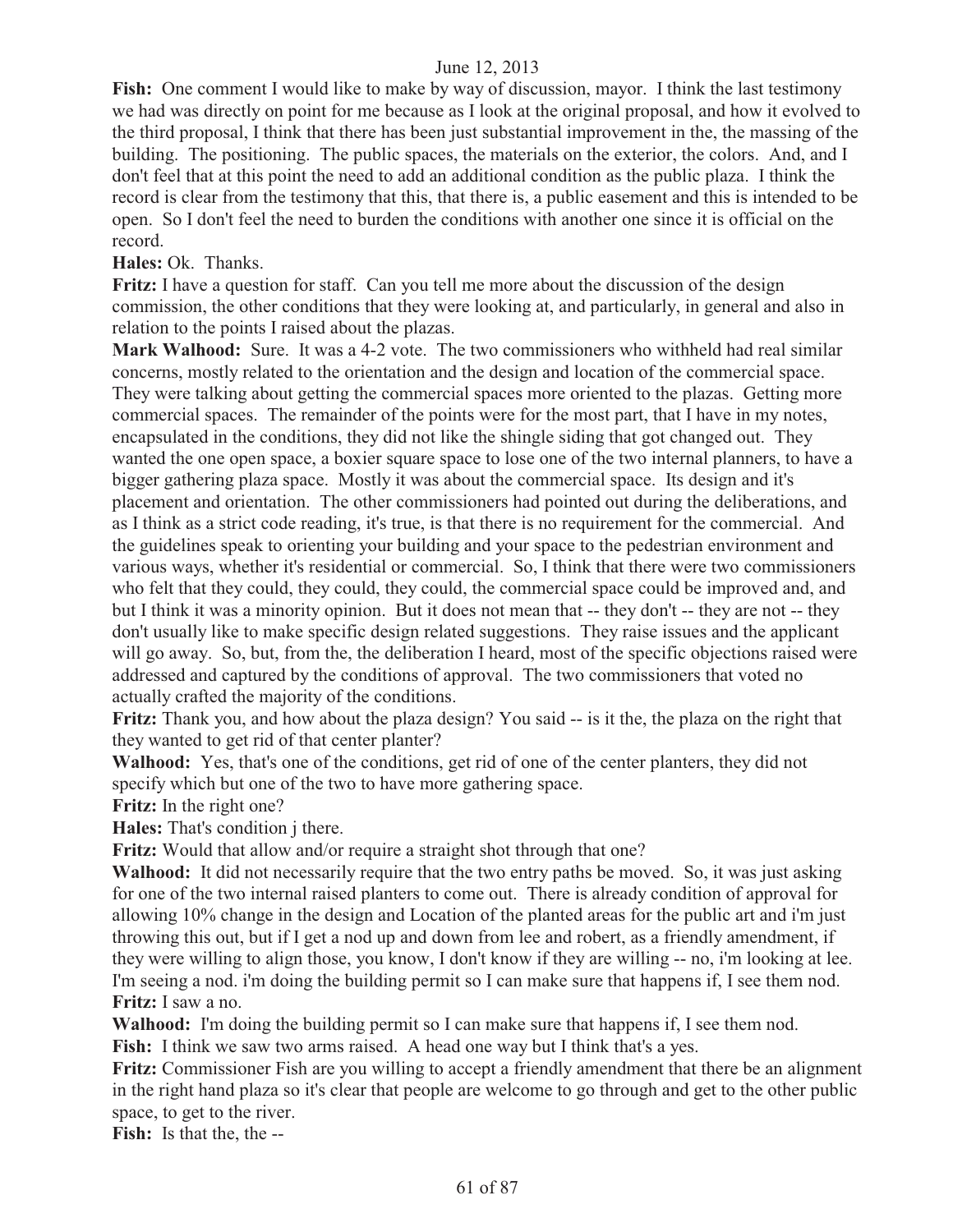**Walhood:** We might keep that off the record to having to return with revised findings, as a staff suggestion. I can give my word as the permit reviewer. There's the hand again. Because we already have a condition allowing that, basically.

Fish: If the, if commissioner Fritz, if that's acceptable to you with that caveat, I accept it as a friendly amendment.

**Fritz:** Thank you. As the commissioner in charge of bds, I think that I can make sure that -- **Walhood:** Call me later.

**Fritz:** Won't be interfering, but I will be looking for that to be done, and I appreciate everybody's good work.

**Hales:** Any further discussion? Then thank you, mark and we'll take a roll call on the motion, and there won't -- we're not modifying the decision, so at the advice of council, that time line.

**Linly Rees, Deputy City Attorney:** There would be a question as to whether to make a tentative vote or a final vote. Oftentimes we leave it to the applicant to determine whether they want to supplement the findings or whether staff believes they need to be supplemented in some way for the final decision. So I think that I would ask the applicant to let us know whether they wanted to. **Hales:** Any reason for the council to not take a final vote in your opinion versus a tentative one?

**Pfeiffer:** As much as I would, I would like that, I would suggest instead that you take a tentative vote and return in three weeks, which gives us time to prepare specific findings, which I think, frankly, it's good to have findings that respond directly to the issues presented, and your response to those. And I know the time line is such that if I have those to linly within a week, and that puts us quickly to the third of july. That's what we would prefer.

**Hales:** Is that ok with the maker and seconder of the motion? **Fish:** Yes.

**Hales:** Let's proceed. Roll call.

**Fish:** I cannot help but think today that whoever owns and operates the dock side restaurant is extremely happy with the outcome. They are going to be doubling their customer base at this location, but, thank you for an outstanding hearing. The testimony on all sides, the discussion, and the thoughtfulness and, and as I look at the handout that we got showing the evolution of this project, it's startling to me how it went from an original to the third and final proposal incorporating the community suggestions. And that's how this process is supposed to work. And I believe that at this stage our role is to be like a referee to make sure that it has been a fair and honest process and open to ask all the questions that we have of the applicant and, and the appellant. And I think that we have made a good record. And I appreciate, as always, the thoughtfulness of the neighborhood's position and the testimony of the people here, and based on the conditions in the record and this conversation, I support the motion. And I vote aye.

**Saltzman:** Well, I feel that yeah, I guess that I have great deference, I don't consider myself a design professional by any stretch, so I feel a great deference to the work of our design review commission on this project, and on a lot of projects, we don't get very many design review appeals before us. So, I don't feel that I have any, I have not heard the testimony today that, that persuades me that this project hasn't, in fact, through three hearings, come in a positive direction, and that it's time to follow the, the support of the commission and approve this project. Aye.

**Novick:** I also very much appreciate the work of the design review commission, and i'm glad that we, as a city, have a process that results in, a buildingscape that makes this a more beautiful city, and I am pleased to vote aye.

**Fritz:** I appreciate the northwest district association bringing this appeal and raising these issues because I think it does show that our design guidelines are not as strong as they need to be, particularly with relationship to the river. And many of the concerns raised appeared warranted, however there's the issue the buildings in between the new development, and the river, not being able to allow for many of the views and the orientation, so I agree that it's somewhat, these buildings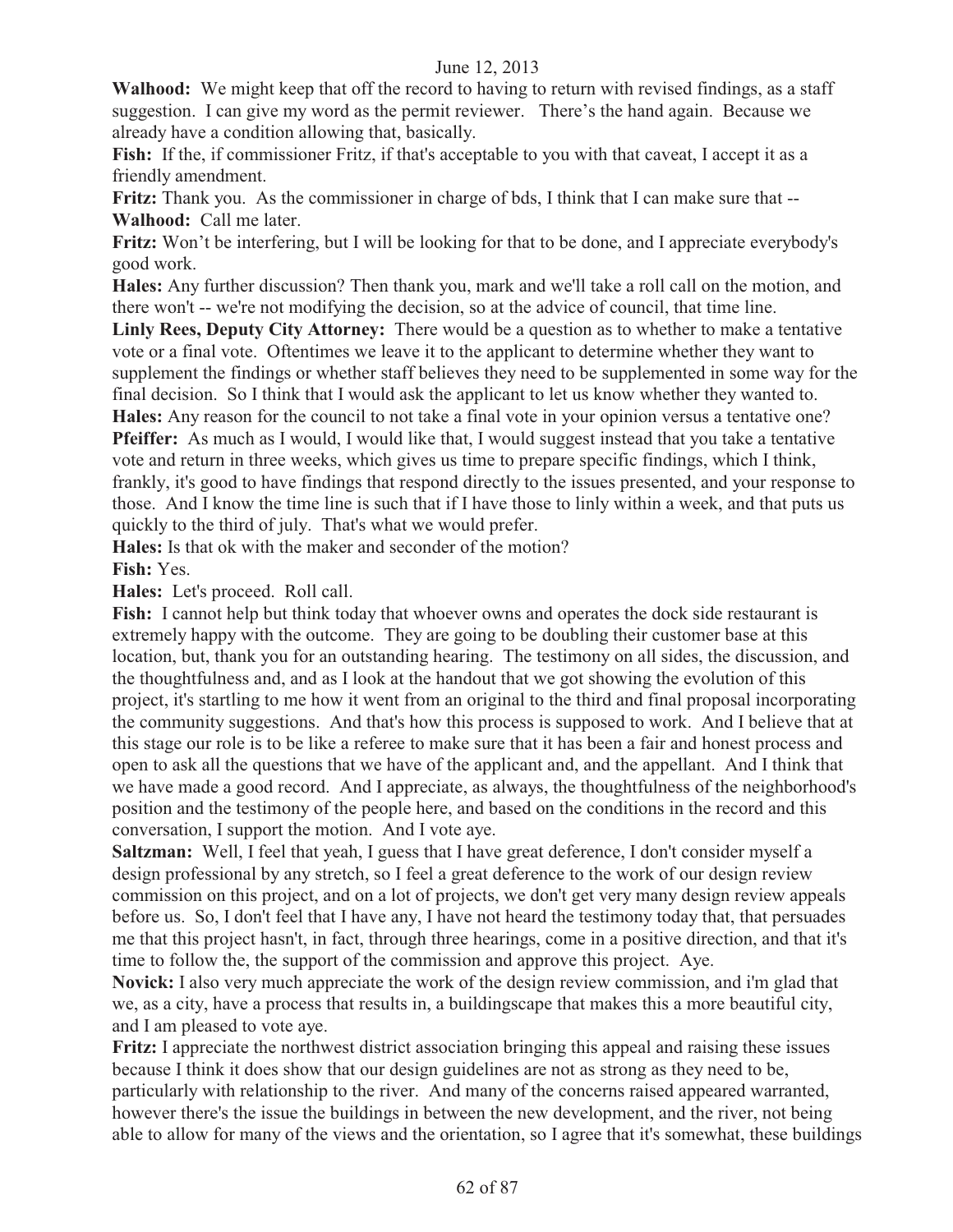could be in any place in the city to a certain extent, and I think that there was significant changes made in response to your participation at the hearings and the design commission's intervention. The wider plazas and the amendment that's not in the amendment, the understanding we just got to, about the connection to the river, is particularly important and it's challenging -- I don't think that we are referees, we are the replay booth upstairs deciding whether the referee made the initial call correctly and we get to overturn it if we feel that way, and i, I think that in preparation for our hearing tomorrow, which as Mr. pfeiffer pointed out is a decision about whether do rather than did they make the right decision, that's a different process, but, I appreciate being on the council, and I thank my staff and the bureau development services and in transportation and elsewhere. Obviously a lot of work has gone into this project. And as a citizen advocate sitting where john and others have sat, and as a city commissioner I appreciate the work of the staff in making sure that everybody's concerns are heard and considered. I do thank the design commission for their work. A lot of work has gone into trying to get the best project, and mr. Pfeiffer, I appreciate your offering to come back with, with the revised findings potentially and also the extension at the time line. I think whether it comes down to, when you have good developers, nobody wants a rush job that does not get to the right outcome. So, with those comments in mind, I vote aye.

**Hales:** Well, these are really important decisions, whether they are made by staff or the design commission or here, even if it's only on an occasional basis because the buildings last for hundreds of years and street grids last for thousands sometimes. So, it's really important that we get this stuff right, as a community. And that's what in whole process is designed to do. And I agree with the comments here that this project has been approved by, by the pressure from the community in the, in the design review process, both by the neighbors themselves and by the neighborhood association. And I appreciate that good work. I agree with commissioner Fritz, actually, that our role is more than a referee in these cases. Yes, we do owe the design commission some deference for their work and their expertise. But, we're also the final arbitrators of the shape of the city and what happens in the neighborhoods. This is a neighborhood. It's a neighborhood already. People live there. They like living there. They want this to work from neighborhood standpoint. I, actually, one of the reasons that I questioned the team closely is I want to make sure that this project is good neighbor. I think this process has helped assure that can happen. And that it has been designed with a careful eye to the context, the buildings, the homes of the people that live there. I think this project has been approved by this process, and I don't see, really, any substantial opening for the council today to substitute our judgment in ways that would make a material difference so for all those reasons, I will vote aye, and we denied the appeal. We'll return for findings in three weeks. **Rees:** Could we designate a time certain? Is there a time certain on the 3rd? **Moore-Love:** If the morning is ok, 9:30.

**Hales:** That's when it will be, and you are in recess to tomorrow until 2:00 p.m.

At 3:58 p.m. Council recessed.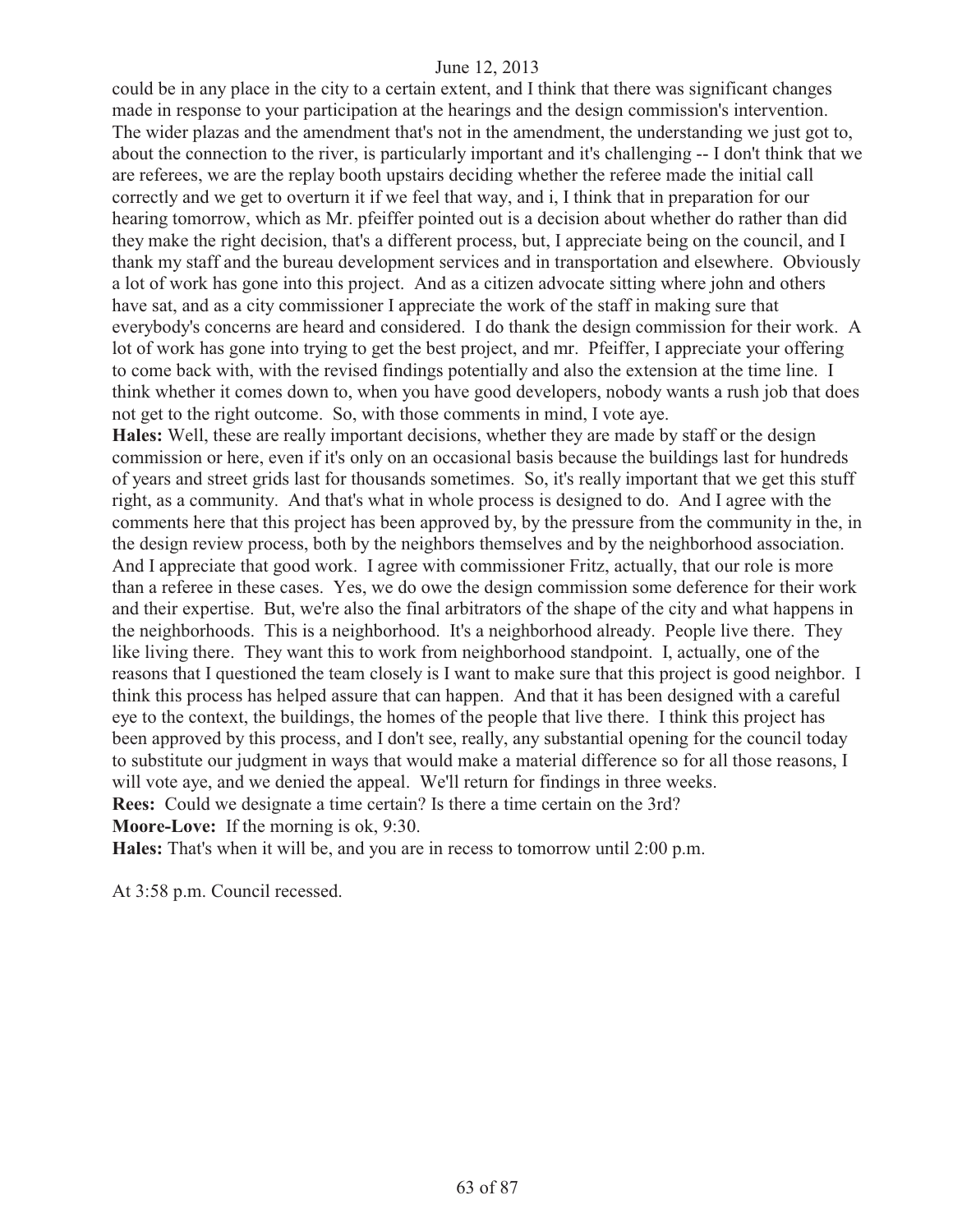# June 13, 2013 **Closed Caption File of Portland City Council Meeting**

This file was produced through the closed captioning process for the televised City Council broadcast and should not be considered a verbatim transcript. Key: **\*\*\*\*\*** means unidentified speaker.

# **JUNE 13, 2013 2:00 PM**

**Hales:** Ok I think were ready to begin. Welcome to the Thursday, June 13<sup>th</sup> meeting of the portland city council. Karla will you please call the roll.

**Saltzman:** here. **Novick:** here. **Fritz:** here.

**Hales:** Here. And we have an item on the calendar that you can read for us.

**Moore:** Should I read both of those now?

**Hales:** I think you have to read the item first.

**Kathryn Beaumont, Chief Deputy City Attorney, Office of the City Attorney:** Sure read both items.

### **Item 574 and 575.**

**Hales:** Thank you very much. City attorney has some required provisions that we need to get on the record up front, and so do I. Proceed.

**Beaumont:** Thank you. I have a few announcements I need to make at the outset of this hearing. They're required by state law and the city code. They will identify the kind of hearing we're having today, the order in which testimony will be presented, and then some guidelines for presenting testimony. First, this is an evidentiary hearing, which means you may submit new evidence to the city council in support of your arguments. Second, what the council is hearing today is a recommendation from the hearing's officer on a proposed comprehensive plan map amendment and zone change. The council will hear testimony on this recommendation in the following order. We'll begin with a staff report by bds staff for approximately 10 minutes. Following the staff report, the City council will hear from interested persons in the following order -- the applicant will go first and will have 15 minutes to address the council. And after the applicant, the council will hear from individuals or organizations who support the applicant's proposal. Each person will have three minutes to speak. Next the council will hear from persons or organizations who oppose the applicant's proposal. Again, each person will have three minutes. If there was testimony in opposition to the applicant's proposal, the applicant will have five additional minutes to rebut testimony given in opposition to the proposal. The council may then close the hearing and deliberate. The council may vote today on the hearing officer's recommendation. If the vote is tentative, the council will set a future date for the adoption of findings and a final vote on the hearings officer's recommendations if they take a final vote today, that will conclude the matter before the council. Finally as to guidelines for presenting testimony, any letters or documents you wish to become part of the record, including maps, photos, or any other matter, should be submitted to the council clerk after you testify. Any item you show to the council during your testimony, including power point presentations, should be given to the council Clerk to make sure they become part of the record. Your testimony arguments, and evidence you present must be directed toward the applicable approval criteria for this land use review, or any other criteria in the city's comprehensive plan or zoning code that you believe apply to the decision. The bds staff will identify the applicable approval criteria as part of their staff report to the council. You also must raise issues clearly enough to give the council and the parties an opportunity to respond to the issue. If you don't, you'll be precluded from appealing to the land use board of appeals based on that issue. And finally, if the applicant fails to raise constitutional or other issues related to proposed conditions of approval, with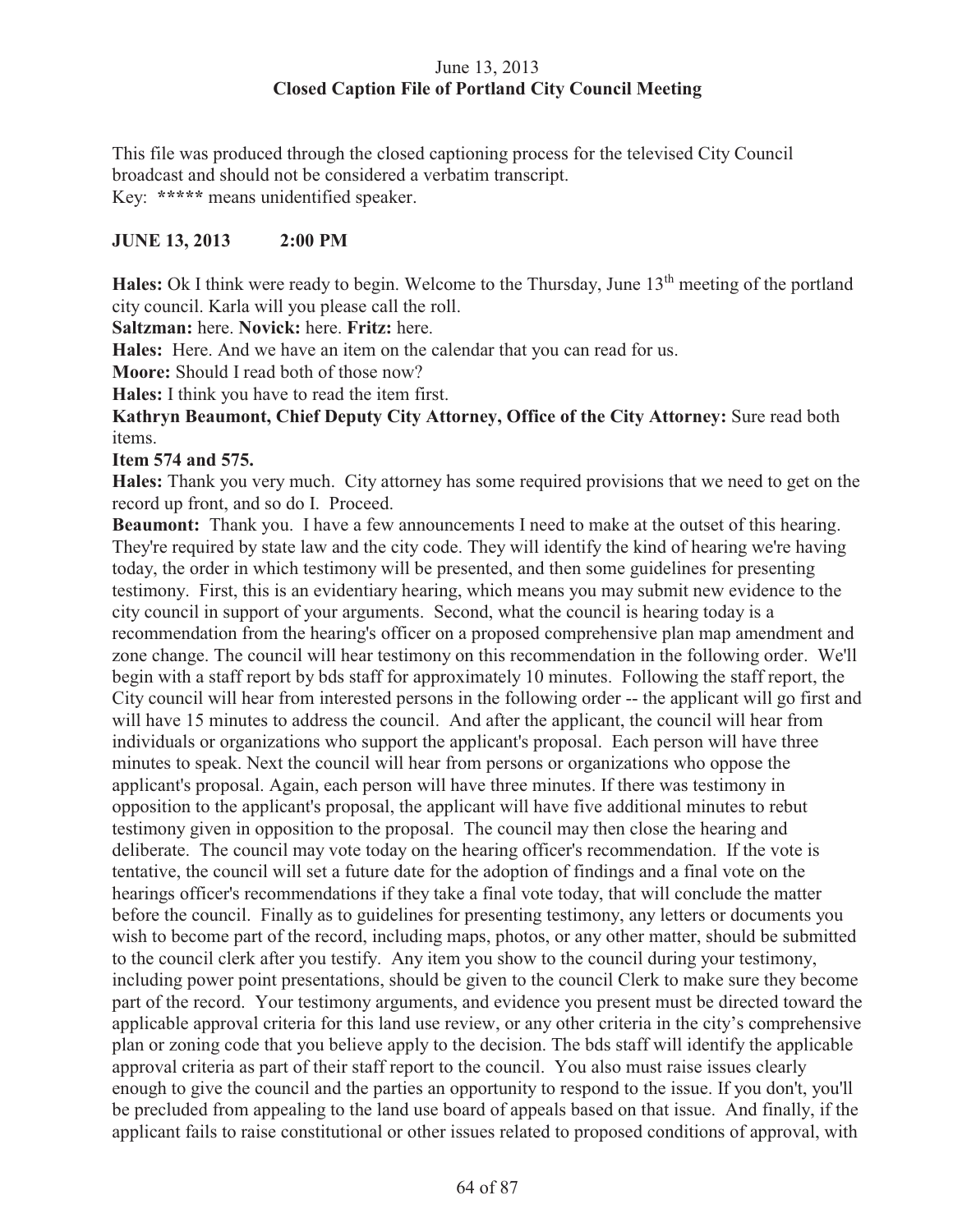enough specificity to allow the council to respond, the applicant will be precluded from bringing in action for damages in circuit court. That concludes the opening statements I need to make.

**Hales:** Thank you. Now it's time to check and see if there are any potential conflicts of interest. Or ex parte contacts. Are there any council members who have ex parte contacts to disclose, or potential conflicts of interest to note?

**Novick:** I have received a couple emails on this issue. I stopped reading them, but I did see them. **Fritz:** I have received many emails I have read, and for those that haven't yet been put into record i'll be cc'ing Karla with my responses.

**Hales:** And I visited the site earlier this week with ed mcnamara on my staff, we visited the site and got a good view of the situation to remind me of the circumstances, but we didn't speak with anyone there or -- including any of the parties to the hearing today. Anything else any questions about the council's declarations? Yes.

**\*\*\*\*\*:** [inaudible - speaking from the audience]

**Hales:** That's right there's a time allotted for principle opponent if there is one.

**Beaumont:** [inaudible] -- three minutes each for supporters of the applicant. 15 minutes for principle opponent, three minutes for supporters of the principle opponent, and then the applicant can rebut for five minutes. My apologies.

**Hales:** Thank you. Let's begin the hearing -- i'm sorry, before we begin with a staff report I believe we need to take a procedural action here, which is that there's an emergency clause applied to one or both of these.

**Beaumont:** The first item 574 is a report. The second item is the ordinance. That has the emergency --

**Hales:** Which has the emergency clause on it. And we are unlikely to maintain a quorum sufficient to pass an emergency ordinance, even if that was a good idea later today, so a motion would be in order to remove the emergency clause if that's the council's desire.

**Saltzman:** I would make that motion.

**Fritz:** Second.

**Hales:** Any discussion? Anyone want to testify on that question? If not, a roll call on the removal of the emergency clause, please.

**Saltzman:** Aye. **Novick:** Aye. **Fritz:** Aye.

**Hales:** Aye. [gavel pounded] thank you. It's removed and we can proceed with the staff report. **Douglas Hardy:** Thank you mayor hales, council members. Douglas hardy with the bureau of development services. The proposal you have before you today, it's a type three comprehensive plan map amendment from a medium density multidwelling designation to the central -- central residential comprehensive plan designation. It also includes a concurrent type iii zoning map amendment from multidwelling residential 1000 with a design overlay to the central residential or rx zone also with a design overlay. The r1 zone is a multidwelling zone that would allow up to 33 dwelling units on the applicant's site at a maximum height of 45 feet. No nonresidential uses are allowed outright in the r1 zone. The rx zone is also multidwelling zone that allows both residential use as well as some limited retail and office uses, typically on the ground level of the building. While buildings in the rx zone are allowed up to a maximum height of 100 feet, the maximum allowed floor area is limited to four times the size of the site. So this floor area limit Typically results in a building that's considerably less than that hundred feet allowed height. The d or design overlay requires that any development be approved either through a public design review process, or that development meets the community design standards at the time of building permit review. The 33,000-square-foot site as seen here in red, slightly over 33,000 square feet it is a flat site located at the east side of williams avenue, south of fremont. You have ivy street bordering the site to the south, and the site is located in the elliot neighborhood association, and currently the site is entirely vacant. For a broader view, a vicinity map, the site is located on the southern edge of the williams-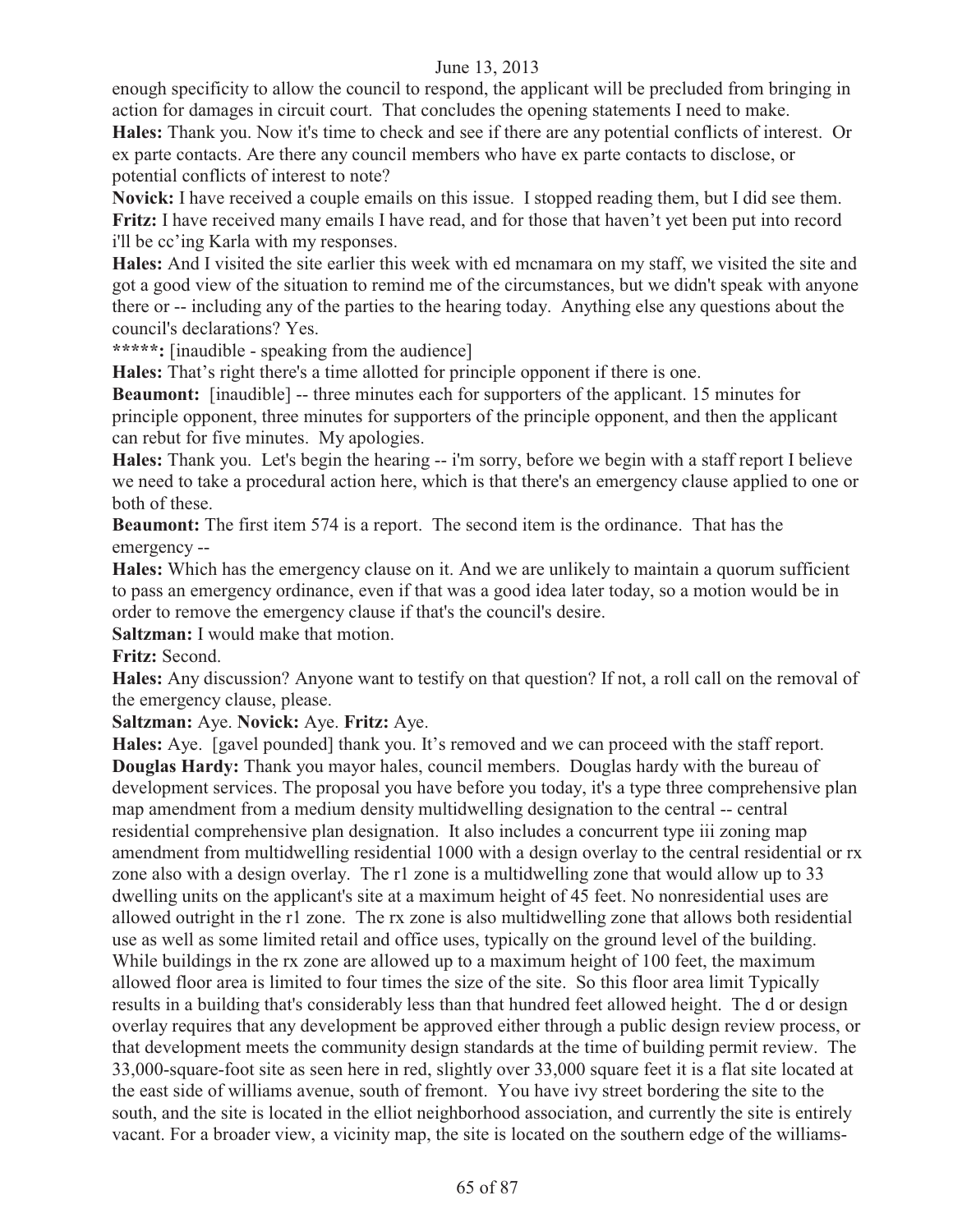vancouver mixed use corridor. Both vancouver and williams avenue as well as northeast fremont are all designated transit streets, and all three streets are designated city bikeways with heavy bike use along williams and vancouver in particular. Properties typically to the east and west of that corridor are developed with single dwelling or low-density multidwelling buildings, whereas development along the corridor itself is pretty eclectic, it ranges from one to two-story commercial uses, to mid density residential uses. Institutional uses are also located along this corridor, including the emanuel legacy emanuel hospital located just south about three blocks south of this site. As noted, the site itself is proposed to be rezoned to the rxd zone, as seen here in the zoning map, there's quite a variety of zoning in the surrounding area. Along the williams-vancouver corridor you primarily see in this location ex zoning, or central employment zoning. The ex zone, it is a mixed use zone that allows buildings up to five to six stories in height. This ex zone is bounded to the south by rx zoning, rx multidwelling zoning, you do see some multidwelling r1 zoning immediately south of the site, and multidwelling r2 zoning immediately east of the site. And lastly, sort of catty corner to the site, northeast is some r25 single dwelling on the north side of fremont. Next for a quick tour of the site and vicinity, this is a view of the site looking from the corner of ivy and williams, looking northeast across the site. As evident here, the site is an entirely undeveloped. And a view looking north along north williams, with the site here to the right. Evident in the slide is a variety of density and types of development found along the corridor. There is the -- new seasons development going on immediately west of the site across williams. There's some mid density, multidwelling residential about a half block north along williams, and then you do see some lowerscale single-dwelling residential uses along Fremont here. And also there is lower density single dwelling one to two-story dwelling along ivy, so this is a view along the street south, immediately south of the site. While this area in the r2 zone is currently predominantly developed with single dwelling residences, as I mentioned earlier, the site is zone the r2. It is a multidwelling zone that allows buildings up to roughly four stories in height. And then moving again farther south down the corridor, along vancouver, this is a photo of legacy emanuel hospital. They have buildings at various heights up to eight to nine stories in height. This next photo is a view, just east of the site at the i-405 ramp near the cross street of northeast cook and vancouver. It's located about two to three blocks east of the applicant site. Both the cook and vancouver and the cook and williams intersections are basically heavily impacted by the ramp here, particularly during the a.m. and peak hours as vehicles are coming in -- going back and forth from that on-ramp. It does create traffic delays and potential safety risks, particularly with heavy bike corridor that is along vancouverwilliams. Both the applicant and -- applicant's traffic consultant as well as the Portland bureau of transportation have identified the need for traffic signals to be installed at both the cook and vancouver and cook And williams intersections. In terms of the approval criteria for the comprehensive plan map amendment, those are found in 33.810.050 of the zoning code, and for the zoning map amendment, those are found in 33.855.050 of the zoning code. The substantive approval criteria for the comprehensive plan map amendment is that the requested designation is on balance, equally or more supportive of the comprehensive plan goals and policies as the existing designation on the site, and the substantive zone map approval criteria addresses adequacy of public services, including water, police, fire, sanitary storm water, and transportation. As for the comprehensive plan map amendment, the hearings officer's report you have before you identified more than 75 comprehensive plans -- plan goals and policies that were relevant to the request. And that were evaluated by the hearings officer. The hearings officer did include a table in the back of his report that identifies what those policies are and he identified the relevancy of the policies to the requested proposal, and identified whether the proposal was equally supportive, more supportive, or less supportive of the policy of these policies than the existing comprehensive plan map designation. And on balance the hearings officer did find that the proposal -- i'll say the hearings officer did find the proposal was less supportive of only two of the 75 plus policies that were evaluated for the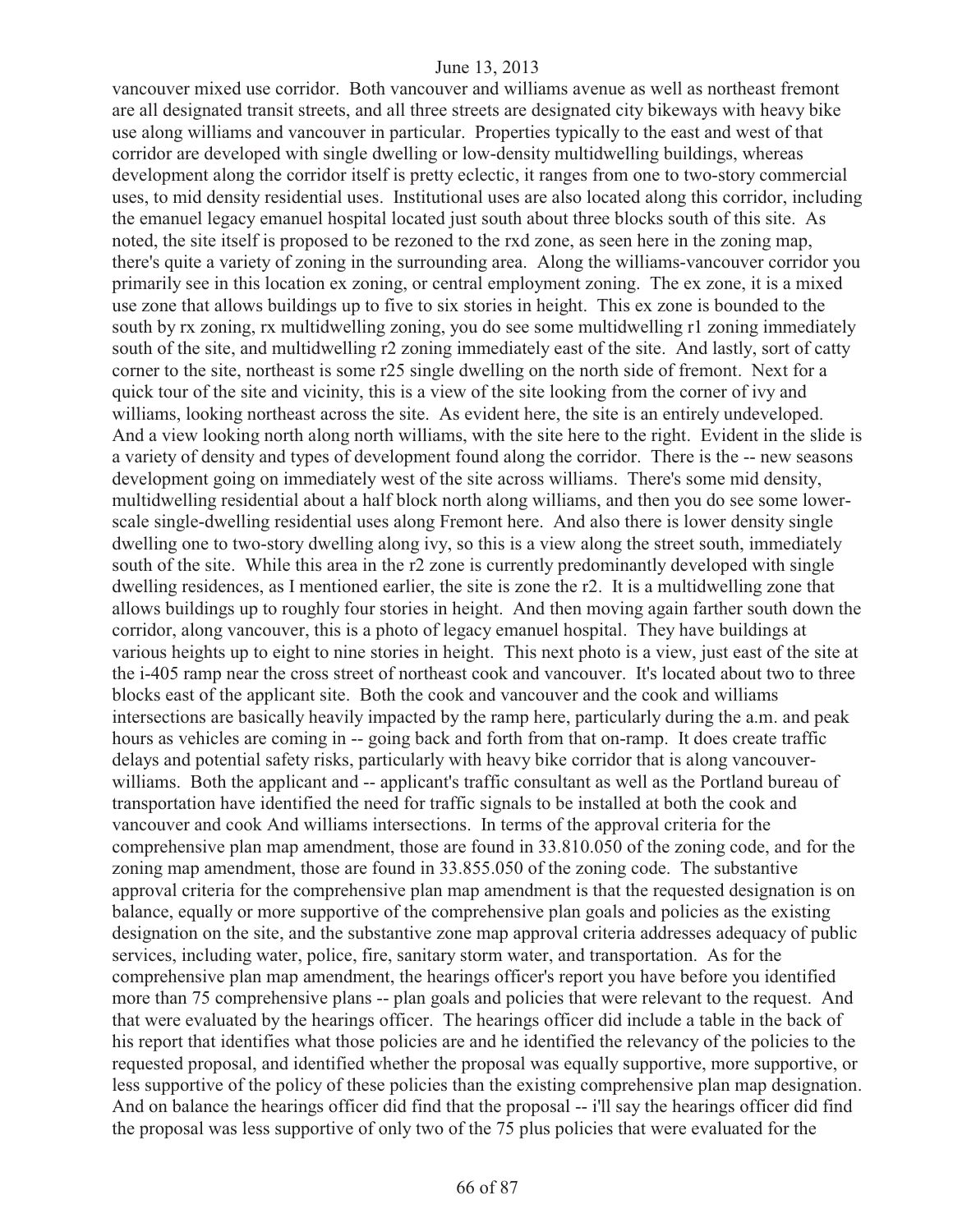remaining of -- remainder of the comprehensive plan policies, the hearings officer did find the proposal to be equally or more supportive than the existing r1 designation on the site. Some of the key findings in the hearings officer's recommendation included these listed on the three bullets here. First was the rx central residential designation promotes increased opportunities for housing production on the site, and particularly on the site that is supported by high-quality transit, pedestrian, and bicycle corridor. The hearings officer found that the proposal provides additional goods and services to area residents and employees, and complements the existing commercial corridor, and that the neighborhood compatibility would largely be mitigated by development standards of the ex zone and requirements for design review.

**Hales:** Could you go back to that again, i'm sorry. Ok. Thank you.

**Hardy:** As for the zoning map amendments, the hearings officer did as indicated earlier reiterate the need for traffic signals at the williams, cook, and vancouver-cook intersections, and basically included a condition that until the traffic signals are funded, that the number of vehicle trips associated with any development under the proposed designation would be limited to basically the number of vehicle trips you could do under the existing r1 designation. And again, that condition would be removed once those two traffic signals were funded. So based on those recommendations that the hearings officer did recommend to council to approve both the comprehensive plan map and zoning map requests with that one condition of approval related to the traffic signals.

**Novick:** Could I ask a dumb question as a novice? How do you enforce a condition like that? **Hardy:** It basically would be enforced at time of building permit. If ultimately council does approve the designation and it gets rezoned to rx, any time the applicant came in with a building permit, planning and zoning staff would review it against that condition to make sure it was in conformance with that. If there was any question whether the traffic signals had been funded, planning and zoning would go coordinate with bureau of transportation to determine whether that condition had been met.

**Novick:** So you estimate how many trips would be generated by particular building, you can't like sit there and like count the number of trips.

**Hardy:** No. The way the condition was written, there's a table that equates -- it identifies different land use categories, equates the number of vehicle trips per square foot, so it translates vehicle trips to square footage so we could directly apply that at time of building permit.

**Novick:** Thank you.

**Hales:** Go ahead.

**Fritz:** This application presumably came in before we changed the parking regulations. What would be the parking required in the new zone?

**Hardy:** They would be required to meet the current -- the new parking regulations, so assuming the building is over the 55 dwelling units, they would be required to provide the .33 parking spaces per unit. So this land use review by itself does not invest them under the old standards.

**Fritz:** If we thought in this particular location that was not adequate, we could add a condition of approval of requiring more parking?

**Hardy:** You could -- council could. You would have to address it per the applicable comprehensive plan goals and policies. As you may have noted for the hearings officer in his findings, that question did come up at the hearings officer level from some surrounding neighbors. The way the related comprehensive plan policy reads is make all attempts to reduce the amount of parking and particularly reduce the amount of parking along high-quality transit corridors, so the hearings officer basically, his hand were tied from at least the comprehensive plan perspective. **Fritz:** Right. I'll state up front i'm struggling with this quasi judicial zone change, knowing we're currently revising our comprehensive plan and looking for the zoning for the entire area. So it's going to be challenging for me to figure out what the appropriate thing to do is. But under the current zoning, why did you -- why did the applicant go for rx versus ex versus r1?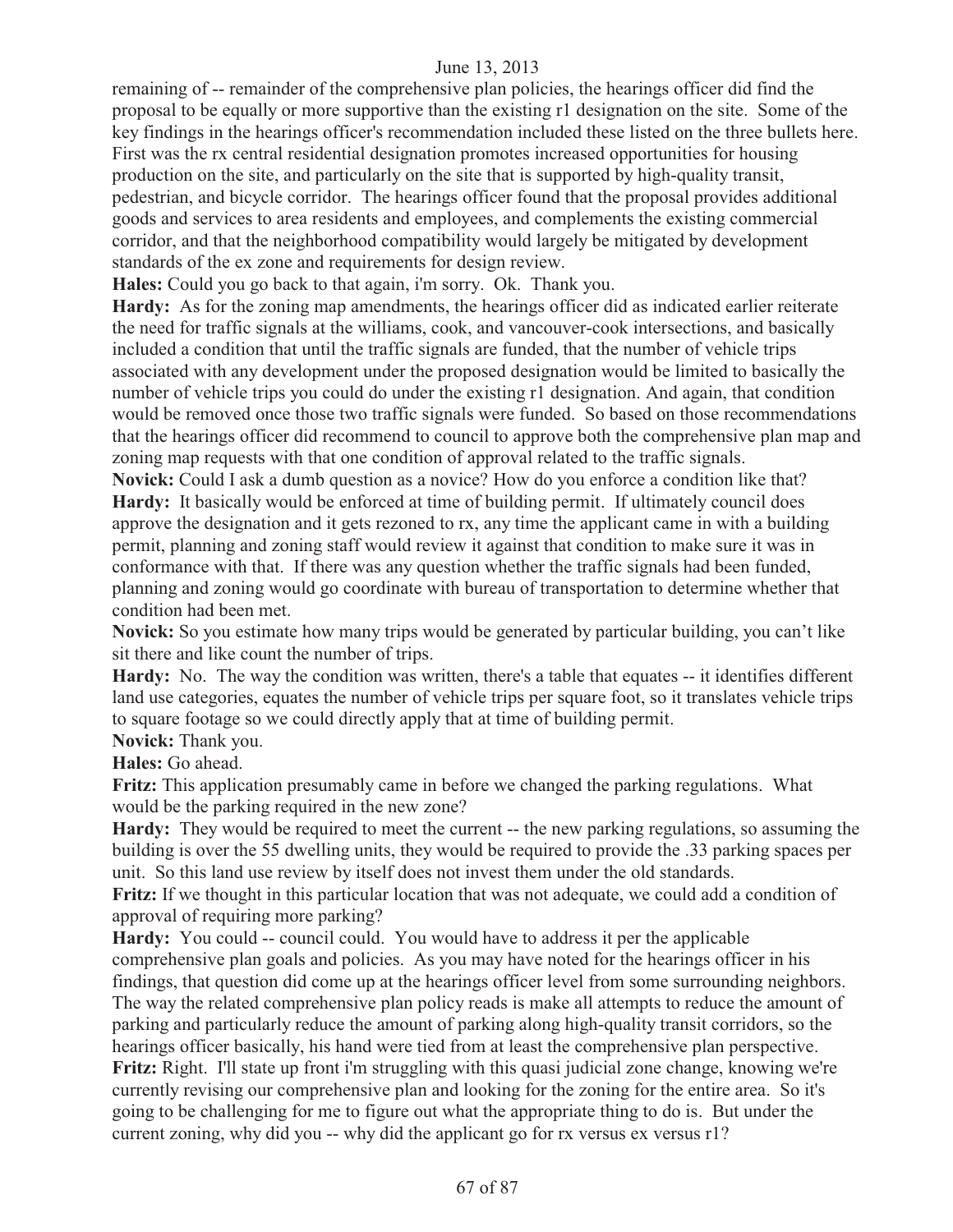**Hardy:** In terms of going from our -- from ex or rx, ultimately i'll let the applicant address that, my understanding is the intent was to allow a mixed use development at this corner, given the vancouver-williams corridor is mixed use commercial corridor. He basically wanted to participate if you will in that corridor through -- improve the urban vitality of that corner. In terms of the ex versus the rx, the applicant in fact first did propose the exd zone, and speaking with the elliot neighborhood association, their request was, don't do the ex, do the rx, because they didn't basically is they didn't want to see basically a predominantly nonresidential building at this corner. So the elliot neighborhood association was the one basically recommending the rx as opposed to the ex zone.

**Fritz:** Commercial is allowed in rx?

**Hardy:** Limited commercial. You can have either 40% of the ground floor in retail or office, or if it's elsewhere in the building, up to 20% of the floor area can be either retail or office. In the rx zone.

**Hales:** Ex it's greater?

**Hardy:** Ex is a mixed use zone. Basically anything goes in the ex zone. It can go from industrial, to housing, to commercial.

**Hales:** A related question for me, I guess we will hear from the parties to the case on this question, but regardless of what the applicant proposes, in a situation like this is the planning staff free and/or is the hearings officer free to recommend and consider a different zoning designation than someone has applied for? In other words, if they applied for rx but you as a planner or the hearings officer as a hearings officer felt, no, ex would be more appropriate, is this a yes-no decision on the application, or do we have the opportunity in this situation to consider a third alternative, namely something else like that?

**Hardy:** Right. Basically staff -- the responsibility is to review the proposal submitted by the applicant. At best what we can do is work with the applicant to put conditions on the -- on what is requested in order to effectively get to a yes.

**Hales:** But you're not free under the process as we have it to say, I hear you that you'd like r1, but i'm going to recommend r2.

**Hardy:** Not unless the applicant voluntarily agrees over the course of that land use review to say, ok, i'm withdrawing my rx request and propose a different zone. And at that point we probably would have to start the whole land use review process over.

**Fritz:** The council is also not free to say no? We'd prefer something else?

**Beaumont:** You can certainly say that to the applicant but in terms of agreeing to change the zone to something else, besides what the applicant is asked for, no, you're not free to do that. **Hales:** That would be a legislative process.

**Beaumont:** It would be thumbs up or thumbs down on what they've asked for.

**Hales:** That option exists in the legislative process, but not in the quasi judicial process when we're considering an application.

**Beaumont:** Correct.

**Hales:** Thank you. I needed that refresher myself. Other questions from council for staff? Ok. Thank you, douglas. Let's move to presentation of the applicant.

**Beaumont:** Mayor hales, I was remind bite clerk I may have misstated the time limits in my announcements. The goal of the time limits is to give the applicant and the principal opponent equal amounts of time and typically that's divided into 10 minutes for the applicant's main presentation, and then five minutes for rebuttal. I indicated the applicant would have 15 minutes for a main presentation and then five minutes for rebuttal. So the choice would be either to limit the applicant to 10 minutes with the five for the rebuttal and give the opponent, principal opponent 15 minutes, or leave it at 15 and five and give the principal opponent 20 minutes. So the two are equal.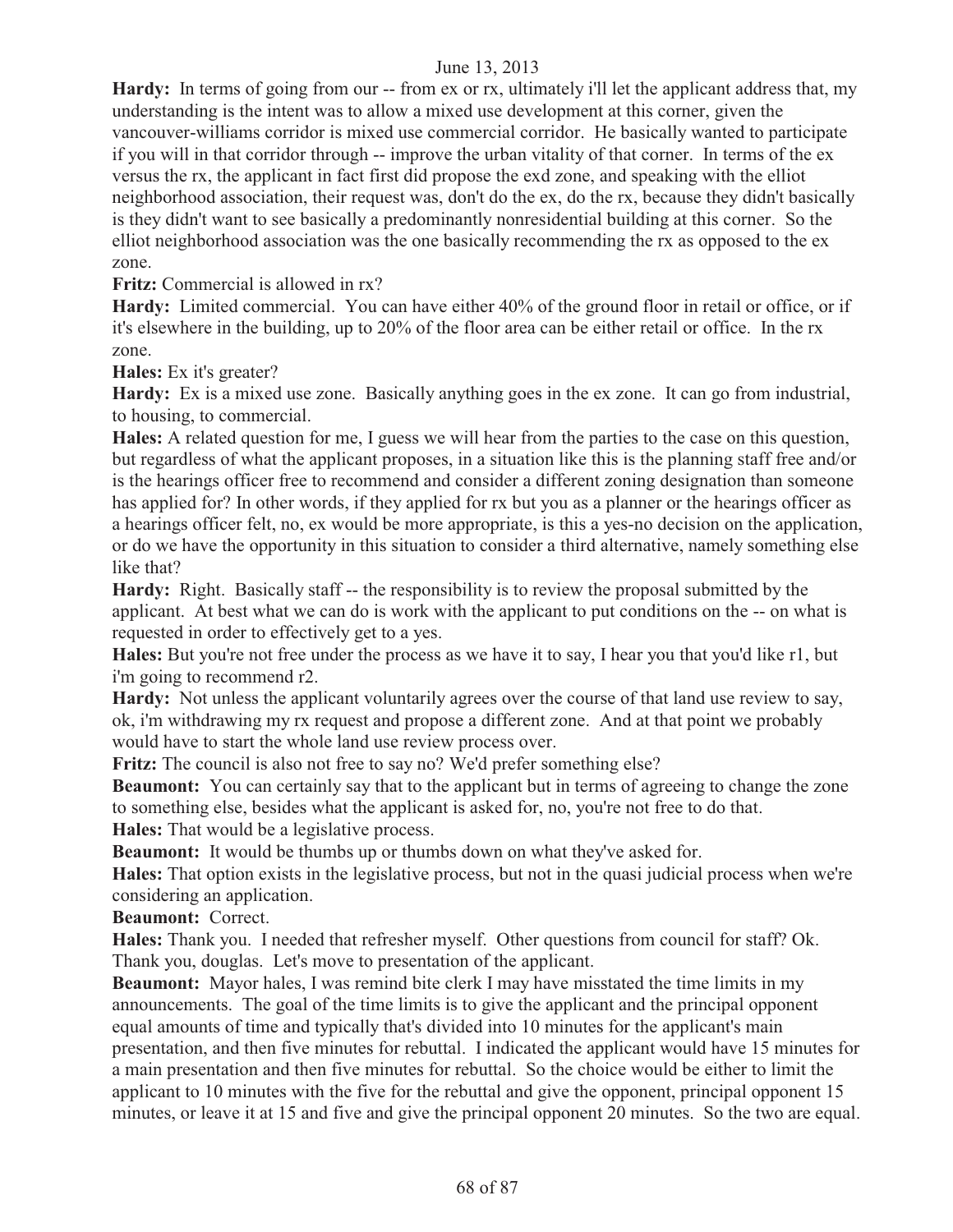**Hales:** Unless there are strong feelings on the council's part I'd rather err on the side of completeness, given we don't have 150 people here to testify and go with the longer time limits. **Beaumont:** My apologies for misstating that.

**Hales:** No problem. Good afternoon.

Ben Kaiser: Good afternoon. My name is Ben Kaiser, the applicant, and to my left is destin ferden, who assisted me in this process. Which started about a year ago. I'm an architect and a developer here in Portland, and i've been practicing architecture and development for the past 20 years or so. Over the last 15 years i've been in predominantly north and northeast, focused on infill development, small-scale residential, condominium projects, and also for the last seven years i've been a member of the Portland design commission, and as you're all aware, that's stated in the website, it provides leadership and expertise on urban design and architecture, and on maintaining and enhancing Portland's historical and architectural heritage. So i've been privileged to sit on that group with six other great people from around the community who -- and I have to say i've learned more on that commission than I think i've actually offered back. The site I purchased back in 2004, approximately 32,000 feet, and in 2004 it sat on that property and the property across the street sat on the market for about a year and a half. And no one wanted it. That section, that intersection which is quickly becoming a very exciting I think was long overlooked by the city of Portland, and it always befuddled me because it's one of the most critical hubs and intersections in the city. I think it's responsible for the linkage from downtown from the sabin, irvington, alameda neighborhoods as well as north Portland and beyond. It's heavily used, but for un-- for reasons both known and unknown, it laid fallow, was overlooked. What we're working on now, we're working in a couple of locations around that area, to the north of fremont, pretty exciting, we're working on a building called the radiator, and we have team members to the south of us along fremont, and together we're developing in my opinion a pretty innovative project. This is just good background for what we're talking about today, in that we're breaking ground on a few substantive issues such as one of the first ecodistricts in quite a few years here, we've recently drilled beneath fremont and hooked into new seasons, taking their excess heat off their condensers which alone will allow 40,000 feet of building to be heated annually for no cost, and now we just made a great breakthrough, emanuel hospital is at the table with us and they have their north plant, which is about 1400 feet from this site, and they've agreed to get into negotiations about allowing all their excess heat, which has the capacity to heat over 800,000 square feet of building and the potential to cool it as well. So our site to the north of fremont and this site in question today, we are anxious and working on making that connection, which will be a first in Portland. And in that process, like I say over the last six months, eight months, we've worked with pbot and the franchise department, and odot, as well as new seasons, and emanuel hospital and local and area property owners, and all I have to say, have been very -- it's been a real exciting process because everybody has worked very well together, and the hurdles, we're overcoming hurdles one by one and may pull this off, as you all know, an ecodistrict is extremely hard undertaking and we're excited about the potential there. The ex as was mentioned by mr. Hardy, we originally proposed an ex because the only intent I had with that rezone was so -- to enable the project not to have residential doors right along fremont and williams. As we all know, residential door that happens along a busy corridor like that usually ends up in venetian blinds or closed full-time, and can completely deactivate a street and probably the most important subject that comes up on the design commission is exactly the opposite. How do activate a street. So for an r1 designation to land along busy corridors along part of the city that we want to be dense and active, I thought that was inappropriate. So I went to the neighborhood association asking for an ex. The neighborhood association proposed actually an rx as you heard from mr. Hardy. An ex would allow only commercial, so in other words, that whole 32,000 feet under an ex designation could be a walgreens with a surface parking lot. And we all know examples of that, in my opinion that's another way I think the neighborhood, the land chair, and the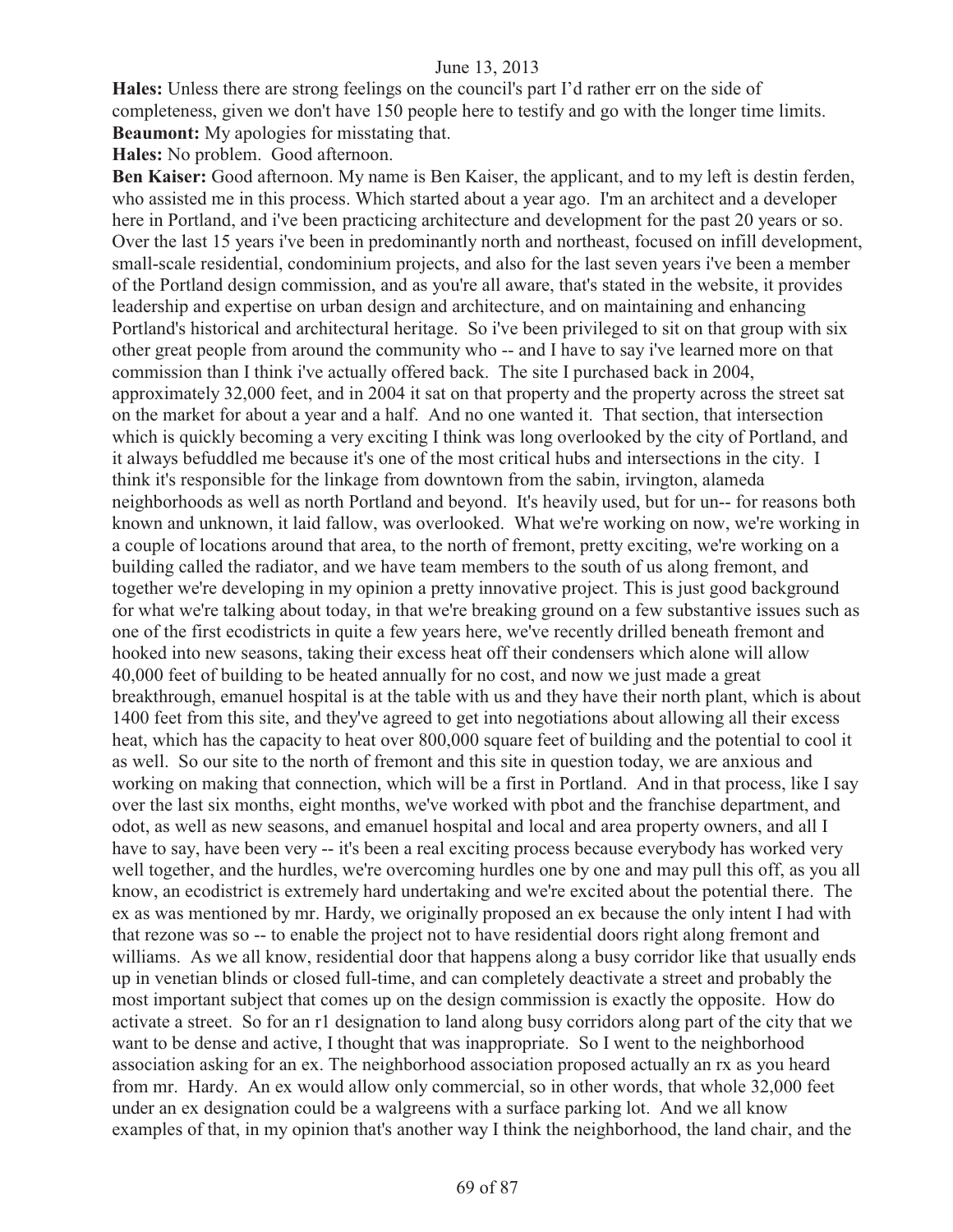rest of the group was understandably questioning the idea that that could be just a full lot, walgreens, single level, and not at all kind of living up to the hopes and aspirations we have as a city of high-density corridors, and mixed use operations that takes advantage of those corridors. So that's why we then said, ok, we totally understand because we always wanted to have a mixed use project anyway, so the rx designation, if that was going to be the request of the neighborhood association, that's the direction we went with the application. In this, the one partnership I left out is pbot, we have worked well because the problems in that area both for this site in question today as well as the new seasons site in north and south is a lack of signals at the two intersections on cook. So we worked with pbot to author one of the first public-private partnership on paying for those, so area landowners, including new seasons and my partners and partners to the north and south, are agreeing to pay for one of those signals, and so that's exciting, and I think that will be a great improvement for the area as well. There's been some concern and understandable concern from the neighborhood about me finishing this zone change and selling the property. Because as we know the rx designation, ex or whatever the designation may be, goes with the property, not necessarily the team that's in place to develop it, but I have no intention of selling the property. I've been working too hard and long to make this intersection come together. We already have a great team in place to make this come to fruition. I'm excited about that. I did want to just touch on as a developer, I wanted to read something I wrote down here. For many decades we as a city have been working very hard on improving our urban planning and as a result, are now respected around the world for our past decision and present results. The ideas of 20-minute neighborhoods, dense urban core, mixed use buildings, a strong public transportation system, a very vibrant bike community, the decision to deemphasize automobiles, and nodes of high density interspersed among existing neighborhoods are all ideas that are working together in my opinion to achieve visions set in motion by brilliant forward thinkers from our past. These past decisions are so respected and so successful in fact, we have had international visitors from around the world studying our city and the public policies that we put into practice here. And we've had a couple visitors from canada come to pass design commission meetings as well. Change is difficult for all of us. Going forward there are going to be uncomfortable moments, such as today, and i'm sure we'll hear from folks behind me as we seek to achieve these over arching visions of an exciting resilient, dense, diverse, and environmentally evolved city. In my opinion we can't disregard these public policies that have been put into place for this reason to monitor and control these developments. And to that note I want to pause and say that I am making a pledge today and to -- I don't know how we can commemorate this, but that I will go through a design review process and not use the community design standards, and I think community design standards have had some negative effects in the neighborhood, and around the city of Portland. So I think as a city we need to revisit those. And I have great respect for the staff at design review level to work out these issues. I also had a great meeting this morning with the principal opponent and agreed that another good thing that we can do is in this project, and maybe even push farther into the city's fabric is, in the design review process, have a group of the interested community members, part of that process, and that hasn't usually been the case in my experience so far, but on this case maybe we can -- in this case maybe we can work out something with the opponents that are here today to form some kind of coalition that works with me and our team to make sure, and the design review process and staff to get to something that I think we all like. And that is our intent as architects, as developers, our intent, my office is in the area, I live in the area, so all there. Also as we know zone change is a very public and expensive process. This has been in the works for over a year now. Site postings, public mailings, neighborhood notification and multiple meetings with neighbors, in my opinion these 11th hour and beyond now we're having at the city, disagreements are sending the wrong message in my opinion, to the architecture, development, and construction community, and I think it has negative effect in that it could undermine the very relationships I think we're working on building. So I not to say this is an 11th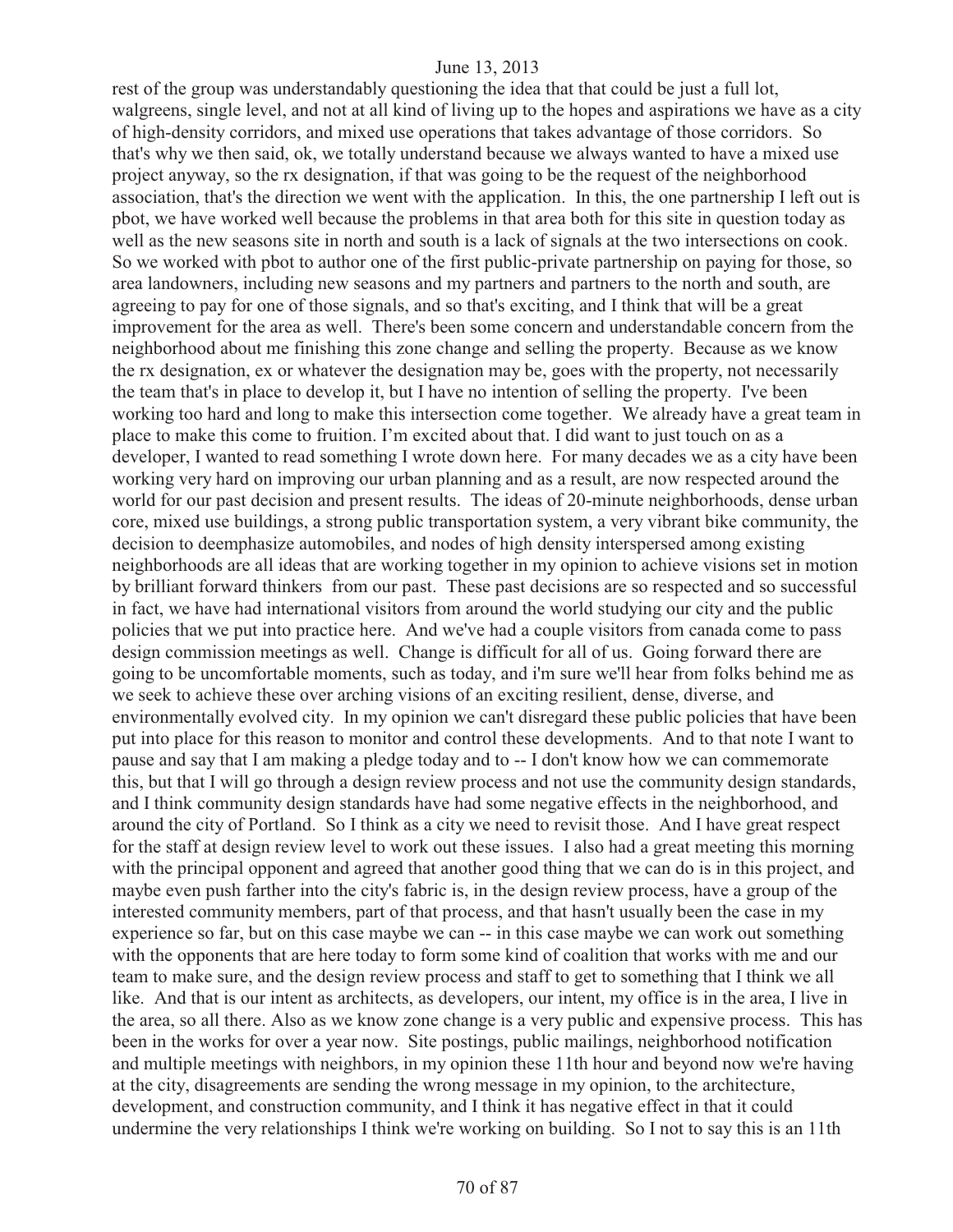hour event, but only to speak about the neighborhood and outreach we're doing the best we can in the development architectural world and as city staff and city policy, mailings to 500 feet, we put up signs on the property, and these have all been months and months ago. So it's interesting these lastminute changes catch everybody off guard. So I think we as a city, i'm not faulting the community on, that i'm faulting somehow the process. Do we need to refine to get that message out? The principal opponent -- opponent and I have had some good discussions about how to change that. So there's still seems to be a disconnect between the process and the public. And I went on to say about how we would like to use design review process, and we'll continue to work like I say, with staff and the neighbors to get to the best project we can. Thank you. And destin helped with the whole application, and it was a very thorough great application in my opinion. So any questions you have for either of us, we'd be happy to answer them.

**Fritz:** Many of the concerns that i've heard from neighbors through emails and the record are about the height. And would you be willing to have a condition of approval limiting the height?

**Kaiser:** We discussed that this morning. I think it would be interesting conversation to have where that limit is and what the limit is, but yes, I would absolutely enjoy that conversation to arrive at some balance.

**Fritz:** The ex zone, I believe the height is 55 feet.

**Kaiser:** 65.

**Fritz:** 65 feet. Would that be acceptable? Workable?

**Kaiser:** I think what's interesting about f-a-r, as you're well aware, and height limits, both work in tandem to come up with a great project. I think we in this site particular work with the neighborhood association and design process, we can -- if we're allowed a little more height along the northeast -- northwest corner of the site, we can actually diminish the pressures on the r2 zone to the east. And on that note, I wanted to mention that there's a burned-out house to the east of the site in question today. Along fremont. We recently purchased that burned-out house, so right then we'll have a 50-foot r2 buffer that is limited by its constraints, so already we've just add a 50-foot buffer to our projects along fremont, and we'll work, i've mentioned this morning, what I would like to do is work with -- through the design review process of transferring f-a-r so we can have that as true open space, that's all through the process of -- through -- with design review. So i'm open to that as well. But -- and also to address your earlier question about parking, what's really exciting is the teaming and -- that we're building in that neighborhood. So my -- in my opinion, the churches are growing very quickly in that area, and there's a direct problem with morning brunches on sunday morning now with the success of area restaurants. So we've been working with the churches because I agree there's a parking problem that's on the horizon, so actually we're going to -- we're working with pdc, talking to pdc as well as carl at united family funds, to actually dig a deeper parking garage, to not only take care of our project, take care of the other projects that have no opportunity for expanding their parking. Because not only -- this is not only our project, but -- and again, I call this a success for the city, that whole corridor, the amount of units, projects in the works is dumbfounding. The density is going to infill just as we all hoped. Again, in my opinion. So I think to get a jump on this parking issue we're all about that. So I would actually like to put more parking than we need on our site, and help alleviate some of the pressures in the neighborhood. **Fritz:** You're planning to do underground parking?

**Kaiser:** Yes.

**Fritz:** Thank you.

**Hales:** So the -- you mentioned purchasing the next parcel to the east, which has the burned-out house on it. It looks like that might have been subject to some other land use application at some point. But at any rate, you would intend to develop that to its base zoning as part of this project? Or perhaps separately, or you don't know yet?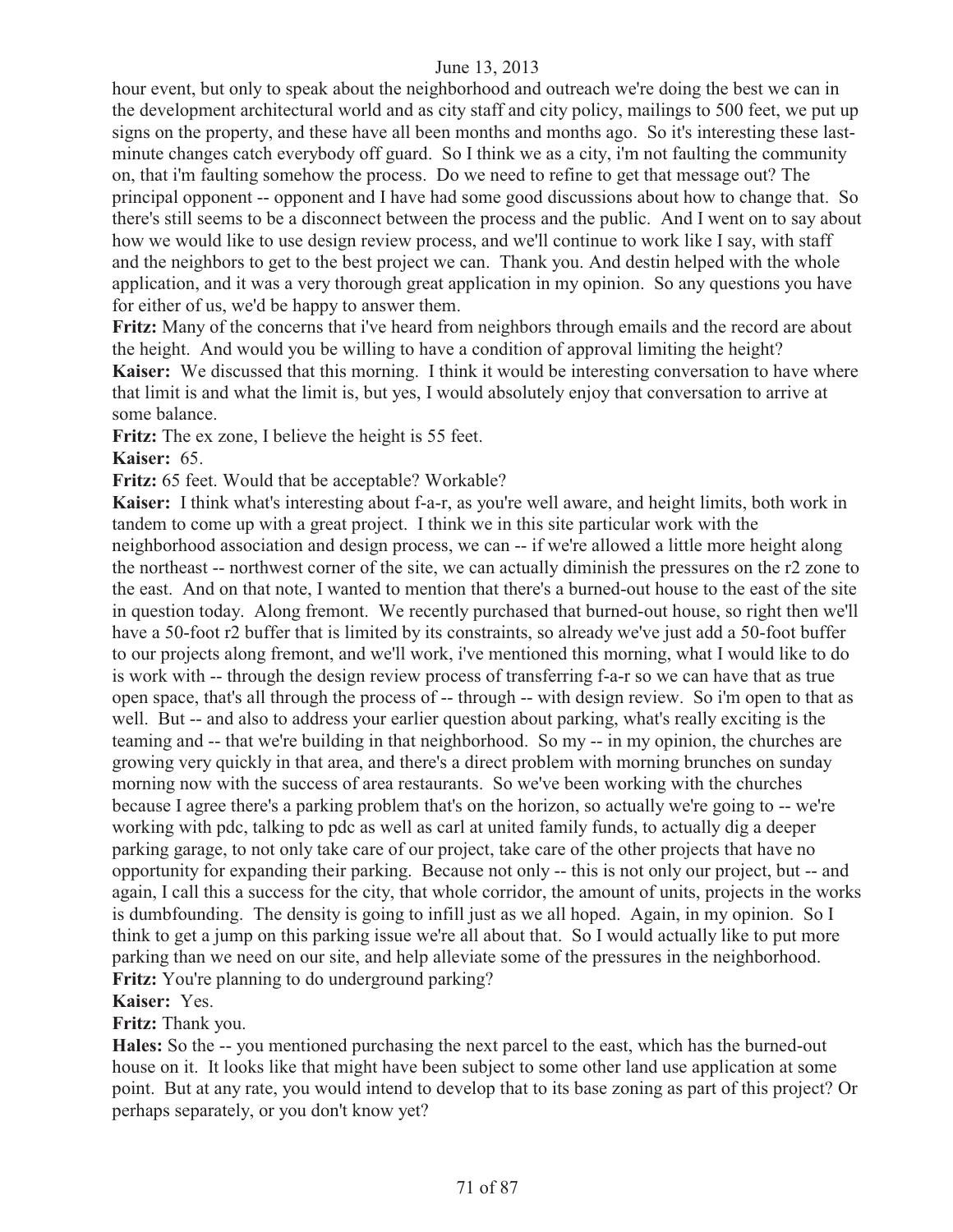Kaiser: That's a good question, mayor. I would -- I don't know yet. But I would not seek a zone change on it, so it's going to remain an r2. What I would envision seeing it as an architect is just even further stepping down toward r2 to the east. So we'll use it whether it's access to the site in some way, but right now it's exciting because we have that 50-foot buffer just by right of the property.

**Hales:** Thank you. Good. Other questions? Anything else you want to add at this point? Great. Thank you very much.

**Kaiser:** Thank you.

**Hales:** Do we have any individuals signed up in support of the application?

**Moore:** Two more people signed up.

**Hales:** Come on up.

**Mike Warwick:** I'm mike warwick, I am the land use chair of the elliot neighborhood association. I've lived in my house in elliot for 36 years. I've seen a lot of stuff go on there. I was instrumental along with lee and others in the development of the elliot plan, which was a subpart of the albina community plan. And I recognize there's a lot of other people speaking in opposition to this, it seems a little peculiar for the neighborhood association to be supporting a project, and i'd like to make it clear that I think once you hear all the testimony, this is not a case of the neighborhood association being a bunch of elitists that don't listen to the neighbors. That's really not the case. I enjoyed your exchange with the applicant, amanda and charlie, about what was and wasn't allowed with the zone change decision. That was exactly the situation we were put in when this came before us. When we developed the albina plan, the area where new seasons today was a major employment center. It was wonder bread. Nobody anticipated it would go bankrupt, and that the site would be redeveloped as a grocery store which elliot is totally thrilled with. In fact I think the last time I was here was to testify in support of the new seasons project. Obviously that changes the dynamics of this corridor, which has been happening north of elliot along williams north of fremont for several years. So when the applicant came to us and said, I have a housing project, and this is not the first time he's come to us to talk about a housing project at this site, or the property across the street as he discussed, he's one of the more forward thinking I guess developers, comes to us frequently with ideas about things we'd like to do on this property, so we're not blind sided. We're well acquainted with ben and his projects and thinking. He's one of the more creative developers in town. He said, well, now that the new seasons is going in, i'd like to do more ground floor commercial. And I can't do that in the r1 zone. So I would be looking to do something like ex. Elliot's experience with people who go for an ex zone change is one of two things. Either immediately sell the height site based on entire value or they put in something like walgreens that is more parking lot than building. In the albina plan and in the elliot part of the albina plan, our focus on the sites we targeted for e zoning was as e says -- employment. The people in the neighborhood, then as now, need jobs. We have a moral obligation to try and make sure that the e zone is used that way. Unfortunately, as has been -- as the hearings officer said, you can do anything in those zones, and we've seen churches, and we've seen low-income housing, and we've seen other projects go on those sites that have not added a single living wage job to the neighborhood. That's really unfortunate. Don't begrudge the - - I guess i'm over time.

**Hales:** Go ahead and wrap up.

**Warwick:** Anyhow, we were looking at the same decision, we said rather than endorse an ex zone that would allow ben, if he chose to, or some successor to develop something that did not have a housing component, we decided let's go for rx. We support that, but we would not support an ex zone. He considered it, and said that makes sense to me. Then we raised the question, which the proponents are raising, which is you know this will allow hundred-foot-tall building and we do not want to see something that looks like the six-story buildings north of fremont. And he said that's not my intent. My intent is to have ground floor commercial, residential project, at the time he was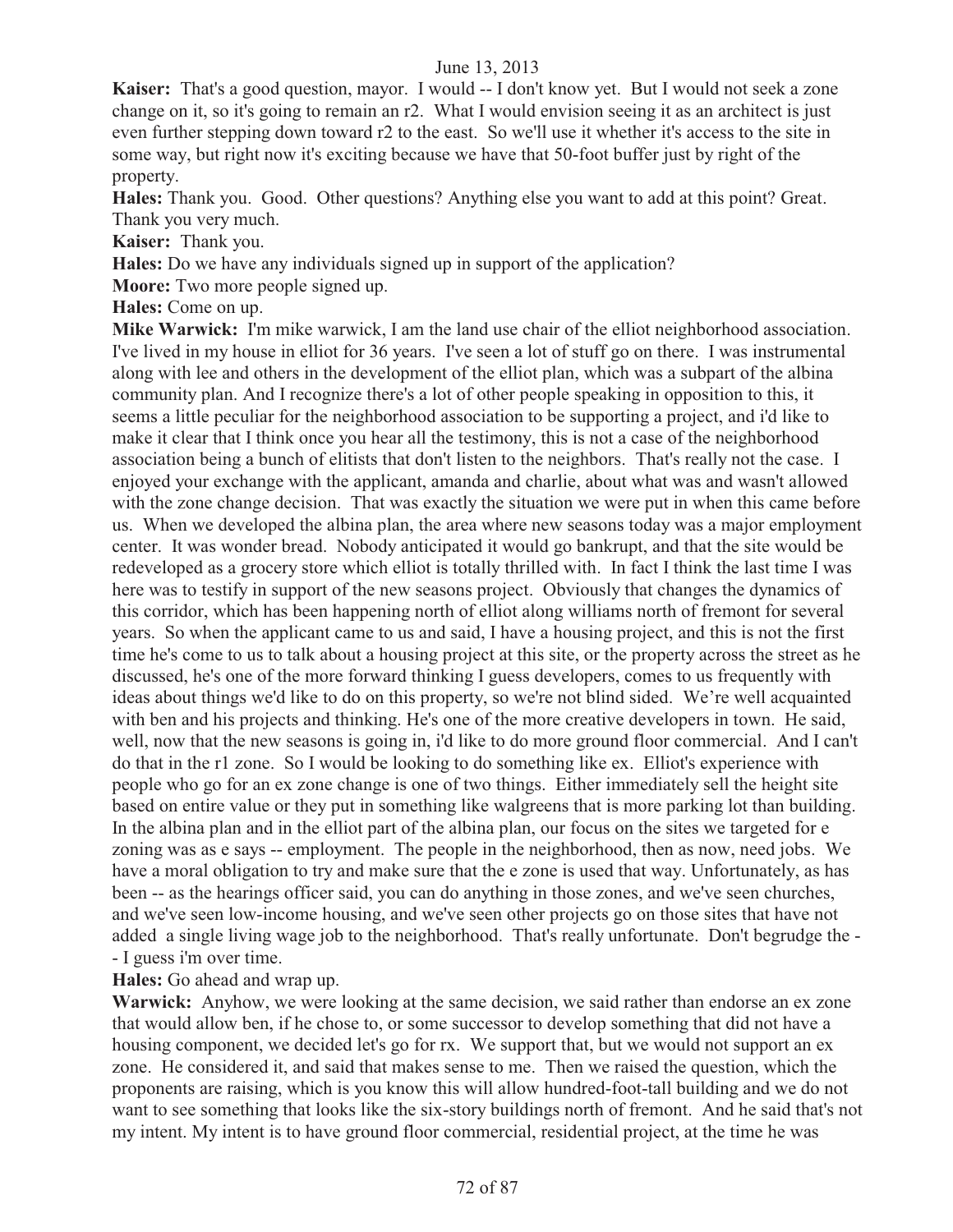considering condos, which would be very compatible I think with our housing goals. And that made sense. He may have a different development scheme in mind today, but at the time we were depending on his intentions, and his trustworthiness to us as a developer, because we have worked with him a number of times over the years in projects. And have confidence that if he can has the wherewithal to follow through, he will follow through on what he's going to do. And that's how we reached the decision we reached.

**Hales:** Thank you. Appreciate the context.

Lee Perlman: My name is lee perlman, I live at 512 northeast brazee street, i'm a newcomer, just 30 years there. Nearly all of that time member of the elliot neighborhood association, past land use chair, and one of the -- part of the committee that wrote the elliot neighborhood plan. As part of that, I would say that this doesn't meet the letter of the plan, if it did we wouldn't be here, but I do believe it meets the intent and spirit of it. When we started work on that in 1989, the neighborhood had lost more than half of the housing over the previous 30 years. For some highly publicized things like Emanuel's broad expansion, rose quarter, freeways. A lot of it also block by block. Three residential structures on my block alone have been gone in a time that i've been there. We needed -- we felt we needed to restore that housing. To provide a viable neighborhood and also to have provide a level of housing for people who perhaps could not afford homeownership. We did not want to lose the single family housing we have left. We've zoned it r2 and kind of hoped that nobody would tear it down -- tear down the housing. Our solution was in long vacant parcels, to zone it for fairly high density. We had set a goal of a thousand new housing units, we're not going to make it. There are other places where development has taken place at less than the projected density, so here it's a little more. There is another important provision of the elliot plan, which is very strong language against residential to commercial zone changes. That was critical, that's how we lost a lot of our housing, the view of people that this is a temporary use, and treat it as such. So we kind of were partial to mr. Kaiser's proposal, but we said we would absolutely fight exd. I would also say that I believe our position on this is that we support it in principle, your mayor hales, commissioner Fritz, mr. Kaiser, you're all familiar with the phrase "how, not whether." so we have yet to see the proposal. It's subject to differences there.

## **Hales:** Questions?

**Fritz:** I appreciate the historical context from you two who have both lived in the neighborhood for over 30 years and worked part of the albina plan. I'm not quite understanding the trusting the applicant to do this plan with rx versus not trusting him to do an ex similar plan, but with residential but also with more commercial on the ground floor.

**Warwick:** Obviously we can't tell ben what he can and can't do once he has the zone change. Ben has had some other projects and other properties he's owned that he has disposed of. So we're certainly willing to trust him to appoint. But we want to see housing on the site, and the r zone stipulates it will be used for housing, whereas if he did for some reason gets hit by a bus or whatever, and the property goes to somebody else, they could do the parking lot with a small building on it.

**Pearlman:** I would add there is a greater level of risk if we -- if he pursued ex-d. An example might have been a kind of low-level industrial use on martin luther king boulevard called the raven creamery. Low-impact, family wage jobs, nice -- at their request we gave them ex-d zoning. Within a year they had been bought out, and the property was declared surplus. Next proposed use, mcdonald's. And a long battle over that.

**Fritz:** It sounds like you -- I haven't asked the city attorney or my colleagues, but if there was an option for having allowing more commercial on the ground floor that the neighborhood association that you want more family wage jobs.

Warwick: I think that's correct. I'm not sure -- to go to that point, i'm not sure that the kind of retail that you're going to get on the ground floor of these buildings is going to result in living wage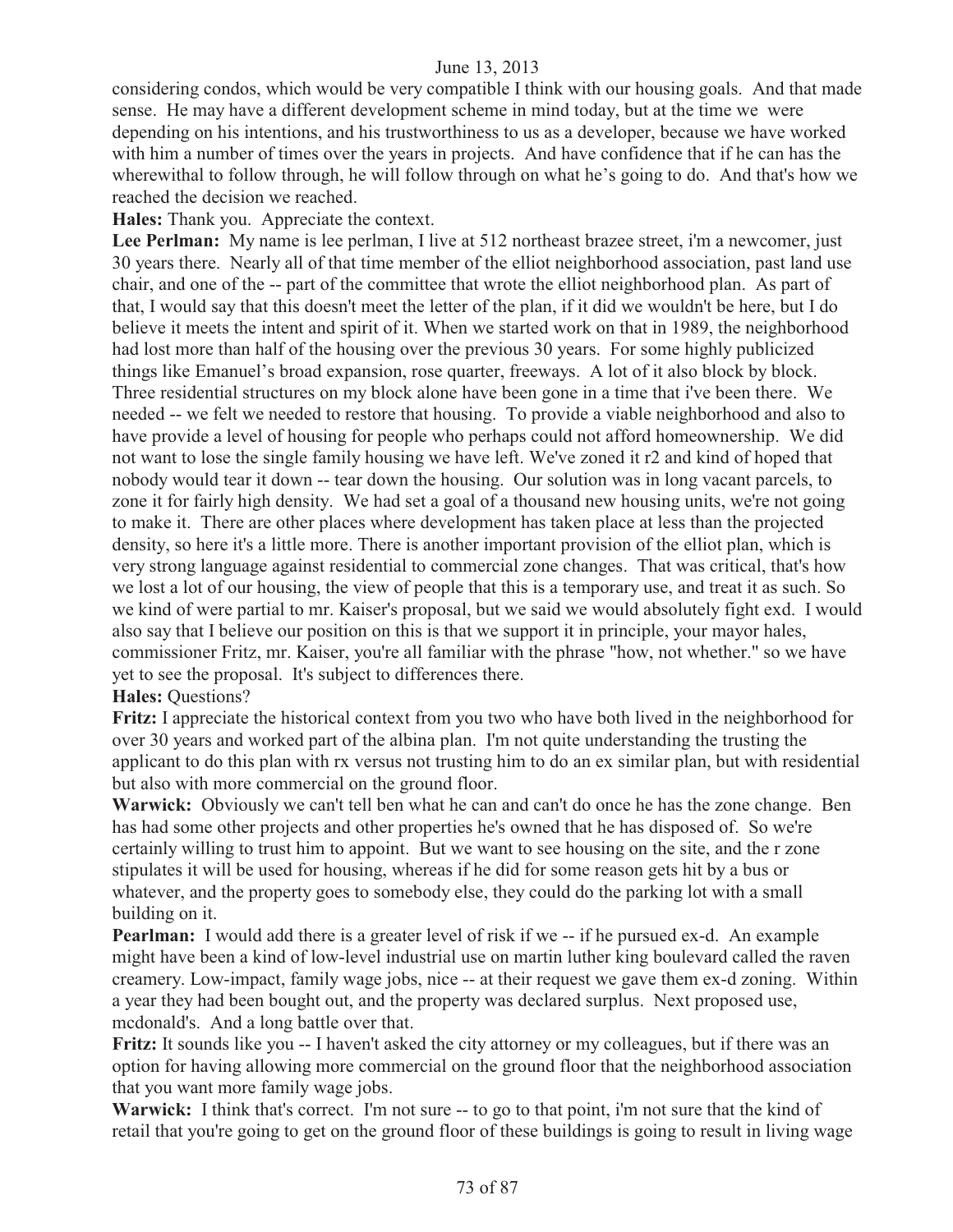jobs necessarily. New seasons does 2,000 square foot ice cream, probably not. Which is why we have large parcels zoned for ex. More commercial would be better if the entire floor plate was commercial along williams, I think it would be much more desirable than 40% of the floor plate. But depending on how he configures the property, he may get all of that. So, yes, again, since we can't put conditions on our position, although you can, anything that would allow that with conditions would be something we'd certainly be welcome to see.

**Fritz:** Thank you. And my last question, based on the feedback you've heard from your neighbors and I know you do have an inclusive process at the neighborhood association, what do you think would be a height limit that would be reasonable?

**Warwick:** When we talked to ben about that, he said clearly we do not want to see the six-story building that looks like the albert north of fremont. But we did talk about, as he noted in his comments, perhaps you could have the building mass so on the corner of fremont and williams it would be a tower or something that would be a bit of a gateway that would be more prominent than just a flat building would be. And that could be something where the massing would be sorted out so with the far you could get there. I don't expect to see a hundred-foot-tall building, there but i'm not an architect and i'm not sure how much room each floor needs to be for what he's trying to do. I can't say it should be 65 feet it should be 75 feet, I have no clue. That's where we have to trust him a bit. That's where the faith comes in on this process.

**Fritz:** Thank you.

**Hales:** The applicant mentioned in this testimony his willingness to go through the design review process as opposed to following the standards, and also proposed some potential community review element to the design review process, at least in this case. What are your reactions to those suggested potential conditions?

**Wickman:** We certainly welcome that idea. I have to say our experience with design review process in terms of the designs that come out of it being respectful of the historic nature of elliot's residential areas, have not been very good. So I don't have a lot of confidence with that process is going to turn into something, but on this particular location where it can front or it fronts a brandnew commercial building and looks out on an institutional setting, not too worried. Obviously the step-down issue is the bigger concern, both for the neighbors and of us, because that's how you protect the historic area. And we have done -- we had extensive discussion of that in the northeast quadrant planning process. And that is one of the things that came out of it that I think we're happy with. So I know that's the neighbors' concern, it's our concern as well. On the land use committee we do not want to see an albert style building right up abutting single family residences. That's insanity. But ben said he wouldn't do that, I have confidence he wouldn't do that. In any kind of design review requirements he's willing to accepts, we're all for.

**Pearlman:** I might say I disagree slightly with mr. Warwick. Not the first time. That I have a lot more confidence in design review process than I do in the design standards.

**Hales:** -- that's true.

**Fritz:** Question later for staff, would it be a type iii review that would come back to council? It would only be a ii? That's the problem. If it were a type iii we would have --

**Warwick:** This process has some flaws in it.

**Hales:** But still, the -- given the choice of a type ii design review process versus the application of the community design standards, you'd --

**Warwick:** We'd prefer the design review.

**Hales:** Ok. I just wanted to get that clear on the record.

**Warwick:** Absolutely right. Yeah.

**Hales:** Any other questions? Thank you both very much. Anyone else signed up in support of the application?

**Moore:** That's all I had.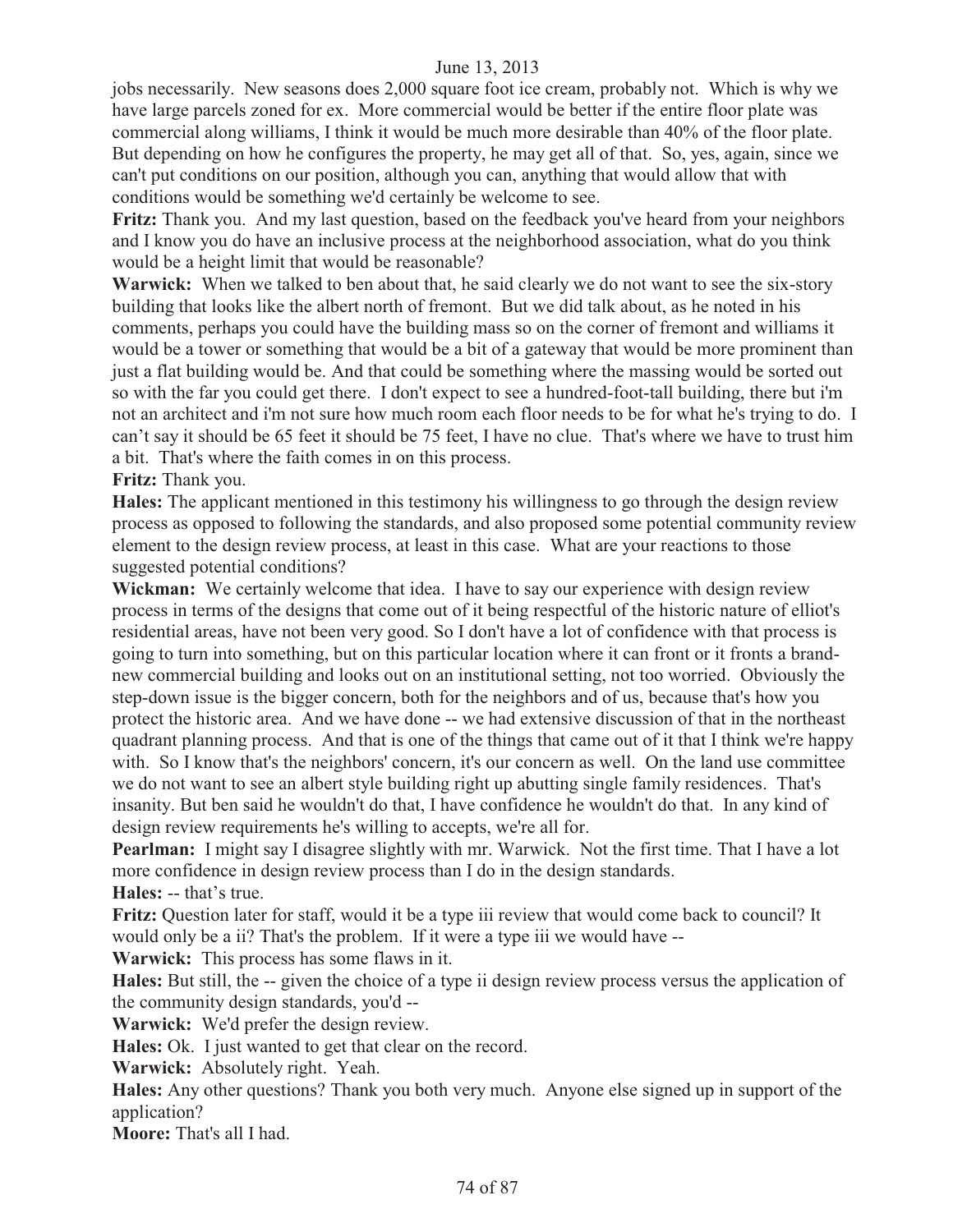**Hales:** Let's hear from the principle opponents.

Paul Van Orden: Good afternoon. My name is paul van orden, i've been a resident on northeast fremont for the last 16 plus years. Mayor hales and members of the city council, I intentionally chose to move to this neighborhood over 16 years ago to be an active part of one of the last neighborhoods that offers true diversity and an abundance of culture for its neighbors. I'm testifying in opposition today to elements of the project, not as a nimbi style neighbor, but as an engaged member of my community. I sincerely believe that bigger dialogue that helps the city reach successful urban planning implementation is an equal balance of three primary elements. These are the developers' proposals, the design review and city staff portion of the project or review phase, and finally, most important, is the input of the actual community members. This hearing today is one of the few opportunities that is open to citizens to offer their input on the project, and to help shape where the vision of our community may be directed. I want to state first for the record that I am thankful for all the hard work of city staff for city staff on this difficult land use decision, and its related impact on other city bureaus. I recognize how hard city staff worked to find solutions that balance out the needs of the community members who live in neighborhoods, and the desire of Portland as a community to become a more dense, vibrant, and livable city. I have utmost respect for hearings officer greg frank and planning staff assigned to this case. I had a conversation with the developer today further clarifying community concerns regarding the site. And the potential for far too open ended development to take place that could radically transform our community. After our most recent conversation, I believe the developer, the nearby neighbors, and the elliot neighborhood association may be in far more agreement on how to proceed than this agreement. My testimony is intended to support the decisions that ensures an equitable balance for the community members who live here, and that we will not face yet another poorly designed project in our neighborhood. I want to speak initially to the transportation elements, and in the code hearings officer's decision on page 40, there's an element b on page 40 of the approval -- 4-0 -- and in that particular element i'll read the initial segment. Until funding has been approved to install traffic signals at the intersection of north williams avenue and north cook street and north vancouver avenue north cook street, uses on this site under the rx zone are limited to a total of 25 new weekday p.m. peak hour trips. So I wanted to comment that the code hearings officer has taken what I see as an unprecedented stance on this project, recommending city council include a requirement for specific set of intersections relating improvements before the highest density of development or as spelled out in the recommendation the maximum number of trips can be achieved. I cannot recall seeing this intense of a condition on a comprehensive plan map or zoning map amendment in my 17 years as a citizen following land use decisions. I feel for the record this concern is serious enough as to raise valid questions as to whether or not the added infrastructure of the new intersection improvements will handle the added maximum new weekday p.m. peak hour trips. We would ask for a modification of the recommendation of the hearings officer to require that the project not move forward at whatever density and massing is approved until the funding is not only identified for the intersections, but the completion of the actual work on the intersections is completely finished. To address the traffic issues. If the decision is held over today in any capacity, I would respectfully ask for access to any transportation analysis documents and potentially a community meeting with some of the help if staff in the bureau of -- Portland bureau of transportation so we can further understand as a community the potential ability to find a balance with these increased trips through our community. On the issue of massing, which is really a major issue for the community here, elliot neighborhood better known historically as albina is truly one of the oldest sections of the Portland metro region. The house next door to my home demonstrates the issue with its pedigree reaching back into the 1880s. While other neighborhoods get the moniker of historic irvington or a similar name, elliot is one of the most important neighborhoods in Portland. The potential for council to offer development rights that are too open ended would be a concern for any community member living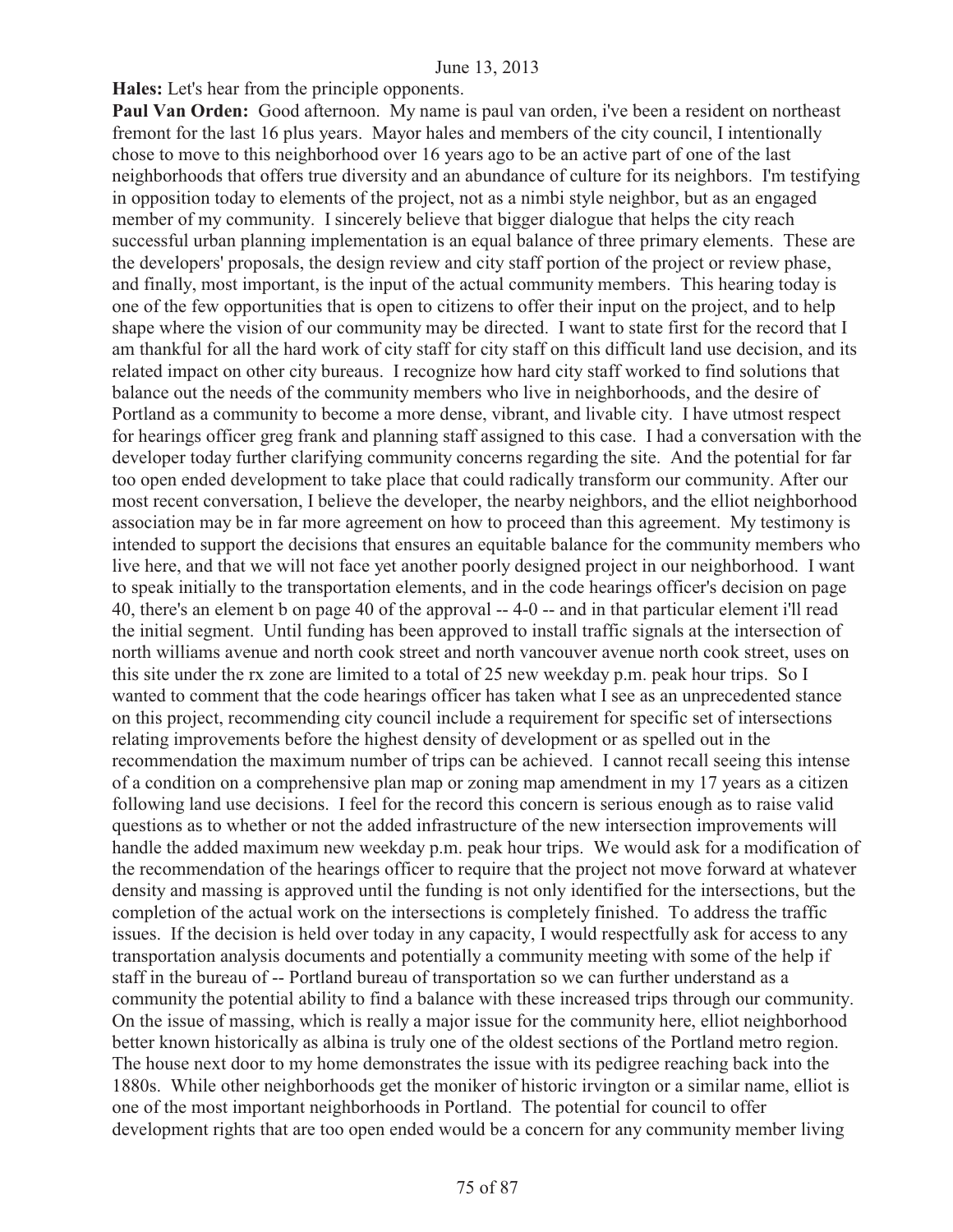near the site of parcels. It's hard to argue to community members that a uniform five or up to 10 story rectangular box on this lot is compatible in any context, whether it's the massing of the future structure, or whether it's the design continuity as interfacing historic homes found next door in elliot's conservation district. The massing on this property can be capped to give the developer whether it's ben kaiser or another development party, a balance of greater density than the r1 zoning, and some additional height while still protecting and working in harmony with the existing fabric and design elements of elliot's historic homes. I would respectfully ask council to consider allowing no greater than a three-story or 32-foot development element all long the interface to the east with the historic housing stock found on northeast fremont and northeast ivy at a point 30 feet from the eastern property line. Within the setback if we were to start going up higher than two stories, we'd go no greater than three after -- within that element of the first 35 feet from the eastern portion heading towards the west within that lot. It seems compatible with the north williams alignment to reach, this is my own perspective, to reach five or six stories right along williams, but not higher than 66 feet. And speaking specifically to a higher height standard, as we get away from the historic homes and along where we're starting to get a much more vibrancy along williams and vancouver. I'm also willing to offer as a community member the support for greater massing for a small footprint of let's say 800 square feet at the most in the northwest corner of the project to allow the project to become an effective gateway into elliot and northeast Portland. This small corner element may be allowed to go to a slightly higher height standard to offer some prominence to the corner. Since a development proposal is already approved at this lot for a much lower height standard, only 47 units, anything bigger than the 66 feet along north williams is too large. But nonetheless, that is hard for me to explain since we're talking about multiple massings, but the concept of a massing of 66 or 60 feet along williams i'm comfortable with seeing it step up just in that corner which wouldn't create solar issues and other elements for the existing residents.

# **Fritz:** Step up to what height?

**Van Orden:** That's a hard call. In terms of I may feel comfortable with the folks within the design staff, because I don't think they're going to sign off on 10 stories there, they might give them an extra story or two, so from an architectural perspective it has the prominence necessary to make it a building that's successful in terms of its aesthetics and other elements. But I would say at least for the record that i'm not in favor of that stepping all the way up to nine or 10 stories. That might be a bit too much. I'm also certain many of my neighbors today may testify that anything greater than four stories is too much. I can actually respect this perspective based on the albert to the north. The massing is a sensitive issue for us and our direct neighborhood. The recently completed albert building project north of this comprehensive plan zoning map amendment proposal was approved using the community design standards and almost zero of the community comments and input were incorporated. The project is such a hulking mass one of our neighbors moved out of their home as a result of the impacts of the development. The project has the potential -- this project has the potential to be a turning point for city council to find a new sense of balance with the needs of the existing and future community members in elliot. We believe a capping on the elements as I described earlier are a fair way not to limit the ability of the developer to reach a reasonably higher number of units than the 47 units that were recently approved through the land use process. I would like to also see this project incorporate a team of actual neighbors to help the architect successfully bring this project through the design process. Mr. Kaiser has expressed he sees himself as a local developer. Through a new and more intense level of involvement through the actual neighbors who -- we may find ourselves headed in a new and innovative Portland way to address our growth and our respect for community and our livability. Thank you for listening to the concerns i've raised today. Our neighborhood is very diverse, I cannot possibly represent all my neighbors in the room today, but I can thank you as the council for taking the time to listen to all the perspectives that we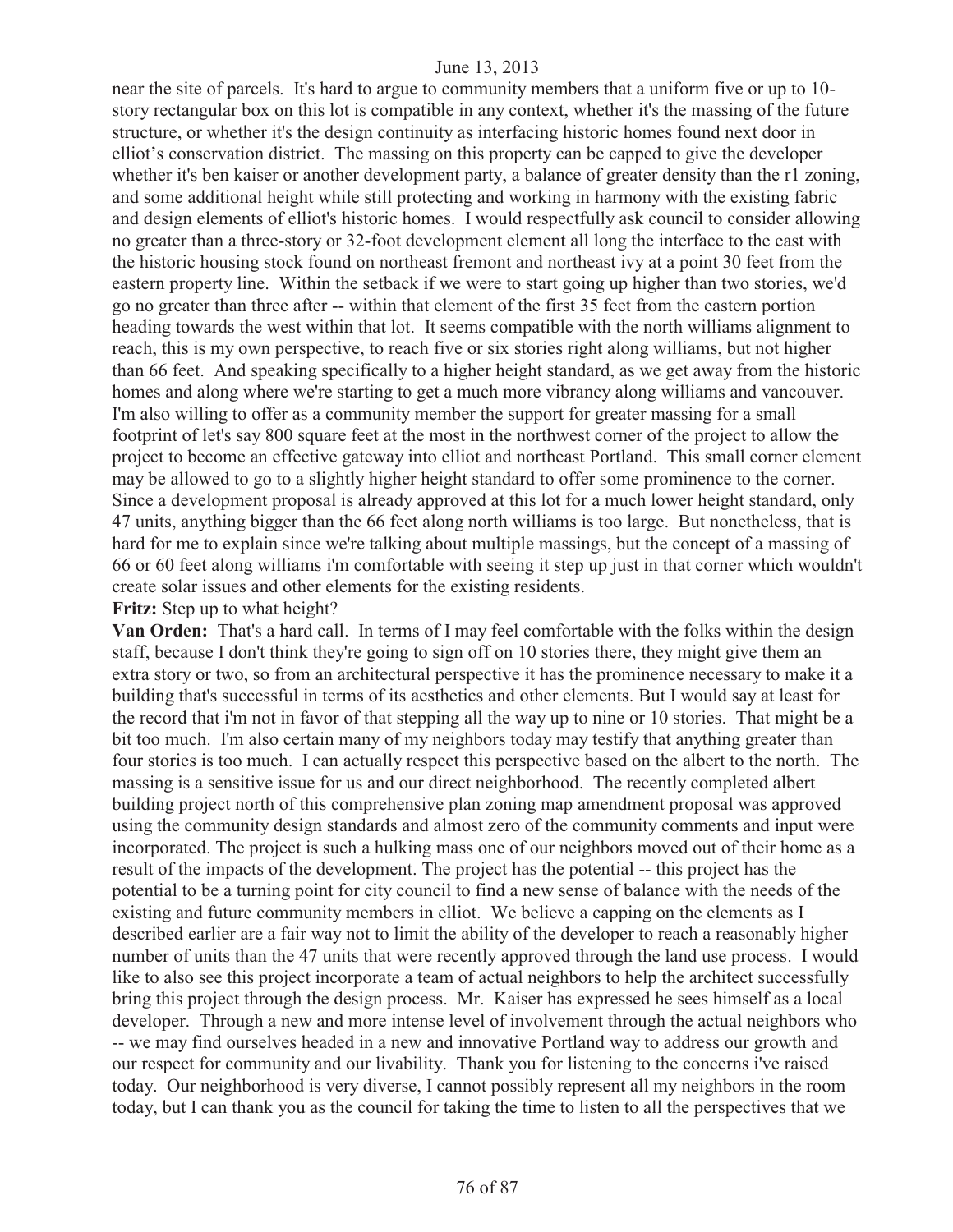bring to the table, and helping find the balance in our urban planning process that we are so well known for around the world. Thank you very much.

**Hales:** Thank you. Questions? Thank you very much. Do we have a sign-up sheet of individual opponents to the application?

**Moore:** I have six people signed up.

# **Hales:** Welcome.

**Angela Goldsmith:** I'm angela goldsmith, i'm a commercial, property -- commercial and residential property owner on the williams and vancouver avenue corridors. I'm opposing this -- mostly because of the potential for the slippery slope concept. Changing that zoning just for one particular property, it doesn't make sense for the rest of the community. It opens the door for other developers to come in and say, we did it for this one. I've seen that happen before. I've used the albina community plan and the elliot historic preservation district overlays to my benefit on some of my properties in the past, I know there are loopholes, I know there are opportunities for bigger developers to come in who aren't as ethically driven as ben to come in and use that new designation to their advantage against the neighborhood image.

**Hales:** Thank you.

**Erin Howell:** My name is erin howell, i've lived in the neighborhood for eight years, so I am new there, but I would like to represent somebody who lives right next to the project. Between my house there's one house and there's the burnt down house they're going to tear down. So i'm very close to this. This is going to completely change the way our lives are, and I just want to stand up for my neighbor lawrence, who's lived in the neighborhood for 50 years, and my neighbor uncle charles, who's lived in the neighborhood his whole life. These guys, they're not here because they're at work, but they're scared there's going to be this huge building pressed right up against their house. And it scares me as well. My main concern is parking, and if there was parking that went down, that would be great. Down into the -- if they built it in. I'm concerned about the traffic. I have a small child, i'm planning to be in the neighborhood forever, and I just want it to be safe. And it's hard to get out of my driveway, and with the developments continuing, the traffic is crazy. Sometimes I can't even get out of my driveway and sometimes with all the cars parked right up against the my house I can't see. So i'm concerned about that and I think the traffic lights would be great, but i'm also concerned about just getting our voices heard, that this is our neighborhood, this isn't a new neighborhood. This has been around, and even though i'm new to the neighborhood I feel we need a respect -- we need to respect the neighbors who have been there for 50, 60 years, and have a voice for them. I think it would be nice to have something there, but maybe just not give, you know, a lot of open-ended faith, put some rules, put some restrictions so we can all be happy. Thank you. **Fritz:** Are you on fremont or ivy?

**Howell:** Fremont.

**Fritz:** Are there sidewalks?

**Howell:** Yes.

**Fritz:** Thank you.

**Paul Regan:** Paul Regan, i've lived on 68 northeast ivy for about 16 years now. And i'm just concerned that things would go higher and bigger than we'd want them to. A lot of what i've heard today is very positive, encouraging that those things would be taken into account, but as you know from being on that spot, and I know from being at my house, coming to the door, that it's a really nice neighborhood, and I think anything higher than, say, four, five, six stories would start to get into changing the feel of that neighborhood. So my concerns would be the parking and the height as far as staying congruent with everything else that's going on in that area.

**Fritz:** Are there sidewalks on ivy?

**Regan:** Yes, there are.

**Hales:** Other questions? Thank you very much.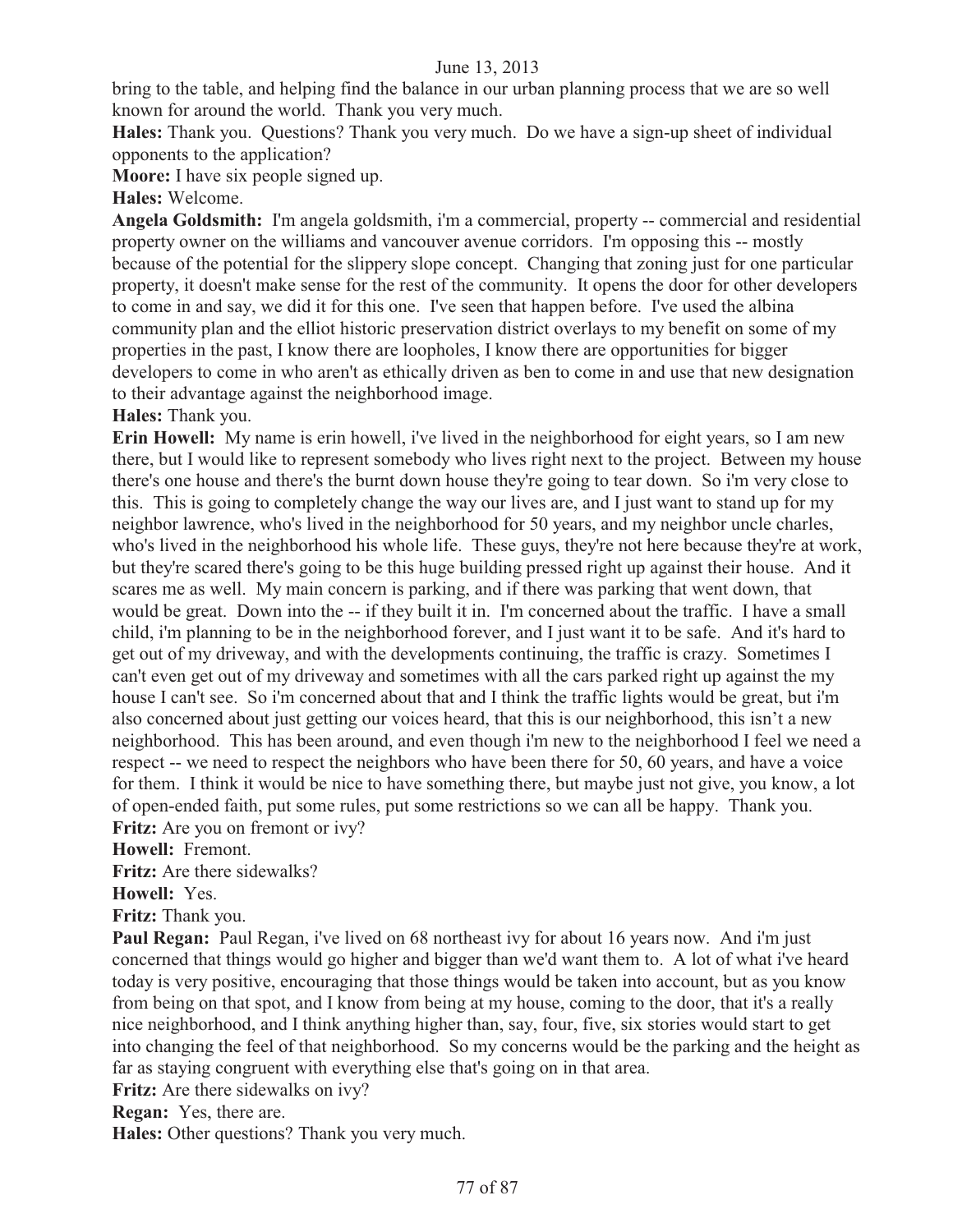**Moore:** We've had a request for one more person to speak who didn't sign up. **Hales:** Come on up. Thank you.

**Christopher Nepper:** I'm christopher nepper, I live on 3737 northeast cleveland, one block east of williams. I've lived there for 22 years, before anybody wanted to live there. I work with legacy, I know what it's like coming off of the 405 bridge and trying to cross over to cook. The gentleman over there said that he would never put a real tall building right next to some low houses. One block south of me there's a 44-unit apartment complex. If you get a picture of it, there are some one and two-story granted, they're older homes, right behind it. I don't know how the rose bushes get any sunlight. But I look out my front window now and I see that 44-thing, and I thought, how are they ever going to get sun? Even six or eight stories tall? I know parking and noise is going to be a part of life. But not something that's almost as big as what we have downtown. And i'm begging you to let my neighborhood be the way that it was. Thank you.

**Hales:** Thank you. Good afternoon.

**Hozie Howell:** Good afternoon. I'm Hozie Howell, I own a building, an older duplex on northeast cook street, right next to the new development where the old morningstar church property was. There's always been a traffic problem coming off of that -- that has been mentioned coming off of the freeway and up cook street and williams avenue. And that was one of my concerns, that cook street and williams has been an issue for a long time. I've owned the building since 1957. So I remember raven creamery and all of that. And I know that you can't live all in the past. But some of the developments like the building I think you were mentioning on northeast beech and williams, i'm not sure how much parking there is, I know there's a new development on martin luther king at cook street, and there's another building on the corner of cook street on the -- southwest corner of cook street, used to be a parking lot, or car lot. There's another building on northeast monroe street. And martin luther king. There's one on morris and martin luther king. So one of my concerns is for the density of the traffic, the number of cars, everyone is not riding bikes. There's just a lot of traffic now. I'm thankful that the developer that developed the morning store property had garages, each building has garage, and I thought that was pretty well thought out. It's too dense for my taste, but it was pretty well thought out. And the concern was that my -- one of my tenants gave me this to come and talk to you all about it. This development, it was the height concern that most people seem to have, how tall is it going to be. I know on beech street it's pretty big. My aunt lives behind it, can't see williams avenue from her house anymore. So those are the kind of things i'm concerned about, if we're going to have density, well thought-out about the people who currently live there or who might want to live there in the future.

# **Hales:** Thank you.

**Ray Culi:** My name is ray culi, I am a resident in the elliot conservation district. And on -- I live with my wife and three children, we live along fremont street, just a few doors east of the subject property. Although our family has lived in the neighborhood for only 12 years, i'd like to speak on behalf of quite a number of neighbors in our area who have lived there much longer than we have. And who are not able to express their concerns for whatever reason. We strongly oppose the proposed zoning change from r1 to rx. We strongly oppose the zoning change that would allow such an increase in density floor area ratio, and height from the current zoning. The current zoning allows more than enough density for a site that directly abuts an r2 zone with one to 1 1/2-story homes. It would be a detriment to the neighborhood and to the city of Portland as a whole if it allowed high-density zone adjacent to a low-density zone, not to mention that this low-density zone is in the conservation district. My wife and I are building designers with our own home-based practice that focuses on sustainable design. We're proud to be doing such work here in the city of Portland. Prior to starting our practice seven years ago, my wife and I worked in local architecture and planning firms that specialized in affordable housing, multifamily housing, and mixed use projects. So in our work we strive to design high-density and mixed use projects that are sensitive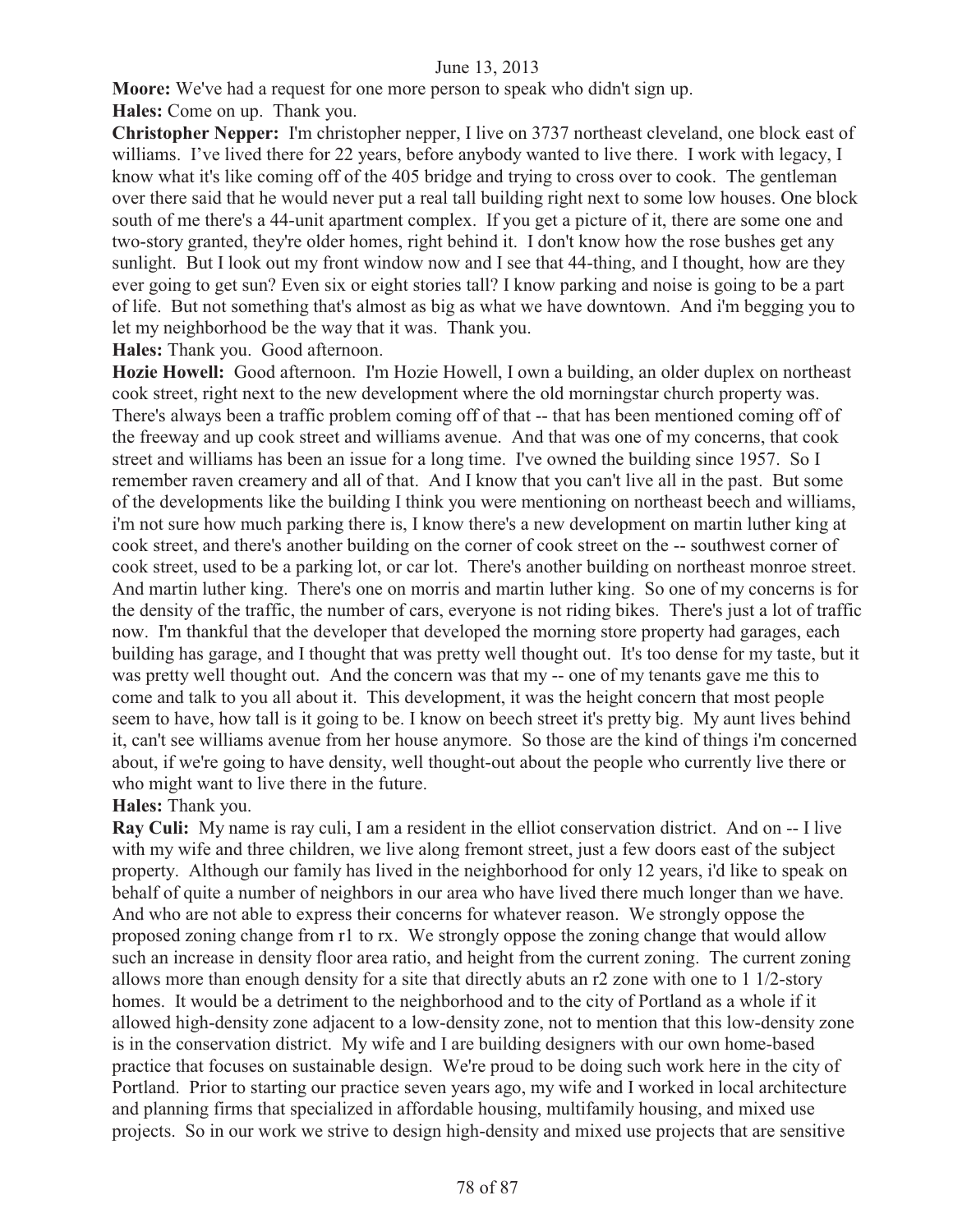to its surroundings, and in context of the greater urban fabric. We bought and moved into this area because of the density and character of a modest neighborhood, it's very close to both downtown and the lloyd district. Residents of this neighborhood have a good balance of outdoor space, privacy, solar access, and proximity to amenities and services. So the impacts to such a zoning change are too numerous to elaborate on. We've already, many of them have been addressed here today. Massing, so the building bulk, solar access, privacy, traffic, parking, pollution, and overall environmental impact. If rx zoning is allowed at this location, and we know what the possibilities could be if it -- that zone is allowed, if you lived in a 1 1/2-story single family home in the neighborhood of similar size homes, and suddenly a possibly eight to 10-story building is built right next to you, how would you feel? I'm also a member of solar Oregon and my wife and I have invested in solar panels for our house, and we have encouraged other neighbors to do the same for the sake of reduced reliance on fossil fuels. And a building taller than three or four stories will essentially eliminate half of the day's solar energy access for the abutting houses. The houses that are directly adjacent to this property. Not to mention the amount of light and privacy that will be lost when up to nine stories of dwelling units or a wall could be looming over your back yards. So williams avenue and fremont are already a problem with regards to traffic parking and pollution. Fremont street is a narrow but very busy residential street with only on-street parking for many of its residents. A density increase would only make the parking and traffic issue much worse for the existing residents than a project under the current zoning would create.

**Hales:** Thank you very much. Any questions?

**Moore:** We have a request for one more person who wishes to speak.

**Hales:** State your name for the record.

**Alise Munson:** Hi, i'm alise munson. I live at 72 ne fremont. It's nice to see some of my neighbors out, not in their gardening clothes. I'm here to echo what everybody else has been saying, i've lived 13 years on that street, my house is a former crack house, totally redone from the floorboards and the walls to what I have today. I have seen that neighborhood change so much. I can't imagine living here for 36 years and seeing some of the changes. But some of the changes that i've witnessed, and i've come to terms with them, is the traffic situation. I have a nice driveway that goes up to my house. I can't tell you how many people i've had to apologize to just to pull out of my driveway. I have to stop traffic, the cyclists that go up and down there, it's almost impossible to see them now. I need someone to guide me out of the driveway. And that's on fremont. Williams and vancouver are tremendously worse. I just fear that if we don't put limitations on some of the massing of the buildings that are happening there, it's just going to get overwhelmingly worse. There's near accidents and seriously, anybody who drives there between 2:00 and 6:00 in the evening, you lose your mind. Its has become so hard to get around the neighborhood. I take side streets, and that has become impossible to navigate as well. So traffic, that's one major issue. I also -- it confounds me that I had to put so much research and energy and have people sign off on the design of my front porch, and the steps that I had to put up there, to be in a historic house. My house is 1900. But then we have people talking about putting a gateway that is 10 stories high on a piece of land when I had to jump through hoops just to make sure my steps were perfect. To me that doesn't feel like it really is supporting your community, but supporting development. I also have a huge garden in the back yard. That was one reason I picked this house, not only was it affordable for a 30-something trying to buy land, I have a huge garden, and I would strongly ask you to keep the size, keep it to r1 instead of rx, because my garden will suffer. I know it's really small, but I use my garden. There are people behind me who I have given fruits and vegetables to, and really tried to make a difference in our community, and I know one person's garden is not going to make or break any decision the city makes. But it is a focal point of our community, and if you use that as a metaphor, taking away our garden to build a development, that changes our whole community. It really breaks my heart. So I ask you to keep the zoning where it is, it's a slippery slope if we open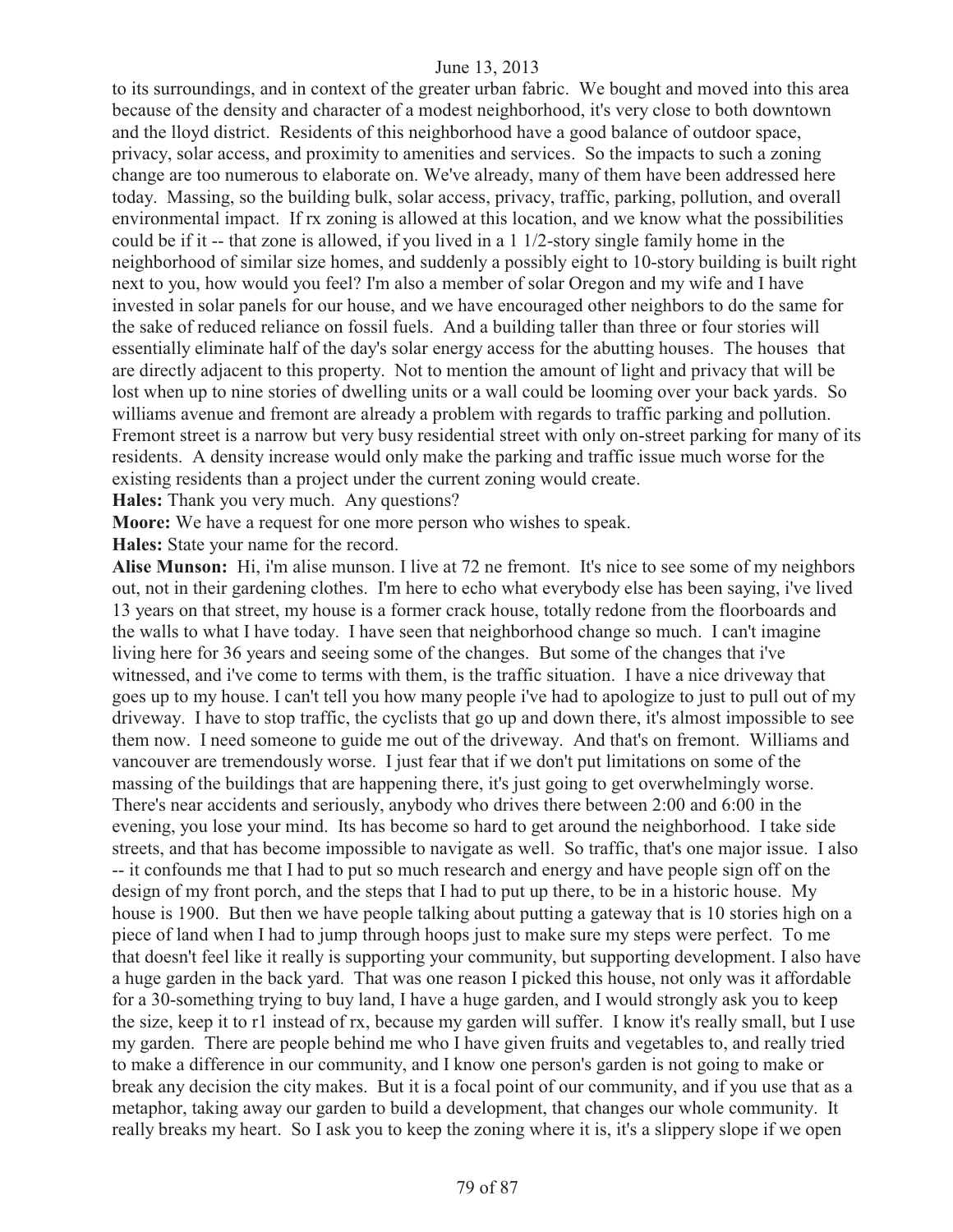the door to this, and I like shorter buildings. And I like to keep traffic and our neighborhood safe. And livable.

**Hales:** Thank you. Thanks very much. Questions? Thanks for coming. That's a sign-up sheet.

Additional testimony. Now we'll have an opportunity for rebuttal. For the applicant.

**Kaiser:** Can we use the time from the previous we did not use?

**Hales:** If - I think if necessary if you didn't use up all of your time before.

**\*\*\*\*\*:** [inaudible]

**Kaiser:** Is it possible city attorney to utilize the time we did not use in the previous?

**Beaumont:** That's at the discretion of the mayor and council.

**Hales:** If necessary, just try to be succinct and proceed. We're nearing the end of this hearing, so we can be a little flexible.

**\*\*\*\*\*:** We'll go quick.

**Kaiser:** Appreciate the comments of my neighbors. And it points to -- it appears we need a new zoning designation for neighborhoods like this. I think we're kind of caught in between an rx and an ex discussion. So what that solution is i'm not sure, but the diagram I gave to you may be a step towards that. Because this is also one of the main topics that comes to design review, is these mid block zoning changes and how to address them. But it's something we have to address as a city, because that's one of the comprehensive plan almost requirements going forward as a city, to have these dense sections amidst lower density areas for all the reasons i've mentioned earlier, 20-minute neighborhoods, walkable community centers, and such. So it would interesting to keep this discussion going later outside of this arena and discuss the potential for a new zone that addresses some of the things we're talking about today. That is a gateway I see that location, and as I mentioned earlier, I think that's a very important hub, and it is a gateway to north-northeast Portland. So it would be interesting architecturally to address that, other than the one-story grocery store, and I think that's one thing that we're excited about as architects and developers, to address what's long been missing there. Interesting discussion too about r1, whether it's r1, r5, rx, ex, ig1, ih, a good theme can make or break a project regardless of zoning. So you can take an r5 zone and do serious detriment to a neighborhood with a bad development team, architectural group, just as you can with an r5, r1, r2, rx. So we talk a lot about design commission the potential of a site is often in the hands of those that are developing and designing it, because both can have bad effects. The albert was gone through, went through design community design standards, it was not at design review process. That community design standard was trying to address all the step-down issues and massing issues, and that outcome is not very pleasing to the neighborhood. So what we're doing as I mentioned earlier is avoiding that and going straight to design review as well as a community investment component as well. Commissioner Fritz, you mentioned more commercial. I think more commercial in this rx zone would be very helpful, because it is the whole intent as I mentioned earlier, to get commercial on the ground floor, and that 40% requirement diminishes that. It's always been our intent to have residential on ivy, because ivy is a very residential street, so we're going to continue residential down ivy, commercial along that strip makes no sense. But along williams and fremont it does make sense in my opinion. Again, as the gateway. In regard to the last testimony about the front steps and all the scrutiny that went through, design review is very reviewed by a lot of departments and folks and staff, and I think it's a very successful process. It has made vast improvements across the city, and on large projects, small projects, infrastructure projects, transportation projects, so -- I don't expect any less on this project that we're going to go through with them. So thank you. Dustin, did you have anything to add? **Hales:** Would you explain this --

**Kaiser:** Oh, sorry. This is something I put together following my meeting this morning with the principal opponent about stepping it in some how putting some constraints on what height is. As you may imagine, I never imagined as a developer as an architect put a hundred-foot wall against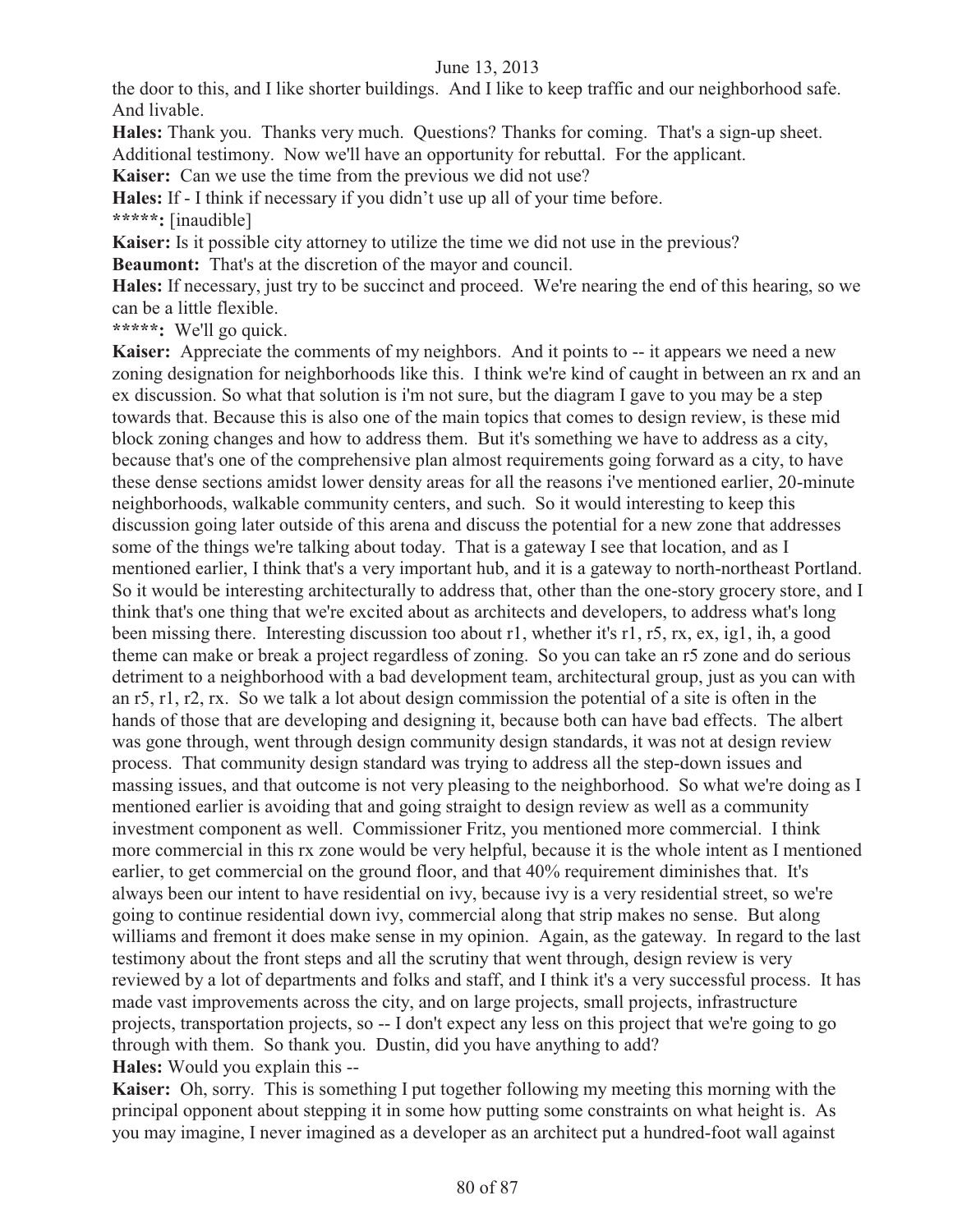anybody's house, but I was excited when the neighborhood asked for the rx designation for the opportunity to have that gateway, to have some component that rises up higher at that corner to allow it to be demarcated as a gateway into north-northeast Portland. To be again something other than the grocery store, one level. And so then this would dictate stepping down of sorts, and as you mentioned commissioner Fritz, 65-foot height limit is the limit of an ex, so had I gone in for ex that's establishing the majority of the site as an ex designation. 40-foot height limit is an r2 designation, so the balance of the properties to the east, whether they're small, 1800 era homes, or whatnot, they can still be built to 40 feet. So what this shows is just matching that 40 feet for a buffer zone before we even start the process of investigating what could have been an ex zone, so that's the hatch mark. And stepping up eventually to not even the full potential of an rx, rx is hundred feet, this is designating 80 feet. My opinion we won't even be at 80 feet. I want to leave the opportunity open as a development team to come up with the project that's best for the neighborhood. In that struggle with the far and height limits, I think if we constrain ourselves too much we may end up with zones around the city that we regret in retrospect. When you too constrain a zoning envelope you end up with pretty homologous neighborhoods because developers just fill zoning envelopes. When your being too prescriptive with that path, it often has a negative effect. I would like to leave a little more opportunity to play architecturally with it, to solve it with the design review staff as well as this local community group and come up with the best solution for everybody.

Fritz: Remind me, what's the height limit in r1?

**Kaiser:** R1 is 45 feet, I believe. 45 feet.

**Fritz:** Yes. Thank you.

**Hales:** Anything else that you want to add?

**Destin Ferdun:** I'll just underline a little bit on the community design standards. Sounds like there's a lot of talk about limiting heights and setting set backs. Obviously the community design standards do those kind of activities and they haven't been totally successful in the past on that. the design review process was really designed in order for people to have eyes on and get input from the community. It's fully appealable it goes all the way up to luba. So it is what the city has put in place in order to protect the community from those issues. I want to speak a little bit to the traffic and to solar access. Solar access is something that we don't have in the code currently. But the development is to the west of the residents. They have significant south exposures as well as east exposures. It is not like anybody is going to lose their access to the sun entirely from that, those aspects. And then traffic, a lot of the problems with this issue with traffic are about the lack of the two signals, the local hospital managed to side step signalizing the exit to 405. And its created a lot of issues over time as those growths and transportation corridors have occurred. This side is obviously a very important focal point. At the end of that node again, all of the more reason to provide, and allow more density, commercial use and support that node in that circumstance. And help cause the traffic lights to be put in. As ben said, he's actually going to be contributing to the cost of making that area safer for traffic.

**Kaiser:** On that note, we have no intention of building this project without those in place. I commute through that area on a bike and a car. I agree with everybody, it is not working right now. It is one of the most dangerous intersections in the city. So its my intent to -- the doors would not open regardless of overlying requirements on this project until those are in place.

**Fritz:** Has the principle opponent and the neighborhood association seen this?

**Kaiser:** You are the first to see it.

**Fritz:** This is really helpful. Why on the ivy street frontage did you not follow the lot line in your suggestion for the [inaudible] in the height?

**Kaiser:** Well, again, because if you kind of -- just imagining what the massing may be. I think very well it may. I'm trying to envision where the floor line end up and everything. If you are --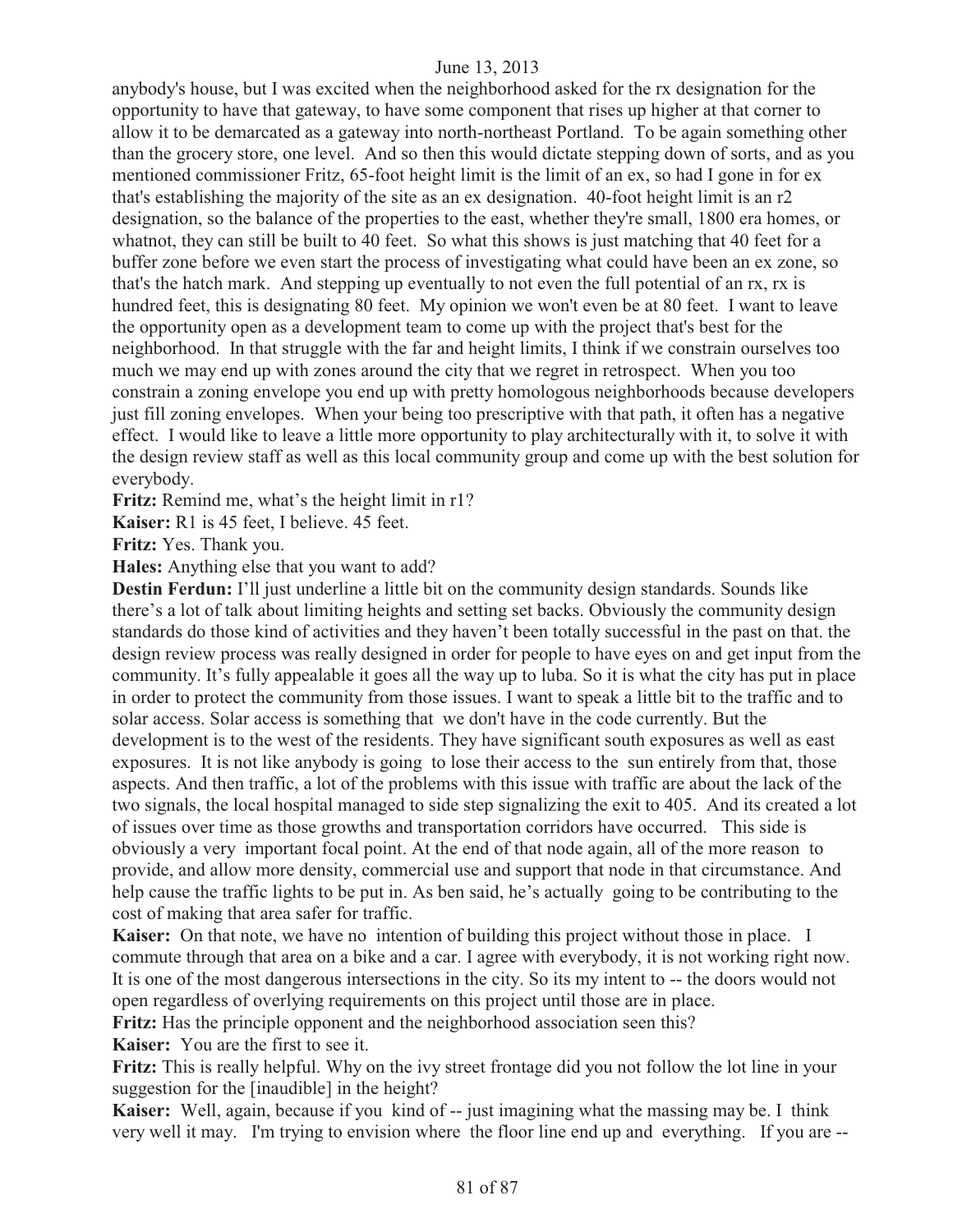because indiscriminate line. We can put that line anywhere. I think regardless, we still have the setback requirements of -- and the stepping requirements that come into to play through design review, going with the community. I think this is just a starting point, commissioner. Open to a suggestion --

Ferdun: Right now, underneath the zoning code, there's a 14-foot setback if you have a wall up to -- and i'm going to forget the height, probably a 14-foot setback on that whole edge anyway. **Kaiser:** This is starting with a 25-foot setback just to start even with. At the 40-foot height limit. Again the 40 foot height limit matches the properties to the east already. Does that make sense? **Fritz:** I have a couple of questions for staff and then --

**Hales:** I do too.

**Saltzman:** I just have one question. Mr. Kaiser, this map you gave us, are you suggesting that this would become a condition because of the heights?

**Kaiser:** I would certainly agree to that. I don't know how this exact process works but I would certainly agree to that, commissioner.

**Fritz:** While you're both here, I will say thank you for that collaborative approach that you are taking and talking, meeting with the neighborhood early and continuing to meet with him and I hope that we can get to a solution that most folks feel comfortable with.

**Kaiser:** I totally agree. Meeting with paul van orden this morning, we even spoke about that. If communication lines are kept open and discussions are civil, I think it does in the end make a better project. I think where it derails is when the communication is not civil and there's kind of emotions get involved and I think the best thing for any of us to do in these situations is to keep our egos out of it and study the bigger picture of where we are as a city. I think paul van orden was totally adept at that and I hope that I have a knack for that. It would be nice to continue that conversation. I look forward to it.

**Fritz:** I think that council wants to encourage good development and obviously so does the neighborhood. The concern is that both have been burned in the past by turnovers beyond sometimes the control of the applicants. So, i'm interested setting conditions that will make it work, hopefully you'll be the developer in the future as well.

**Kaiser:** Sure. On that note, it would be interesting, because this is not always possible, of course, this kind of discourse and the discourse that we've had over the past six months with neighbors. It will be interesting to talk as a city outside of this how to do that going forward, too. I don't think you always want to be getting into the weeds on heights and zoning and so that we need to work on something that will solve this before it gets to this location.

**Fritz:** It is a good discussion to be having as the mayor and his staff are working on the comprehensive plan updates and as the neighborhoods participate in that, I think you're right, we probably do need new zoning designations and/or some new standards within the current ones. I have found in my community organizing that having a specific example is sometimes very helpful to say okay moving now from this specific to the general, instead of the general to the specific. I think its very helpful that you've been here today.

**Kaiser:** I agree. Thank you.

**Hales:** Other questions? Great, thank you very much. We do want staff back and probably transportation staff as well. So, questions for staff.

**Fritz:** Have you had a chance to look at this?

**Hardy:** We have, yes.

**Fritz:** Do you have any initial reaction, in fact, do you have any reaction to anything that you have heard so far this afternoon?

Hardy: Um, I certainly -- I think the graphic provided by the applicant, from my perspective does directly address a lot of the concerns you did hear. Particularly the principle opponent paul van orden was talking about something very similar to what is being proposed here. I would agree with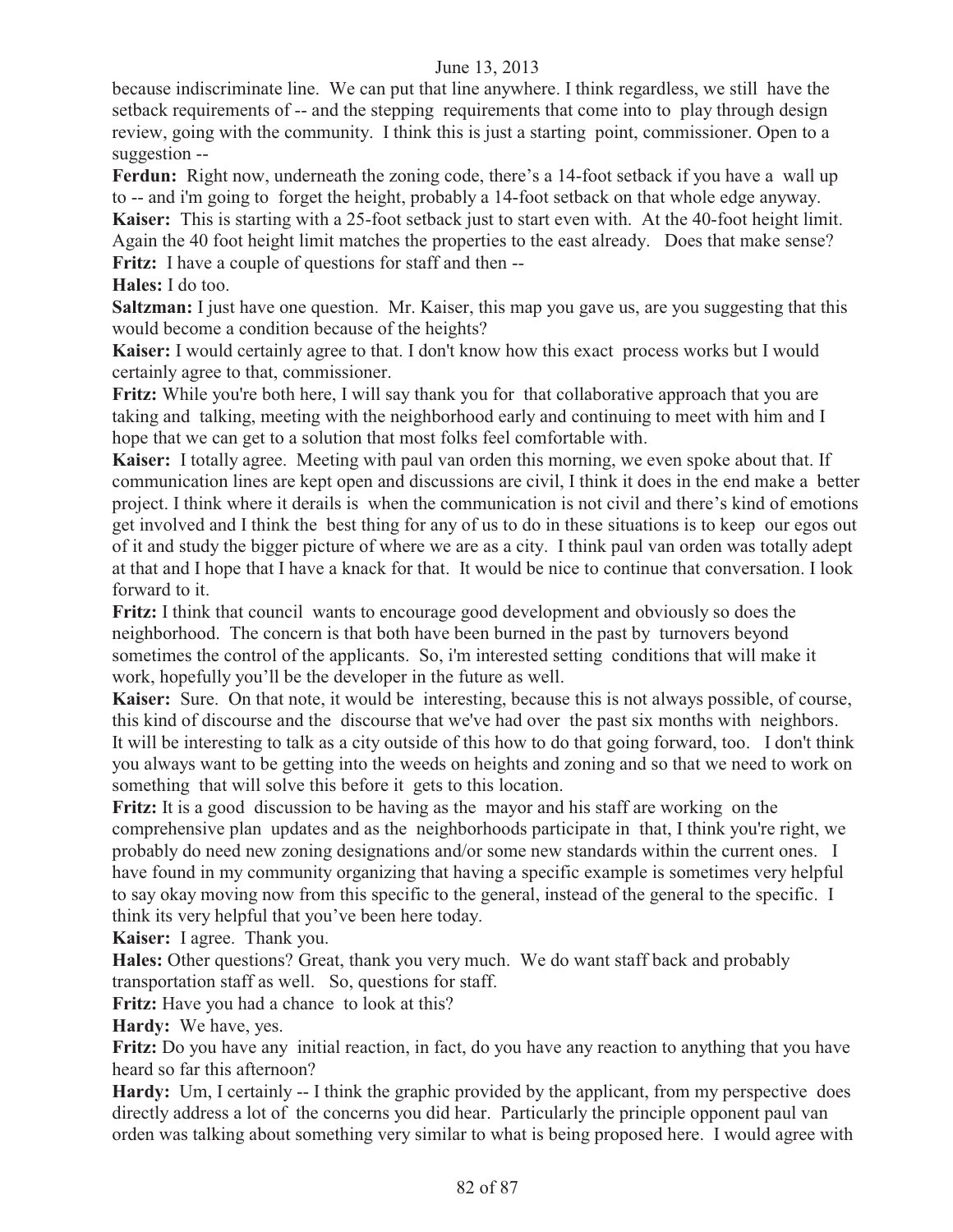one comment that the applicant made about what he's proposed in this graphic is sort of the beginning step. And what we may not want to do is literally design the building before it has the opportunity to go through the design review process. As you indicated that this would go through a type two design review. It does not require a hearing unless it is appealed. If it is appealed, it goes to the design commission. One possibility that may address some of your concerns as well as the neighborhood concerns is the bureau of development services has what is called a design advice request. Where it is voluntary for the applicant to present early in the process their proposal to the design commission for sort of early input. The design advice request is noticed to the neighborhood and the neighborhood can come and effectively participate in that meeting. That may be something that council wants to consider. In fact, requiring design advice request. And then also for -- because this is in the albina plan area, before they can even submit for the design review, they have to do what is called the neighborhood contacts requirement. That is where they literally go to the neighborhood and begin dialogue at the neighborhood level, which with the hope of influencing the design of the proposal. But, yeah, again, certainly I think this graphic is -- does quite a bit in terms of addressing many of the neighborhood concerns.

**Novick:** Can you talk a bit about how the suggestions and concerns that mr. Van orden in particular brought up would be addressed in the design review process?

Hardy: We do have somebody from our design team. Who supervises the design review. I think I would be more comfortable having him.

**Tim Heron:** Hi, Tim Heron bureau of development services. Which -- anything specific about mr. Van orden's concerns?

**Novick:** Give me an indication -- you heard what he said. How would those concerns be addressed in the design review process?

Heron: If the process goes through a type two review, the design guidelines that apply, being very subjective over a broad range of issues relative to new construction on the building materials,

setbacks, trash enclosures, entryways and curb cut access to the site in coordination with pbot. A lot of the issues are addressed, and most importantly, allows the opportunity for the public to communicate and address staff and potentially through the design request process.

**Novick:** Thanks.

**Heron:** Thank you. That opportunity is for them to be heard by the commission, once the design commission -- one thing the design commission is attuned to is neighborhood input. The first question asked at a hearing, have you been to the neighborhood yet? We have had projects been sent away because they have not been to the neighborhood yet.

**Novick:** Concerns about height, height at different -- different sides, that would be design review commission?

**Heron:** Yeah, I was also doodling with respect to ben Kaiser -- I think mine is easier to read. But I think it gets at that issue and also allows the forum to have that conversation.

**Hales:** Questions for transportation staff. So, the applicant has offered, and maybe there are discussions already underway to partially fund the construction of one or more of the two signals that are needed here to improve this part of the city, how is that going to work?

**Kurt Krueger:** Mayor hales, commissioners, kurt Krueger with the office of transportation. Hard to get excited about transportation signals, but I am on this one. We don't have an opportunity to bring public private partnerships to council very often. But bens let the cat out of the bag a little bit early here. Probably within four to six weeks we should have an lid before council to put this partnership together. We are putting the numbers together to make sure that the development team is comfortable with the lid mechanism. The city is this summer designing and constructing the williams signal with the Williams bike project. These two intersections work better having at having two signals tied together that speak to each other. And ben and new seasons and three others have voluntarily come together and said we recognize that the city is short on cash. This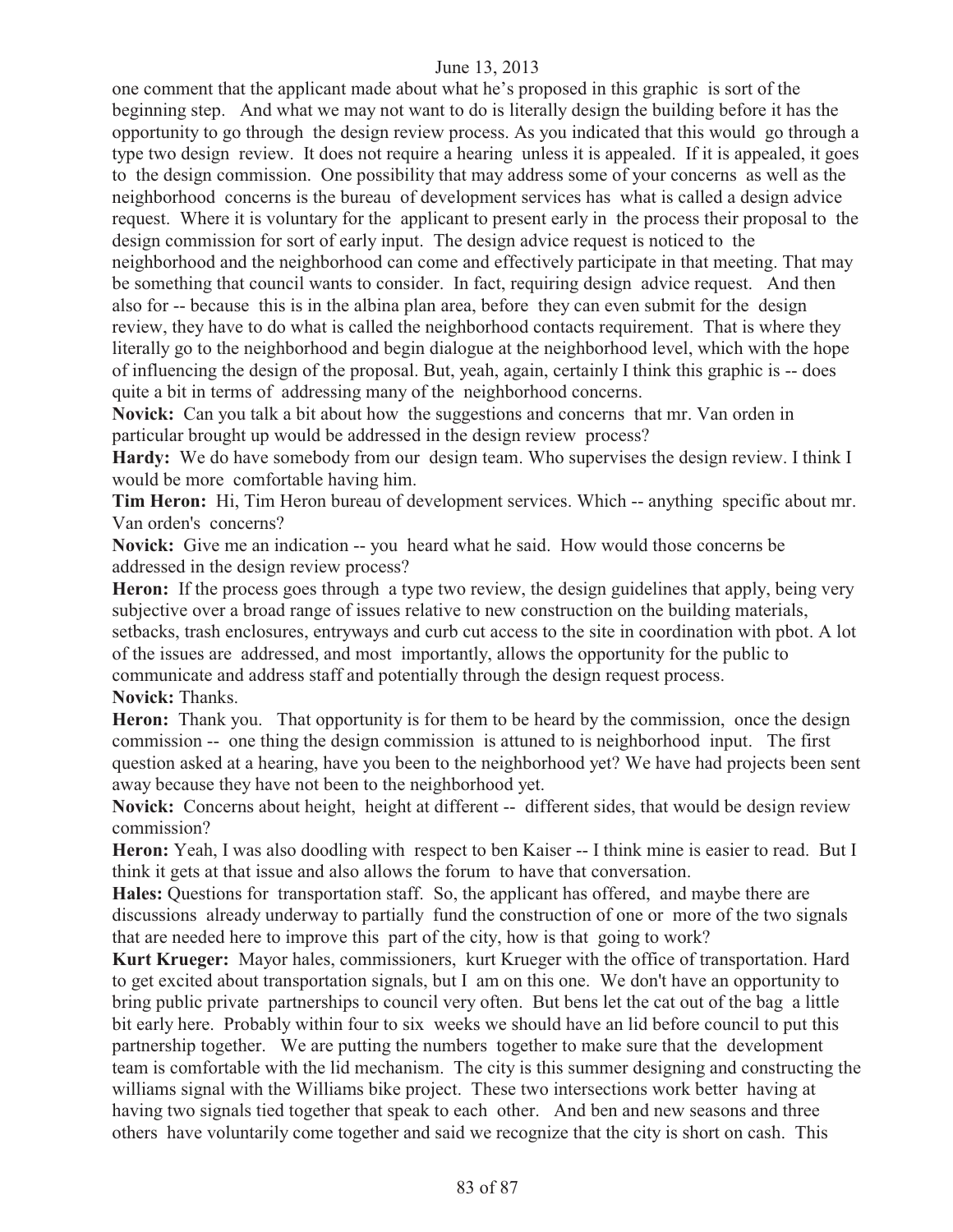area would benefit from this. We would benefit from this. We're excited to come be a partner here. We are doing the number crunching, what is the best mechanism to finance the private side of this equation. This is a unique condition we placed on here because we had an interesting timing situation. When ben and I met almost a year ago, I said you are going to be up against a wall here because the signals are not funded. We are going to have to limit your development potential until that signal is there. That signal didn't happen before he was here with his application. My best guess the signals will be operational before he breaks ground with his building will have to go through design review.

**Fritz:** It would be entirely okay to put on a condition that the signals be installed, because they probably will be.

**Krueger:** I think that's safe.

**Hales:** Other questions for staff? All right. Thank you all very much. So, is there anyone who is feeling ready for a motion, or make a tentative decision.

**Fritz:** I have a suggestion and that is it seems like were very -- Kathryn was going to say something.

**Beaumont:** Carry on with your discussion. I wanted to note that since this is now a nonemergency ordinance, it would pass to second reading, and since the hearings officers report constitutes the findings that would support approval of the zone change and comp plan amendment, it ought to travel with the ordinance. So you would probably not vote on the report today. **Hales:** But if the council were to adopt additional conditions to attach them to the proposed zone change, that would -- could be accomplished today?

**Beaumont:** You could -- certainly if you have the language for particular conditions, you could propose those and I guess propose amendments to the hearings officers report in the ordinance to incorporate those.

**Hales:** Or direct staff to prepare those for when it returns to second reading?

**Beaumont:** Yes, you could -- either you need to have the precise language for the conditions today, in order to be able to vote when it comes up at second reading, or you can identify the concepts that you want incorporated in conditions, staff can bring the language back to you at second reading, and one of two things could happen. If everybody is happy with it, and would vote in favor of it, you could reattach the emergency clause and vote on it then. Otherwise, by amending it and adding the precise conditions, it would be a new first reading of the non-emergency ordinance and you need to pass it to second reading again. I'm sorry for the procedural complexity.

**Hales:** My sense is, and let me see how the council feels, my sense is that there is an interest in discussing some of these proposed conditions, and giving some both indications to the parties to this case today and to staff about what the council would like to see in the approval documents that come back to us, and that's my --

**Saltzman:** I apologize, I'm excused to leave right now, but I will give my two cents before I leave. I'm in support of moving ahead on the zone change. I do think the stepping back and the height limits that have been proposed by mr. Kaiser I think are responsive to the concerns of some of the opponents of the project. I also, certainly support a condition that the traffic signals be fully up and operational before your development.

**Hales:** Thank you, dan.

**Fritz:** I came here expecting to oppose this because of the increased height to 100 feet, and potentially across the entire site. This has been one of the most constructive hearings that I can remember in my 20 years of participating. I'm concerned that the neighborhood and others have not had time to comment on this and I would like to get our design review teams -- I would like to see what Tim's simplified version is. I certainly -- much more supportive of the proposal with some kind of height stepping on the blocks. And I would also like to explore having an increase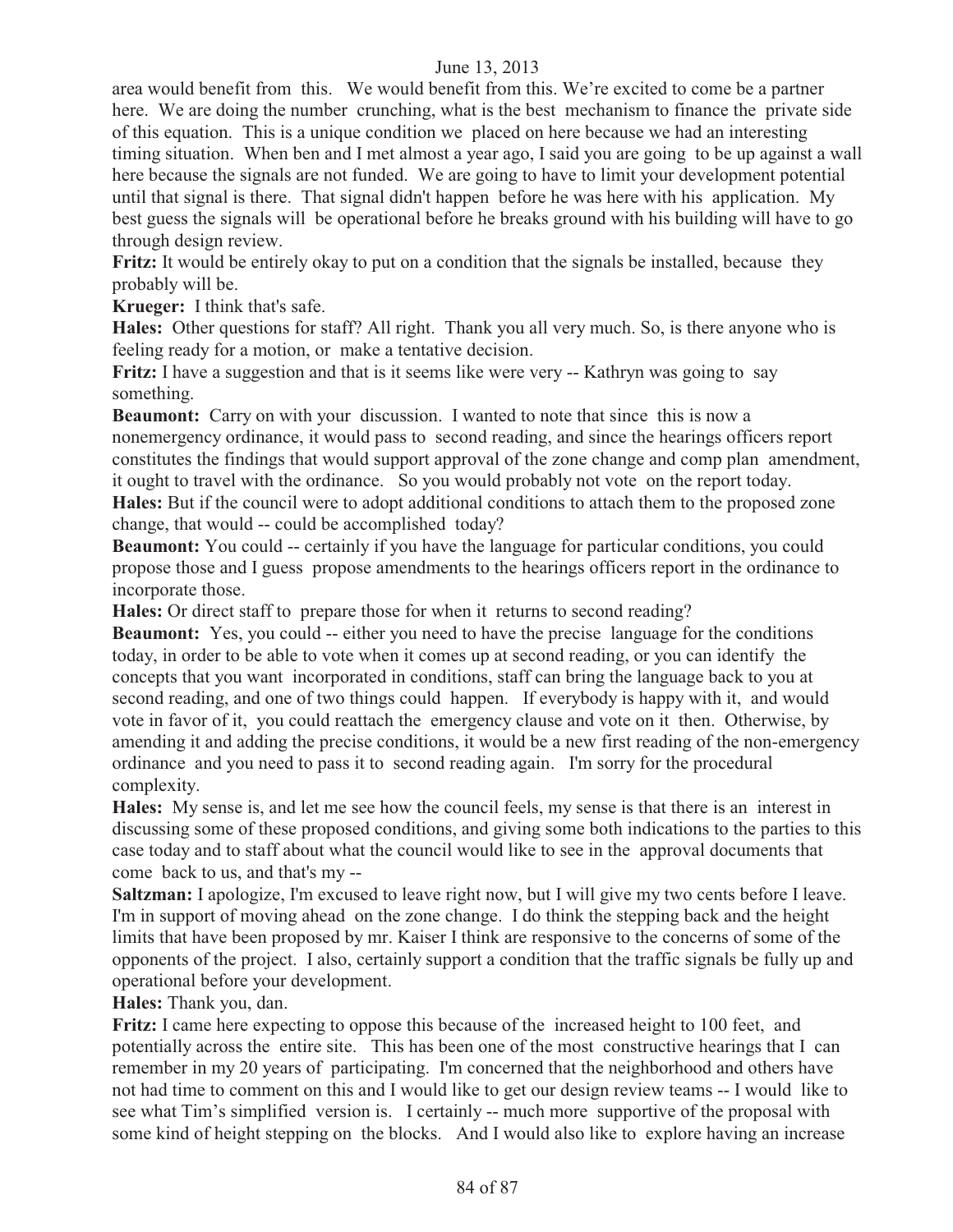in commercial beyond the 40% on fremont and williams as to how much that would be, I would like staffs advice on that. I also think that it sounds like the neighborhood and the applicant are very close to being where most people can be comfortable and obviously not everybody will be entirely happy on either side. If we give a week or two for that continuing conversation to happen, we might be able to get to we could indeed put the emergency clause back on and pass. **Novick:** That sounds right to me. What does the applicant think about the idea of giving this

another week or so?

**\*\*\*\*\*:** [inaudible]

**Hales:** Sure. With direction from the council, that is.

**Kaiser:** In what form commissioner? What would happen in those two weeks?

**Novick:** Commissioner?

**Fritz:** I think staff would work with you and the community to see -- i'd like to hear from the community, do they like this or not? Or do they like tim's. I think there could be some very focused conversations over the next week to say -- to bring back a proposal. Because i'm not comfortable on the fly saying that this is the right map. And indeed i'm not comfortable -- I don't know how much more commercial would be a reasonable amount of commercial to have. But i'm responding to your intent. And the neighborhood's desire to have more employment.

**Kaiser:** And I very much appreciate that. I guess i'm just curious, as you mention, if we go back out to the public with it, in what form does approval need to come back because there are some folks, I think, that you mentioned that are not here even that are upset, and I think even beyond what you've heard. I'm wondering if I do out to the community and if were adding voices to this conversation or if were --

**Fritz:** I would suggest that we continue the hearing for a time certain so that people can continue to give us feedback on whatever it is you come up with and you come back with staff and principal opponent to say, yeah, i'm not proposing another two months to hold notice in the neighborhood association newsletter.

**Kaiser:** I think it is a great idea. I'm just curious what it will be that we bring back. Is it a community sign off saying yes were behind this --

**Fritz:** It is more the specifics on the conditions of approval.

**Kaiser:** Sure, got it.

**Fritz:** And maybe a refinement of this map or maybe it is a sign off of this map. I don't know whether the extra, you know, 5 feet from 75 to 80 is crucially important to anybody or to you. Ferdun: I would have some slight concern about the wording around the traffic signals.

Basically if ben can't go in for even a development issues meeting or design review meeting or submit anything for additional land use prior to the signals being completed, it is going to set us back --

**Fritz:** I think -- and I agree. I want to make sure that the language works for you. **Ferdun:** Are we coming up with the language?

**Fritz:** No, you are going to work with staff, having heard the legislative intent of the council -- **Ferdun:** That's fantastic.

**Hales:** Let me add some comments to this. I think we're pretty close. General scale, it seems to me -- first of all, we will cobble together a solution in this case with some existing zoning designation and some conditions. That's what we're about here. I think we are going to get to yes in terms of at least what the applicant wants to do and what many of those who have been concerned about the project want to see and not see. I think this has been an enormously illuminating hearing, not just about this case. First it shows that a principled developer negotiating with the neighborhood in good faith, can, as you stated, regardless of the zoning, get to much better results than the zoning would ever dictate on its own. It shows the value of a collaborative process in bringing projects forward. Room for improvement citywide on that score. But this is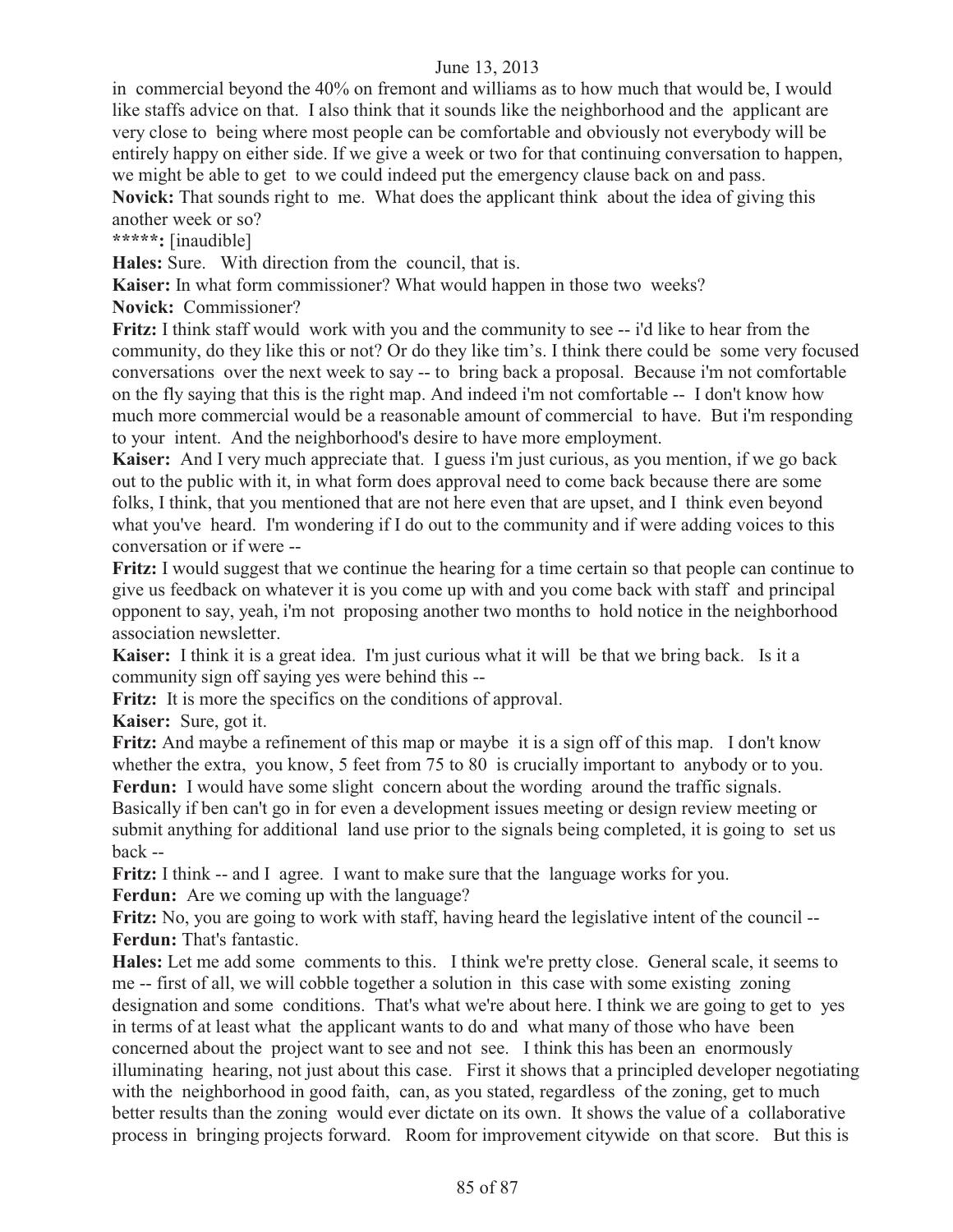an example of a particularly robust discussion between people in the neighborhood level who really know what they're talking about, care about their neighborhood and developer who is willing to work with them. With all cases involved this much goodwill and expertise. Secondly, it shows the weakness of the community design standards as opposed to design review in situations like this to avoid the big boxy building next to the existing neighborhood, overshadowing gardens and back yards and looming over people's houses. It shows that we have work to do in the revisions of the comp plan in expanding the use of more inclusive and thoughtful design review to more places, rather than relying on the gears turning just the right way in code to get us what this kind of dialogue can produce. That's what i'm aiming for and I think what we all want to see more of in the next version of the comp plan and expansion design review to more areas of the city. So, I think this hearing for me, and I bet for the rest of the council, has really highlighted the importance of that work, not to mention the big amount buildings popping up all over town under other zoning and other cases. We get that that is a problem. This hearing has really showed us the difference I think between the sort of dumbed down mechanical effect of standards, even the best standards that we can write and what you can get out of community informed process. I think if we -- if we instruct staff to come back with conditions that say that -- if we can enshrine your intent to go to design review and condition, I would like to do that. You said you would like to do it. It is better than the standards. If we can put that into a condition in this case, I would love to see that. You haven't responded specifically to the design advice request provision, but --

**Kaiser:** Great idea.

**Hales:** If you are okay with that, I'd like to enshrine that so that this sort of community review process will happen in this case, again were sort of cobbling together what might be normal in the future process. The fact that there is a local improvement district in the works to fund the signal is great. It sounds to me like we ought to be able to construct a condition that says please get that done, you know, with the lid and city funding so that by the time these units are occupied, that the signal is working. It sounds like it will be long before that. So, I guess those are some of the things I would like to see in terms of conditions. Does that match up here? So, I don't think we've really missed anything. And then -- yeah, this is a little trickier one, is there a way and condition to say, a massing scheme that looks about like this. Exhibit to say -- this kind of massing scheme makes sense to us. No, we will not hold you to 65 feet on the northwest corner, you pointed out rightly and I suspect most of those here to testify would agree, thoughtful design review process, rather than a council imposed height limit is the better choice. I'd rather say this is the intent that a massing scheme that steps down from the high point in the northwest corner to the remainder of the site and interfaces with the height and neighborhood r-2 zone next door, something along those lines which I bet our staff can do a better job than I just did verbally --

**Fritz:** I would still like to have something --

**Hales:** Yeah this is good as an exhibit.

**Fritz:** with a maximum because as I said if it were to go through a different developer in the future, this is -- that would be good.

**Kaiser:** I absolutely agree. I guess I would like to say one thing. And I agree with you on all of those points. If this conversation that we had today is burdening my fellow developers going forward with more potential requirements, dar's and going down the design review process route, I think outside of this forum, we should discuss fees in that process. Because i'm -- I definitely question how expensive it has become and I don't fault necessarily the bureau, because I think they're constrained by other many other systems, but the fees are now inhibiting the process. It is becoming so expensive, unless the project is of a certain scale, design review process, people avoid it at all costs. We as a city, if we make that inexpensive, or free, which would be the best, I